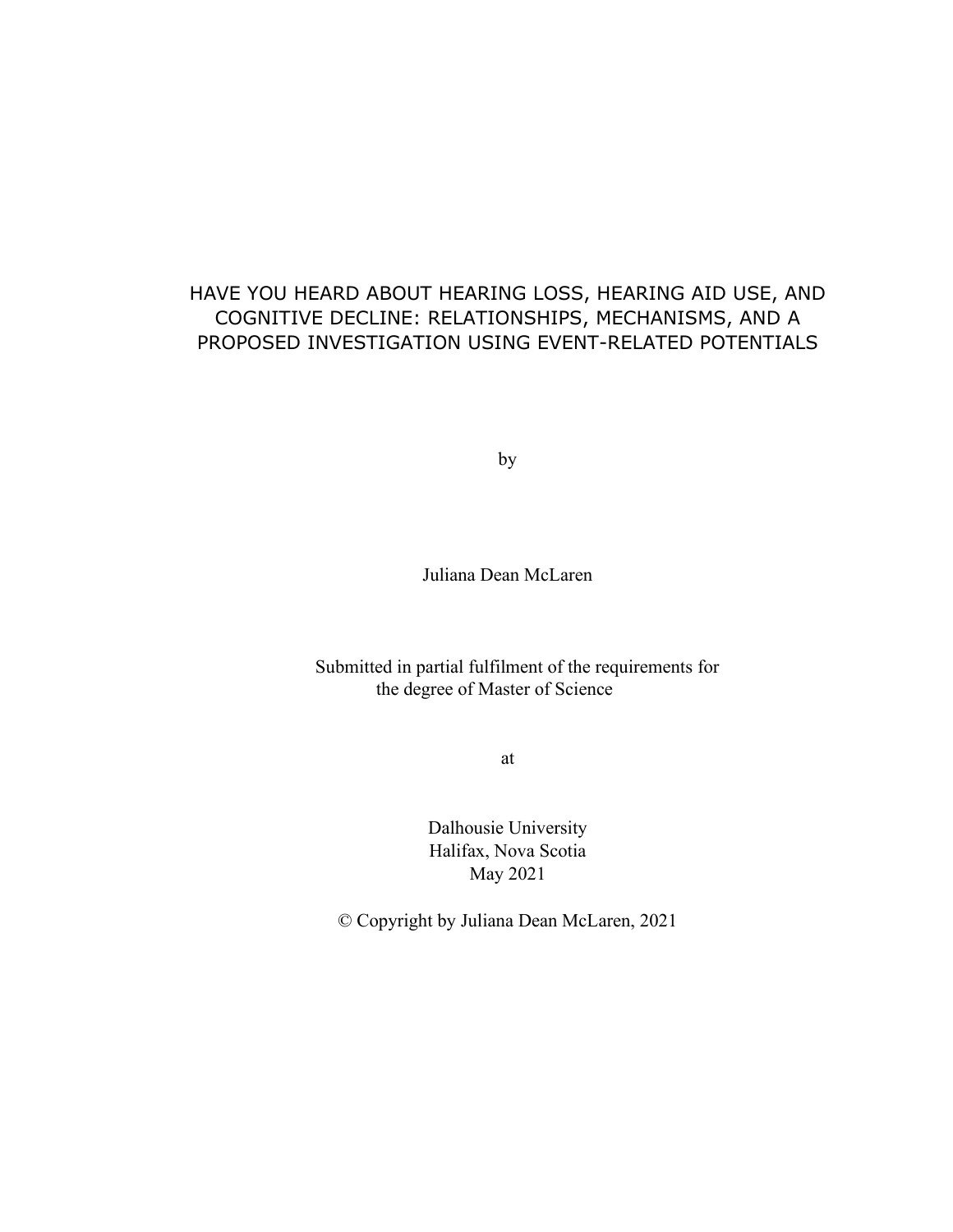# DEDICATION PAGE

To my family: da chi sempre vi ama.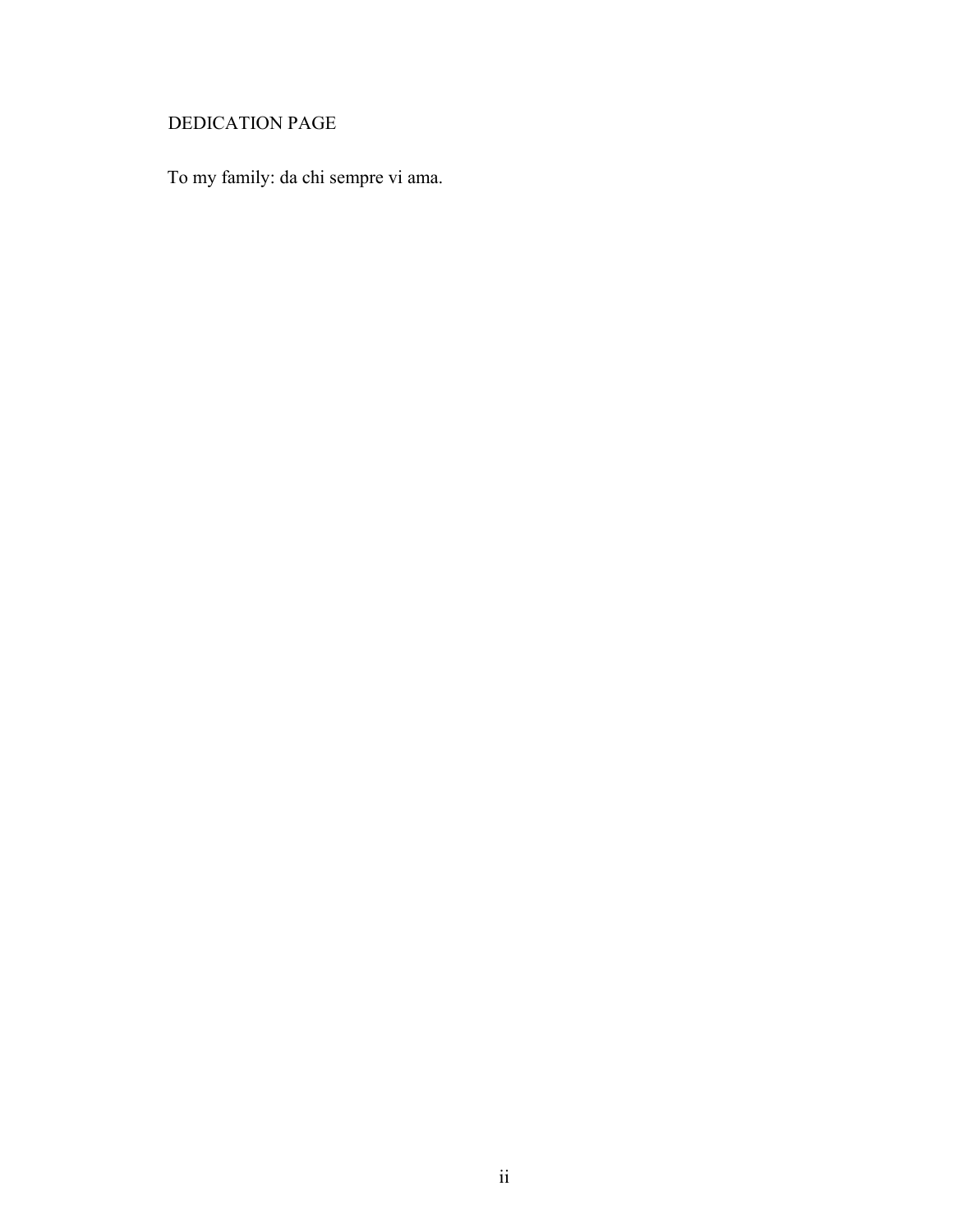# **TABLE OF CONTENTS**

| <b>CHAPTER 1</b> |                                                                     |  |  |
|------------------|---------------------------------------------------------------------|--|--|
| <b>CHAPTER 2</b> |                                                                     |  |  |
|                  |                                                                     |  |  |
|                  |                                                                     |  |  |
|                  |                                                                     |  |  |
|                  |                                                                     |  |  |
|                  |                                                                     |  |  |
|                  | 2.2.1 A Summary of How Cognitive Abilities are Studied in Research  |  |  |
|                  |                                                                     |  |  |
|                  | 2.2.2 Other Influential Factors: HA Characteristics and Participant |  |  |
|                  |                                                                     |  |  |
|                  |                                                                     |  |  |
| <b>CHAPTER 3</b> |                                                                     |  |  |
|                  |                                                                     |  |  |
|                  |                                                                     |  |  |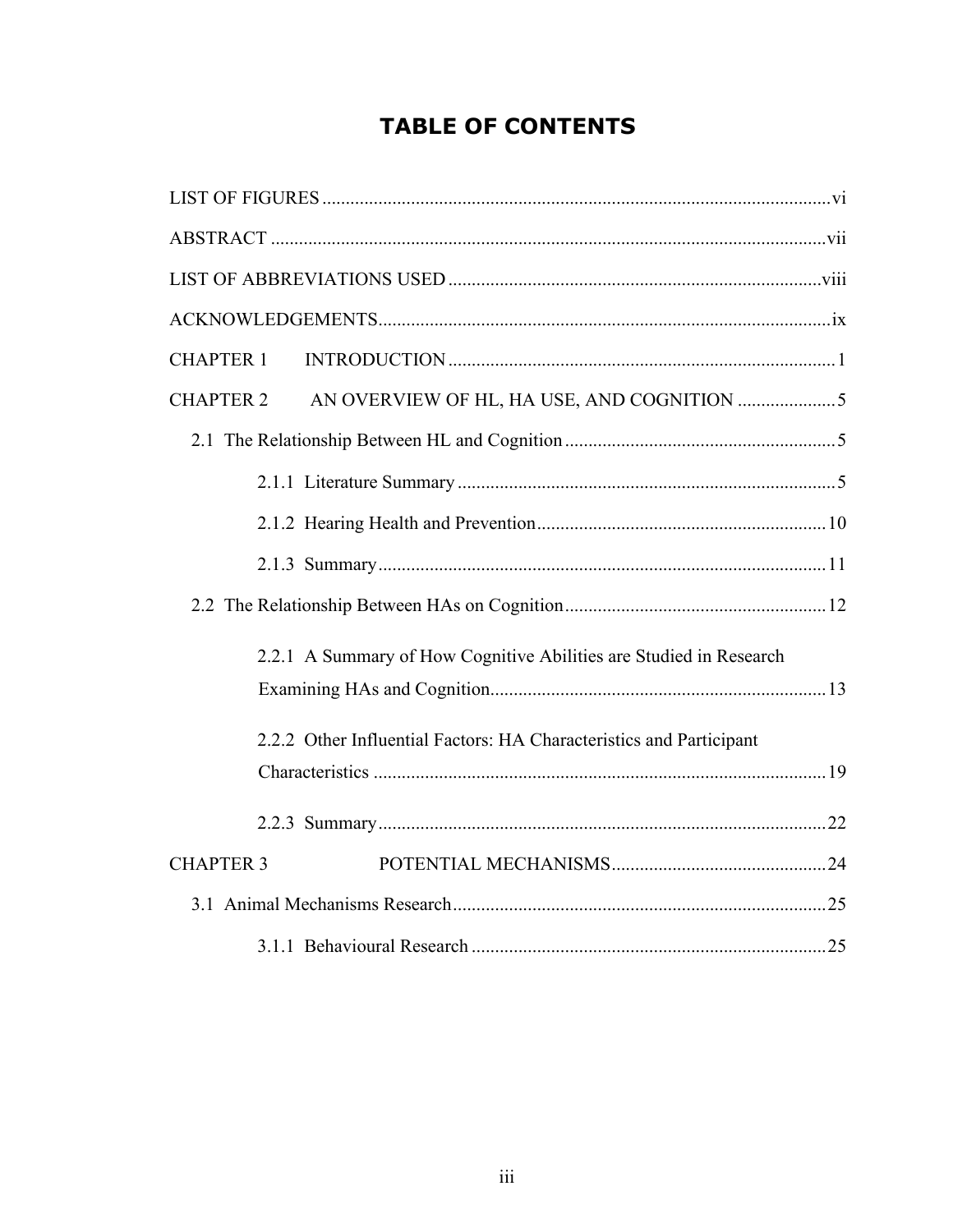| 3.1.2 The Impact of Noise Exposure and NIHL on Hippocampal      |  |
|-----------------------------------------------------------------|--|
|                                                                 |  |
| 3.1.3 Summary: Mechanisms of NIHL on Cognitive Function and the |  |
|                                                                 |  |
|                                                                 |  |
| 3.2.1 Hypothesized Mechanisms: Common-Cause, Social Factors,    |  |
| Information-Degradation, and Sensory-Deprivation Hypotheses 38  |  |
| 3.2.2 Neurological Relationships Between HL and Cognition 44    |  |
| 3.2.3 Hippocampal Changes Related to HL and Cognition 48        |  |
|                                                                 |  |
|                                                                 |  |
| <b>CHAPTER 4</b><br>A PROPOSED INVESTIGATION OF HL, HA USE, AND |  |
| <b>THE LPC</b>                                                  |  |
|                                                                 |  |
|                                                                 |  |
|                                                                 |  |
|                                                                 |  |
|                                                                 |  |
|                                                                 |  |
|                                                                 |  |
|                                                                 |  |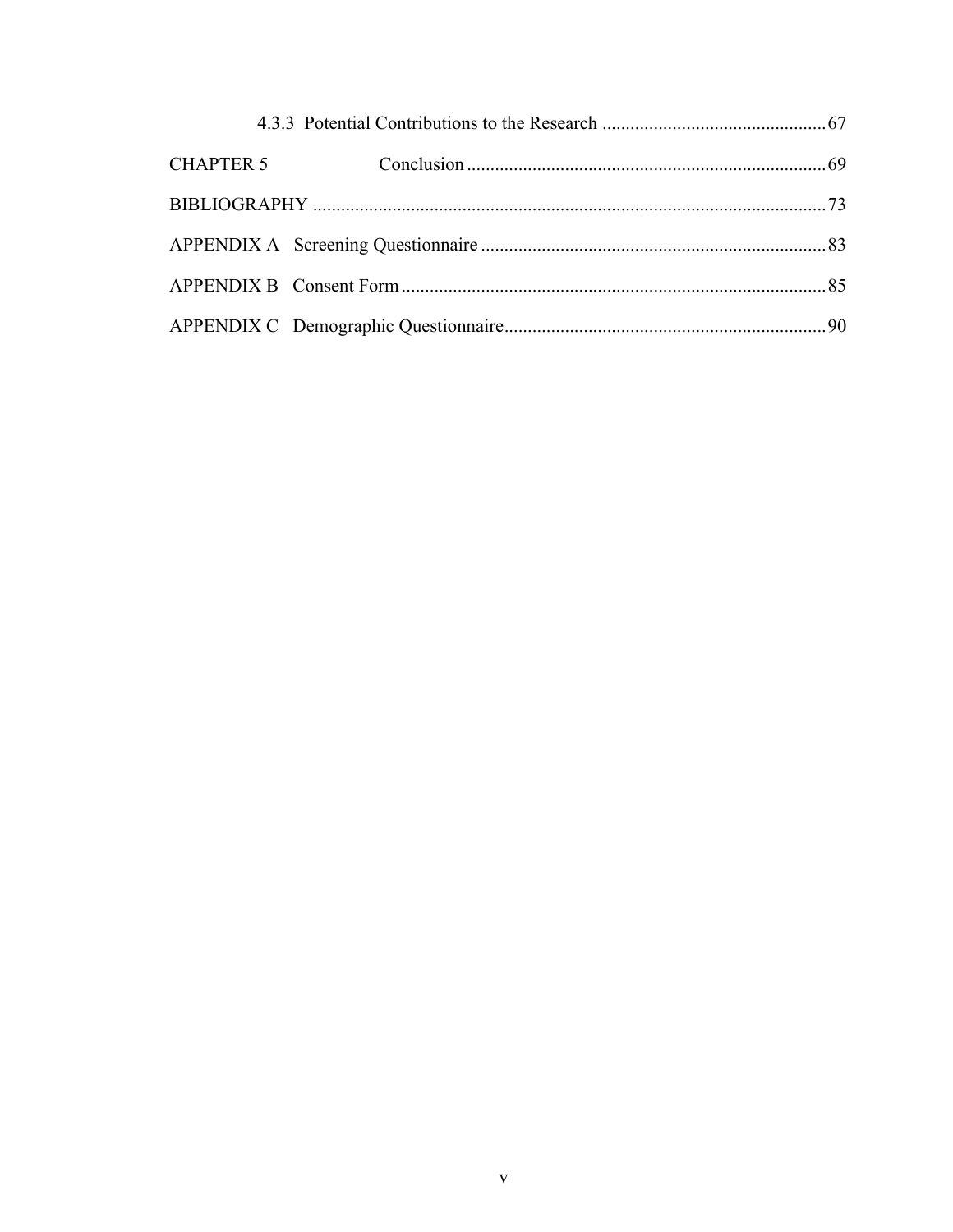# <span id="page-5-0"></span>**LIST OF FIGURES**

| Figure 3 | Difference in latency of LPC responses (hits) for participants with HL and no |
|----------|-------------------------------------------------------------------------------|
| Figure 4 | Difference in amplitude of LPC responses (hits) for participants with HL      |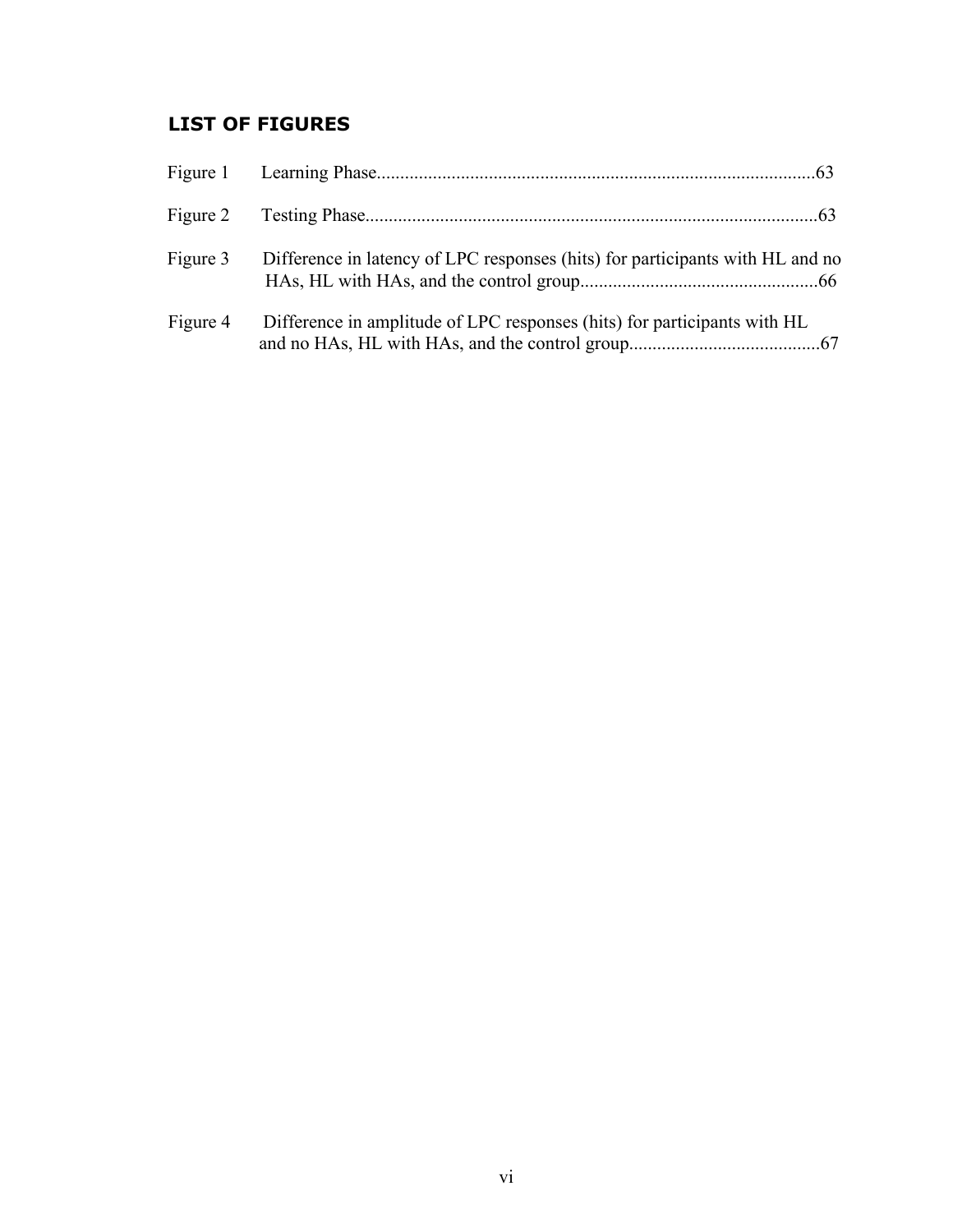# **ABSTRACT**

<span id="page-6-0"></span>This thesis summarizes and analyses the literature surrounding hearing loss (HL), hearing aid (HA) use, and cognition. While the literature investigating human cognition shows a clear relationship between HL and dementia the nature of this relationship is unclear. In animal research, there is a clear link between HL and hippocampal neurogenesis. This study details a proposed electrophysiology study investigating the Late-Positive Component (LPC). The LPC has been associated with the hippocampus, which degenerates early in the dementia disease process. Results from this study will show the importance of hearing health for overall cognitive health.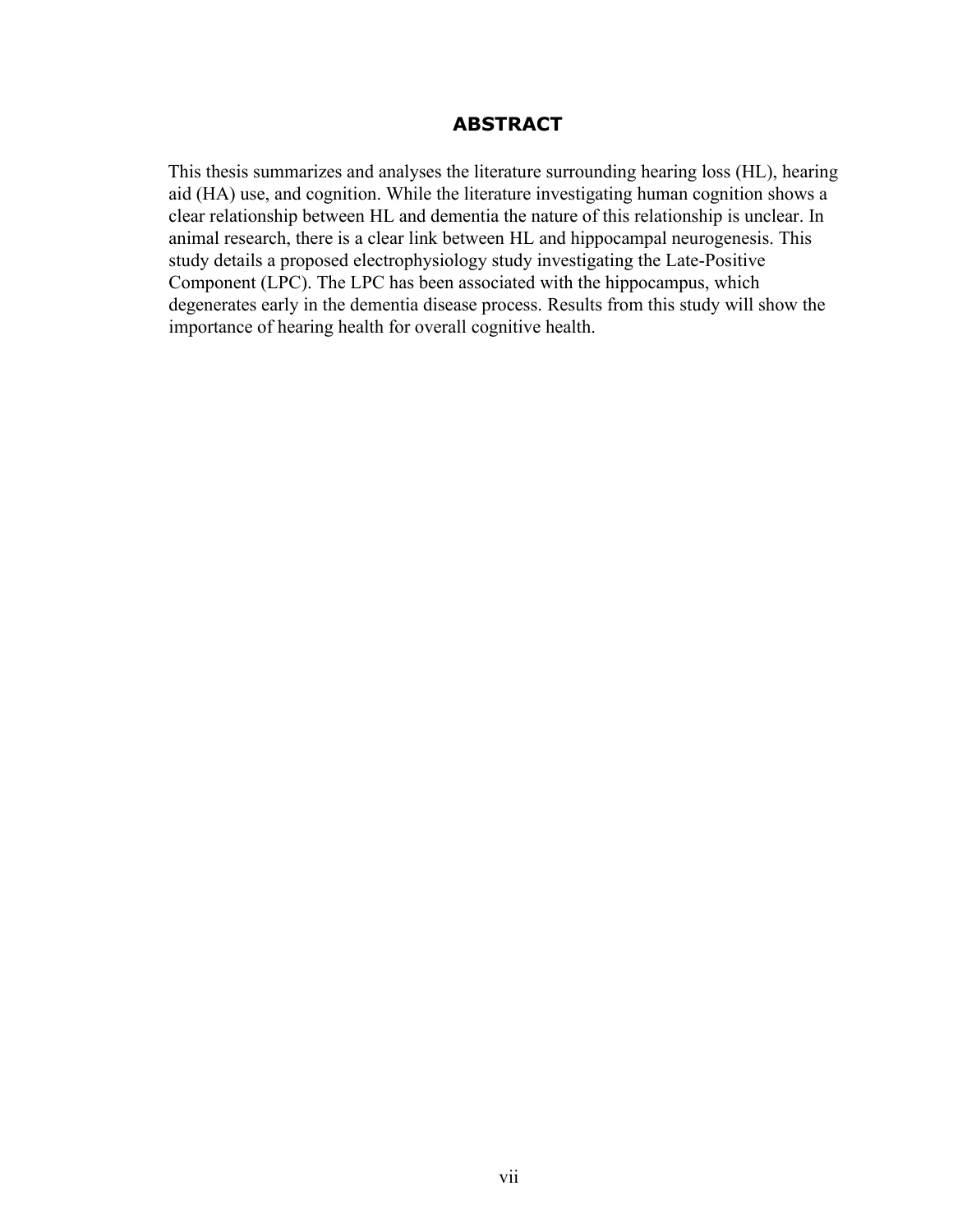# **LIST OF ABBREVIATIONS USED**

<span id="page-7-0"></span>

| AD            | Alzheimer's Dementia                 |
|---------------|--------------------------------------|
| <b>ANOVA</b>  | Analysis of Variance                 |
| <b>CAMCOG</b> | The Cambridge Cognitive              |
|               | Examination                          |
| CES-D         | Center for Epidemiological Studies   |
|               | <b>Depression Scale</b>              |
| <b>DSM</b>    | Diagnostic and Statistical Manual    |
|               | of Mental Disorders                  |
| <b>DSST</b>   | Digit Symbol Substitution Test       |
| <b>DTI</b>    | Diffusion Tensor Imaging             |
| <b>ERP</b>    | <b>Event-Related Potentials</b>      |
| FC            | <b>Functional Connectivity</b>       |
| fMRI          | <b>Functional Magnetic Resonance</b> |
|               | Imaging                              |
| <b>FUEL</b>   | Framework for Understanding          |
|               | <b>Effortful Listening</b>           |
| <b>HA</b>     | Hearing aid                          |
| <b>HHIE-S</b> | The Hearing Handicap Inventory       |
|               | for the Elderly Screening            |
| HL            | Hearing loss                         |
| <b>LPC</b>    | Late-Positive Component              |
| <b>MMSE</b>   | Mini-Mental State Exam               |
| <b>MoCA</b>   | Montreal – Cognitive Assessment      |
| <b>MRI</b>    | Magnetic Resonance Imaging           |
| <b>MWM</b>    | Morris Water Maze                    |
| <b>NIHL</b>   | Noise Induced Hearing Loss           |
| <b>RAM</b>    | Radial-Arm Maze                      |
| <b>SADL</b>   | Satisfaction with Amplification in   |
|               | Daily Life                           |
| <b>SMMSE</b>  | <b>Short Mini-Mental State Exam</b>  |
| S-LP          | Speech-Language Pathology            |
| <b>WMHs</b>   | White Matter Hyperintensities        |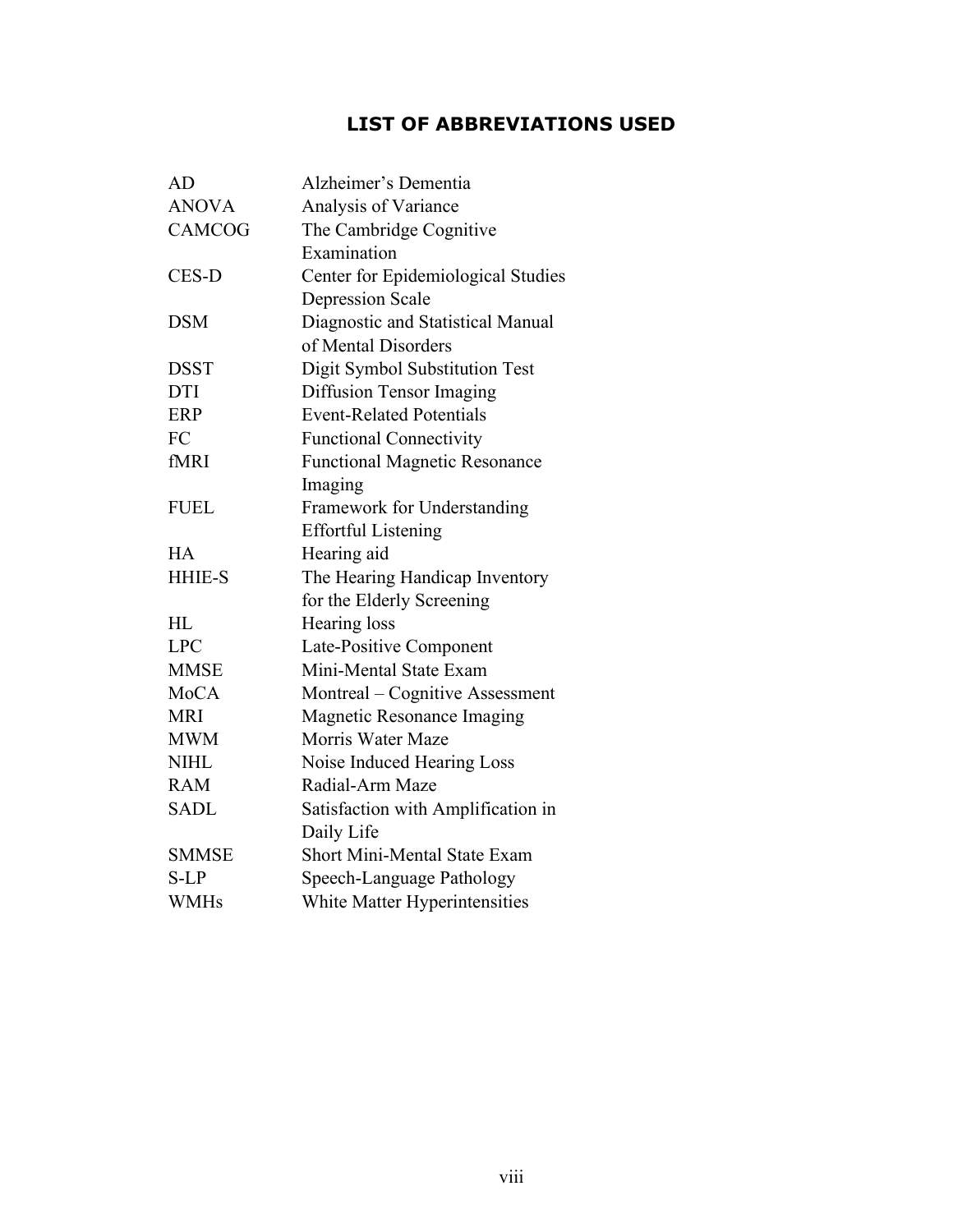#### **ACKNOWLEDGEMENTS**

<span id="page-8-0"></span>To say this didn't go as planned would be an understatement. If you had told me when I started this thesis in 2018 that it would end with a virtual defense in a global pandemic, I don't think I would have believed you. In a time when we are so far apart, I need to take a minute to thank the people who got me here, because you never truly do anything on your own.

Thank you to my committee. Dr. Wang and Dr. Newman, you have both provided me excellent guidance throughout this process. You were available and ready to answer my questions about hippocampal neurogenesis in mice, or how to select appropriate stimuli for my original ERP experiment. I am grateful for your input, expertise, and time. Thank you to my external examiner Dr. Noel, for agreeing to participate in my defense. I look forward to learning from your perspective and expertise.

Thank you to Dr. Steve Aiken, my supervisor, for everything. I have really valued all of our meetings, emails, and chats about the nature of the universe (COVID-19 is quite the blip in the simulation—or is it?). Thank you for supporting every opportunity I have chased, like going to an international conference before even starting the program. I hope one day we can collect the data for this study, mostly for the science but also because it would be a pleasure to work with you again.

Thank you to my generous funders, the Canadian Graduate Scholarship – Master's program funded by the Canadian Institute of Health Research, and the Canadian

ix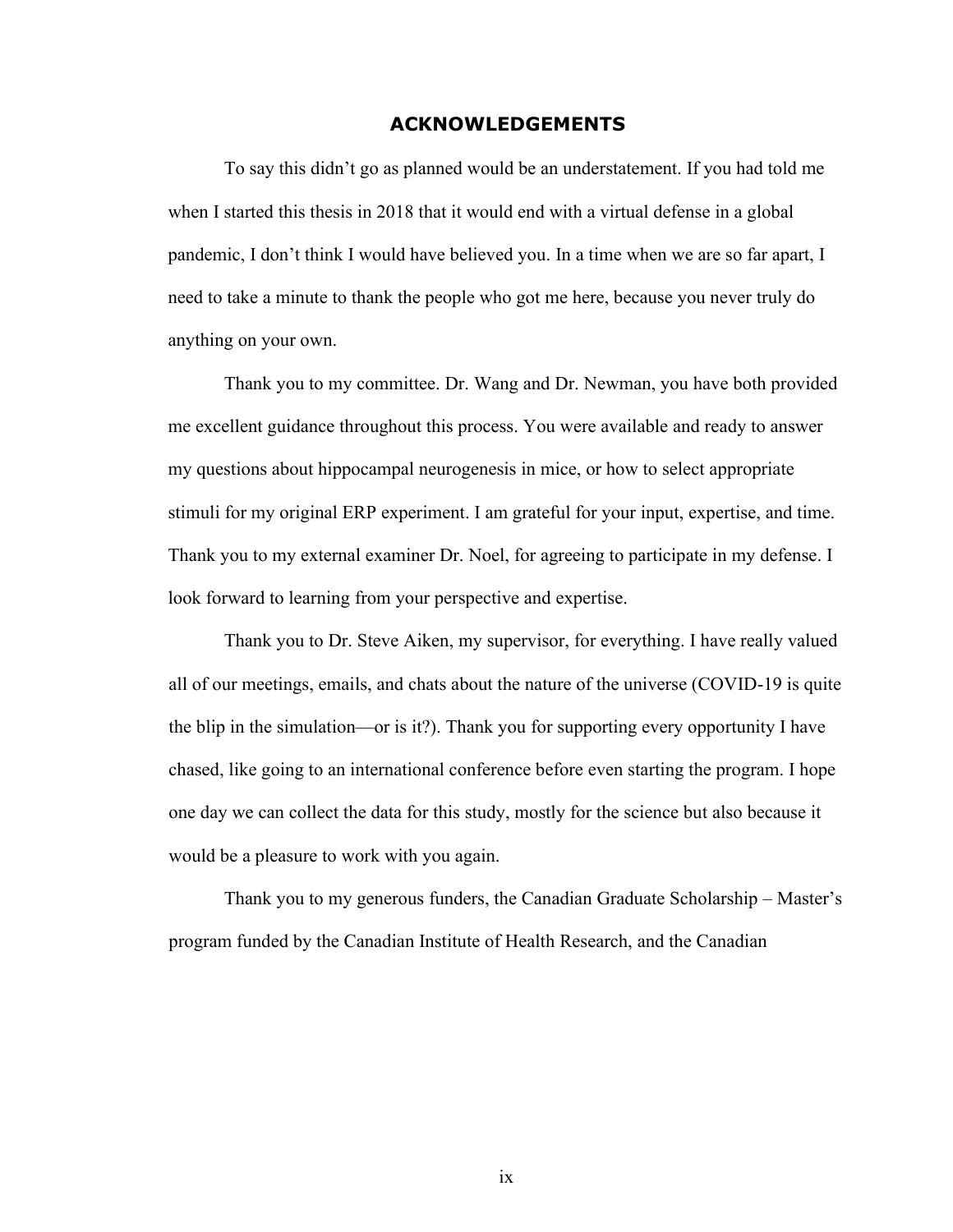Federation of University Women, who awarded me their 100<sup>th</sup> Anniversary National Memorial Fellowship. These awards have enabled me to further this research, and I am thankful for this support.

Thank you to all of the other professors in the Dalhousie Community who mentored and encouraged me. A special mention to Dr. Mandy Kay-Rainingbird, Dr. Pat Cleave, Dr. Isabel Smith, Dr. Annie Richard, and Dr. Myrto Brandeker. Through working with you I have learned so much about research, and bilingualism.

Thank you to my clinical educators, who have guided me into putting this theoretical knowledge into practice. You shared your time, expertise, and wisdom with me, which I sincerely appreciate. I also want to thank my clients who allowed me into their circle of care. You have made me a better clinician, and taught me so much.

Thank you to the whole 2021 graduating class. You were an incredible cohort to graduate with, and I hope we can celebrate our achievements together someday soon.

A special thank you to my classmate Keara. You are a great colleague, former roommate, and friend. From piloting my study to working together on every group project, I couldn't have asked for a better friend to help me through this program.

Thank you to my east coast family. Thank you to Lucas for sharing your ice cream, love of animals, and music. Thank you to Bruce for the fun parties, stories, and laughter. Thank you to Jacob for the camping trips, backgammon games, and support.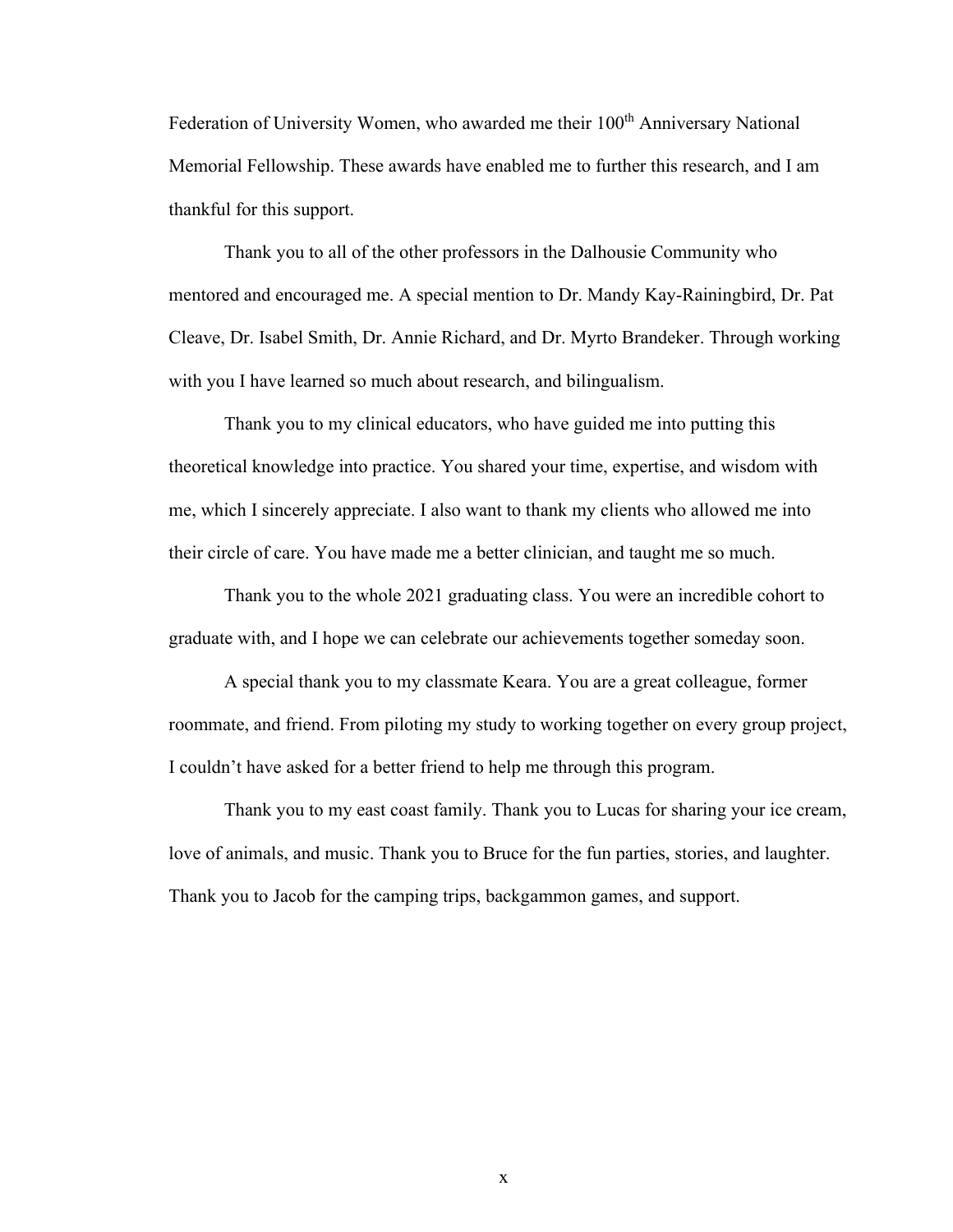Thank you to my family. Mom, dad, Martin thank you for always picking up the phone. For celebrating every accomplishment with me, together or apart. Thank you to my extended family, especially to my aunt Carla who is probably the person most excited to read this thesis! Thank you to my nonno and nonna. I learned so much from being you both, especially the importance of hard work.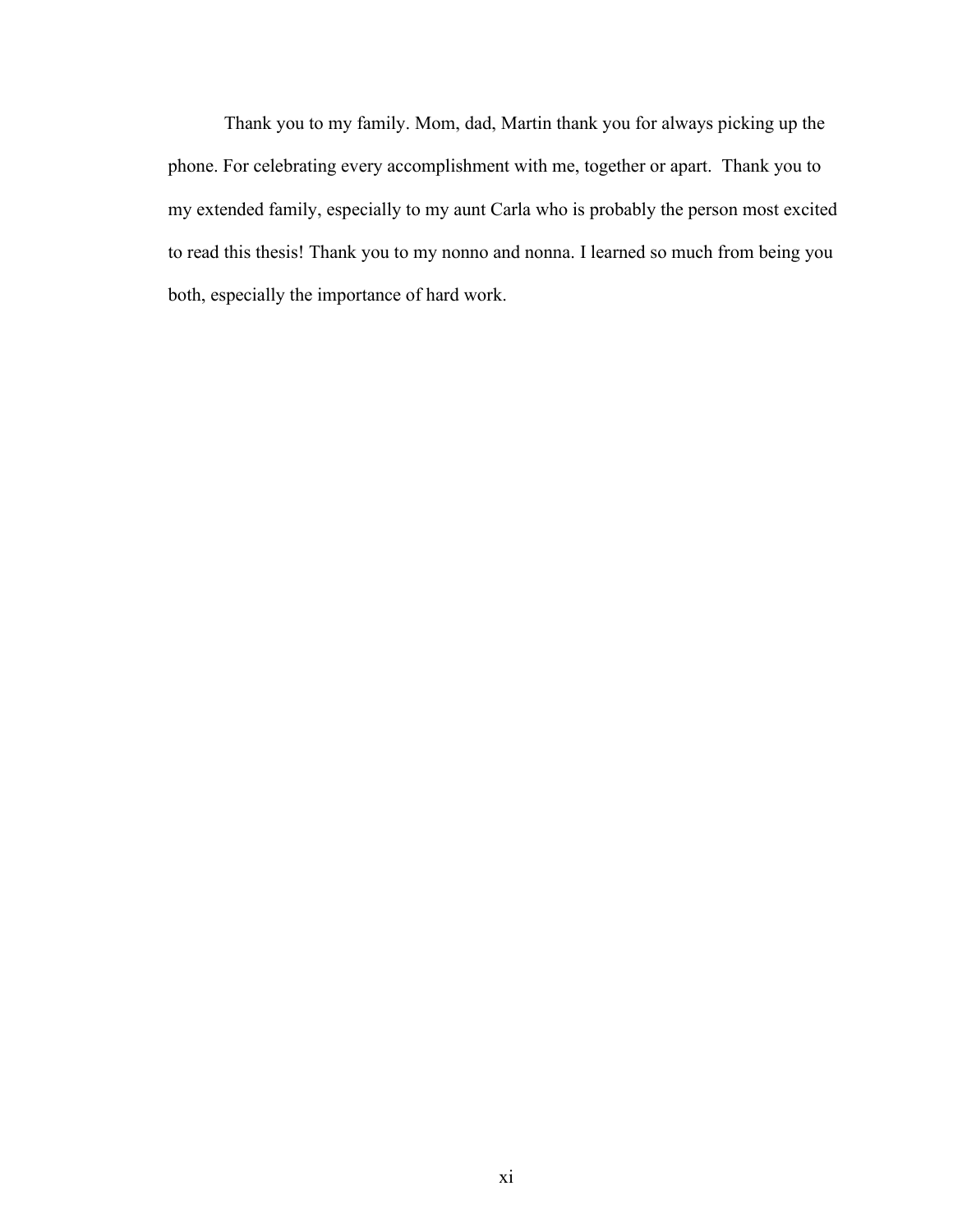# <span id="page-11-0"></span>**CHAPTER 1 INTRODUCTION**

Canada's aging population is increasing, especially so in the province of Nova Scotia. It is estimated that by 2030, 1 in 4 Nova Scotians will be over the age of 65 (Nova Scotia Department of Seniors, 2017). The rates of both HL and dementia increase with age (World Health Organization, 2020, 2021). In 2016, an estimated 564 000 Canadians were living with dementia, but in 2031 that number is estimated to climb to 937 000 (*Prevalence and Monetary Costs of Dementia in Canada*, 2016). A staggering 1 500 000 adults between 45 and 85 in Canada were estimated to have some level of HL in 2016 (Mick et al., 2021). As our aging population continues to increase, both cognitive decline and HL will continue to have a great impact on Canadian society.

Research has shown that HL and dementia are not just increasingly common in aging populations, they are related. Researchers have found an independent association between HL and dementia (F. R. Lin, 2011). Furthermore, HL has been identified as the largest potentially modifiable risk factor for dementia (Livingston et al., 2020). Given the significant implications of these disorders, prevention is an important investment.

While the relationship between hearing and cognition has been well-studied, the mechanisms that underly this relationship are largely unclear in humans. There are several theories for this relationship. Some hypothesize that hearing and cognitive changes are caused by the same underlying factor, like vascular changes (F. R. Lin, 2011). Others hypothesize that sensory degradation, due to a decrease in input from the auditory system is causing neurological and cognitive changes (Desjardins, 2016). Some research has argued that a social factors may mediate the relationship between HL and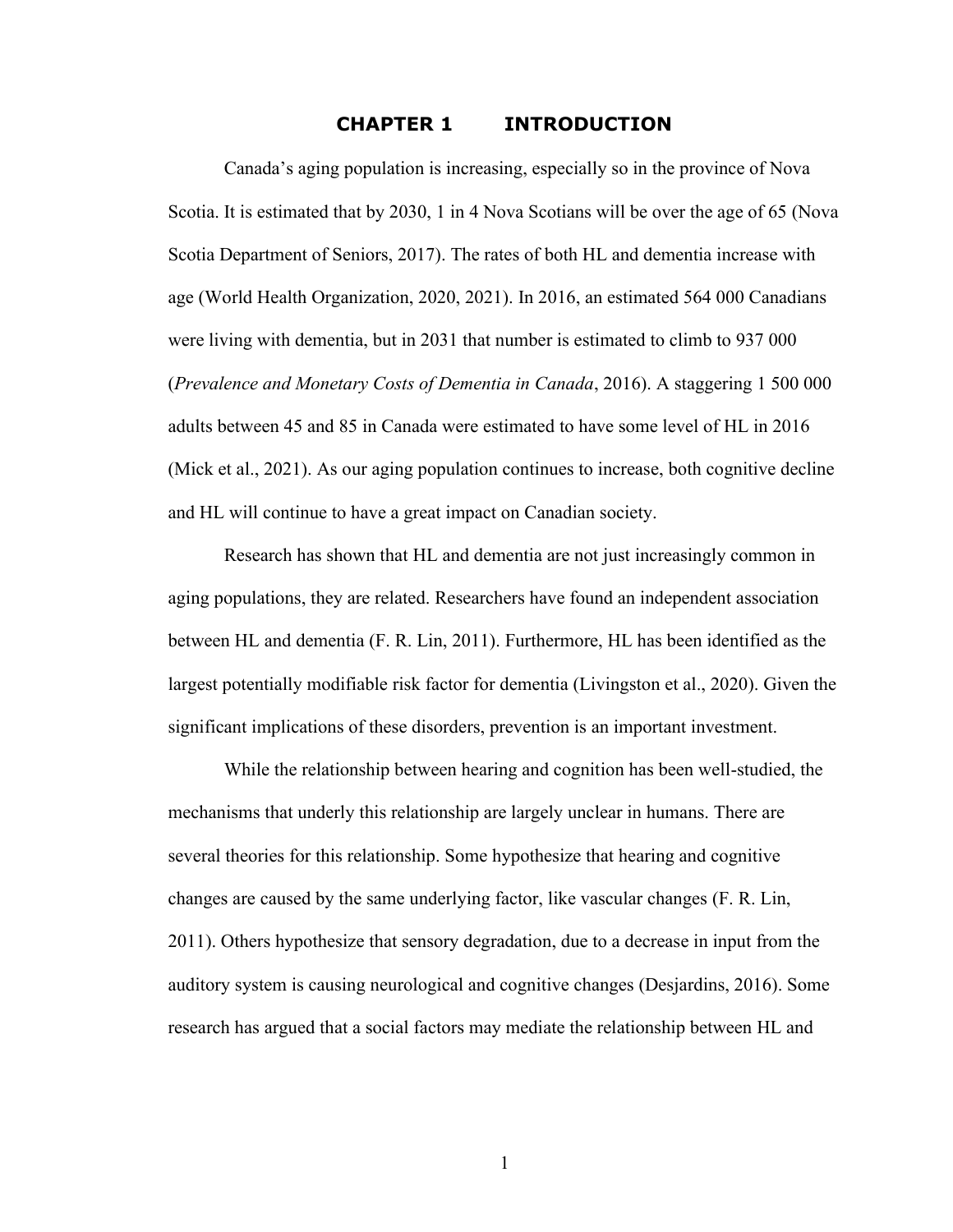cognitive decline, but recent research has shown social factors have a limited impact on this relationship (Hämäläinen et al., 2019).

Animal research points to another possible explanation for the relationship between memory and hearing loss. Studies have shown that mice with HL have reduced hippocampal neurogenesis compared to mice with no HL (Liu et al., 2016, 2018; Zhuang et al., 2020). These hippocampal changes are accompanied by cognitive changes in learning and memory, as evidenced by worse performance on tasks like the Morris Water Maze (MWM) task (Liu et al., 2016, 2018). In humans, the hippocampus is also associated with various functions, including memory, and is one of the first structures to degenerate in dementia (den Heijer et al., 2010).

Hearing loss and cognition have been investigated using cognitive screening measures like the Mini-Mental State Exam (MMSE) (Acar et al., 2011; Dawes et al., 2015), or behavioral measures of cognition (Amieva et al., 2018; Desjardins, 2016; F. R. Lin, 2011). However, a wide variety of cognitive measures are used, and it is still mostly unclear how HL and cognition are related in humans.

One additional important factor in the relationship between HL and dementia is the use of HAs. Although the relationship between HL and cognitive decline has been well documented, the research examining HAs as a possible mitigating factor points to a less straightforward relationship.

In a study by Desjardins (2016) examining the effects of HAs on cognitive test measures. Researchers provided individuals with HL with HAs, and observed changes in their performance on various tasks from baseline. there were robust improvements with HA use for cognitive measures presented auditorily. However, visual task performance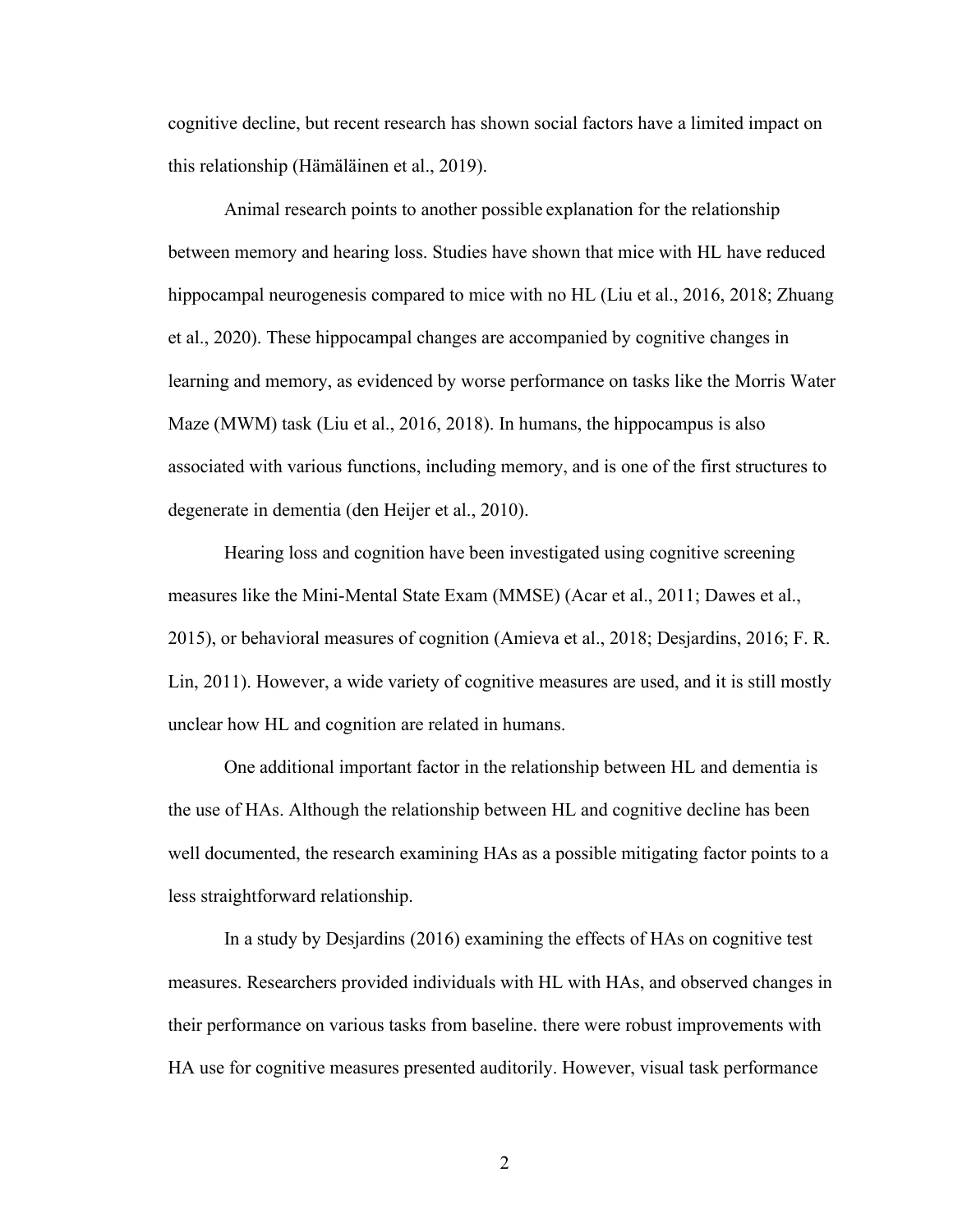did not tend to improve significantly. The author concluded that this could mean the potential transfer of cognitive benefits from HA use to non-auditory domains may be limited, and cognitive benefits may only be present for auditory measures.

Furthermore, a scoping review examining visual and hearing interventions to improve outcomes for individuals with dementia found that the evidence of HA use improving cognitive decline was limited (Dawes et al., 2019). This review concluded that more research examining the effects of HA use on cognition is necessary. If HAs can reduce the impact of HL on cognition, they are a potential preventative measure against cognitive decline.

Neuroimaging research can provide insight into how behavioural changes can be associated with functional neurological changes. Event-related potentials (ERPs) are a measure of the electrophysiological activity of the brain in response to a specific event or stimulus (Kolb, 2003). Individual responses to a specific stimulus are averaged over multiple participants and trials, until specific patterns called components are revealed. These components can be related to specific cognitive functions like memory. ERPs give excellent temporal resolution for functional neurological responses, but do not on their own reveal information about specific neurological structures implicated in particular cognitive processes. However, pairing functional magnetic resonance imaging (fMRI) with ERPs can link structural and functional neurological information (Luck, 2014).

One study where simultaneous ERP and fMRI were conducted revealed interesting information about recognition memory, the late-positive component (LPC), and hippocampal activity (Hoppstädter et al., 2015). The researchers observed an increase in positive electrical activity 580 – 750ms after presentation of a word that participants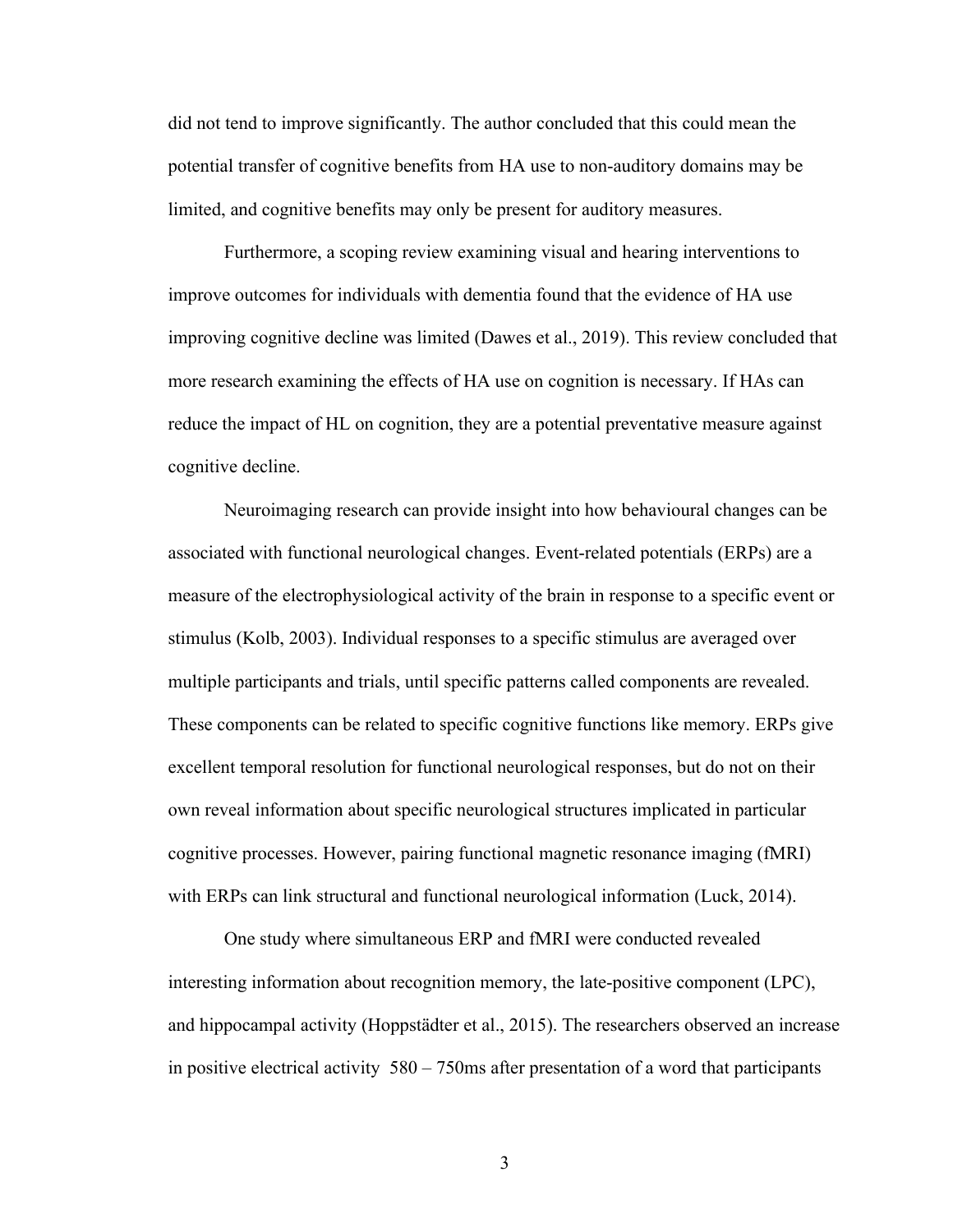recognized. Furthermore, the LPC was associated with an increase in hippocampal activity on the fMRI. Therefore, the LPC component is an electrophysiological response that is associated with the hippocampus.

This thesis will detail the relationship between HL, HA use, and cognition. Potential mechanisms underlying this relationship, from both animal and human models, will be discussed. A potential experiment using the LPC to investigate the changes in recognition memory due to HL and HA use will be outlined. This ERP research would further our understanding of a specific neurological change associated with hearing loss. It would also provide evidence that hippocampal changes, similar to those observed in mice, underly the relationship between HL and cognition in dementia. Potential implications of this proposed research, including clinical implications, will be discussed.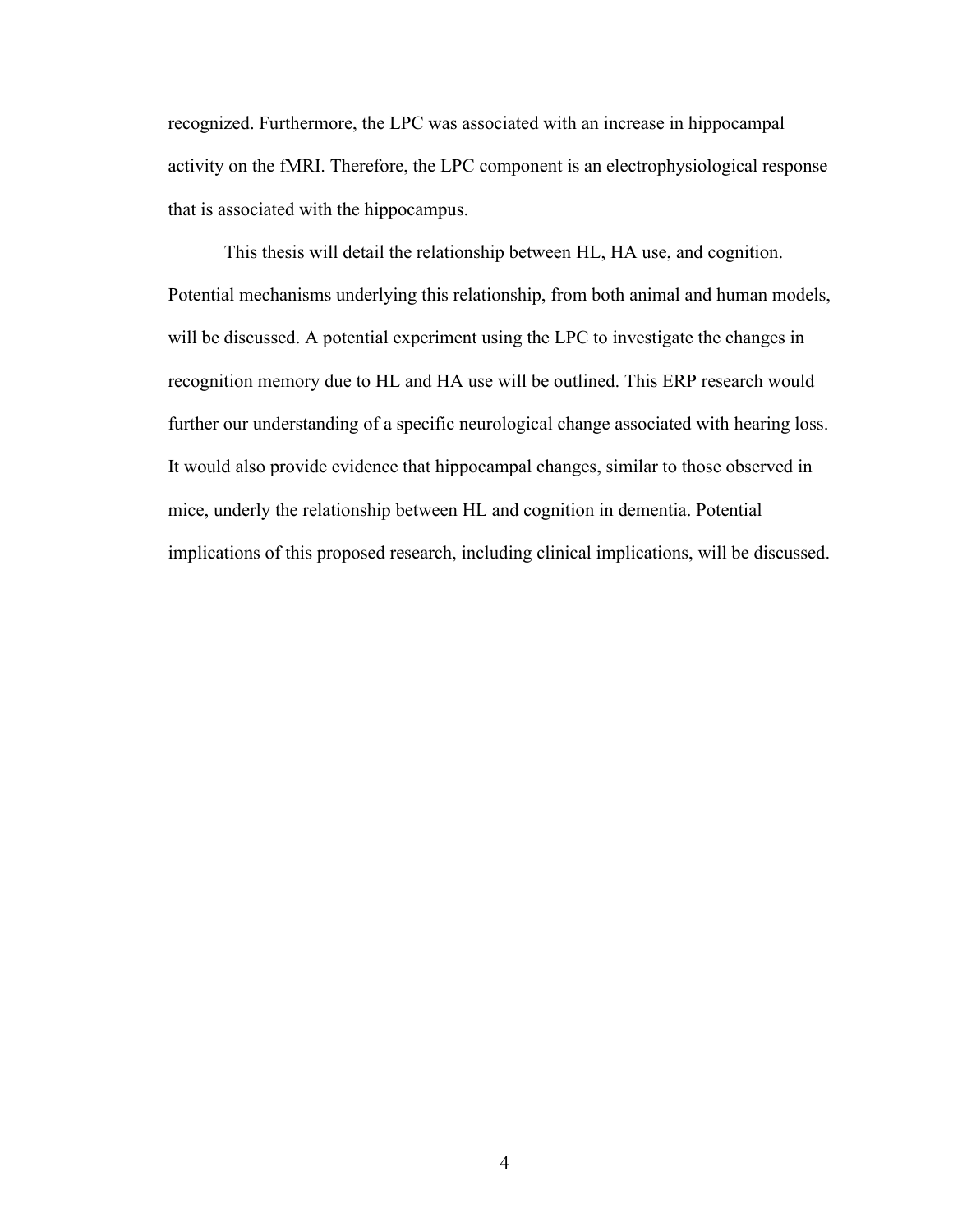#### <span id="page-15-0"></span>**CHAPTER 2 AN OVERVIEW OF HL, HA USE, AND COGNITION**

Research has shown HL and HA use have an influence on cognition. Epidemiology studies have shown HL to be independently associated with cognition (F. R. Lin, 2011; F. R. Lin, Ferrucci, et al., 2011). These studies have investigated the relationship between HL and various other related factors, including multisensory impairment (Brenowitz et al., 2019), and depression (Amieva et al., 2018). Furthermore, HL has been identified as the largest potentially modifiable risk factor for dementia(Livingston et al., 2020). There is some evidence supporting HL as a preventative measure for cognitive decline.

Another area of research involves if HL treatment can affect cognitive decline. Various considerations are important in this relationship, such as dosage of HA use (Doherty & Desjardins, 2015). The modality of the tasks used to measure cognitive abilities may also have an impact (Desjardins, 2016).

## <span id="page-15-1"></span>**2.1 The Relationship Between HL and Cognition**

### <span id="page-15-2"></span>2.1.1 Literature Summary

The relationship between HL and cognition has been proven in many large-scale epidemiological studies. This association has been shown to be independent of other risk factors such as cardiovascular disease, or age. While HL is often present with these other risk factors, research has shown that HL itself has a significant effect on cognitive decline.

A seminal study showed HL is independently associated with dementia (F. R. Lin, Metter, et al., 2011). This study of 639 participants without dementia aged 36 to 90 measured hearing levels in participants, and examined their dementia diagnoses an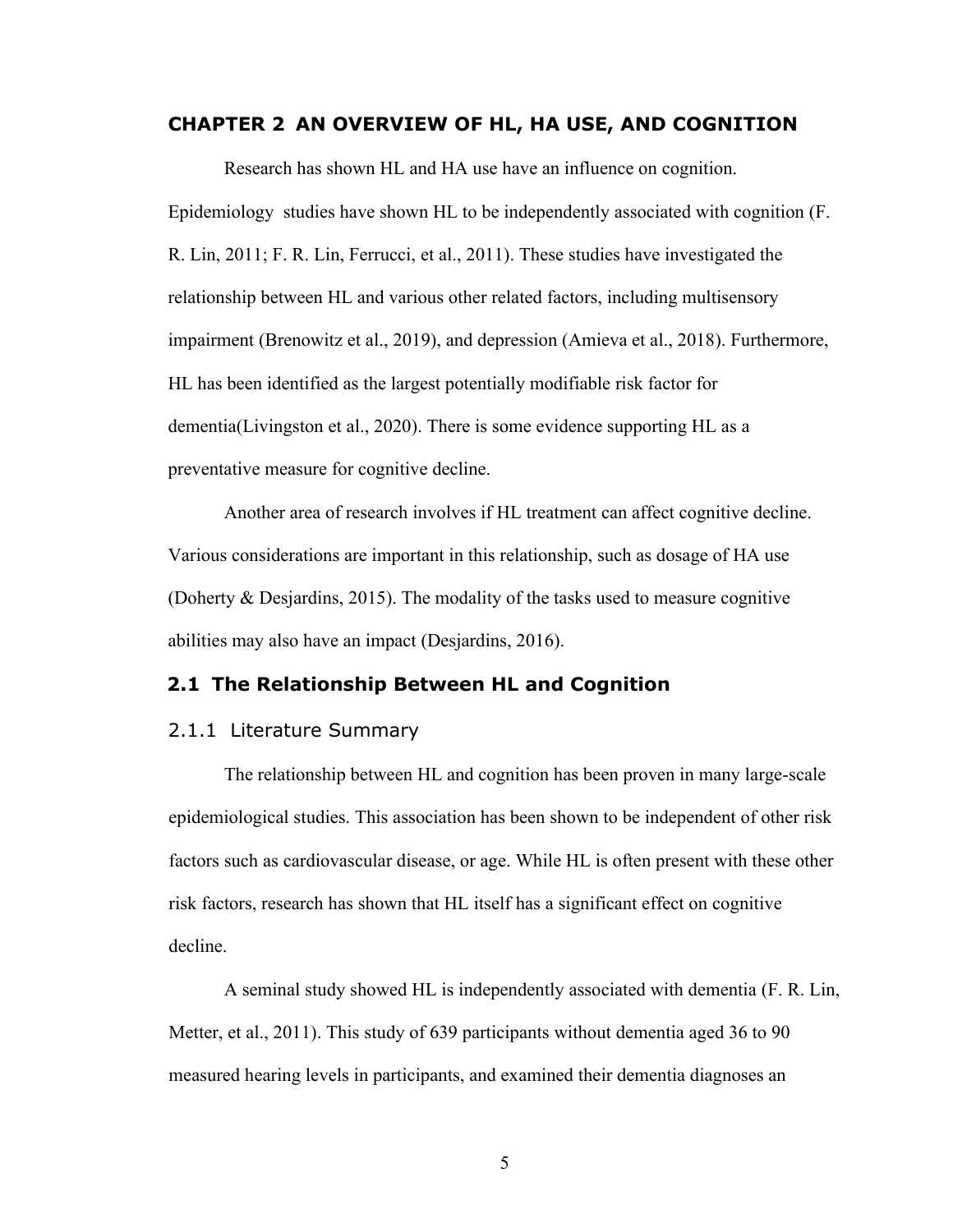average of 11.9 years later. Hearing was measured using pure-tone audiometry at 0.5, 1, 2, and 4 kHz, and was classified as normal (<25dB), mild HL (25-40dB), moderate HL (41-70dB), and severe (>70dB). Dementia diagnoses was determined using neurological and neuropsychological assessments, and guidelines from the DSM-3 (Diagnostic and Statistical Manual of Mental Disorders, 3rd Edition). The analyses used cox proportional hazard models and analyses of variance to examine the relationship between of dementia diagnoses and HL. In this study, hazard ratios analyzed the time to dementia diagnosis in relation to the severity of hearing loss, adjusting for a variety of potential confounds like age, race, and hypertension.

The results showed that HL was independently associated with incident dementia. Furthermore, greater levels of HL were linearly associated with higher hazard ratios of incident dementia. In comparison with normal hearing thresholds, mild HL had a hazard ratio of 1.89 for incident dementia, moderate had a higher hazard ratio of 3.00 and severe HL had the highest hazard ratio of 4.94.

Another study that used cox proportional hazard models to identify risk of dementia diagnosis with HL found similar results. This French study followed 3 777 participants 65 years and older for a period of 25 years (Amieva et al., 2018). In this study, both HL and HA use were self reported. Cognitive status determined using MMSE, as well as dementia diagnoses. Other factors like depression, and disability were measured in this study by using the Center for Epidemiological Studies Depression Scale (CES-D), and activities of daily living.

This study found that dementia and disability risk were increased with selfreported HL, with adjustments for sociodemographic factors. In male participants, there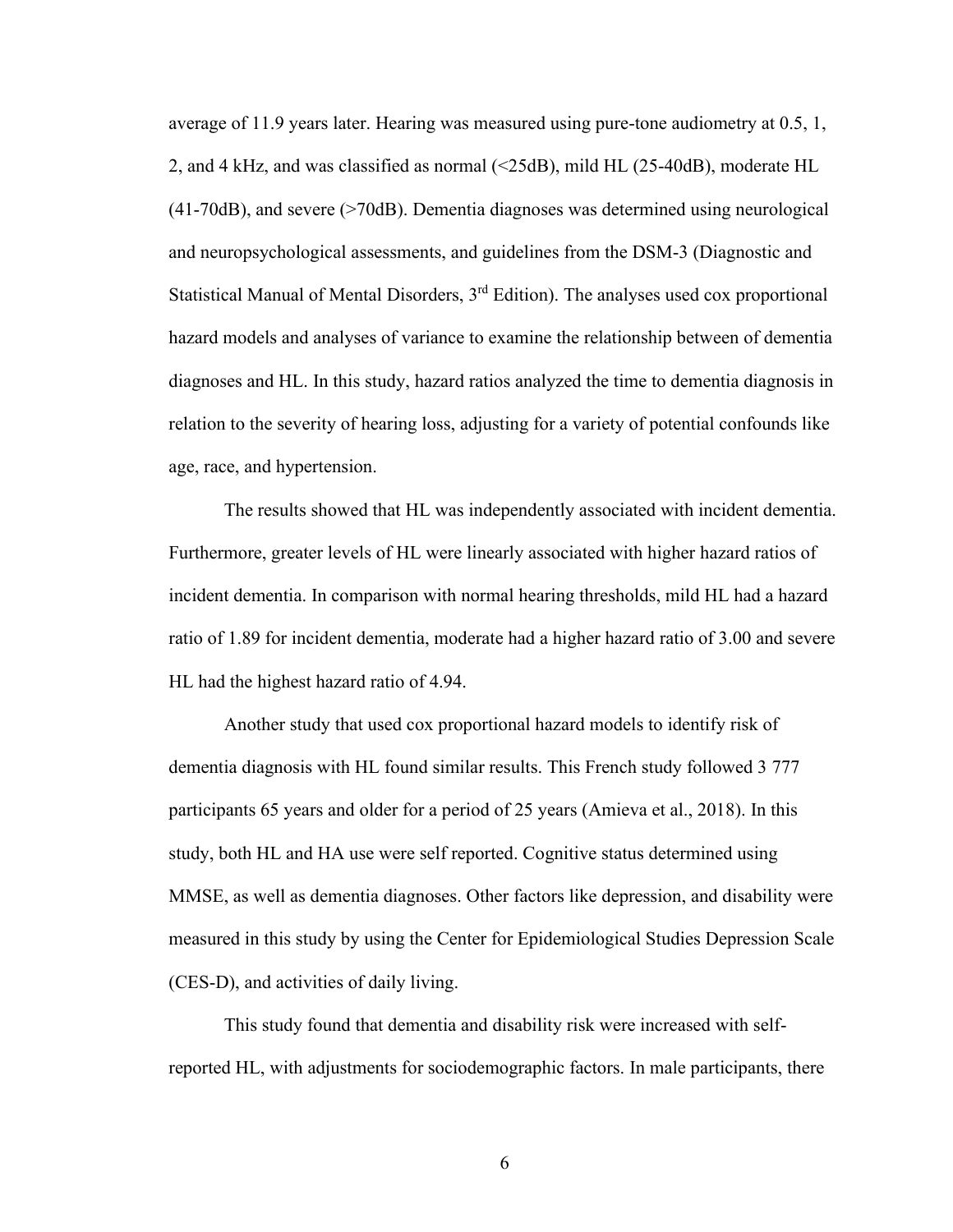was also an increased risk of depression with self-reported HL. Therefore, even selfreported measures of HL are associated with an increased risk of dementia.

Self-reported hearing difficulties, objective measures of HL and physician diagnoses of dementia were investigated using data from the English Longitudinal Study of Ageing (Davies et al., 2017). This study of 7 865 adults examined self-reported HL using a questionnaire, and a hearing screening to objectively investigate HL. Using these measures, hearing was classified as moderate or poor (severe to profound HL).

The results showed both objective and subjective measures of HL were related to increased dementia diagnoses in participants. Severity of HL impacted rate of dementia diagnoses. Participants with moderate self-reported hearing had a 39% higher increase in dementia diagnosis, and those with poor hearing had a 57% higher rate of dementia diagnoses over an 11-year period than participants with normal hearing thresholds.

Self-reported hearing loss can also be related to subjective measures of cognitive function. An 8 year longitudinal study of 10 107 men aged 62 or older investigated subjective cognitive function and self-reported hearing loss (Curhan et al., 2019). This study used questionnaires to determine subjective cognitive function and HL. This measure of cognitive decline was subjective, therefore it could be variable between individuals as a result of variables such as self-monitoring, or comfort reporting health issues. However, Curhan and colleagues (2019) stated that it may reflect subtle early cognitive changes noticed by the participants that may be undetected on standardized cognitive tests.

The results of this study showed that HL was associated with increased risk of subjective cognitive decline. The multivariable adjusted relative risk increased with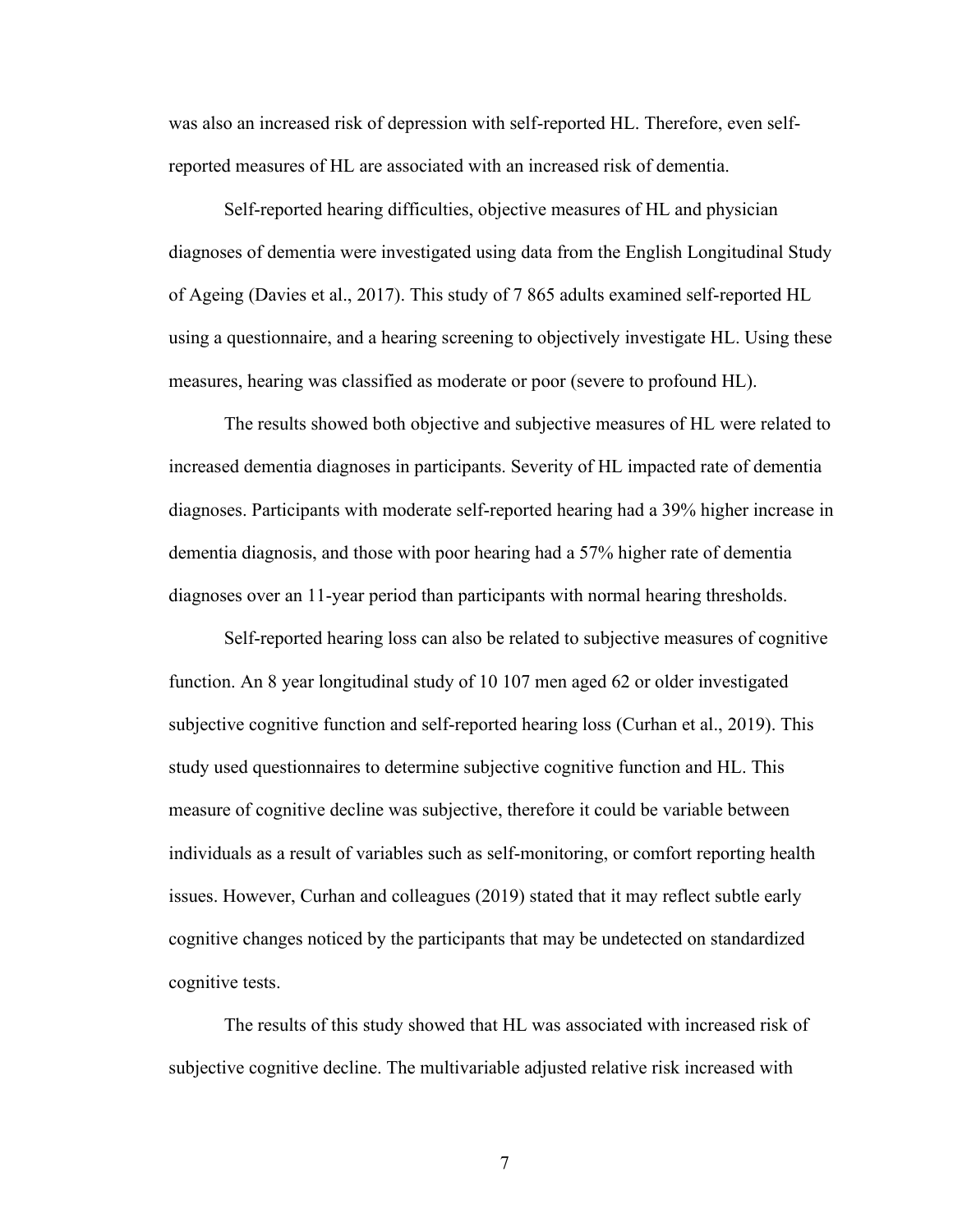greater levels of HL, with mild HL at 1.3, moderate at 1.42, and severe HL at 1.54. This analysis did show a significant relationship between subjective HL and cognitive difficulties. However, limitations of this study include the subjective nature of the measurements, as well as the sample which only included white male healthcare professionals.

In addition to diagnoses of dementia, and self-reported cognition there is also a relationship between HL and individual cognitive abilities. A study of 605 adults aged 60 to 69 investigated hearing loss, as measured through pure-tone audiometry, and the Digit Symbol Substitution Test (DSST), a nonverbal measure of executive function and processing (F. R. Lin, 2011). The analyses used regression models to determine the relationship between HL, cognition, and confounding factors like demographics.The results of this study showed that HL was associated with significantly lower scores on the DSST. Furthermore, a hearing loss of 25 dB HL was equivalent to the effects of 7 years of aging on cognition.

The influence of HL on incident dementia as well as cognitive changes to memory, perceptual speed and processing speed has also been investigated. A study of 929 participants aged 70 – 79 investigated HL using pure-tone audiometry, and incident dementia diagnoses (Deal et al., 2017). Perceptual speed was measured using The Pattern Comparison Test and Letter Comparison Test. Verbal memory was examined using the Buschke Selective Reminding Test. The Boxes Test and Digit Copying Test measured psychomotor speed.

A relationship between HL and increased of incident dementia diagnosis was found for a 9 year follow-up period. However, only working memory and HL had a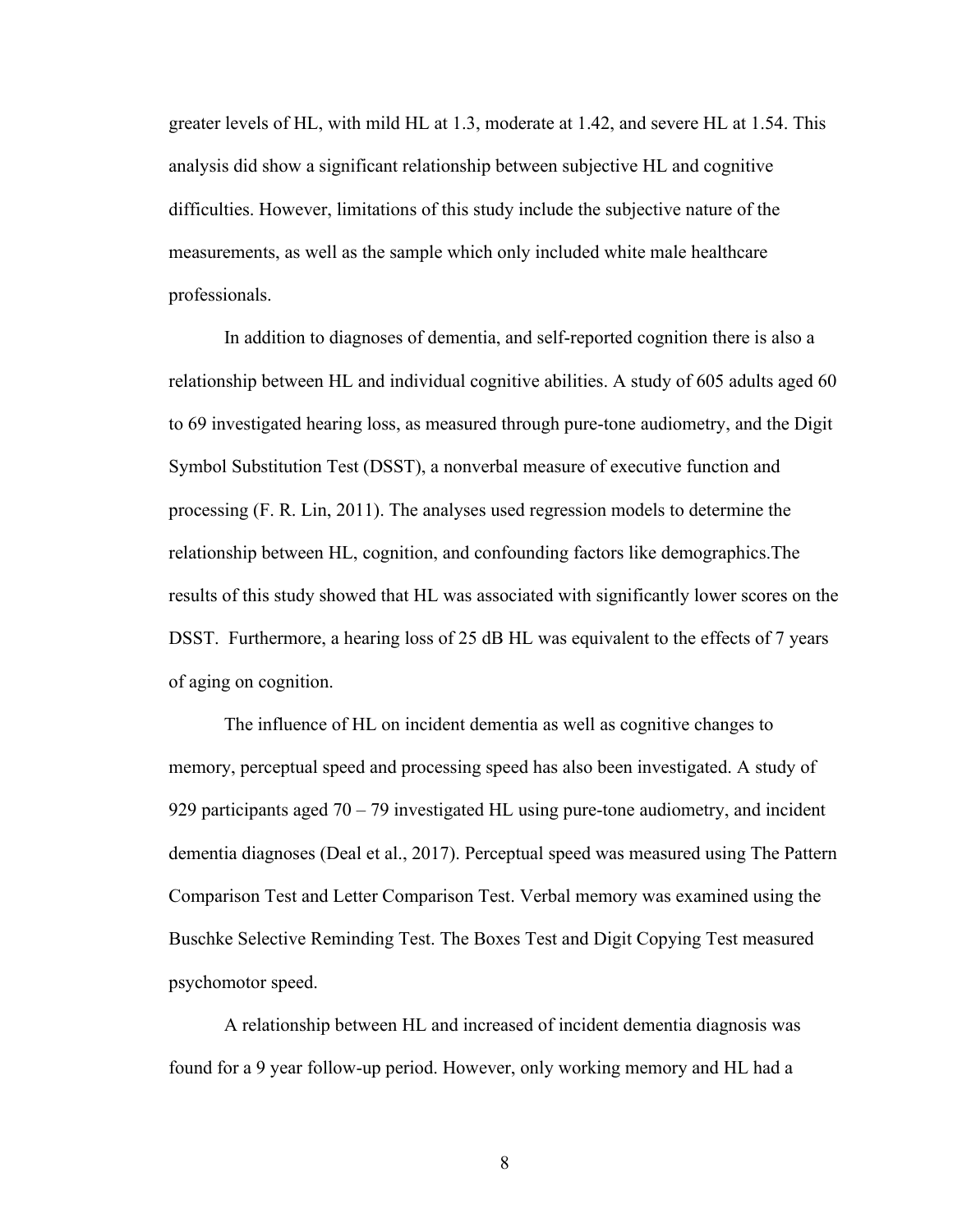relationship during 7 years of follow-up cognitive testing. While there appears to be a clear relationship between risk for and diagnosis of cognitive decline and HL, the impacts of HL on individual cognitive domains are more complex.

The impact of HL on cognitive decline is further impacted by the presence of other sensory disorders. One study of 1 810 participants without dementia tested vision, hearing, smell, and touch and investigated the role impact of sensory impairment dementia diagnosis 10 years later (Brenowitz et al., 2019). Results were adjusted for demographics, and other comorbid health conditions (e.g. cardiovascular disease). The most common sensory impairment was HL, with 35% of participants having HL. Multisensory impairment involving two impairments was present in 26% of participants, and three or more impairments was present in 5.6% of participants.

The results showed that dementia was most strongly associated with smell, and moderately associated with hearing and touch impairments. The risk of dementia showed a graded increase with multiple sensory impairments. In patients with 3-4 sensory impairments, the risk of dementia was nearly 3 times higher than participants with no sensory impairment, and 2 times higher than participants with a single sensory impairment. Therefore, HL on its own is associated with an increased risk of dementia, but other sensory impairments can compound the risk.

Data from the Canadian Longitudinal Study on Aging has shown that the prevalence of HL and vision loss in Canadians increases significantly with age (Mick et al., 2021). When their data is scaled to the entire Canadian population aged 45-85, 4 000 000 Canadians had at least mild vision loss, 2 700 000 had at least mild HL (pure-tone average >25 dB HL), and 1 100 000 had a minimum of mild impairment in both senses.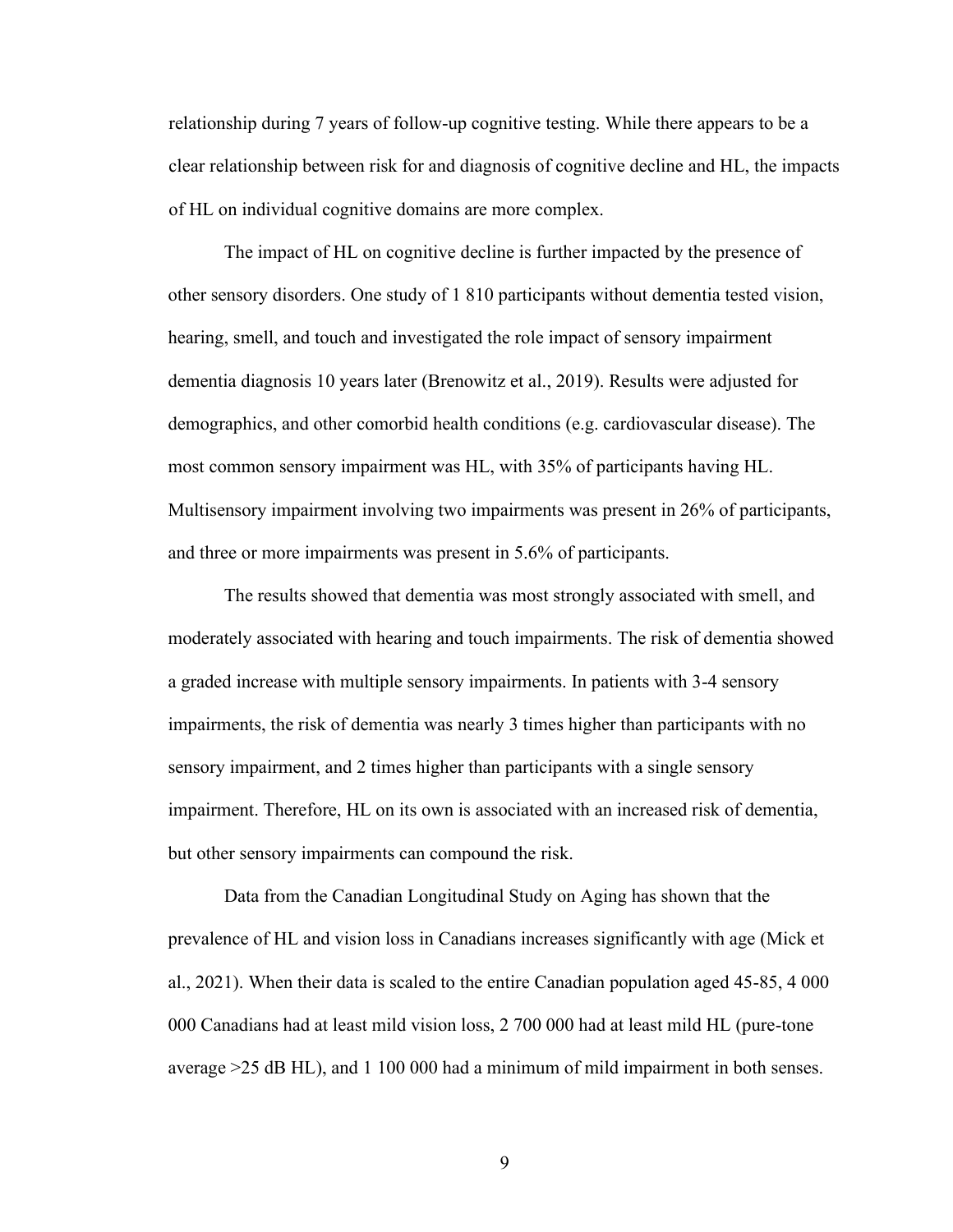The high incidence of single and dual sensory impairments in Canadian adults has a significant implication on the cognitive function of older Canadian adults.

#### <span id="page-20-0"></span>2.1.2 Hearing Health and Prevention

Given the relationship between HL and cognition, there is a significant potential impact of hearing health on cognitive health. A report from The Lancet Commissions discussing significant factors in dementia prevention and treatment highlighted the importance of hearing health (Livingston et al., 2020). The report directly addresses the misconception that dementia is an inevitable consequence of getting older. Instead, dementia risk can change with various risk factors, including lifestyle factors that are modifiable. This report modelled different risk factors for dementia, as well as the estimated effect that modifying these risk factors would have on dementia. One measure, the population attributable fraction, is an estimate of the percentage of new cases that would be reduced if a risk factor was eliminated.

Hearing loss was identified as the largest potentially modifiable risk factor for dementia. Furthermore, population attributable fraction calculation of hearing loss was 8%. For comparison, the population attributable fraction for obesity was 1%, depression was 4%, and social isolation was 4%. These results of this model have significant implications for the role of hearing health in cognitive health, as HL has not been widely recognized as a risk factor for cognitive decline. This report was the first time HL was included in calculations of the population attributable fraction of dementia risk factors. Hearing health must be a priority in the prevention of cognitive decline.

One way to include hearing health in preventative efforts to improve cognitive health is through hearing screenings. A study of 123 adults with hearing loss, and 20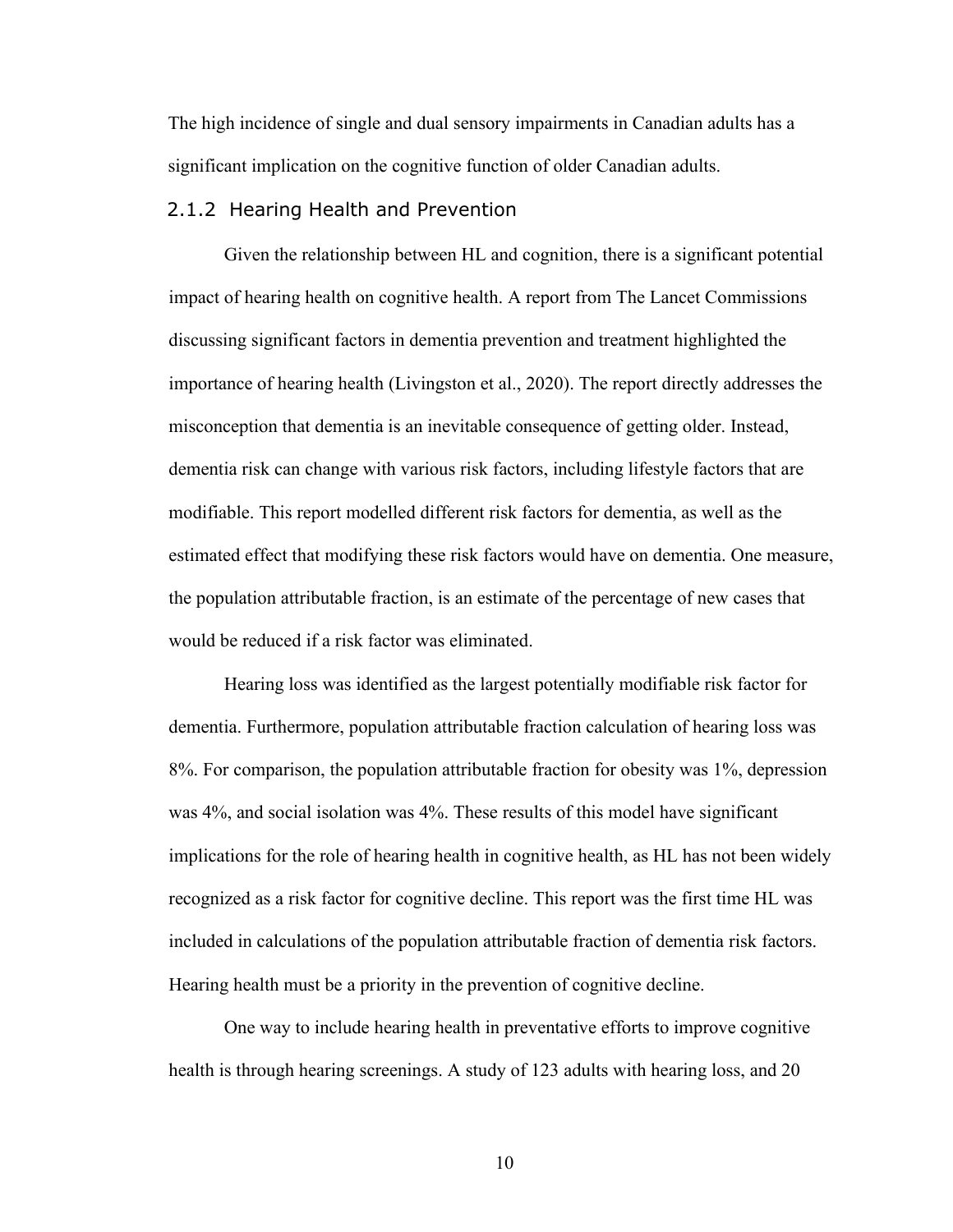controls investigated a potential audiological screening to identify individuals at risk for cognitive decline (Castiglione et al., 2019). Hearing was measured using pure-tone audiometry, the Italian Matrix Sentence Task, and speech audiometry including speech-in noise ratios. Cognition was assessed by neurologists and geriatricians using various measures like the MoCA (Montreal – Cognitive Assessment), and DSM-5 guidelines. Participants with a family history of cognitive decline were excluded to avoid a confound of genetics.

The results of this study showed a significant correlation between cognitive measures, like the MoCA, and speech-in noise ratios. Overall, hearing screenings for individuals with mild to moderate HL would complement cognitive screenings for individuals at risk of cognitive decline. Comprehensive audiological assessments after the age of 55 may also help identify patients at risk of cognitive decline. In summary, audiological assessment, through screenings or full evaluations as indicated, is one step in identifying risk for cognitive impairment. Given HL is a risk factor for dementia, identifying HL is an important step in understanding the auditory and cognitive profiles of individuals.

#### <span id="page-21-0"></span>2.1.3 Summary

Research has demonstrated that HL and dementia are independently associated (F. R. Lin, Metter, et al., 2011). The relationship between HL and cognition is present in studies that use various methods of measuring both HL and cognition (Amieva et al., 2018; Curhan et al., 2019; Deal et al., 2017; F. R. Lin, Ferrucci, et al., 2011). Many of these analyses have also adjusted for demographics, and other confounding factors such as cardiovascular disease (Amieva et al., 2018; F. R. Lin, Ferrucci, et al., 2011).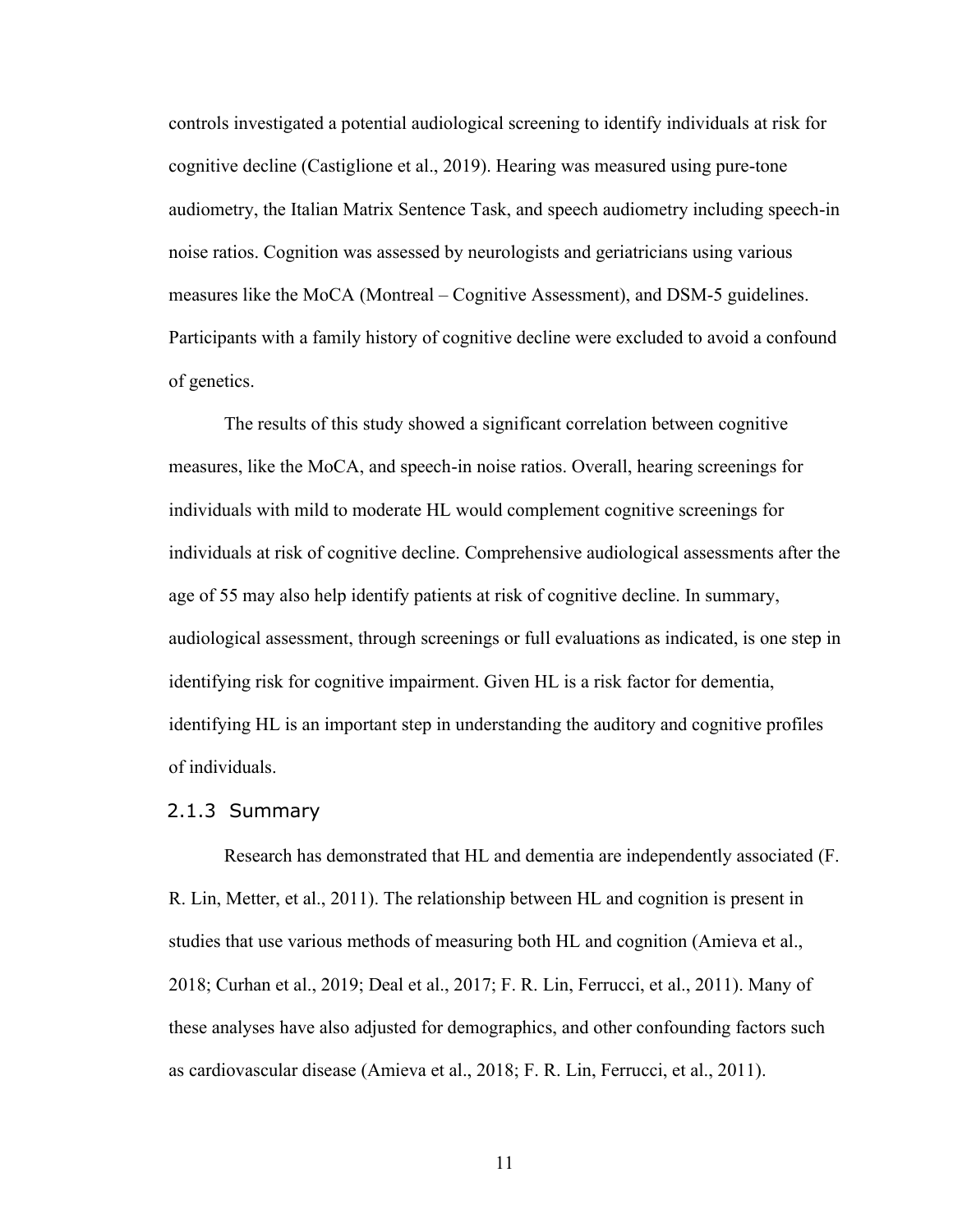Furthermore, HL is a large but underrecognized area of dementia prevention (Livingston et al., 2020). In addition to being preventable, HL is treatable, and that may impact cognition.

### <span id="page-22-0"></span>**2.2 The Relationship Between HAs on Cognition**

While HA companies are advertising the potential benefits of HAs for auditory health and cognitive health (Starkey, 2020), the research examining the effects of HA use on cognition indicates there is a complex relationship between these two factors. The association between HL and cognition has implications for our treatment of hearing loss, the impact of HA use on cognition also has implications on the nature of the relationship between HL and dementia. If HL is impacting cognition due to understimulation, which some call the sensory deprivation, HA use would impact cognition because it is increasing sensory input, and thus cognitive stimulation (Kalluri & Humes, 2012; Tesch-Römer, 1997). However, if HL and cognitive changes are due to age-related physiological changes in neural structures, simply increasing sensory input may not necessarily have an impact on cognitive outcomes.

Cognition is complex, and encompasses mental activities like attention, memory, and executive function. Section 2.2.1 summarizes the types of cognitive abilities that are measured in investigations of HA use and cognition. It also includes the various procedures that are used to assess these aspects of cognition. The measure of cognition, as well as the modality of the measure (i.e. visual or auditory), are key variables to consider in studies of HA use and cognition.

This section also discusses whether the current evidence for improved cognition with HA use is related to short-term or long-term effects. The length of the effects of HAs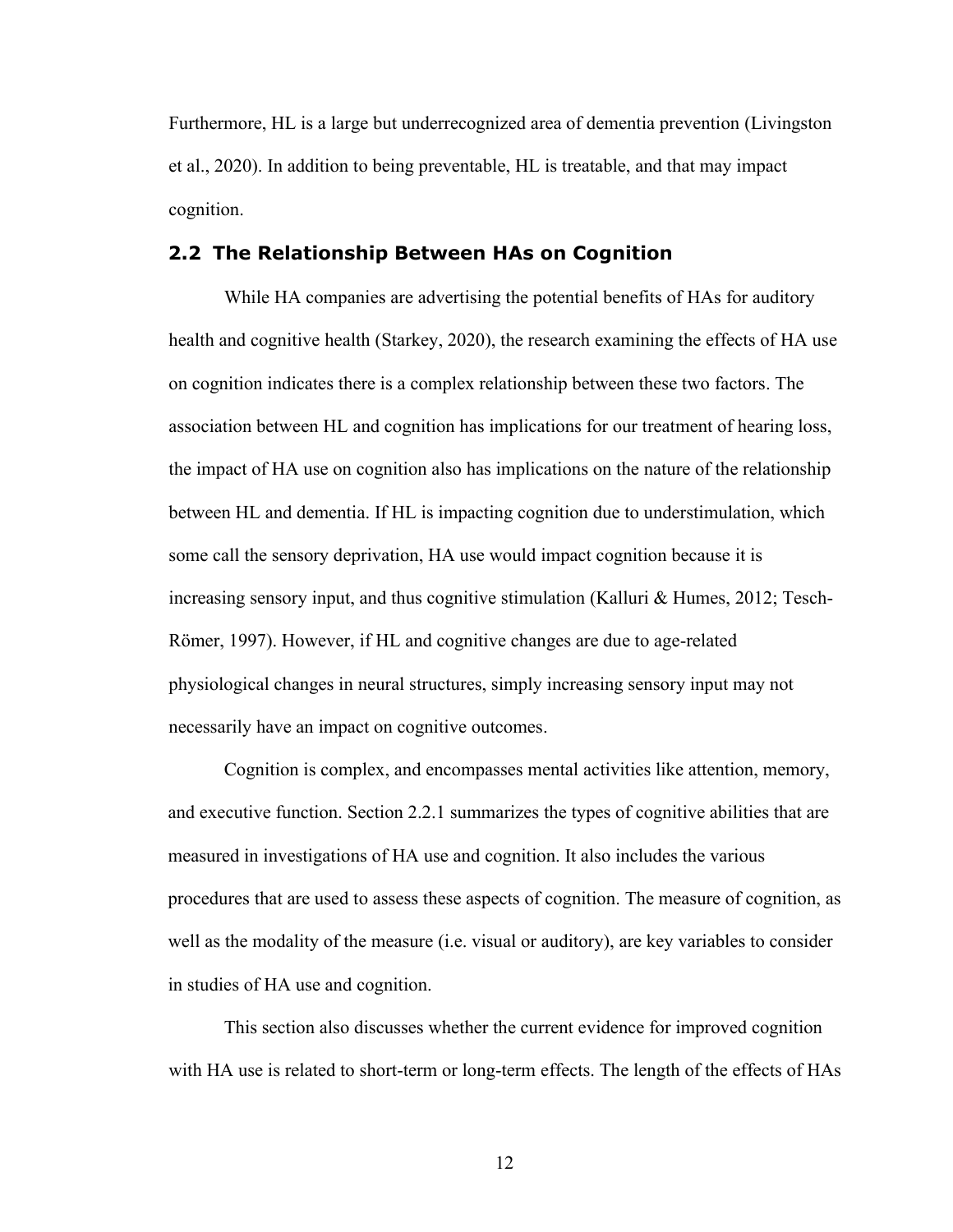on cognition has implications on HA use as a preventative strategy for cognitive decline. While short-term gains in cognition or even stable cognitive levels are more favourable than cognitive decline, they may not be as significant in a long-term preventative dementia strategy. In addition, this section will also discuss the implications of the lasting effects of these cognitive changes on the nature of the relationship between HA use and cognition.

In the next section of this chapter, a discussion of relevant factors that may affect the relationship between HA use and cognition. This includes factors specific to the participant's HA use including hours of wear, and HA satisfaction. Other factors outside of the domain of HA use, like physical health status, mental health status, and social determinants of health will be discussed. In addition, the directionality of the relationship between HA use and cognition will be discussed. This chapter will conclude with a summary of key findings, and a discussion of HA use and cognition.

<span id="page-23-0"></span>2.2.1 A Summary of How Cognitive Abilities are Studied in Research Examining HAs and Cognition

The research examining HL and cognition includes a variety of different measures of cognition. In general, these can be divided into three categories. The first category includes measures of different cognitive domains or components of cognition. Most commonly, these include the following cognitive areas: working memory (Desjardins, 2016; Doherty & Desjardins, 2015; Lunner, 2003; Lunner et al., 2009), executive function (van Hooren et al., 2005), selective attention (Desjardins, 2016; van Hooren et al., 2005) processing speed (Desjardins, 2016; Lunner, 2003; Lunner et al., 2009; van Hooren et al., 2005), and learning (Choi et al., 2011; Dawes et al., 2015; van Hooren et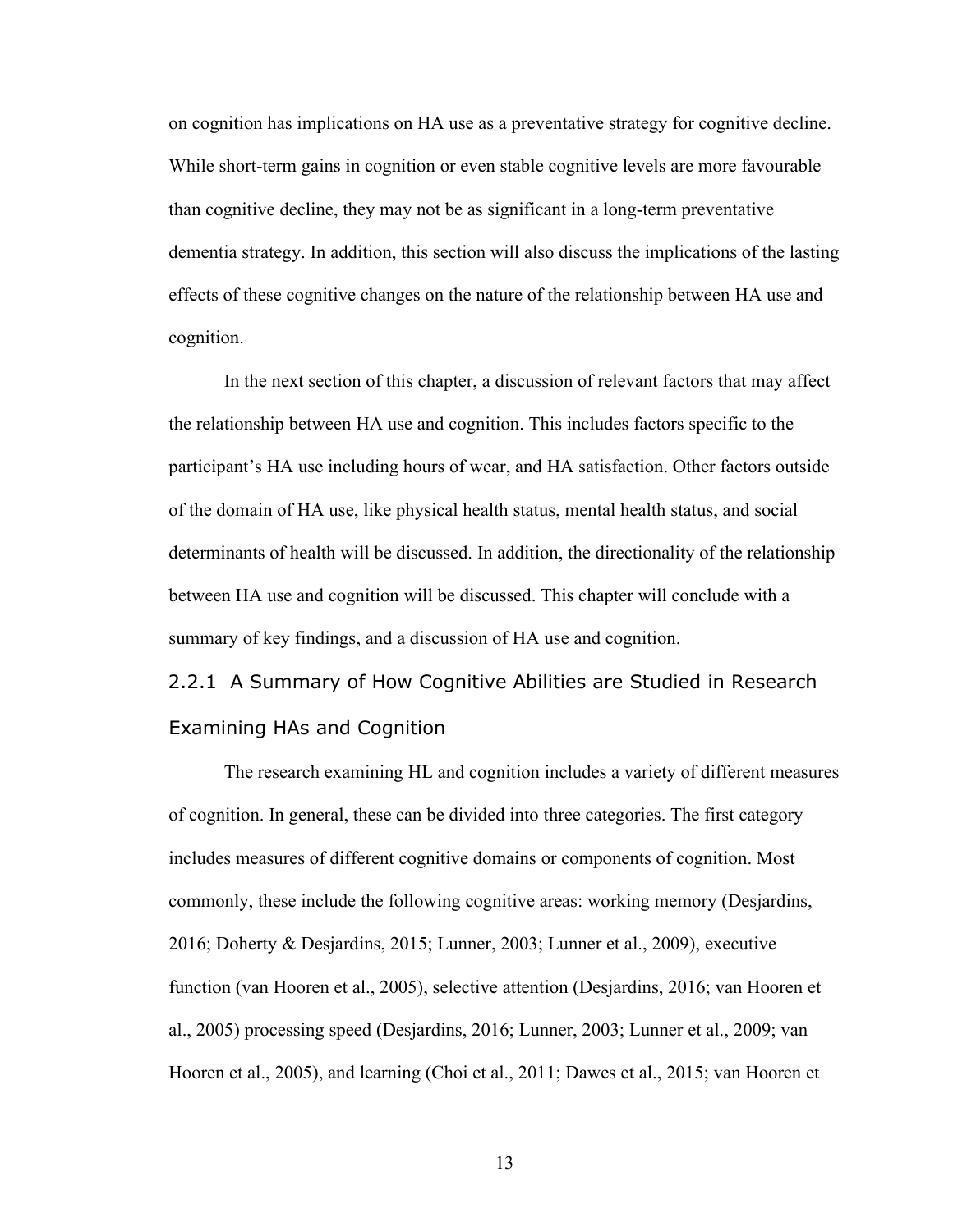al., 2005). The second way researchers measure cognition is by using clinical screenings of cognitive function. This most often is the Mini-Mental State Exam (MMSE) (Acar et al., 2011; Dawes et al., 2015; Tesch-Römer, 1997). Finally, researchers can examine if HA use is related to later-diagnoses of dementia (Amieva et al., 2018; Dawes et al., 2015; F. R. Lin, Metter, et al., 2011; Mahmoudi et al., 2019).

While there are different ways of measuring cognition, it is important to consider that this is a source of variability in the findings surrounding HL and cognition. For example, in a review by Kalluri & Humes (2012) they found that of the 7 studies examining the long-term effects of HAs on cognition, 3 of the studies that found a significant effect of HL on cognition measured cognition using clinical dementia screening tools. The studies of tasks that examine more discrete cognitive abilities, like individual measures of memory or attention tended not to show a statistically significant effect of HA use on cognition.

A wide variety of cognitive tasks have been used in studies of HL and individual cognitive components. This has included a variety of tests of memory. The Auditory Verbal Learning Test (Schmidt, 1996), an auditory measure of short-term verbal memory and learning, has shown no effect of HA use on participant's scores (Dawes et al., 2015). Results for the Visual Verbal Learning Test (Brand & Jolles, 1985), a visual measure of short-term verbal memory and learning, have had mixed results. While one study showed no effect of HA use on test scores (van Hooren et al., 2005), a more recent study has shown improvement on measures of short term memory, but not latency (a measure of efficiency), in participants who used HAs (Choi et al., 2011).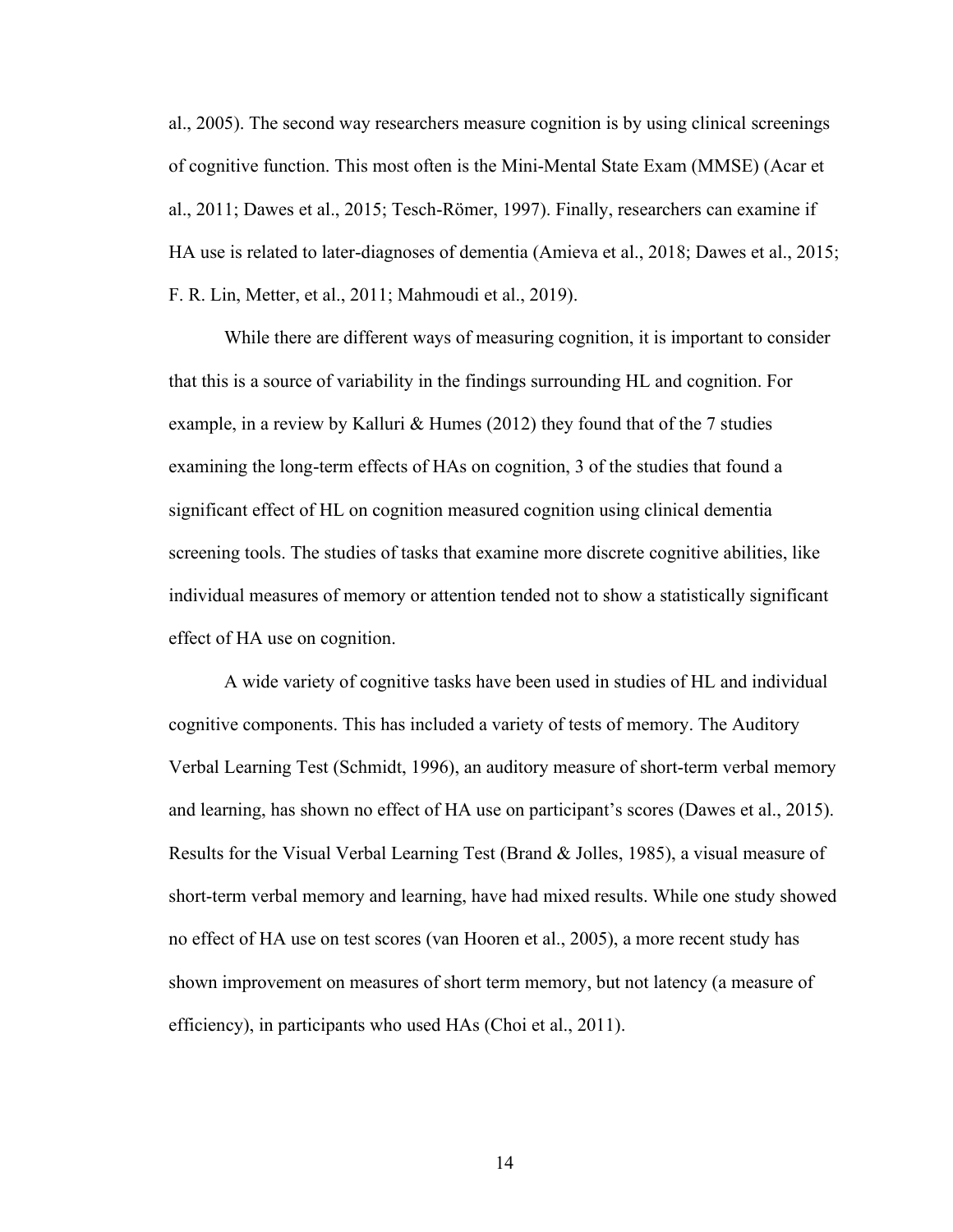Studies examining working memory have found mixed results. The Listening Span Test (Daneman & Carpenter, 1980) is an auditory measure of working memory. In a single-subject design conducted by Desjardins (2016) 4/6 participants had a high or moderate increase in their scores after several weeks of HA use. Another study found that participants who completed a Listening Span Test in a background noise condition had improved scores after a period of HA use (Doherty & Desjardins, 2015). However, participants who completed the visual Reading Span Test (Rönnberg et al., 1989) had no significant changes in their scores after HA use (Desjardins, 2016).

The Auditory N-Back (Monk et al., 2011) is a cognitive task that examines the executive component of working memory. There was a significant improvement in performance on this task in older adults (63 – 74 years of age) with HAs, but not in middle-aged adults  $(50 - 60$  years of age) with HAs in one study (Doherty & Desjardins, 2015). Therefore, working memory tasks have shown variable improvement with HA use. In general, visual tasks have been the least sensitive to improvement with hearing aid use. Factors such as age, as well as listening condition, have affected participant performance.

The next series of cognitive tasks are processing tasks which examine cognitive speed, flexibility, and visual-perceptual processing. The Trail Making Test (Bowie  $\&$ Harvey, 2006) is one visual-motor processing test that has been used in the literature. A study by Dawes and colleagues (2015) has shown no significant benefit of HA use. The Concept Shifting Task (Vink & Jolles, 1985) is a modified version of the Trail Making Test. Participant scores on this task also did not improve with HA use (van Hooren et al., 2005).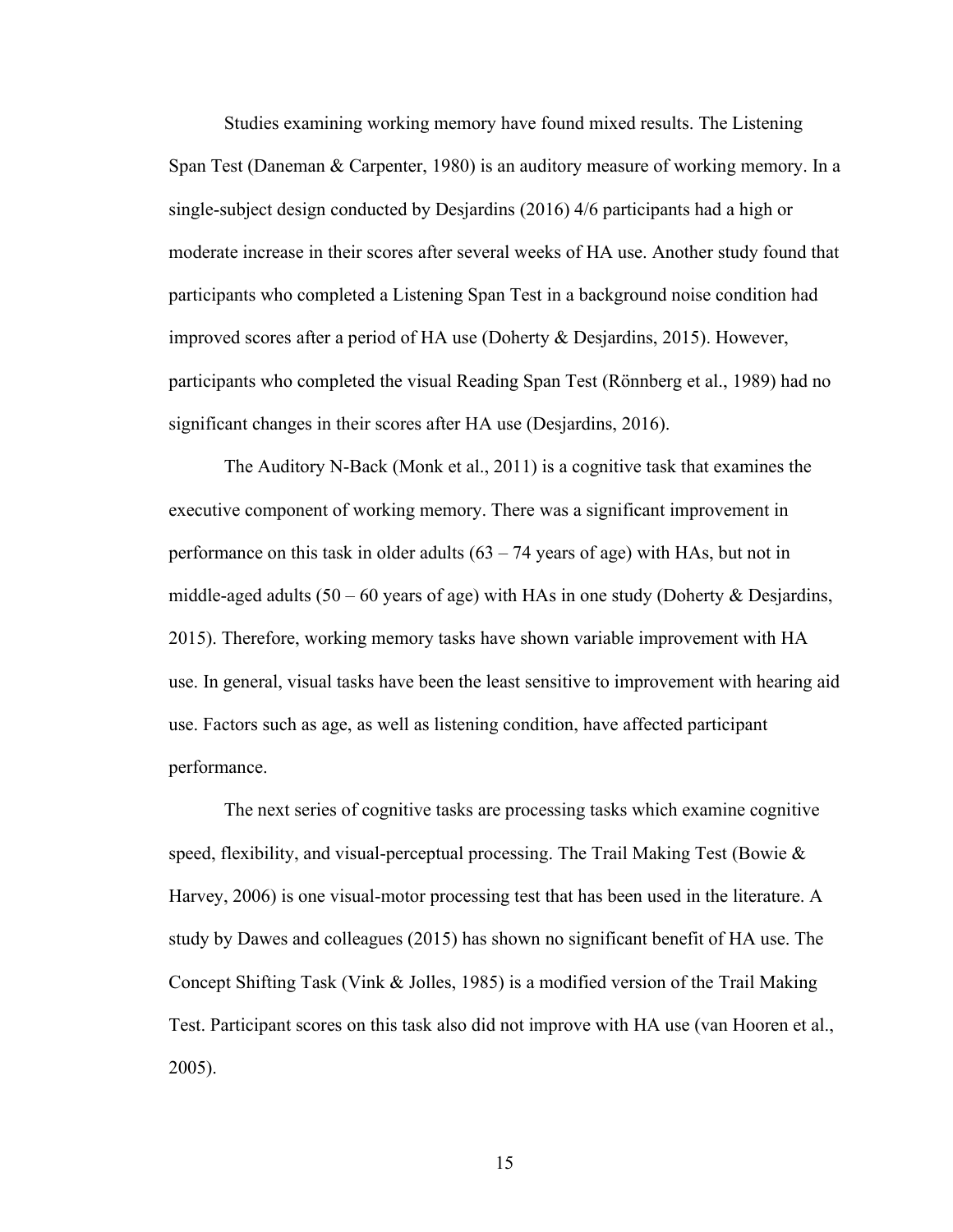The DSST (Wechsler, 1991) is a perceptual processing task that has been used in several studies of the cognitive effects of HA use. However, most studies not have found that HA use had an effect on participant performance on this task (Dawes et al., 2015; Desjardins, 2016; Tesch-Römer, 1997; van Hooren et al., 2005). One study showed an increased in DSST scores with hearing aid use (F. R. Lin, 2011). In summary, these processing tasks, presented in the visual modality, have shown mixed improvements with HA use.

Selective attention is another area of cognition that has been examined in the research on HL and cognition. The Coordinate Response Measure Corpus (Bolia et al., 2000) has been used in one study to examine auditory selective attention. This singlesubject design found a moderate to high improvement in this task for all participants after 2 to 4 weeks of HA use (Desjardins, 2016).

The Stroop Task (Stroop, 1992) is a measure of visual selective attention and executive functioning. In two studies, there was no improvement on this task with HA use (Desjardins, 2016; van Hooren et al., 2005). Similar to working memory, it appears that the modality of the selective attention task has been an important factor. Improvement on selective attention tasks after HA use has only been present in auditory, not visual measures of selective attention.

Finally, the research has also included some language-based measures of cognition. A Spot-the-Word Task (Lehrl, 1977) had German participants choose a which word was a real-German word in the presence of four distractor non-words. A study by Tesch-Römer (1997) showed no significant differences in performance on this task in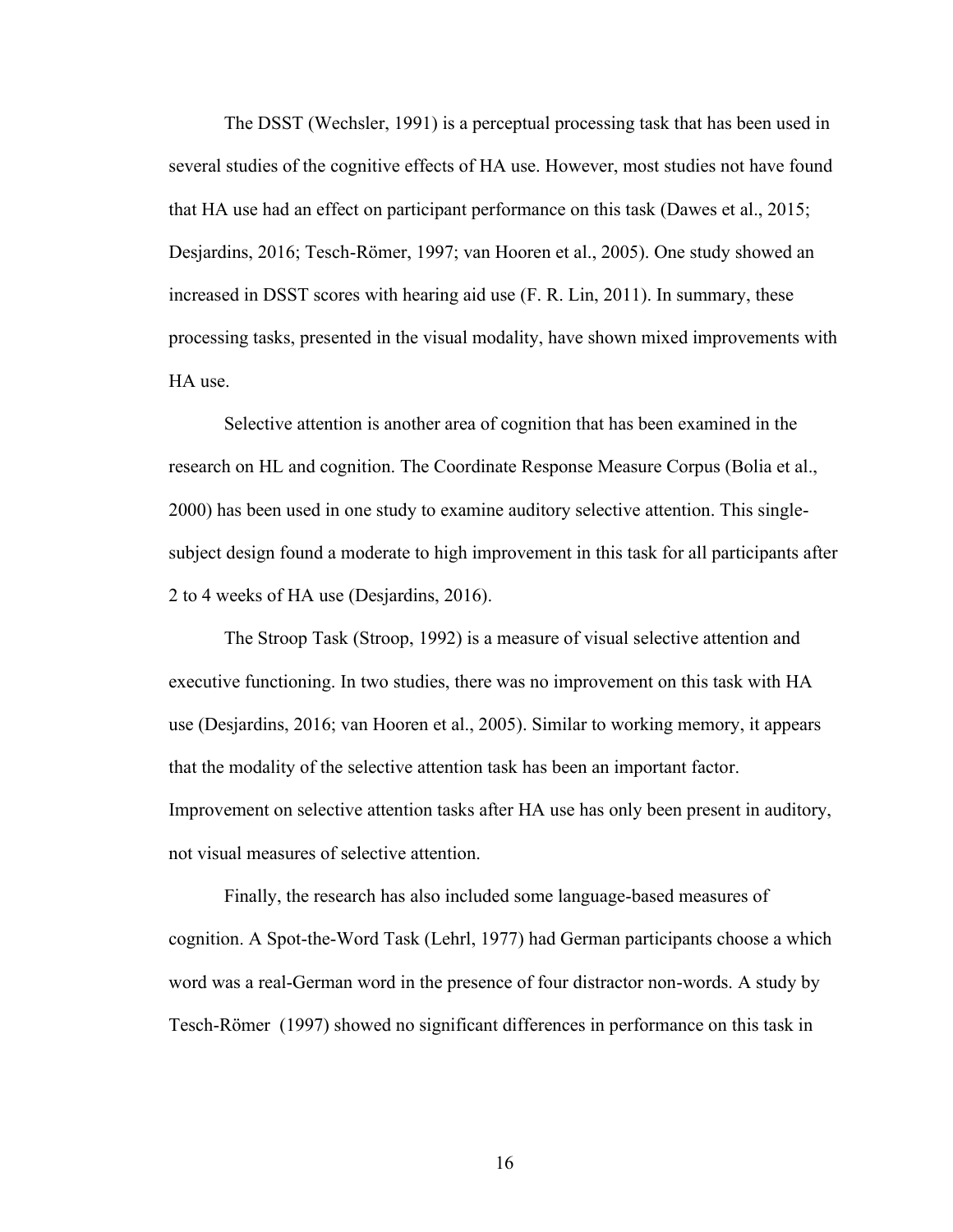HA users compared to age-matched hearing-impaired participants without HAs, and a control group.

Verbal Fluency Tasks (Lindenberger et al., 1993; Strauss et al., 2006) require participants to name as many words in a category as they can in 60 seconds. This task has been used in a various studies of HA use and cognition, all of which showed no effect of HA use on participant scores (Dawes et al., 2015; Tesch-Römer, 1997; van Hooren et al., 2005). Therefore, none of these linguistically-based measures of cognition have shown an improvement in participant scores with HA use.

The literature examining HA use and cognition using clinical screening tools has shown mixed results. The MMSE is a cognitive screening tool for cognitive impairment (Folstein et al., 1975). One study with 34 participants reported an increase in MMSE scores from an average of 20.3 to 23.0 after 3 months of HA use (Acar et al., 2011) . However, a much larger study which investigated cognition in 666 adults with hearing impairment found no difference in MMSE scores at follow-up after 5 and 11 years of HA use (Dawes et al., 2015). These findings are in line with a study by Tesch-Romer (1997) that showed no effect of HA use on MMSE after 6 month hearing use.

Finally, the effects of HA use on cognition has been studied by examining if HA use delays or mitigates the risk of dementia diagnosis. If HAs can be used as preventative measures for cognitive decline, HA use would ideally delay or prevent dementia diagnosis. In the previously described studies by Lin and colleagues, self-reported HA use was not associated with any reduction in dementia risk (F. R. Lin, Metter, et al., 2011). In contrast, research by Amieva and colleagues also used self-reported hearing aid use and found a that while there was an relationship between HL and dementia, this risk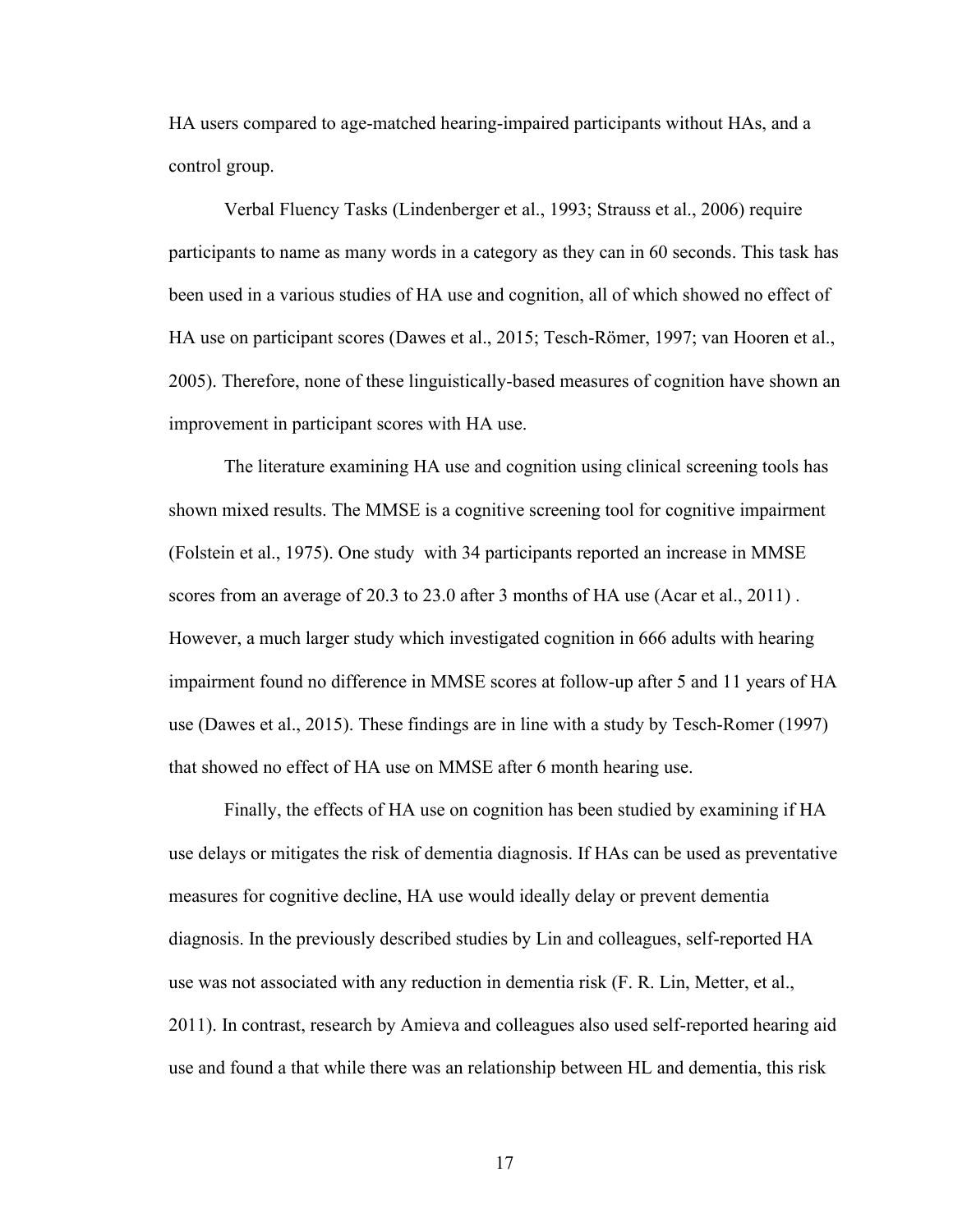was not present in individuals who wore HAs (Amieva et al., 2018). Therefore, the effects of HA use on reduction of dementia risk is unclear.

Although HA use may not reduce risk of dementia, perhaps the use of HAs could delay dementia diagnoses. A study of 666 adults by Dawes and colleagues (2015) did not find that HA use delayed dementia diagnosis. However, an even larger study with over 100 000 participants showed that the use of HAs delayed diagnosis of dementia and other age-related conditions like falls and depression (Mahmoudi et al., 2019). As Mahmoudi and colleagues (2019) state in their analysis, their study was retrospective in nature so causality cannot be inferred. Therefore, while there is some indication that HA use may somewhat delay dementia diagnoses, the nature of the relationship unclear.

In addition to considering what aspects of cognition improve with HA use, and how cognition is measured, it is important to consider if the effects of HA use improve cognition over the long-term or the short-term. Short-term benefits could indicate that HA use simply benefits the auditory sensory system, as opposed to the overall cognitive system (van Hooren et al., 2005).

A review by Kalluri & Humes (2012) examined this exact question, and defined long-term studies as those examining HA use from 3 – 24 months, while short-term studies generally examined hearing aid use for a period equal to or less than 2 months. In their review, they found that the short-term effects of HA use were more clearly beneficial. While just under half of the studies examining long-term effects of HA use on cognition have shown an effect of HA use on cognition, these studies had used grossdementia measures of cognition instead of more rigorous examinations of cognition.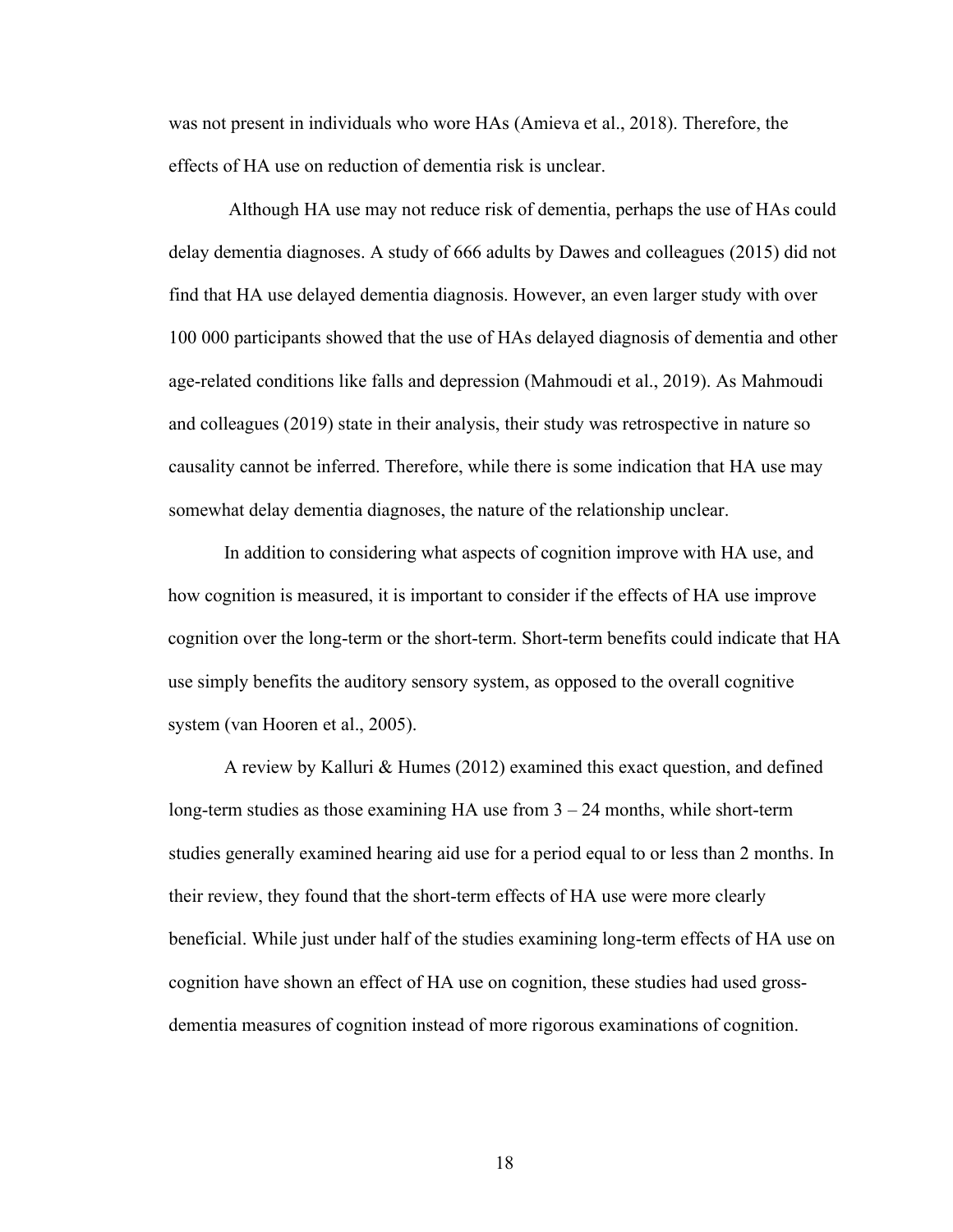Long-term studies have shown variable results. The two studies that have been previously discussed examining HA use over a period of several years had significantly different results (Dawes et al., 2015; Mahmoudi et al., 2019). It does appear from the literature review conducted for this thesis that many studies examining hearing-aid for a time period of less than 1 year have shown some effect of HA use on cognition (Acar et al., 2011; Choi et al., 2011; Desjardins, 2016; Doherty & Desjardins, 2015). However, other studies examining HA use over similar time periods have shown no effect of HA use on cognition (Tesch-Römer, 1997; van Hooren et al., 2005). Some studies had investigated HA use over the same time period, for example 6 months, but had found different results (Choi et al., 2011; Tesch-Römer, 1997).

Therefore, while the research does generally support some short-term cognitive gains after HA use, this is one of many other complex variables to consider in analyzing these studies. Factors like the type of cognitive tasks used, as well as study and participant characteristics must also be considered.

<span id="page-29-0"></span>2.2.2 Other Influential Factors: HA Characteristics and Participant Characteristics

Adding to the complexity of interpreting these studies is that HA use can be variable, and this variability has often not been described in the literature. Factors like hours of daily HA use, and HA fit could be responsible for the variations seen in the literature. In addition, the characteristics of the person wearing the HA must be considered.

As will be discussed in this section, factors like an individual's baseline cognitive ability can affect their ability to use certain HA features like noise-reduction (Lunner et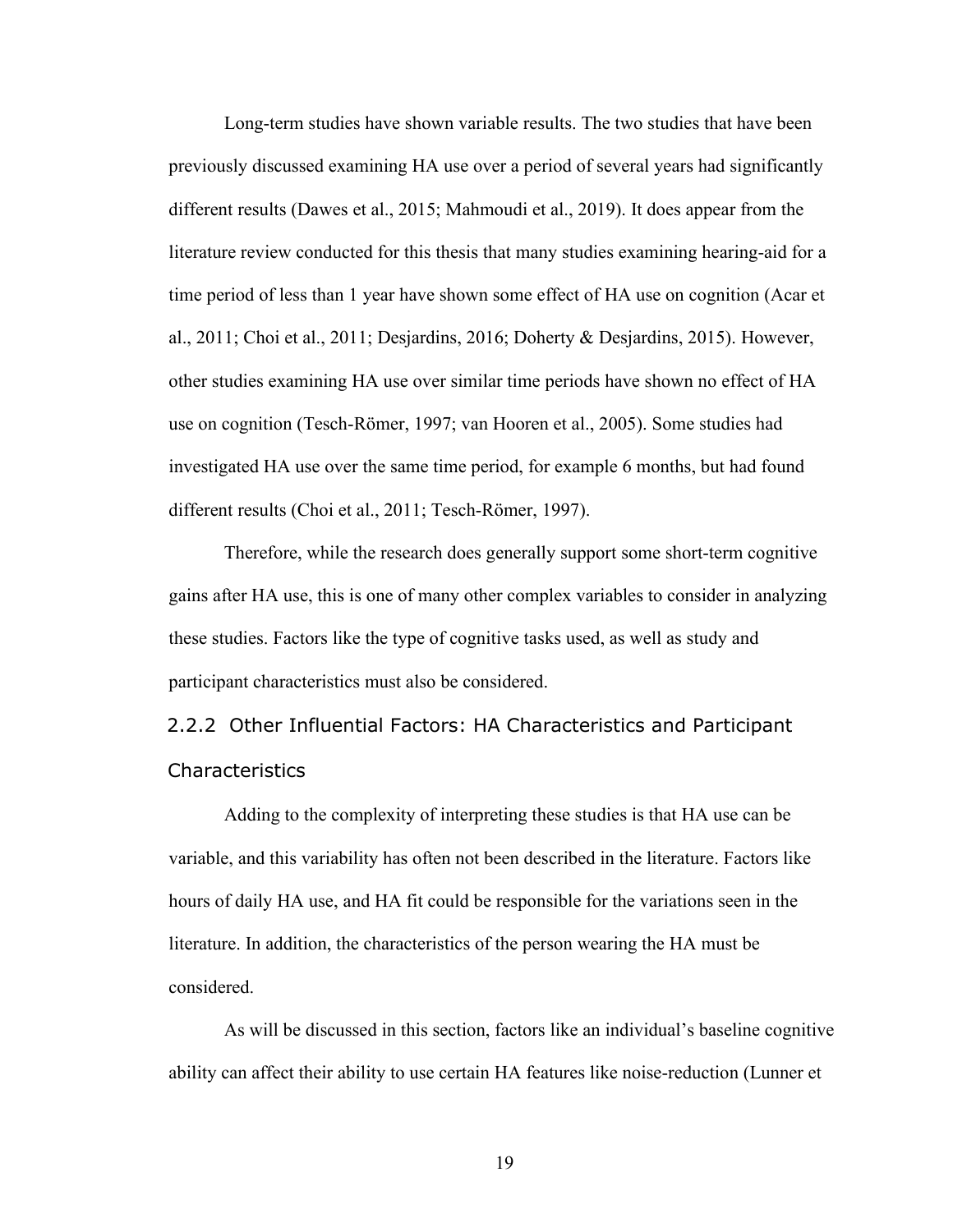al., 2009). This is a crucial consideration, because it is another potential source of variability in research examining the impacts of HA use on cognition. . If participants require a certain cognitive capacity to fully use various HA features, it is possible that to benefit from HA use participants must have a baseline level of cognitive abilities.

Variables related to HA use include daily HA use, HA care skills, HA fit, HA satisfaction, and hearing handicap. Not all studies have reported these factors, but of those that did there has been relationship between these HA factors and cognitive outcomes. Considering the variable of HA use, studies that have reported HA use of 6.6 to 8 hours daily have shown no cognitive effect of HA use (Tesch-Römer, 1997; van Hooren et al., 2005). While a study that reported an average of 12 hours of daily HA use has found increases in auditory working memory as a result of HA use (Doherty & Desjardins, 2015).

HA care and maintenance is another important variable, as participants likely will not benefit from their HAs if they are unable to properly care for them. One measure of HA skills is the Practical HA Skills Test – Revised (Doherty & Desjardins, 2012). In two studies that have used this test to ensure participants were properly maintaining their HAs, positive effects of HA use on auditory cognitive tasks have been found (Desjardins, 2016; Doherty & Desjardins, 2015).

HA fit is another variable that is often not reported in studies examining HA use and cognition. HA fit determines if the participant's HA amplifies sound sufficiently across a range of frequencies to result in acceptable audibility. In studies where HA fit has been measured, there has been positive effects of HA use on certain cognitive measures (Desjardins, 2016; Doherty & Desjardins, 2015).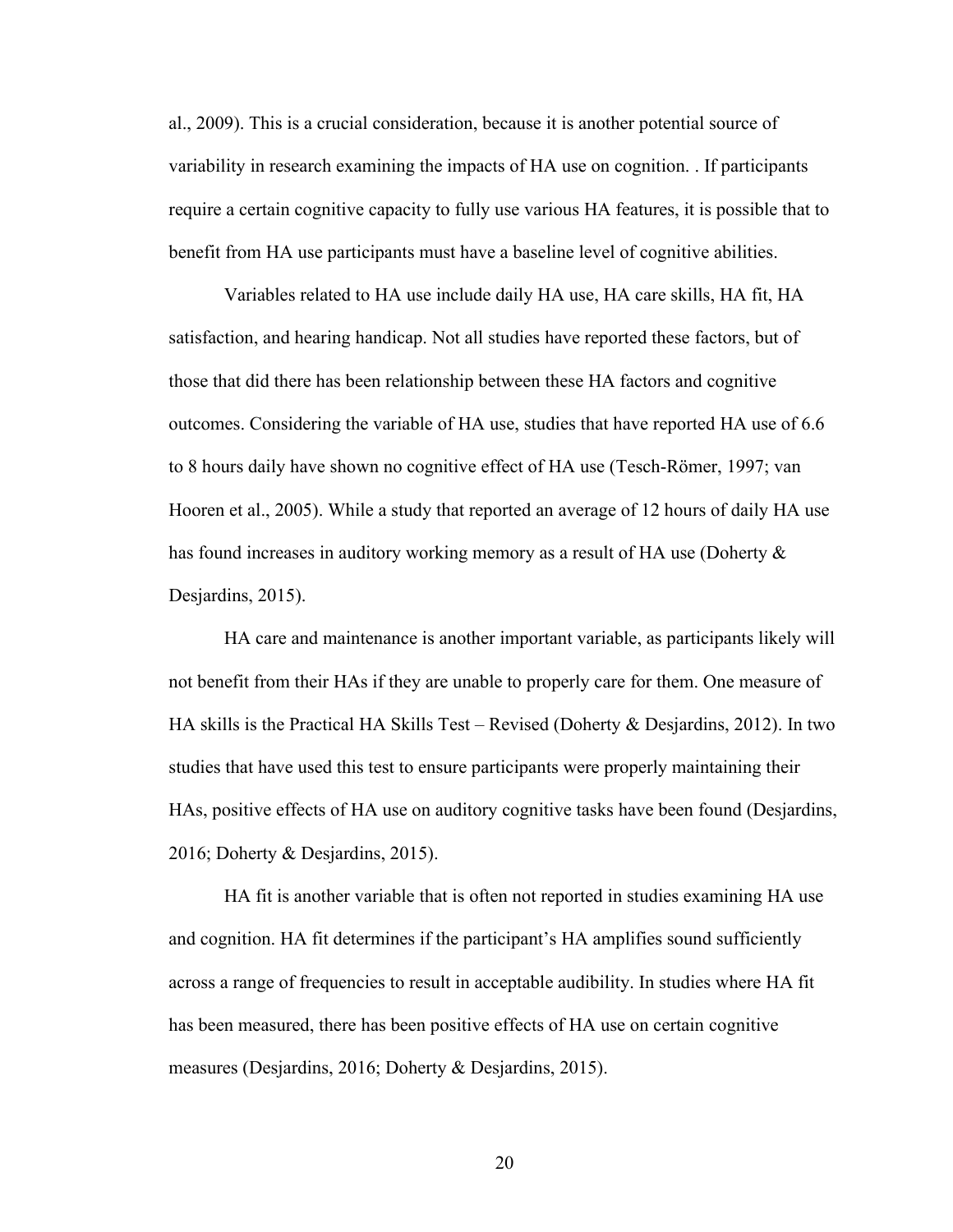In addition to HA fit, which is measured by quantitative audiological standards, there are functional measures of everyday communication improvement as a result of HA use. For example, The Hearing Handicap Inventory for the Elderly Screening (HHIE-S) is a functional measure of hearing-related disability (Ventry & Weinstein, 1983). The HHIE-S had a greater predictive value for quality of life than pure-tone audiometry when measured 10 years after assessment (Gopinath et al., 2012). In addition, increased HA use has been related to reduced hearing handicap scores and increased HA satisfaction (Gopinath et al., 2012; Tesch-Römer, 1997). However, two studies that reported HHIE-S scores did not find a link between HA use and improved cognitive performance (Dawes et al., 2015; Tesch-Römer, 1997)

In summary, HA use is not a binary variable, and there are several characteristics like hours of daily use, HA fit, HA maintenance, and HA handicap which must be considered. While it is not standard to report these variables in the literature, research that has reported these variables has shown their potential impact on the relationship between HA use and cognition. Studies that reported HA use, HA fit, and HA maintenance have shown improvements on some cognitive tasks with HA use. However, the research that has quantified HA handicap has generally not shown a relationship between HA use and cognition.

In addition to the variety of factors related to HA use, HAs have been shown to affect a variety of areas in addition to cognition. One study by Acar and colleagues (2011) found that HA use improved participant's scores on the Geriatric Depression Scale – Short Form. HAs also delayed diagnoses of depression and anxiety, as well as reducing falls in the elderly (Mahmoudi et al., 2019). These relationships are complex as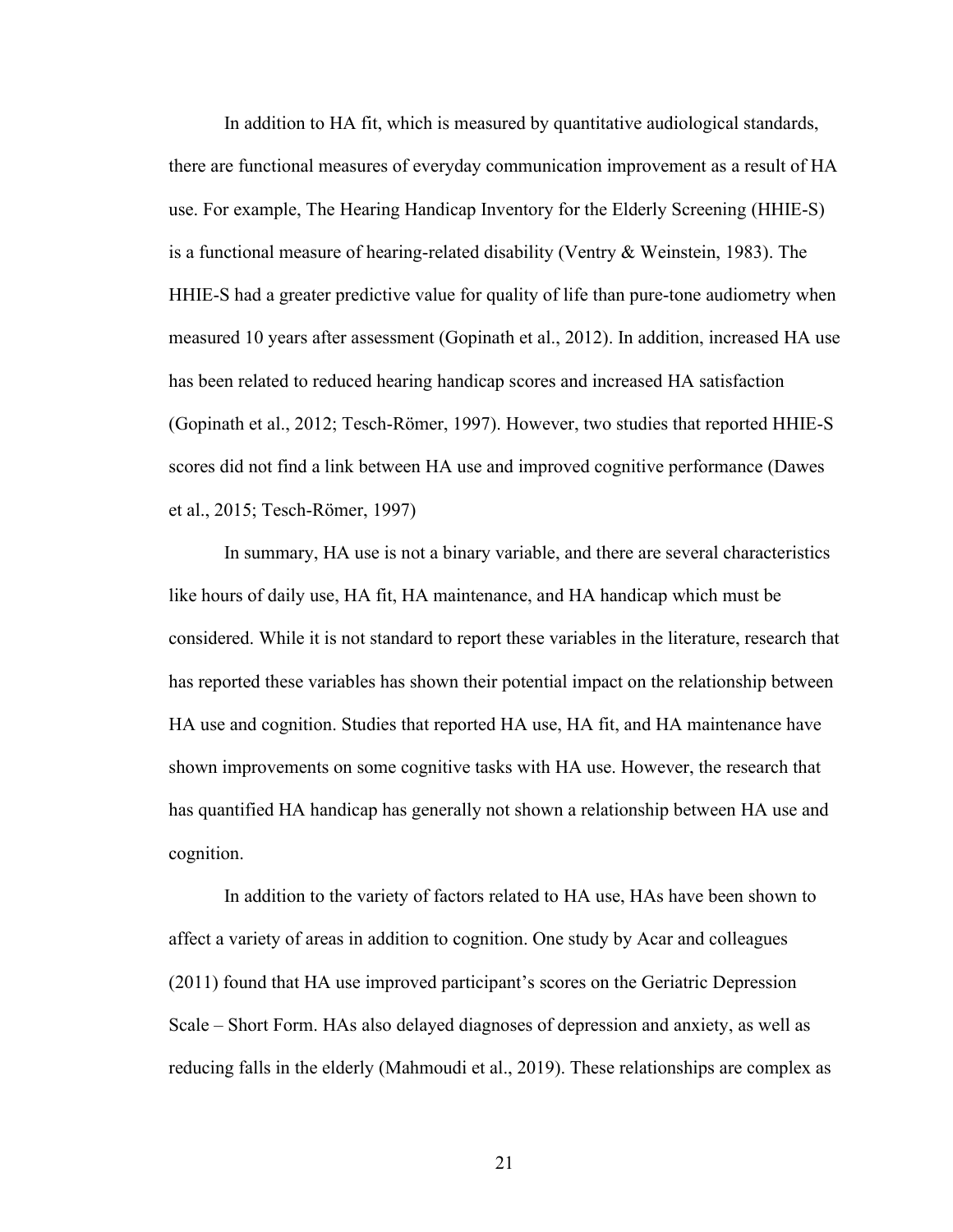depression, falls, and anxiety are also related to cognitive decline (Acar et al., 2011; Mahmoudi et al., 2019). However, one retrospective study (Mahmoudi et al., 2019) did not control for other factors like income, which could have confounded the results given that socio-economic status and income are a significant social determinant of health.

Another interesting consideration is that a person's cognitive abilities could impact their ability to successfully use various features of a HA. A detailed review by Lunner and colleagues (2009) described various HA features like microphone directionality and noise reduction in terms of the benefits they provide, but also the cognitive skills required for them to be beneficial. For example, a person with high working memory may tolerate more distortions and aggressive noise reduction.

A study by Desjardins & Doherty (2014) found that participants with faster information processing used less effort when noise reduction was activated automatically by their HA in a difficult listening condition. A similar study showed that cognitive function correlated with performance in difficult listening conditions, and concluded that cognitive function may affect an individual's ability to adjust to different settings and listening changes (Lunner, 2003). Therefore, an individual's baseline cognition may impact their ability to successfully use the various features of a HA, which could lead to differences in cognitive outcomes with HA use.

## <span id="page-32-0"></span>2.2.3 Summary

This section has discussed the literature surrounding HA use and cognition, as well as highlighted various factors that may influence this relationship. Overall, studies that have used clinical measures like the MMSE or time of dementia diagnosis have shown mixed results of HA use on cognition. However, the nature of this relationship, as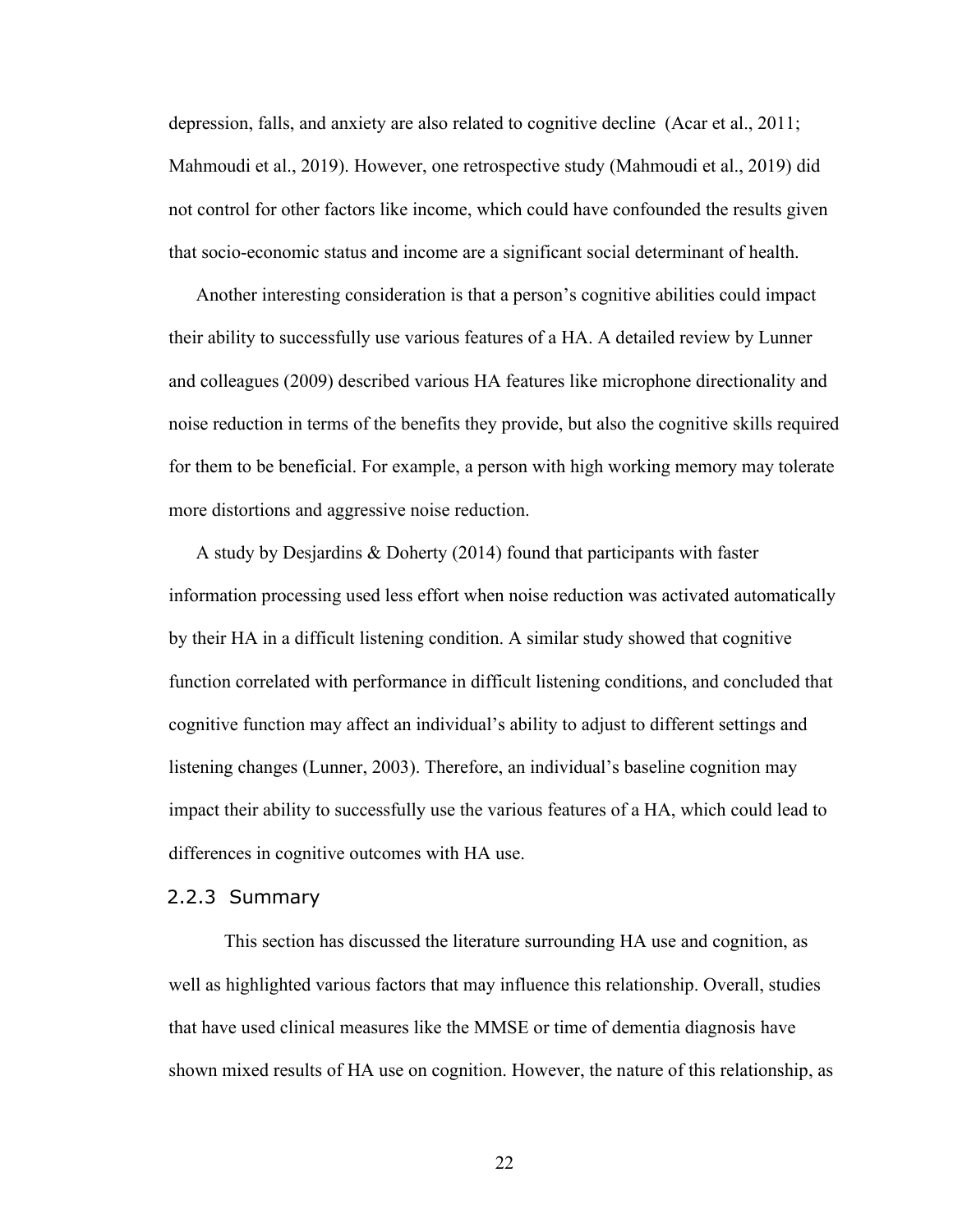well as the causality, is unclear. Measures of individual cognitive abilities like working memory, processing time, or selective attention have helped determine what specific impacts HAs have on cognition. In general, auditory measures of cognition have been more sensitive to the effects of HA use.

When interpreting these results, it is important to consider HA as well as participant characteristics. While often not reported in the literature, quantitative and qualitative measures of HA use such as daily HA use, HA skills, hearing handicap, and HA fit have been associated with different outcomes. Specifically, studies where participants have a higher number of hours of daily HA use, have demonstrated skillful HA maintenance, and have measured HA fit also show some cognitive benefit of HA use. HA use has also been shown to reduce other conditions associated with dementia like depression, and falls, however the directionality of this relationship is unclear and confounds like income complicate these findings. Finally, successful use of HAs may rely on certain cognitive skills, mainly in the area of processing, which further complicates measuring the impact of HAs on cognition.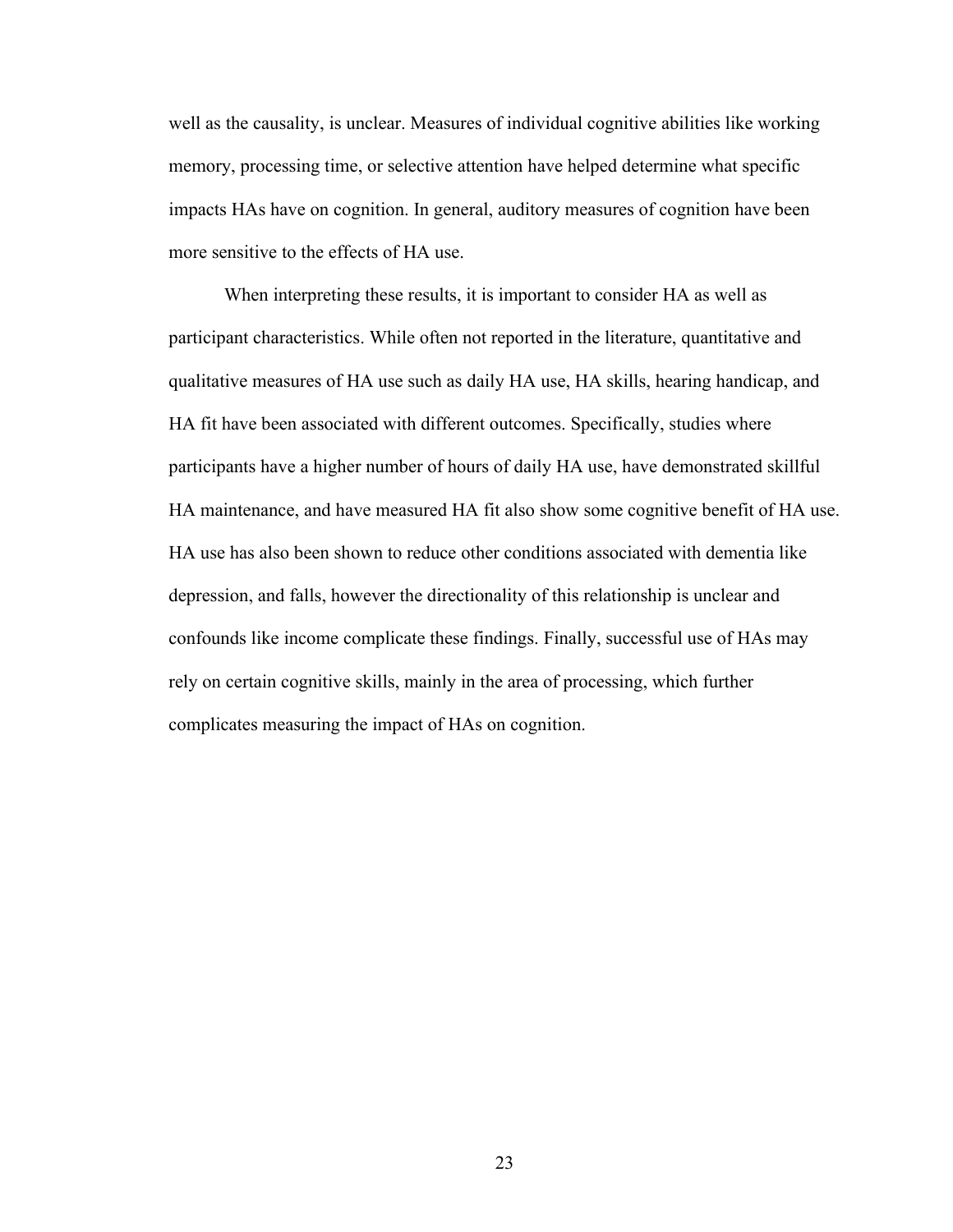### <span id="page-34-0"></span>**CHAPTER 3 POTENTIAL MECHANISMS**

The previous chapter discussed the relationship between HL, HA use, and cognition. While these factors have a relationship, the nature of the relationship is mostly unknown. This section aims to discuss possible explanations of why HL and cognition may be related.

This chapter will discuss the animal research that examines the relationship between HL and cognition. Firstly, section 3.1.1 will summarize how the cognitive function was changed as evidenced in the measures like the Morris Water Maze (MWM) (Cheng et al., 2011; Liu et al., 2016, 2018; Tao et al., 2015), the radial-arm maze (RAM) (Kim et al., 2006; Park et al., 2018), and novel object recognition (Park et al., 2018) tasks in mice with hearing loss. Secondly in section 3.1.2, the associated neurological changes in the hippocampus after noise exposure and/or HL will be discussed. This will include a discussion of why a decrease in hippocampal neurogenesis related to hearing loss, as opposed to oxidative stress, is likely the key factor causing these hippocampal changes (Liu et al., 2016, 2018). Lastly, the key points relating to the mechanisms behind HL and cognitive changes will be summarized.

In section 3.2, the various mechanisms that have been investigated in the human research on HL and cognition will be discussed. This includes various hypotheses such as the common-cause hypothesis, the role of social factors, the information-degradation hypothesis, and the sensory-deprivation hypothesis. Neurological changes associated with HL and cognition will be discussed. These changes were investigated using various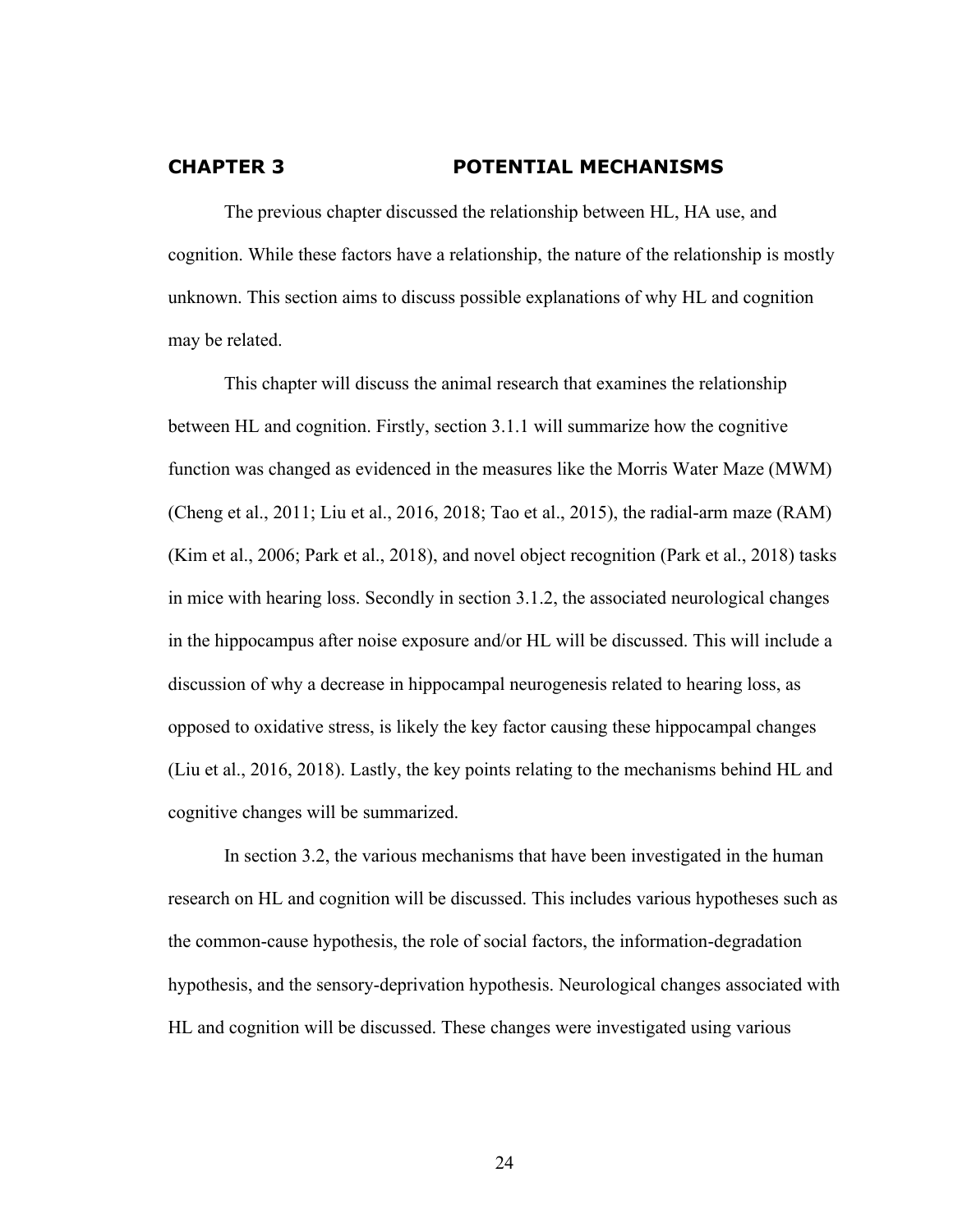methods, like functional and structural neuroimaging (Mudar & Husain, 2016), and neuropathology (Parker et al., 2020).

Section 3.3 will link the animal and human models of hearing loss, through the potential influence of HL on the human hippocampus.

### <span id="page-35-0"></span>**3.1 Animal Mechanisms Research**

#### <span id="page-35-1"></span>3.1.1 Behavioural Research

Investigations of HL and cognition in humans use a variety of tasks that measure different aspects of cognition like memory, processing, and attention. In the animal research that investigates HL and cognition, three tasks have been used: the MWM, the RAM, and an object recognition task. While this section will focus mostly on neurological mechanisms, not behavioural results, the effects of HL on animal performance on each of these tasks will briefly be discussed to connect changes in cognitive to neurological changes.

The most used task in the research of related topic is the MWM task, a task that is used to measure learning and spatial memory (Vorhees & Williams, 2006). In this task, rodents swim in a pool with four quadrants to find the target quadrant with a hidden platform so they can escape from the water. In cued versions of the MWM task, signs are placed around the pool as spatial cues. Through the training, the animal learns how to use signs around the pool to locate the platform. While there are various methodologies and variations of the MWM task, the key variables for measuring spatial learning and memory are as follows. Learning is usually measured with three key variables: latency (the time from the start of the task to the end), path length (distance from the start to end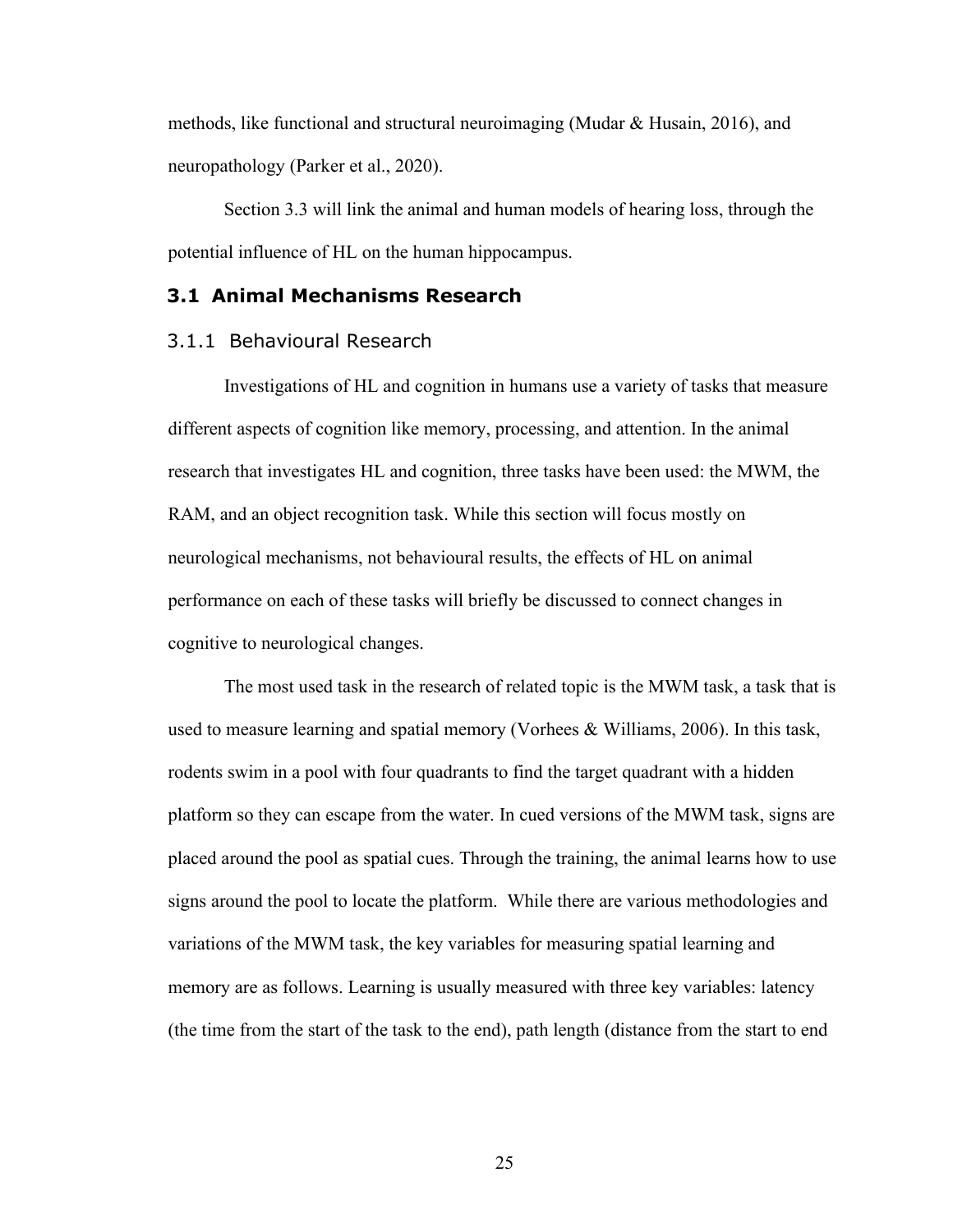of the task), and cumulative distance (path length over latency) (Vorhees & Williams, 2006).

Spatial memory is typically measured by a spatial orientation test after the cued session. In this test the escape platform is removed. Then some measure of preference for the target quadrant where the platform was previously located is measured as an indicator of memory. These measures can include number of swims across the target quadrant, total distance swam in the target quadrant, and total amount of time spent swimming in the target quadrant (Vorhees & Williams, 2006). This measure is an indication of preference for the previous location of the escape platform, and thus interpreted as an index of memory (Vorhees & Williams, 2006).

The majority of animal studies showing cognitive changes due to noise exposure and/or Noise-Induced Hearing Loss (NIHL)  $<sup>1</sup>$  used the MWM task. Furthermore, NIHL</sup> and/or noise exposure was associated with decreased performance on both the learning and memory variables of the MWM task.

Learning was generally related to the variables of latency and path. Researchers found an increase in latency (Liu et al., 2016, 2018; Tao et al., 2015), and a longer path (Liu et al., 2016) for mice with NIHL compared to control groups. Mice exposed to moderate noise for 2 hours daily also had a longer latency and path compared to mice in a control group (Cheng et al., 2011). Therefore, these results indicate that learning, as measured by the MWM learning-related variables of latency and path, is impaired in mice with NIHL and noise-exposure.

<sup>&</sup>lt;sup>1</sup> In some studies, noise-exposure was a key variable but hearing level after noise exposure was not measured. To maintain accuracy during this analysis those studies will refer to 'noise exposure'. Studies where hearing level was a measured variables will refer to 'NIHL '.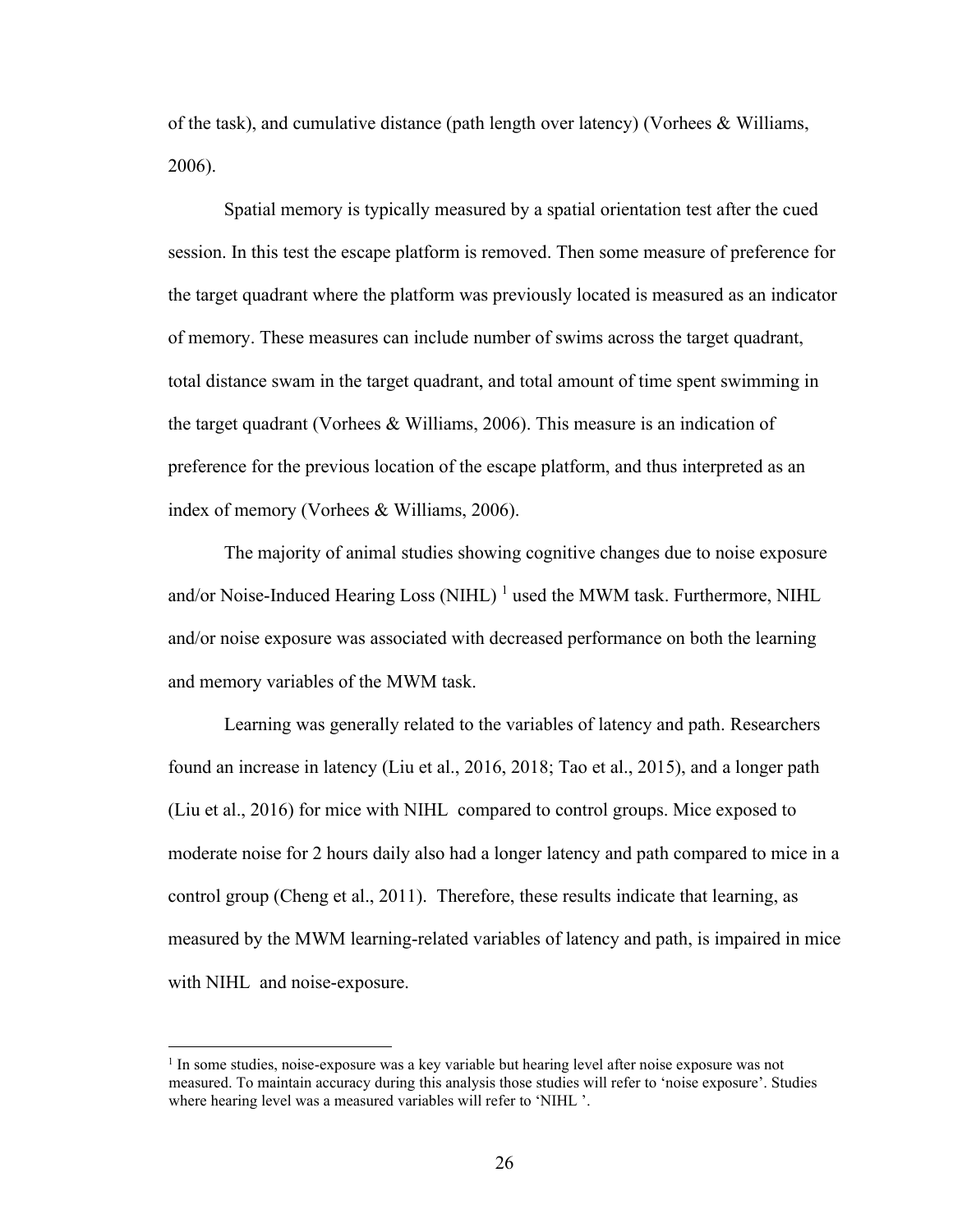Memory measures in the MWM task were also impacted by NIHL and/or noise exposure. Mice exposed to impulse noise had fewer swims across the quadrant where the platform was previously located compared to mice in the control groups (Cui et al., 2011). Mice with NIHL also had fewer crossings of the target quadrant than controls (Liu et al., 2016, 2018; Tao et al., 2015). Furthermore, mice in the NIHL group swam less distance in the target platform quadrants than mice in control groups (Liu et al., 2018). The time mice exposed to impulse noise spent in the target quadrant was significantly less in some studies (Cui et al., 2011). Therefore, the mice with NIHL and/noise exposure spent less time in the target quadrant, had fewer swims across the target quadrant, and swam less distance in the target quadrants than controls. These results indicate that spatial memory measures of the MWM task are also impaired in mice with NIHL and/or noise exposed mice.

The decrease in performance of mice with HL on the MWM task is also seen in mice with age-related hearing loss, or presbycusis—not just NIHL. A study by Yu and colleagues (2011) used two strains of mice, with the most significant difference between the strains being their hearing ability. The study examined groups of two types of mice, C57BL/6J and CBA/CaJ, at three time periods: 6-8 weeks, 24-26 weeks, and 42-44 weeks. The C57BL/6J mice had elevated hearing thresholds starting at 24-26 weeks, and by 42-44 weeks profound HL had developed. The other type of mice were CBA/CaJ mice, who had only slightly elevated hearing thresholds at 24-26 weeks, and mild HL at 42-44 weeks.

The behavioral results of the MWM task showed the C57BL/6J had worse learning and memory performance in the MWM task, at the 42-44 week time period. The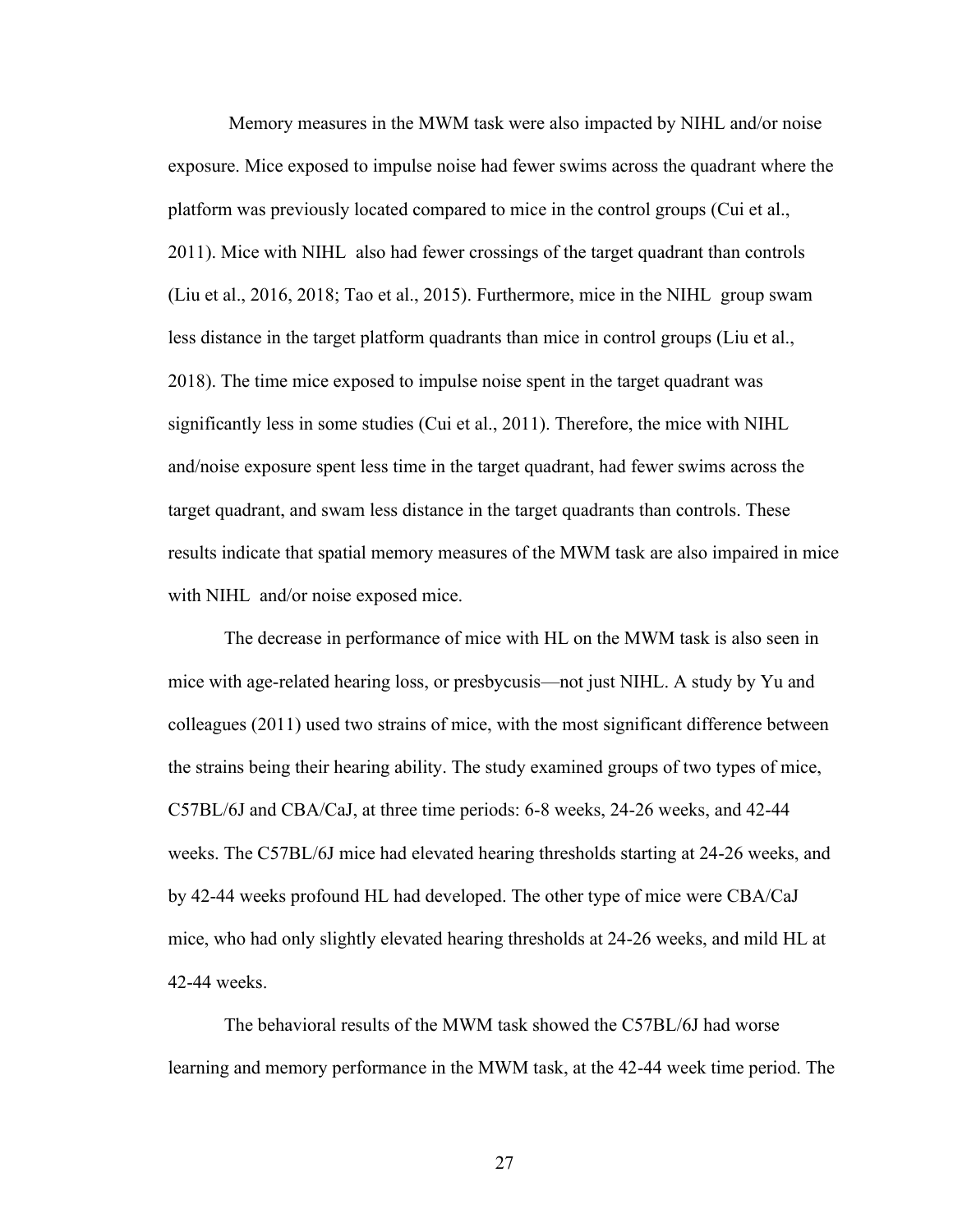CBA/CaJ mice had a shorter latency, indicating better learning. At 43-44 weeks, the CBA/CaJ mice also had more crossings in the target quadrants compared to the C57BL/67 mice. Therefore, the behavioral results of the MWM task appear to vary between these two strains of mice, with the most significant difference between these strains being their hearing levels. Since differences in genetic background exists between the two strains of mice, this research provides limited evidence how presbycusis impacts learning and memory. Ideally, the comparison should be made between mice in the same strain but with and without presbycusis. Given that the deficient gene for presbycusis in C57 mice has been identified, and a version of this mouse with this gene corrected has been available, such a design is practically doable.

Another spatial learning task that is used in research investigating the relationship between HL and cognition in mice is the Radial-Arm Maze (RAM). This task involves animals locating food pellets or water at the end of a platform with 8 arms (Fujioka et al., 2001). The studies in this review used working-memory error (entry into an incorrect arm that was previously visited) (Kim et al., 2006; Park et al., 2018), correct entry ratio (the number of correct entries into the target arm divided by the number of total entries) (Park et al., 2018), and the number of correct choices before the first error was recorded (Kim et al., 2006) as the key measures for this task. Park and colleagues (2018) indicated that RAM performance was specifically related to working memory.

One study investigated the performance of three groups of mice with different prenatal auditory stimulus exposures on the RAM task, which was conducted 21 days after birth (Kim et al., 2006). The noise group was exposed to 95 dB<sup>2</sup> of noise daily for

<sup>&</sup>lt;sup>2</sup> The decibel scale used was not specified by researchers.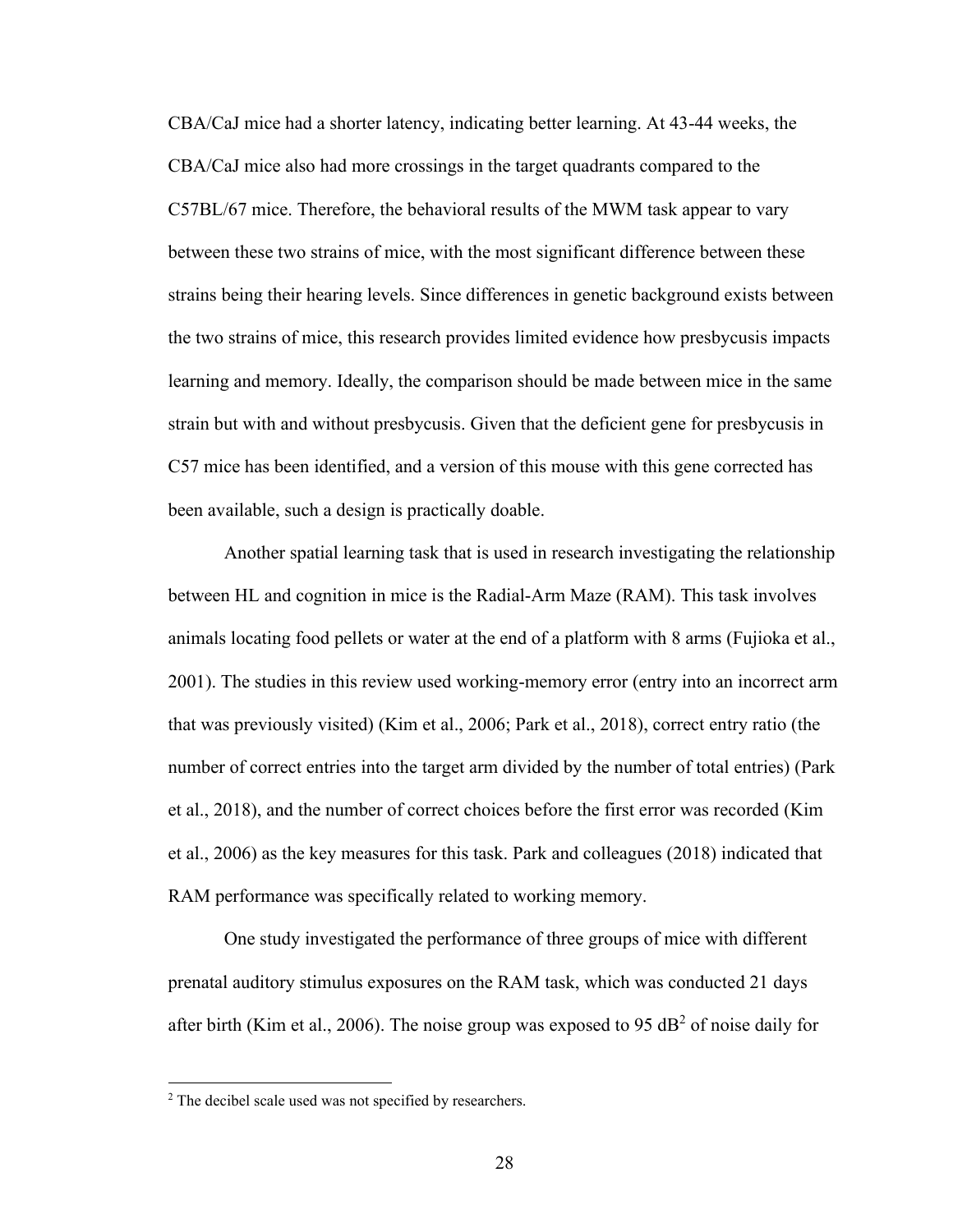one hour from the  $15<sup>th</sup>$  day of pregnancy to delivery, the music group was exposed to 65 dB of music for 1 hour daily, and a control group was raised in a quiet environment. Mice with noise exposure in utero made more errors and took longer to find the target arm than rats exposed to music in utero, and a control group, when tested 21 days after birth. Hearing levels were not reported in this study, however the researchers compared the rats exposed to noise, music, and the control group. The noise exposure group of rats had the most errors, and had the highest number of errors compared to the control and musicexposed group. The researchers concluded that the noise exposure in utero caused deficits in spatial learning in the rats, as evidenced by their reduced performance on the RAM task.

In another study the performance on the RAM was found to be related with the HL and developed slowly after NIHL was established. In this study, poorer performance was not seen in the NIHL group immediately after noise exposure. Instead, a significant decline was seen in the NIHL group 9 months after the noise exposure, when the threshold shift in this group was significantly higher than the control group on all measures (Park et al., 2018). Twelve months after noise exposure, the hearing thresholds of the NIHL mice had improved to the point of full recovery as measured in ABR by clicks and 32 kHz tone bursts. At this 12-month time point, no difference was seen between the groups in the RAM task. Therefore, the deterioration of the NIHL group on the RAM task was not permanent.

In the same study by Park and colleagues (2018), an object recognition task was used to assess episodic recognition memory. Interestingly, performance on the object recognition task was poorer in the NIHL group 12 months after noise-exposure. Authors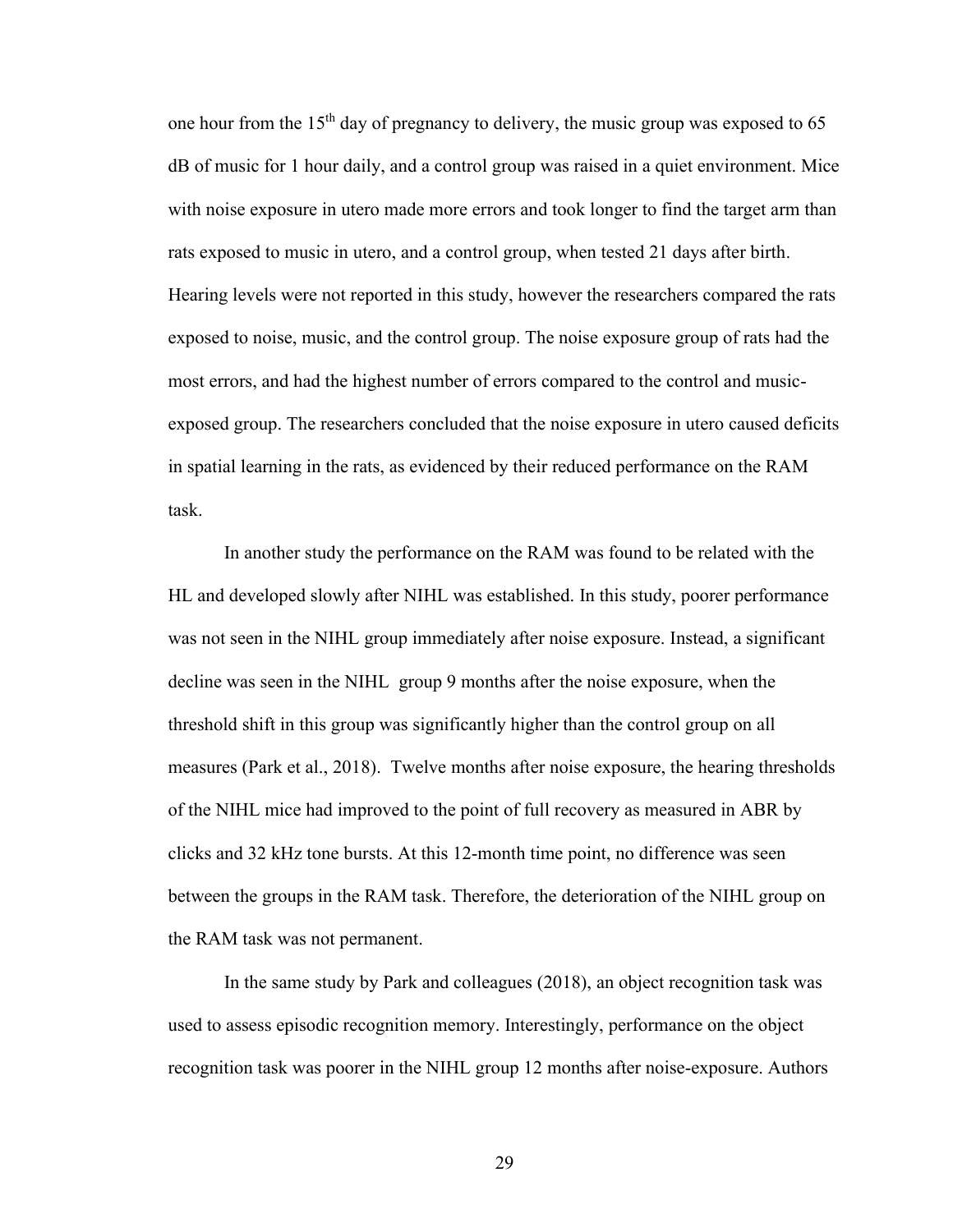concluded that the effect of HL on recognition memory was permanent, while the working memory impairments tested in the RAM task were reversible. Working memory impairment, as measured using the object recognition task, was less 'reversible' than spatial memory effects, as measured by the RAM. Therefore, the type of memory being measured in experimental tasks is an important factor when studying cognition.

The research reviewed above supports the idea that NIHL and presbycusis can lead to a deterioration in cognitive functions, many of which are related to the function of hippocampus. The next section will discuss the hippocampal changes related to noise exposure and NIHL, with a focus on neurogenesis.

# 3.1.2 The Impact of Noise Exposure and NIHL on Hippocampal Neurogenesis

The cognitive changes in spatial learning and memory described in section 3.1.1 are accompanied by changes to hippocampal neurogenesis, which is the process of producing new neurons associated with learning and memory formation (Apple et al., 2017). As reviewed by Epp and colleagues (2013), the mammalian hippocampus is one of the two brain areas with continuous neurogenesis throughout the lifespan. Specifically, new cells are proliferated mainly in the C3 region of the hippocampus. Learning activity promotes these new cells to differentiate into neurons and migrated to the dentate gyrus where they integrate in the existent neural network. These neurogenesis processes are critical for the formation of new memories (Epp et al., 2013; Rodríguez & Verkhratsky, 2011).

The hypothesis that HL impacts hippocampal neurogenesis is supported by neurological connections between the hippocampus and auditory system. In animals the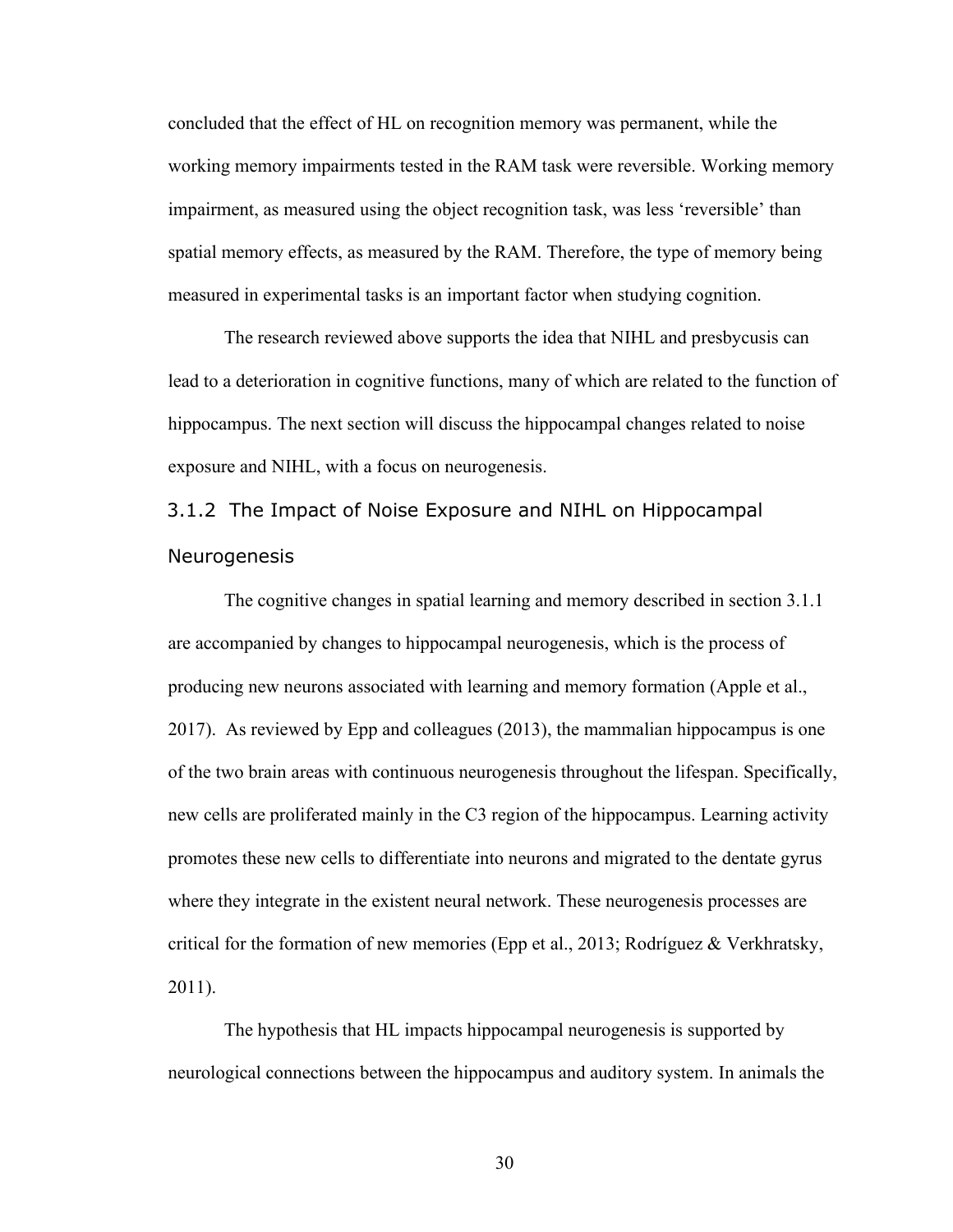hippocampus and auditory system are connected structurally and functionally via a lemniscal and a non-lemniscal pathway (Moxon et al., 1999).

Noise exposure appears to reduce neurogenesis in the hippocampus, which has been considered as the reason why noise exposure leads to poorer cognitive function. In most previous studies, the focus was placed on the oxidative stress induced by the noise exposure, which is a transient phenomenon. Therefore, the effect in cognitive function and hippocampus neurogenesis was observed shortly after the noise exposure when the oxidative stress was high. In many of these studies, the noise-induced HL was undocumented. In one study, for example, researchers exposed mice to moderate noise for 2 hours daily for six weeks, and found an increased oxidative stress in the inferior colliculus, auditory cortex, and hippocampus (Cheng et al., 2011) as tested by markers such as malondialdehyde (MDA) and superoxide dismutase (SOD). In this study, an increase in hyperphosphorylation of the tau protein was also reported. However, while noise exposure was the key variable reported, hearing loss was not quantified or reported. After 6 weeks of noise exposure, there was significant oxidative stress in the inferior colliculus, auditory cortex, and hippocampus. The most significant oxidative stress was found in the hippocampus. Furthermore, the results showed hyperphosphorylation of tau in hippocampus after 6 weeks exposure to moderate intensity white noise. Therefore, oxidative stress can be caused by noise exposure in the hippocampus, which researchers have suggested as a cause of reduced learning and memory abilities.

In another study, Cui and colleagues (2011) examined the effects of high intensity impulse noise (165 dB) on cognition, tau phosphorylation in the hippocampus, and the (Glu)–N-methyl-D-aspartic acid receptor (NMDAR) signaling system. A significant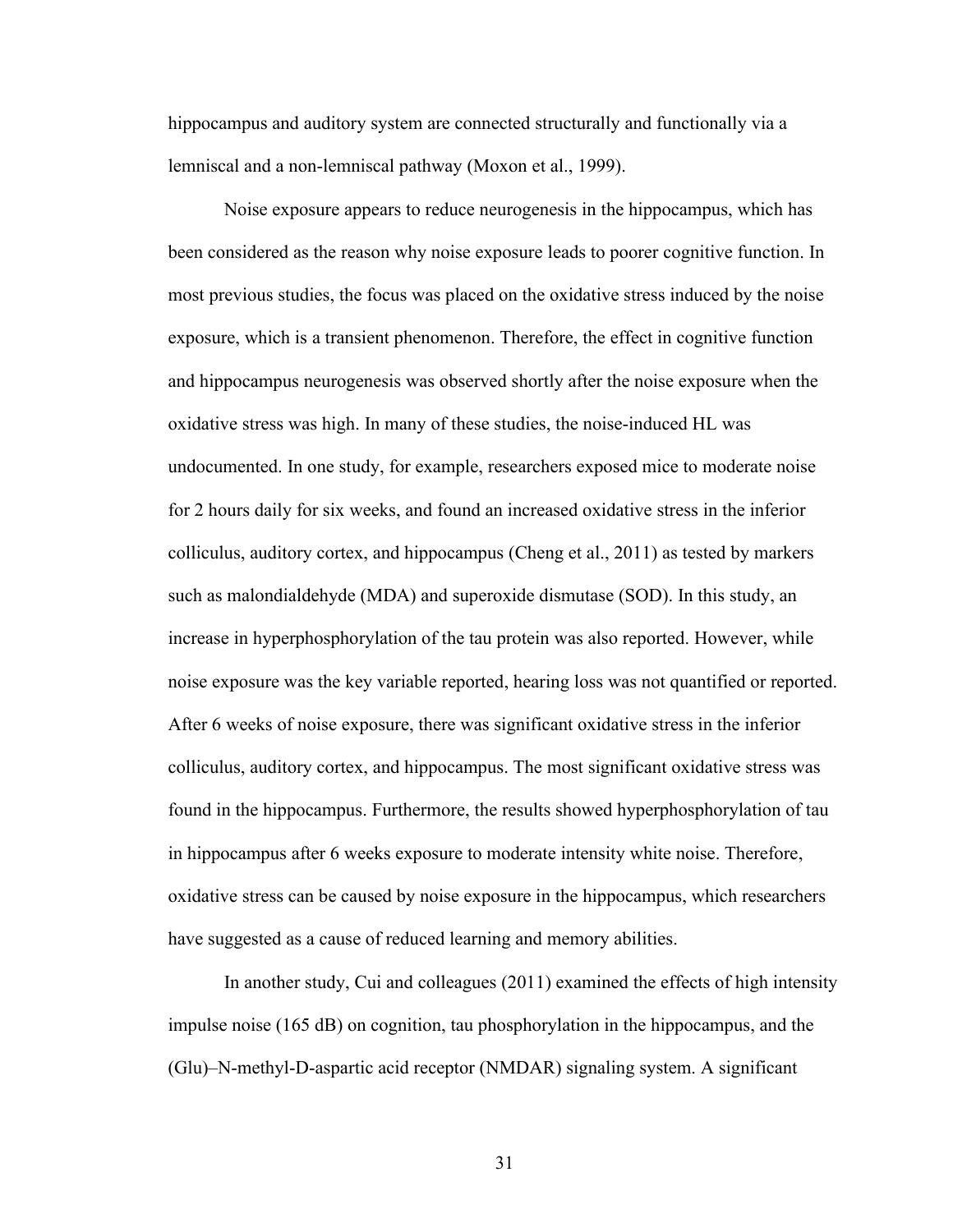increase in glutamate and aspirate as well as hyperphosphorylation were found in the hippocampus 30 and 40 minutes after the noise exposure, suggesting the disruption of NMDAR signaling, which may be associated with the poorer performance in MWM performance. Furthermore, these changes in glutamate levels, aspirate levels, and NMDAR signaling leading to cell death are consistent pathological changes in Alzheimer's Disease (AD). However, hearing levels were not reported in this study, meaning the impact of hearing level on these factors cannot be ascertained from this research.

Further research associated noise related stress responses with hippocampal neurogenesis. One study examined the effects of noise on the stress response and hippocampal neurogenesis of rats (Jáuregui-Huerta et al., 2011). The rats were exposed to noise daily from postnatal day 21 to 35. The periods of noise were random in a 12 hour period and lasted for  $18 - 39$  seconds, in alternation with  $20 - 165$  seconds of silence. The noise consisted of 70 dB<sup>3</sup> of background acoustic sounds and  $85 - 103$  dB for the noisy events, which was a rat-specific adaptation of human environmental noise. Again, researchers treated noise as a key variable but did not report hearing loss. Researchers found elevated corticosterone levels, which are related to stress responses, when evaluated 1 day after noise exposure but not at post-natal day 90, which was almost two months after noise exposure. In addition to corticosterone levels, the researchers examined the number of cells marked by Bromodeoxiuridine (BrdU), which is an exogenous marker that can be taken from cells under mitosis, and therefore a measure of cell proliferation. The study reported significantly less BrdU-positive cells in mice

<sup>&</sup>lt;sup>3</sup> Again, decibel scale not specified in this research.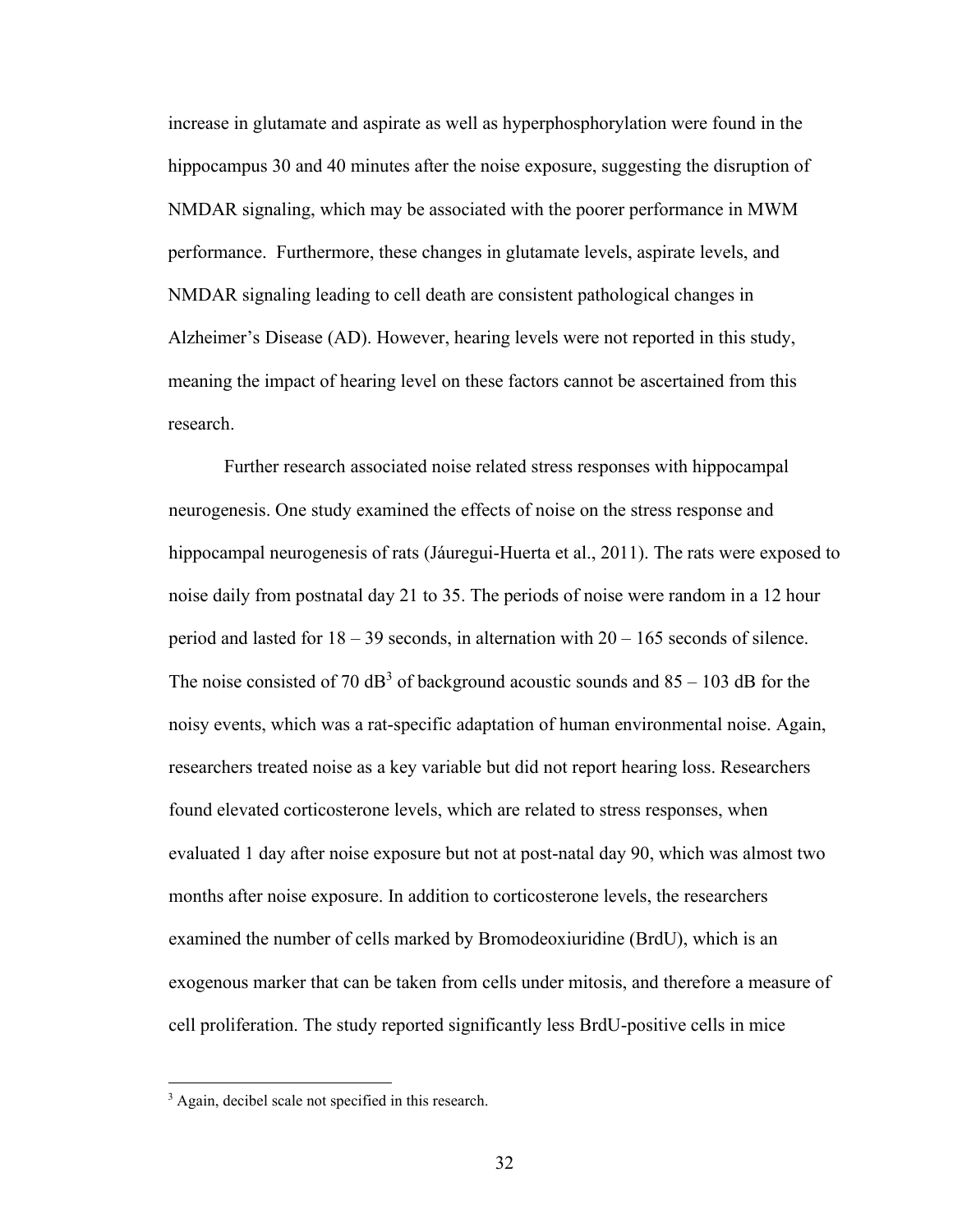exposed to the noise. The researchers concluded that the long-term exposure to environmental noise lead to the reduction in hippocampal cell proliferation.

Further research examined the effects of environmental noise exposure on astrocyte morphology in the hippocampus (Huet-Bello et al., 2017). The noise exposure was similar to the method described above (Jáuregui-Huerta et al., 2011), however instead of random exposure for a period of 12 hours, the potential noise exposure period was 24 hours (Huet-Bello et al., 2017). Again corticosterone levels were measured, however, neuronal structure was examined through measures of glial fibrillary and astrocyte process length. Noise also was found to increase the astrocyte arborization of rats, which researchers concluded was related to a hippocampal stress response. Once again, immediately after noise exposure corticosterone levels were elevated, indicating a stress response in the rats. The results for glial fibrillary did not reach statistical significance, however, there were significantly greater astrocyte process lengths in the noise-exposed rats. The researchers concluded that the effects of stressful responses to noise had changed the structure of neurons in the hippocampus.

Kraus and colleagues (2010) examined the effects of noise exposure on hippocampal neurogenesis. In this study 9 rats were exposed to high-intensity noise (12) kHz at 126 dB SPL) unilaterally, which caused NIHL<sup>4</sup> and damage to the inner and outer hair cells of the cochlea (Kraus et al., 2010). Hippocampal neurogenesis was examined using DCX immunolabeling, measuring neuronal precursor cells, and Ki67 immunolabeling, measuring proliferating cells in the dorsal dentate gyrus of the hippocampus. This study found that 10 weeks after noise exposure, there was an average

<sup>4</sup> Level of HL not reported in this study, but based on intensity of noise exposure likely moderate to severe.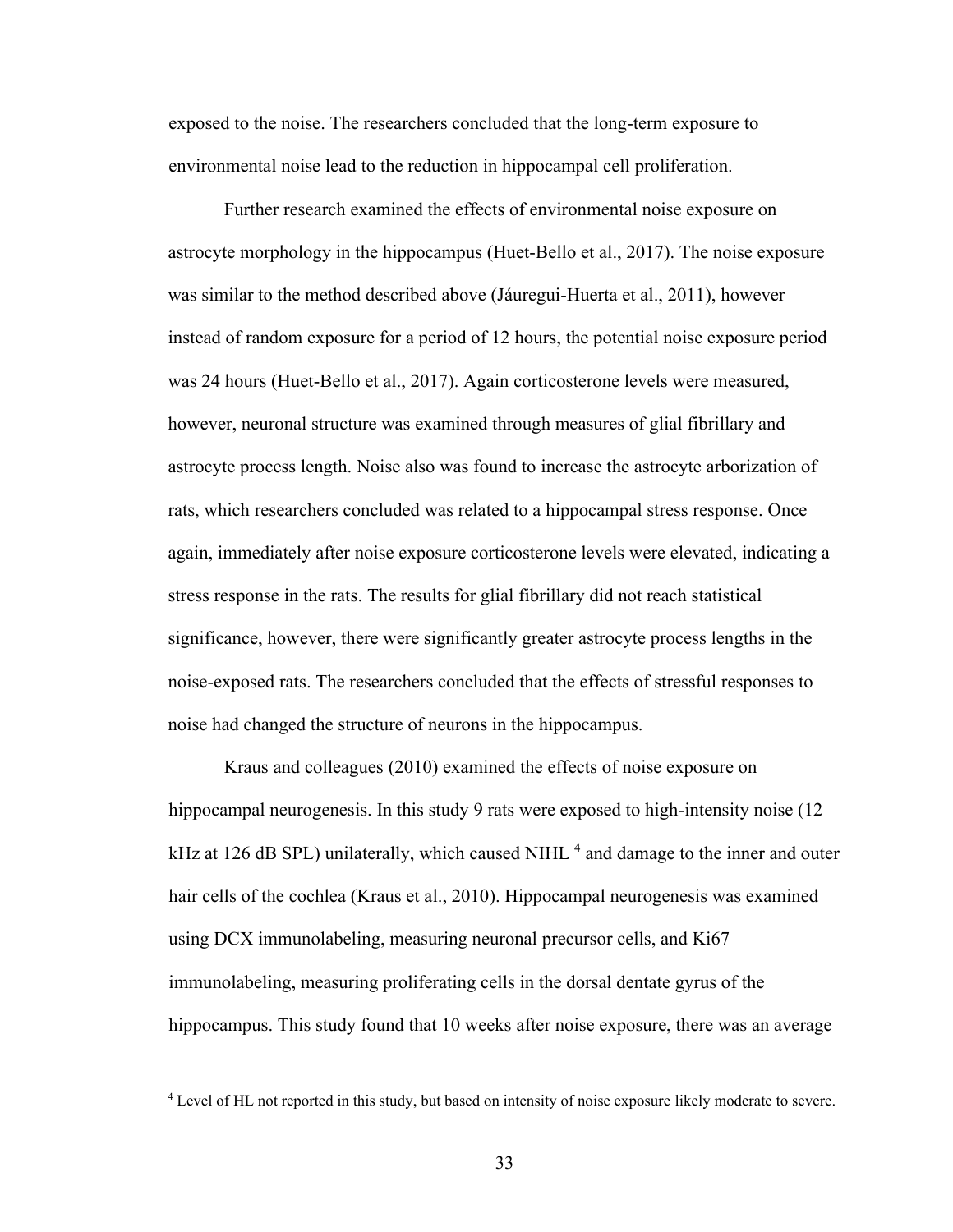of 30% reduction in DCX positive cells and an average 40% reduction in Ki67 cells. The researchers posited that the high-intensity noise was causing hyperactivity in the hippocampus, which was leading to the decrease in hippocampal neurogenesis. Since the observation was done 10 weeks after the noise exposure, it is unlikely that the decreased neurogenesis was directly caused by the noise-induced stress. Unfortunately, no data was reported dynamically to show the potential change in earlier time.

While the early research points to noise causing an oxidative stress response, leading to various changes in the hippocampus, this research examines short-term and transient effects of noise on the hippocampus. Furthermore, while oxidative stress is examined, the studies reviewed thus far have focused on noise exposure, but have not examined the impact of this noise. Specifically, only one study discussed the potential impact of NIHL caused by the noise exposure on the hippocampus (Kraus et al., 2010). However, more recent research points to longer-term effects of noise, related specifically to hearing loss, that outlast a short-term oxidative stress response (Liu et al., 2016, 2018; Tao et al., 2015).

A study by Liu and colleagues (2016) examined the long-term effects of NIHL on hippocampal neurogenesis. Mice were exposed to 123dB SPL of noise for two hours, leading to permanent NIHL (Liu et al., 2016). Oxidative stress was measured with various measures including corticosterone level, SOD, MDA, and DCF levels and the only statistically significant difference between these levels in the NIHL group and control group was present immediately after noise exposure. No long-term effects of oxidative stress were observed at 1 month or 3 months after noise exposure, indicating that it is transient. Hippocampal neurogenesis was measured using DCX and Ki67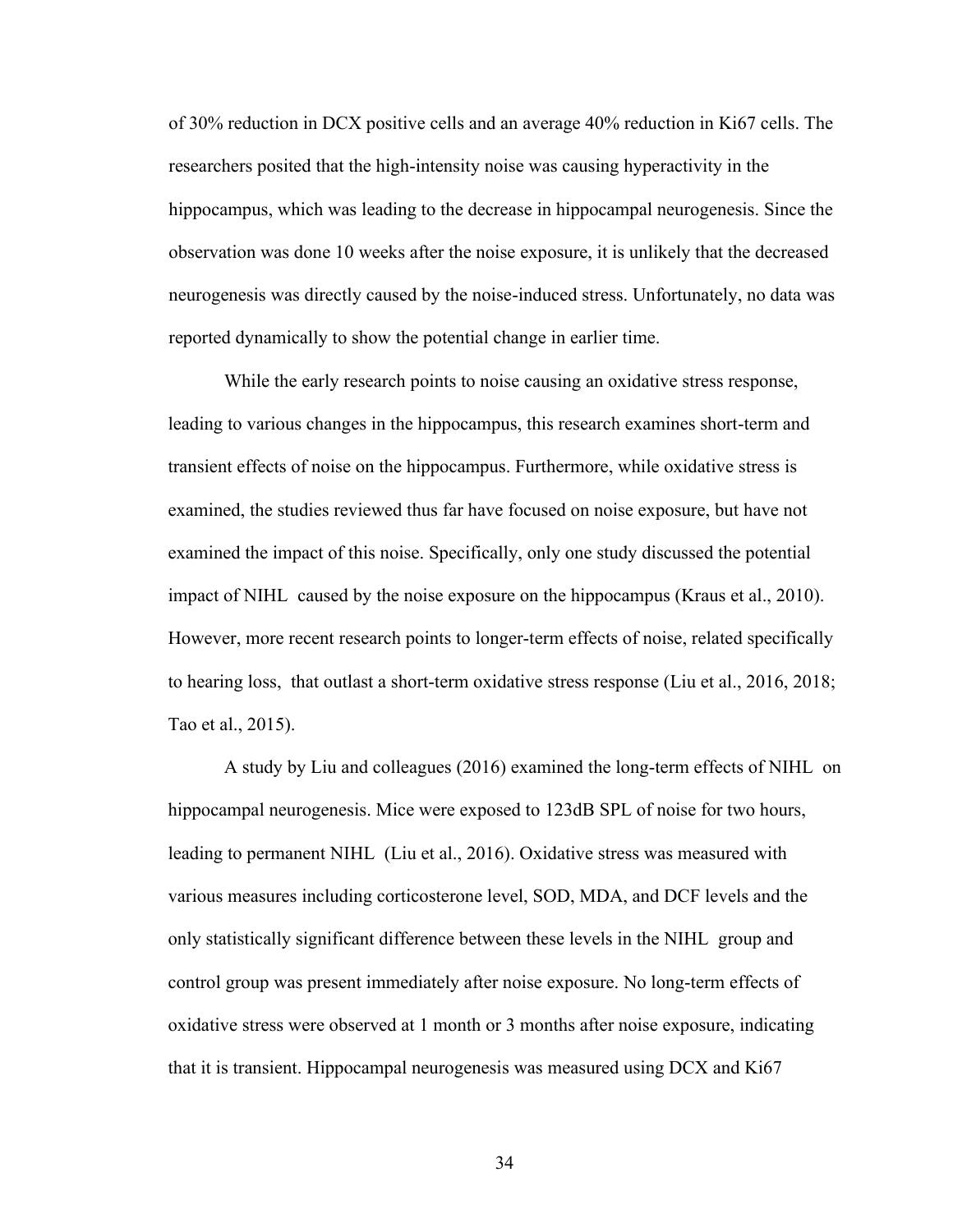markers. Both markers were less in the noise group, indicating a decrease in hippocampal neurogenesis related to NIHL. Furthermore, MWM performance was also correlated with NIHL , indicating that the observed reduction in learning and memory is also associated with reduced hippocampal neurogenesis in mice with NIHL. In summary, this study was the first research to link NIHL , in lieu of oxidative stress, to reduced hippocampal neurogenesis in the hippocampus.

Liu and colleagues (2018) further examined the hippocampal mechanisms related to NIHL and cognitive changes in mice in a follow-up study. A control group of mice was compared to mice with NIHL caused by a range of frequencies (1 to 20 kHz) at a level of 123 dB for a 2 hour period. Neurogenesis was measured using various markers including BrdU, EdU, and NeuN. As well, the complexity of neural fibres was measured by examining dendritic branching. The results showed that mice with NIHL had a reduced level of hippocampal neurogenesis, and fewer hippocampal dendrites branches. Researchers argued that the effects of hippocampal neurogenesis were likely not due to stress, as there were no changes in the stem cell bank in hippocampus, 3 and 7 days after noise exposure. Furthermore, the researchers hypothesize that HL may result in a reduction in general learning-like cognitive activities. This study clearly shows that NIHL is a key factor in changing the structure and function of the hippocampus of mice.

In addition to the research examining NIHL alone, a recent study examined the effects of NIHL on aging mice (Zhuang et al., 2020). Mice were exposed to 120 dB SPL of noise for 2 hours to cause NIHL. Hippocampal neurogenesis was measured using Ki67 and DCX cells, and microglial morphology including soma area, process length, and process endpoints were assessed. The results of this research showed that HL increased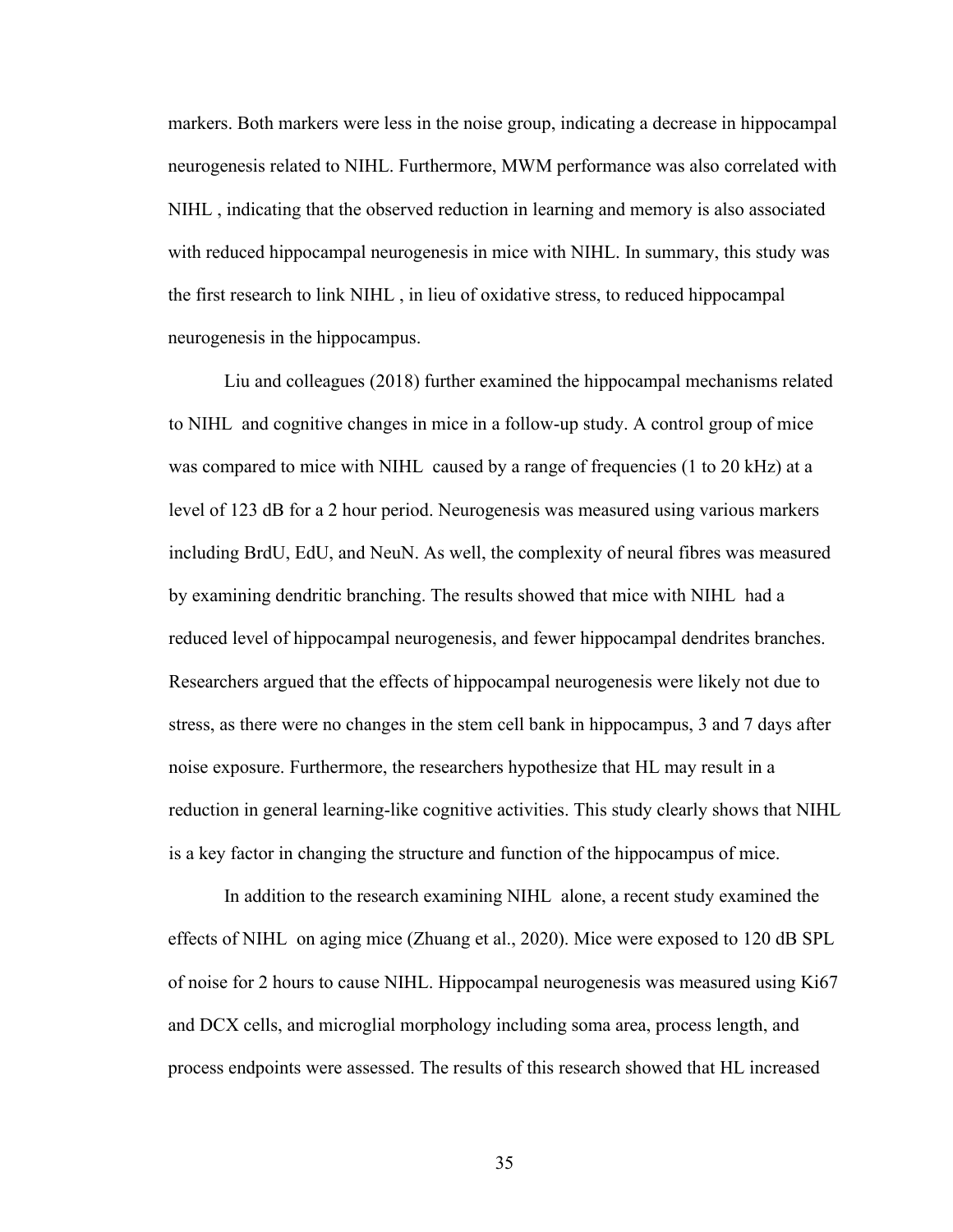age-related decline in hippocampal neurogenesis. The authors concluded that this reduction in hippocampal neurogenesis is likely related to microglial morphology, and this may be a potential mechanism. Results showed that NIHL increased age-related decline in hippocampal neurogenesis. Hippocampal neurogenesis was also significantly correlated with dystrophic microglial morphology, and NIHL. In summary, this study shows the compounding effects of NIHL on age-related cognitive decline, as well as the relationship between microglial degeneration and hippocampal neurogenesis.

These recent research studies show that hippocampal neurogenesis is clearly related to hearing loss. While earlier studies linked noise related stress to various hippocampal changes, including neurogenesis, the effects of NIHL on hippocampal neurogenesis is a key factor that has long been ignored. Furthermore, the effects of permanent NIHL on the structure and function of the hippocampus are long term. 3.1.3 Summary: Mechanisms of NIHL on Cognitive Function and the Relationship with Hippocampal Neurogenesis

The relationship between HL and cognition in animals has been associated with various behavioral and neurological changes. Rodents with a history of noise-exposure, NIHL , and age-related HL have reduced behavioral performance on cognitive tasks including the MWM (Cheng et al., 2011; Liu et al., 2016, 2018; Tao et al., 2015), the RAM (Kim et al., 2006; Park et al., 2018), and an object recognition task (Park et al., 2018).

These behavioral changes are associated with neurological changes in the hippocampi of rodents. Earlier research argued these changes were due to oxidative stress responses from noise exposure and resulting cell toxicity (Cheng et al., 2011; Cui et al.,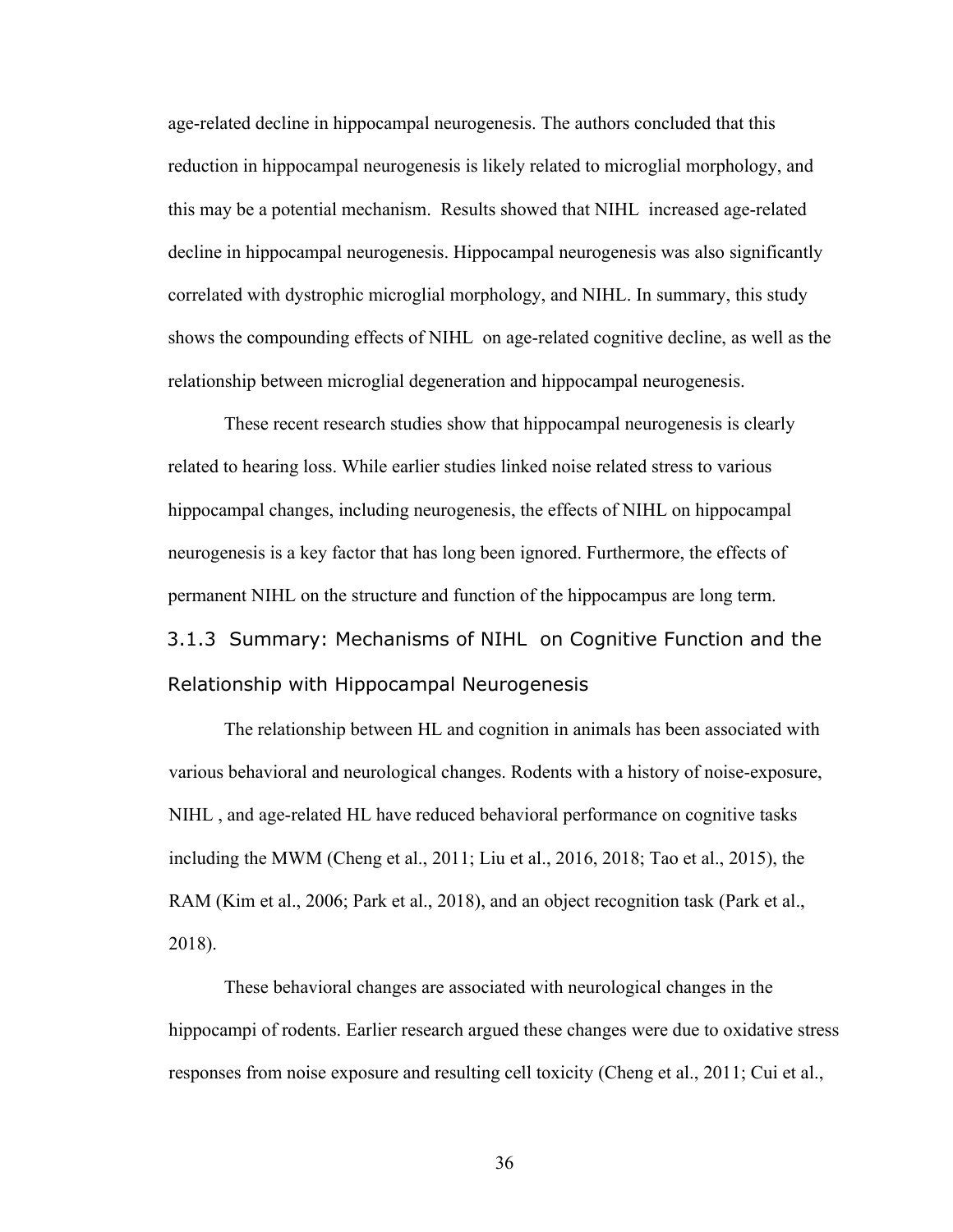2011; Huet-Bello et al., 2017; Jáuregui-Huerta et al., 2011). However, due to the lastingnature of HL caused by this noise and the more transient effects of oxidative stress, it is more likely that HL itself is resulting in reduced hippocampal neurogenesis (Liu et al., 2016, 2018). Furthermore, the effects of age-related HL and NIHL are cumulative, with noise exposure accelerating age-related reductions in hippocampal neurogenesis (Zhuang et al., 2020). A potential mechanism for these hippocampal changes is changes to microglial morphology resulting from HL (Zhuang et al., 2020).

These animal findings show that age-related HL is related not only to cognitive changes, but to neurological changes in the hippocampus. Further research will determine the exact mechanism, but the research does indicate that HL is likely a causal factor in hippocampal changes.

### **3.2 Human Mechanisms Research**

This section will discuss the proposed mechanisms that underly the relationship between HL and cognition, as investigated in human research. The literature has generally investigated four different hypotheses in an attempt to determine the causality, and directionality of the relationship between HL and dementia. These hypotheses include the common-cause, social factors, information-degradation, and sensorydeprivation hypotheses, which will be discussed in section 3.2.1.

Another avenue for investigating HL and cognition is through investigating neurological structures and function, which will be discussed in 3.2.2. This is predominantly done through neuroimaging research, such as Magnetic Resonance Imaging (MRI), and ERP. There is also some limited research investigating genetic and biological factors in humans. This section briefly discusses a wide range of structural and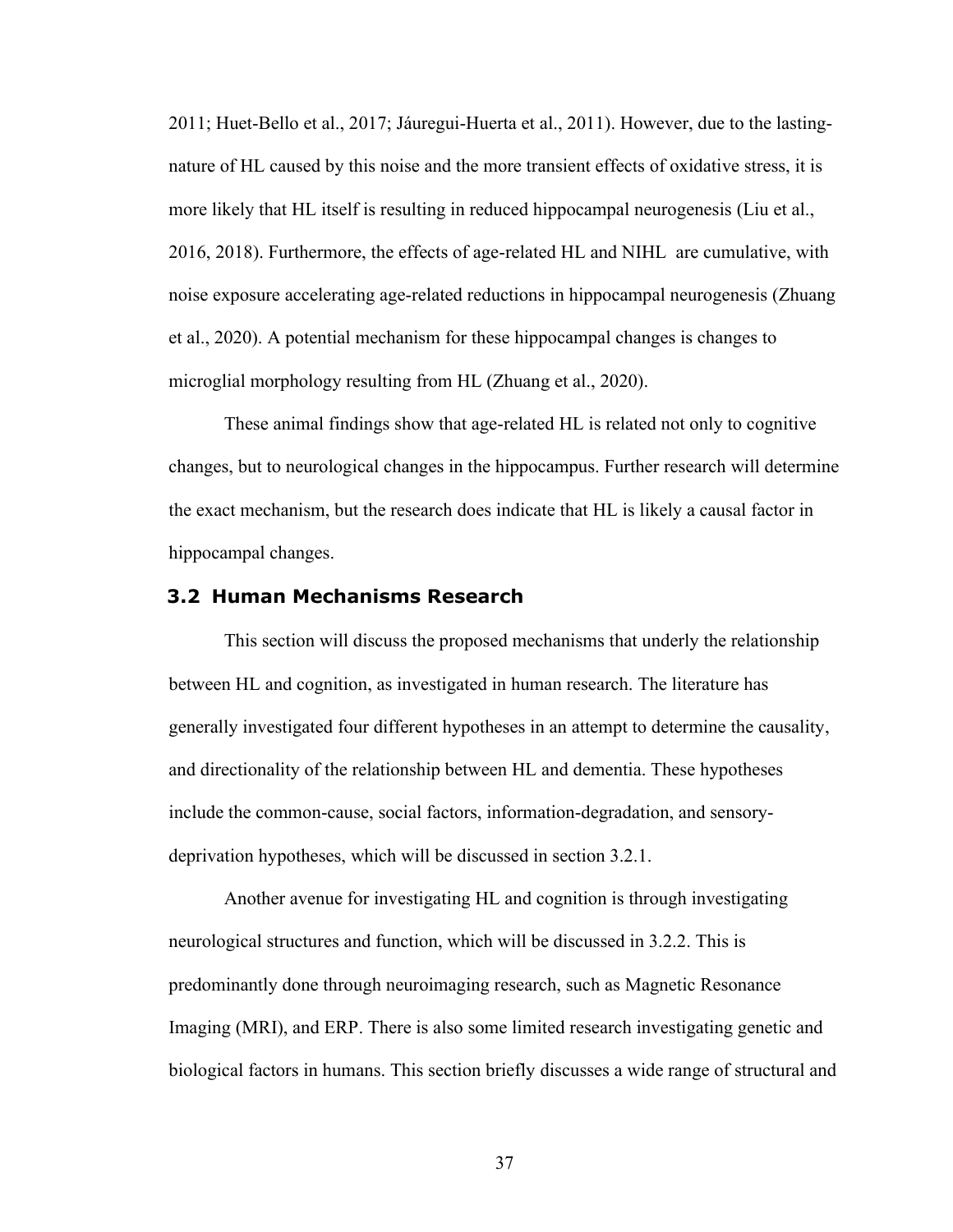functional neurological changes associated with the impacts of HL on cognition. Following the general discussion, results specific to hippocampal changes will be summarized, as these results are related to both the animal models of HL and cognition, and the proposed LPC investigation.

3.2.1 Hypothesized Mechanisms: Common-Cause, Social Factors, Information-Degradation, and Sensory-Deprivation Hypotheses

HL and cognition are undoubtedly related, but the nature of that relationship in human research has several proposed mechanisms. The mechanisms underlying this relationship are less straightforward in human research for several reasons. Specifically, there is variability in the way in which both HL and cognition are measured, as well as the mostly correlational methods used to investigate this relationship has made finding a causal link between HL and cognitive decline challenging (Chern & Golub, 2019).

A review by Chern and Golub (2019), provides an overview of the various mechanisms that have been investigated to explain the relationship between HL and cognitive decline. These mechanisms can be divided into two main categories: causal mechanisms and common mechanisms.

A causal mechanism is a mechanism where HL directly causes the cognitive decline. Most of the proposed mechanisms in the literature are causal in nature. For example, hearing loss could increase cognitive load for auditory stimuli, leaving less cognitive capacity for other cognitive tasks. Social isolation due to HL could cause cognitive decline, as there is an association between social isolation and cognition. It is also possible that HL changes neurological structure and function, leading to cognitive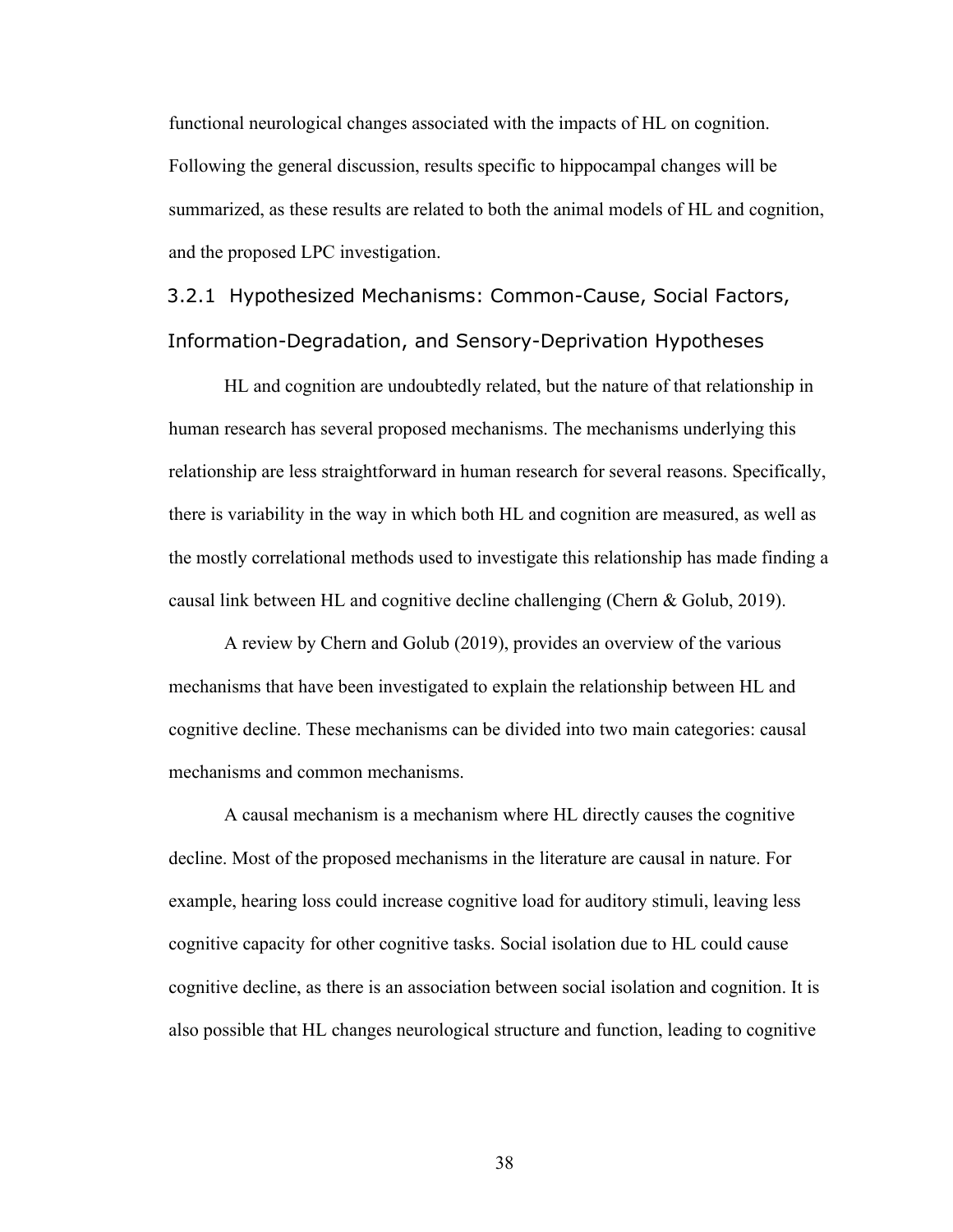decline. Perhaps these changes would be related to a reduction in hippocampal neurogenesis, as has been shown in the animal models (Liu et al., 2016, 2018).

In contrast, common mechanisms are a third confounding factor that explains the relationship between HL and cognitive decline (Chern & Golub, 2019). For example, hearing loss and cognitive decline could be caused by shared cardiovascular or neuropathological disease processes.

It is also possible that the relationship between HL and cognitive decline is multifactorial. For example, individuals with cardiovascular disease and social isolation due to their hearing loss could be at a greater risk of cognitive decline than individuals who are socially isolated but in good cardiovascular health. The presence of one factor does not negate the influence of other factors.

An example of this is the relationship between hearing loss and social isolation. One study of 3 777 French adults aged 65 and older investigated the relationship between self-reported HL, depression, disability and dementia for a 25 year follow-up period (Amieva et al., 2018). The self report of HL was a questionnaire that asked about HL and hearing aid use. Depression was measured using the CES-D. Activities of daily living, as well as instrumental activities of daily living were measured to reflect disability. Dementia diagnoses were made by neurologists, and any participant who already had a diagnosis at their initial visit was excluded from the study.

The results showed an increase in risk of disability and dementia with selfreported hearing loss. Men with HL were at a significantly greater risk of depression. In the discussion, the authors argue that social isolation is a key factor in the relationship between HL and depression. While HL increases the risk of dementia, disability and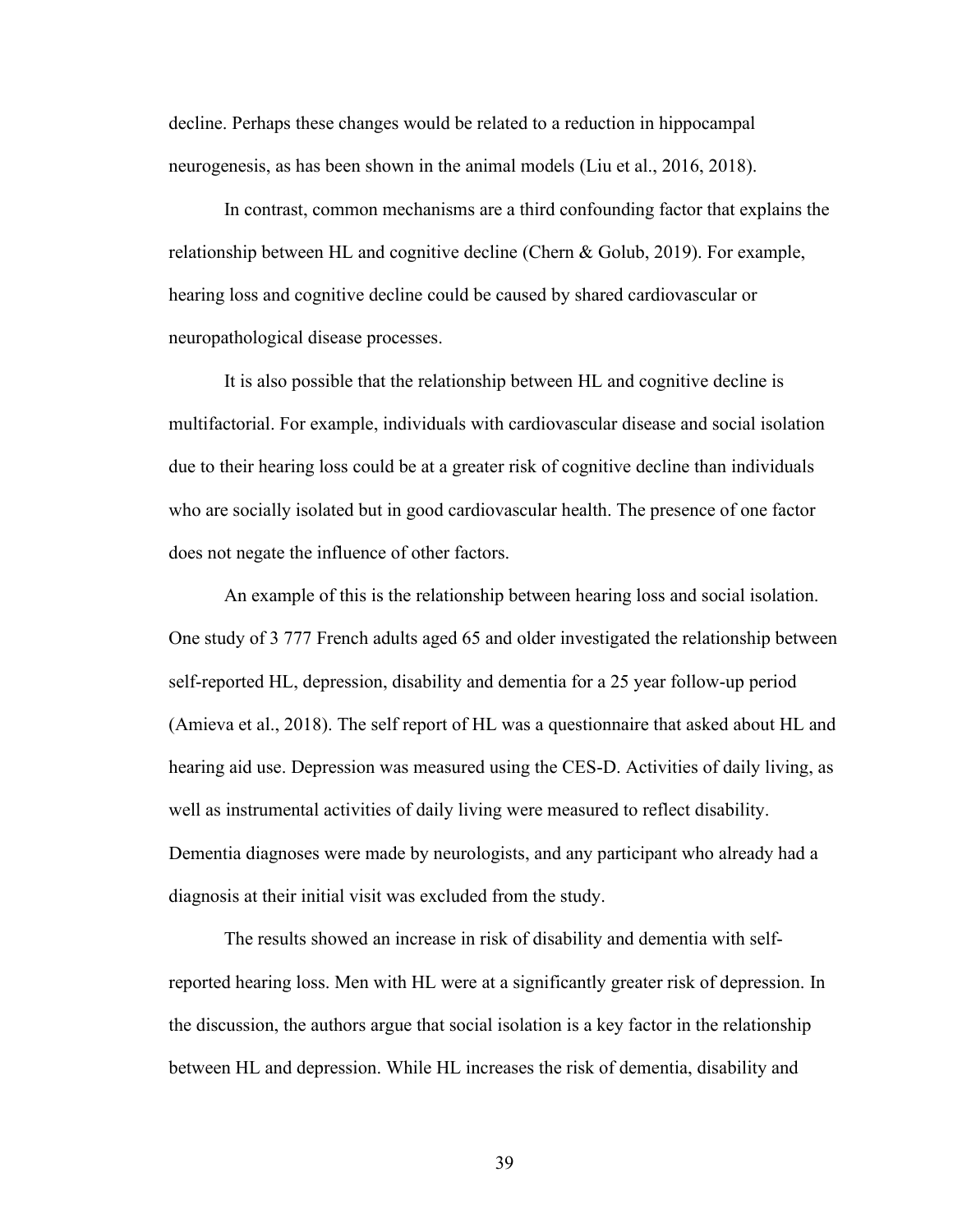depression, it is important to consider if any of these outcomes are necessarily related through the influence of social isolation.

An investigation using data 30 029 adults in the Canadian Longitudinal Study on Aging provides insight into the mediating effects of social factors on HL (Hämäläinen et al., 2019). HL was measured using a pure-tone average of 100, 2000, 3000 and 4000 kHz in the better ear. Cognition, specifically memory and executive function, was measured using the following tests: Mental Alternation Test, Animal Fluency test, Controlled Oral Word Association Test, Stroop Test, and Rey Auditory Verbal Learning Test. Social engagement was a self-report measure that included the number of activities and frequency of activities a participant engaged in with others, as well as the social network index, which counts social interactions with family, friends, and peers weekly to biweekly in the past year. The study also examined other relevant factors like retirement status, income, and education.

The results showed a correlation between the social variables, HL, and cognitive function. Furthermore, higher memory scores were related to better hearing. The moderating effects model showed a weak but significant effect of retirement on hearing loss predictors of cognitive function, and social network index. However, when examining the mediation of social factors on cognition and HL, the effects of social variables had a weak effect on these factors. Specifically, the variance attributed to social variables was negligible in model. Therefore, while the evidence showed that cognition is related to both HL and social variables, social factors did not significantly mediate the relationship between HL and cognition. This study has significant implications for the proposal that HL effects cognition due to social factors, as it shows that there is a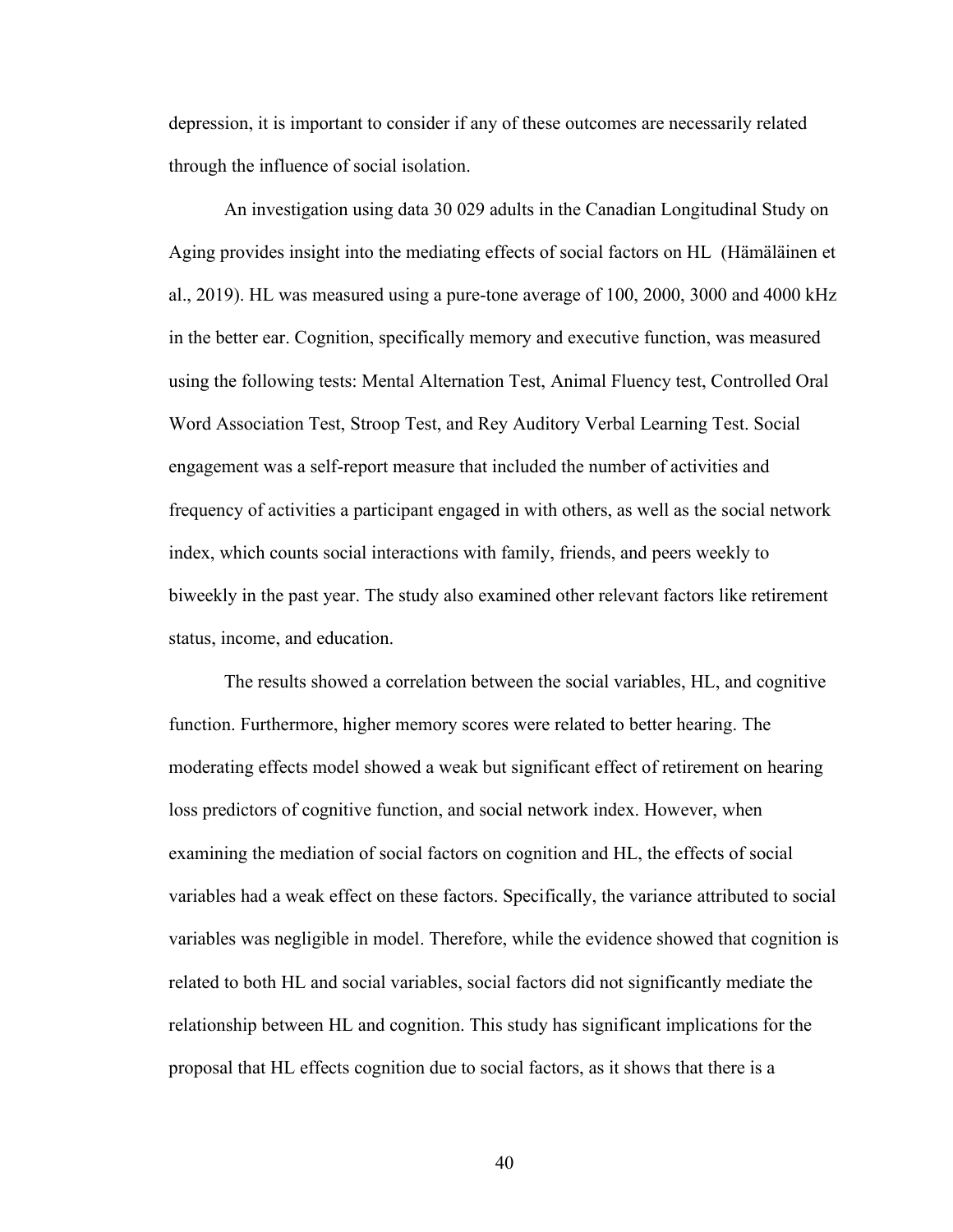relationship between both HL and social factors on cognition. Nevertheless, in this largescale study the social factors overall did not appear to have a large effect on the relationship between hearing loss and cognition.

Similarly, it is important to consider the analyses used and effects of the commoncause hypothesis. Studies have shown that participants with HL are more likely to be older male white smokers (F. R. Lin et al., 2014). Certain risk factors, like hypertension and diabetes, can damage both auditory and cognitive systems (Davis et al., 2016). The presence of these factors may increase the risk of both cognitive decline and HL, but is the relationship between the two due to a confounding third factor like age or cardiovascular issues? When these additional factors like diabetes, hypertension, and smoking are analysed as covariates, there is still a strong independent association between dementia and HL (F. R. Lin, Ferrucci, et al., 2011). Therefore, while HL and dementia may have common risk factors it is not likely that these are confounds, as analyses have adjusted for these factors and still shown an independent relationship between HL and dementia.

Another proposed mechanism that has been proposed to explain the relationship between HL and cognition is the information degradation hypothesis. In this model, HL increases cognitive load, which results in fewer resources for other cognitive activities (Pichora-Fuller, 2003; Pichora-Fuller et al., 2016). Listening effort is the term used to describe a purposeful allocation of cognitive resources to listening (Pichora-Fuller et al., 2016). In contrast, listening fatigue results from a high amount of effort being used in the listening tasks.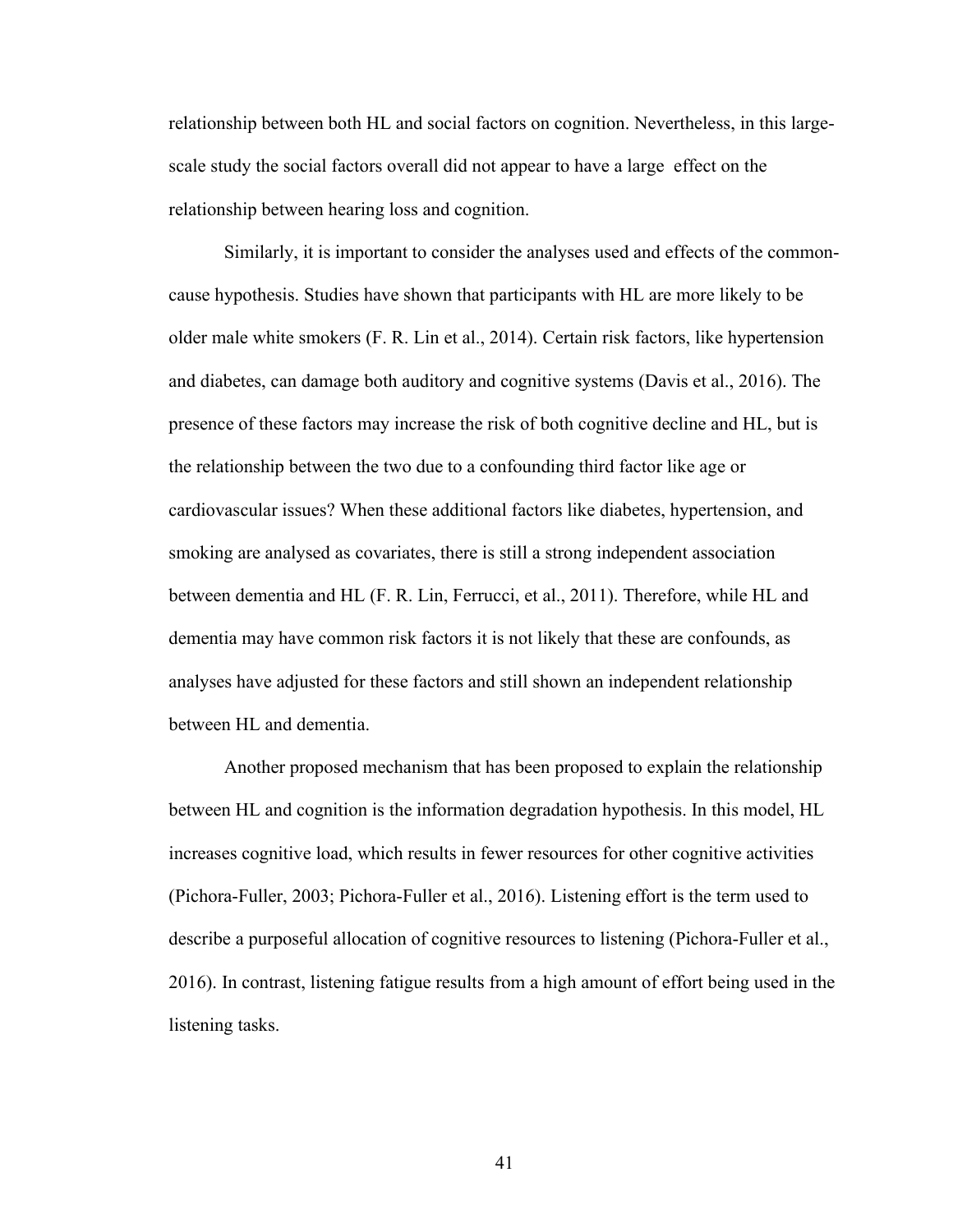This model is well-supported by the subjective reports of individuals with HL, who report particular difficulties with cognitively demanding situations such as discourse, and speech processing (Pichora-Fuller, 2003). The processing of speech and language requires more cognitive capacity than perception of single tones, or single words in quiet. Being an active participant in a conversation requires skills like storing and remembering new information, which may tax the cognitive resources of an individual with HL who is using a significant amount of effort to process speech. Researchers have found that participants with HL who focused on identifying words had a reduced memory for those heard words, and comprehension of discourse.

Models like the Framework for Understanding Effortful Listening (FUEL) recognizes the individual as well as situational impact of motivation, demands, and effort on listening activities (Pichora-Fuller et al., 2016). An example of a conversation at a party can illustrate the influence of these factors. Demands would increase if more guests arrive at the party, and background noise increases, which would require increasing effort from the individual with HL. If a conversation turns from an interesting subject to an uninteresting (or unfamiliar) one for the individual with HL, they may be less interested and thus the individual would likely dedicate less effort to listening.

The FUEL framework also suggests that cognitive abilities have an impact on the impact of HL. For example, measures of listening span, the maximum amount of items a person can recall in a set of memory stimuli, can be used with manipulations of listening environment (e.g. background noise) to measure an individuals cognitive listening capacity. While this model reflects a wide range of individual and situational differences, future directions include structural and functional neuroimaging to determine how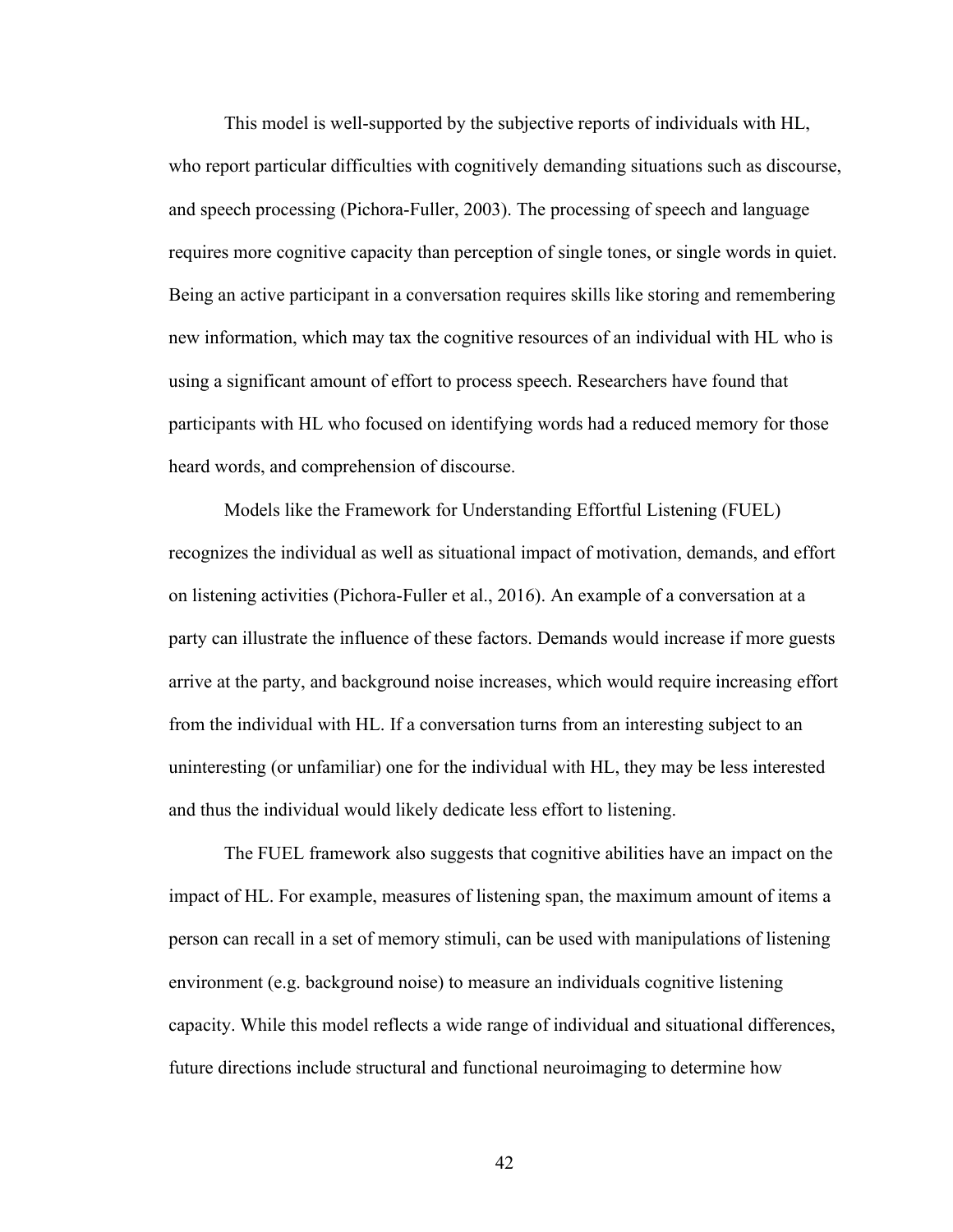effortful listening changes neurological activity in the long-term and short-term. It is possible that effortful listening could result in changes to neurological structure that may cause or worsen cognitive decline over time (Chern & Golub, 2019).

The auditory deprivation hypothesis can be summarized with the phrase "use it or lose it", meaning HL may cause a decrease in auditory input in the auditory/cognitive system (Gallacher et al., 2012). This was a proposed potential factor in a study investigating HL and dementia using interview based cognitive tasks (The Cambridge Cognitive Examination – CAMCOG), and non-interview based cognitive tasks (MMSE, delayed and immediate recall). Gallacher and colleagues (2012) found some support for this hypothesis, as their results for cognitive tasks that were administered by interview were most sensitive to HL. However, other researchers have shown impacts of HL on cognition outside of the auditory domain, such as on cognitive tasks requiring spatial navigation (Belkhiria et al., 2019). This hypothesis is discussed as one of several options in the literature (Gallacher et al., 2012).

While the cognitive load hypothesis and auditory deprivation are potential explanations for the findings, the same results might be taken as evidence for both of these hypotheses. For example, in an interviewing task, participants may perform worse due to auditory deprivation affecting their auditory cognitive abilities. However, worse performance could also be due to difficulties processing discourse increasing cognitive load. If HL is changing cognition in measurable ways, it would be more measurable to examine if these changes are having an effect on neurological structure and function.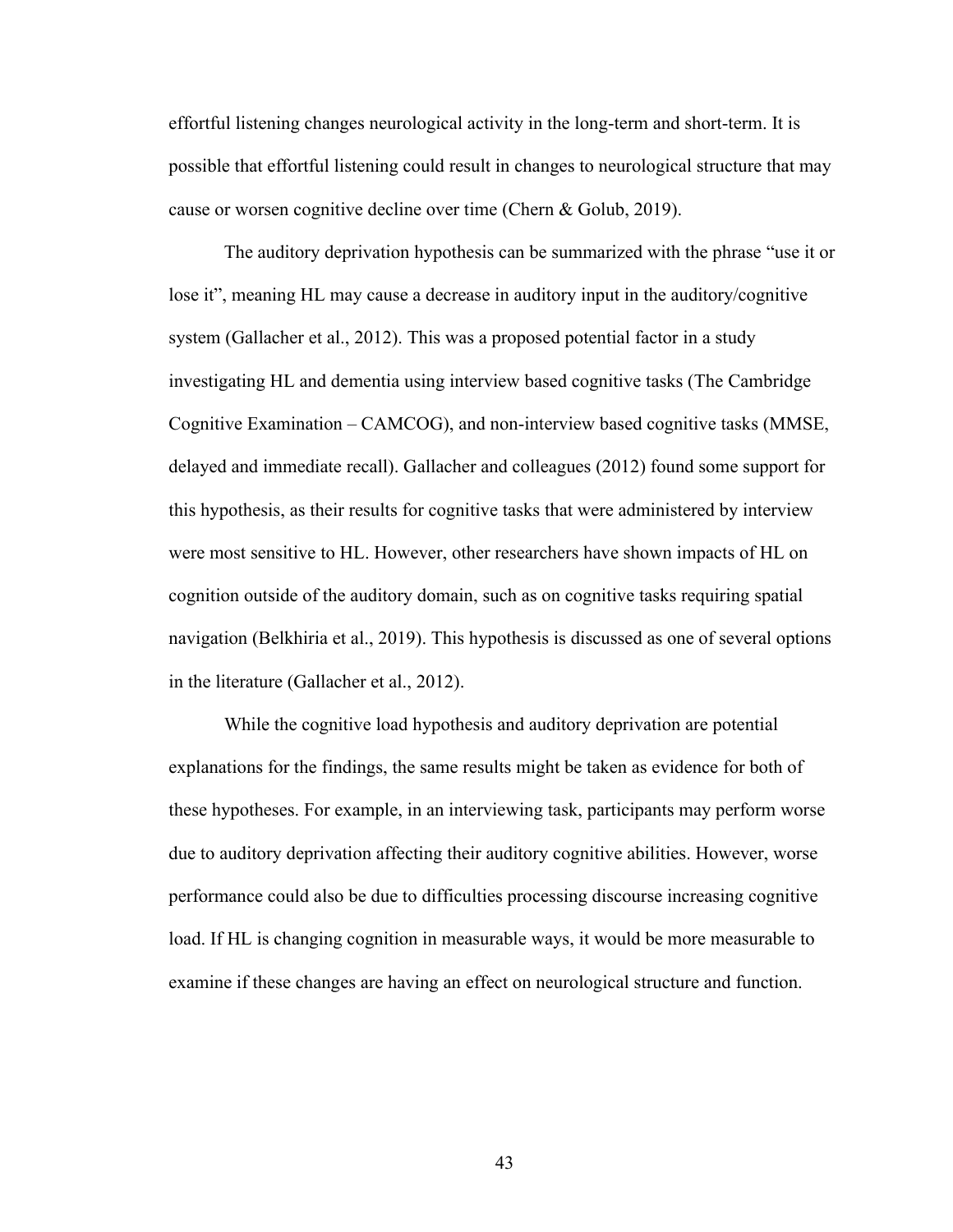#### 3.2.2 Neurological Relationships Between HL and Cognition

The final causal mechanism to discuss is neurological changes that may be responsible for the relationship between HL and cognitive decline. The neuroimaging methods used to investigate these changes are diverse and include MRI, fMRI, and ERP. Special analyses like functional connectivity (FC), to measure connections between different brain areas, and diffusion tensor imaging (DTI), which shows neurological tracts of the brain, can provide additional information about neurological structures. Biological methods, such as measures of tau-proteins and β-amyloid levels, can also be used to investigate pathophysiological markers of this relationship.

A review of functional and structural changes related to HL and cognition showed various neurological changes that were related to HL and cognitive decline (Mudar & Husain, 2016). Most of the changes summarized in the review related to structural and functional changes related to auditory cognitive abilities like sound processing. Structural changes in gray and white matter due to hearing loss, as measured using MRI, have included various areas like the auditory cortex, prefrontal cortex, anterior cingulate, medial frontal gyrus, superior temporal cortex and overall cortical volume. DTI research has shown changes in the orientation of tracts connecting the inferior colliculus and the primary auditory cortex in aging individuals. fMRI studies showed an increase in temporal lobe activity in adults with mild hearing loss, when exposed to pink noise. In studies with linguistic based auditory stimuli, HL was associated with reduced activation of the auditory and limbic systems, as well as the superior temporal gyri, thalamus, and brainstem.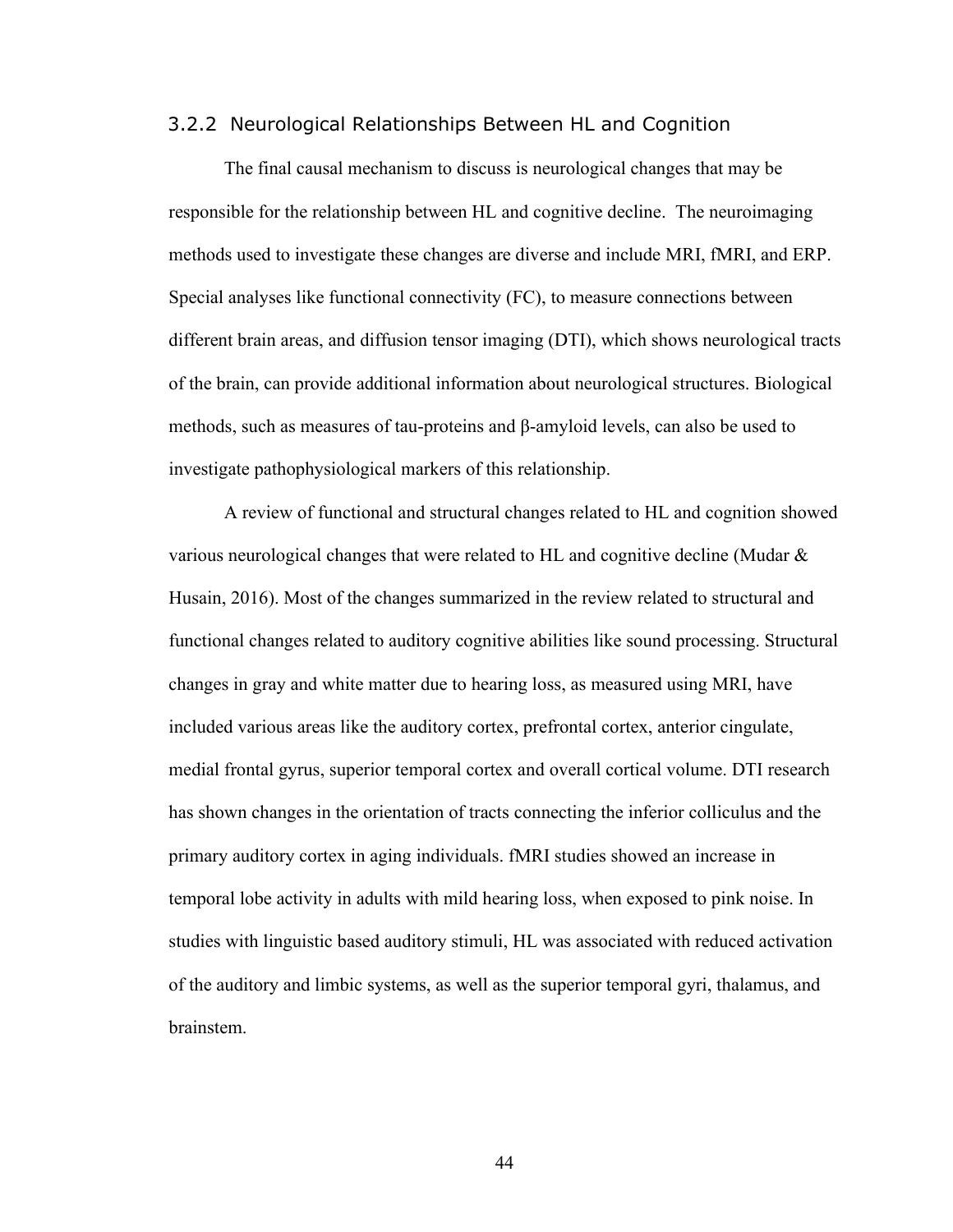While structural neuroimaging involved mostly auditory stimuli, functional neuroimaging, specifically ERP, included both visual and auditory stimuli. Auditory potentials measured by ERP showed an increased amplitude and latency of the P2 response in individuals with mild-to-moderate high-frequency HL. Visual potentials changes included larger amplitudes of the P1, NI, and P2 visual evoked potentials. The visual results are particularly important as they show cross-modal generalization of cognitive changes resulting from HL. Despite the cross-modal impact of HL on cognition, interestingly, most of the neurological structures impacted by HL discussed in this review were related to auditory processing, like the auditory cortex and temporal areas.

A study by Lin and colleagues (2014), showed results related to temporal areas, however these areas are also connected to the hippocampus. This study used region-ofinterest analyses to examine brain volume in individuals with hearing loss, and controls. The results showed a reduction in total brain volume, and in regions including the superior, middle, and inferior temporal gyri as well as the parahippocampus. While this study did not discuss the hippocampal region, the parahippocampus is connected both structurally and functionally to the hippocampus (Aminoff et al., 2013; Anand & Dhikav, 2012). Therefore, this study results show changes to areas related to the hippocampus, but not the hippocampus itself.

Another study examined the hypothesis that outer hair cell loss in presbycusis is associated with both cognitive decline and structural brain changes in 95 adults over 65 (Belkhiria et al., 2019). This study included various measures of cognition (e.g. MMSE, Trail Making Test, Backward Digit Span…), pure-tone audiometry to measure hearing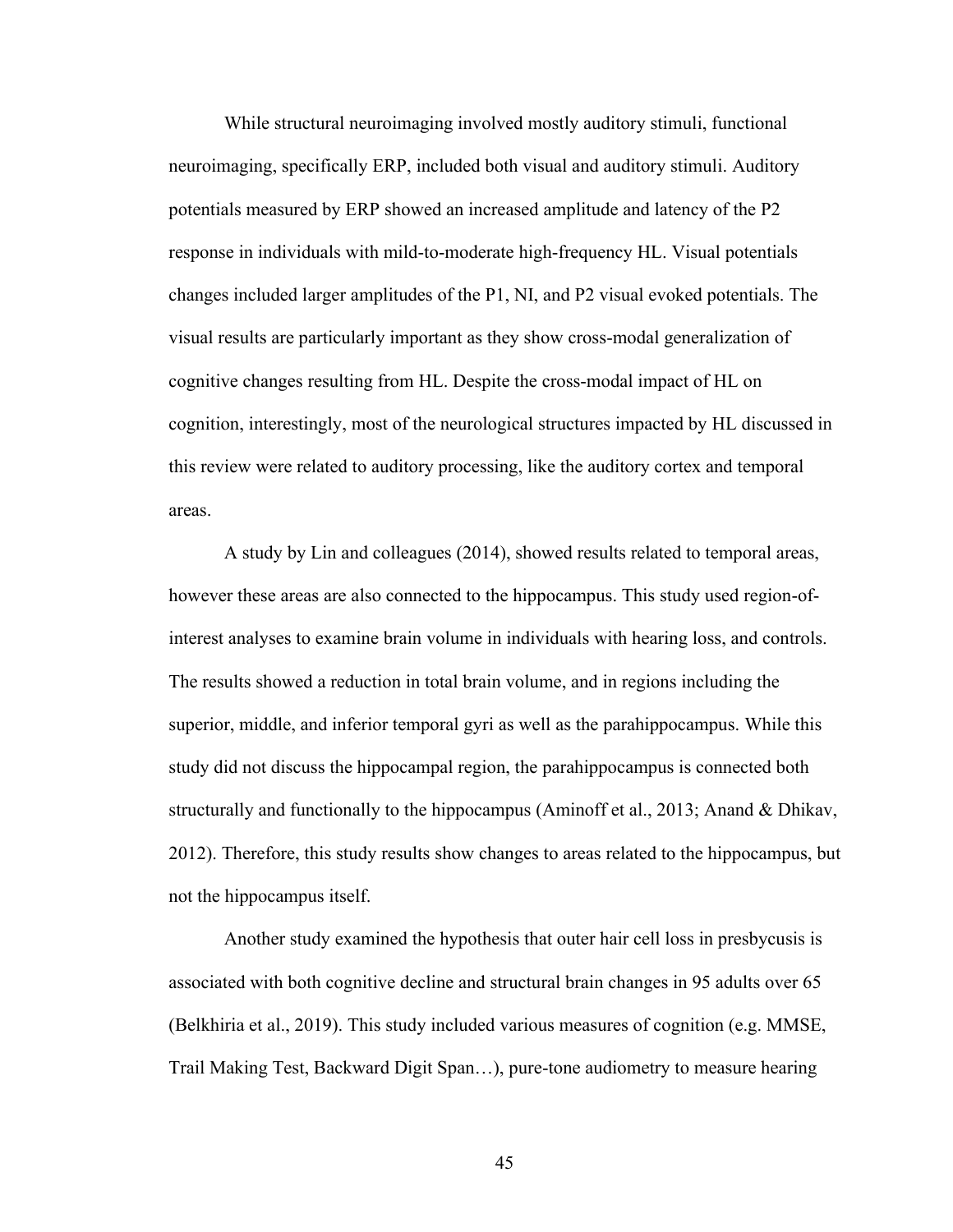loss, distortion product otoacoustic emissions to measure cochlear ear function, and MRI to measure cerebral thickness and volume. The results showed presbycusis was associated with decreased volume in precentral gyri, postcentral gyrus, and the parahippocampus. Cochlear ear dysfunction itself was correlated with decreased cognitive performance and volume in the cingulate cortices. Finally, cochlear ear dysfunction and pure-tone-audiometry had a correlation, and were related to decreased volume in the superior temporal, right postcentral, and left precentral gyri. These results show that presbycusis correlates with a wide variety of neural structures, as well as cognitive functions like visuospatial abilities.

In addition to the neuroimaging research, a recent review has synthesized the biological and radiological relationship between HL and dementia from 93 articles (Di Stadio et al., 2021). In regards to brain atrophy, the researchers found that in general brain atrophy in the temporal lobe was associated with hearing loss, and more diffuse brain atrophy was associated with dementia. However, researchers discussed that the brain atrophy from the temporal lobe could spread outwards leading to dementia, and conversely diffuse brain atrophy from dementia could move into the temporal lobe leading to HL.

In addition to the changes in brain atrophy, there are also neurological changes like white matter hyperintensisties (WMHs) and gliosis in both individuals with HL and dementia. The presence of WMHs have a negative correlation with speech understanding. Gliosis, which results in altered synaptic transmission, could be a mechanism responsible for the relationship between HL and dementia. In this review, the role of HAs to restore regular connectivity in the brain was linked to activating anti-inflammatory microglia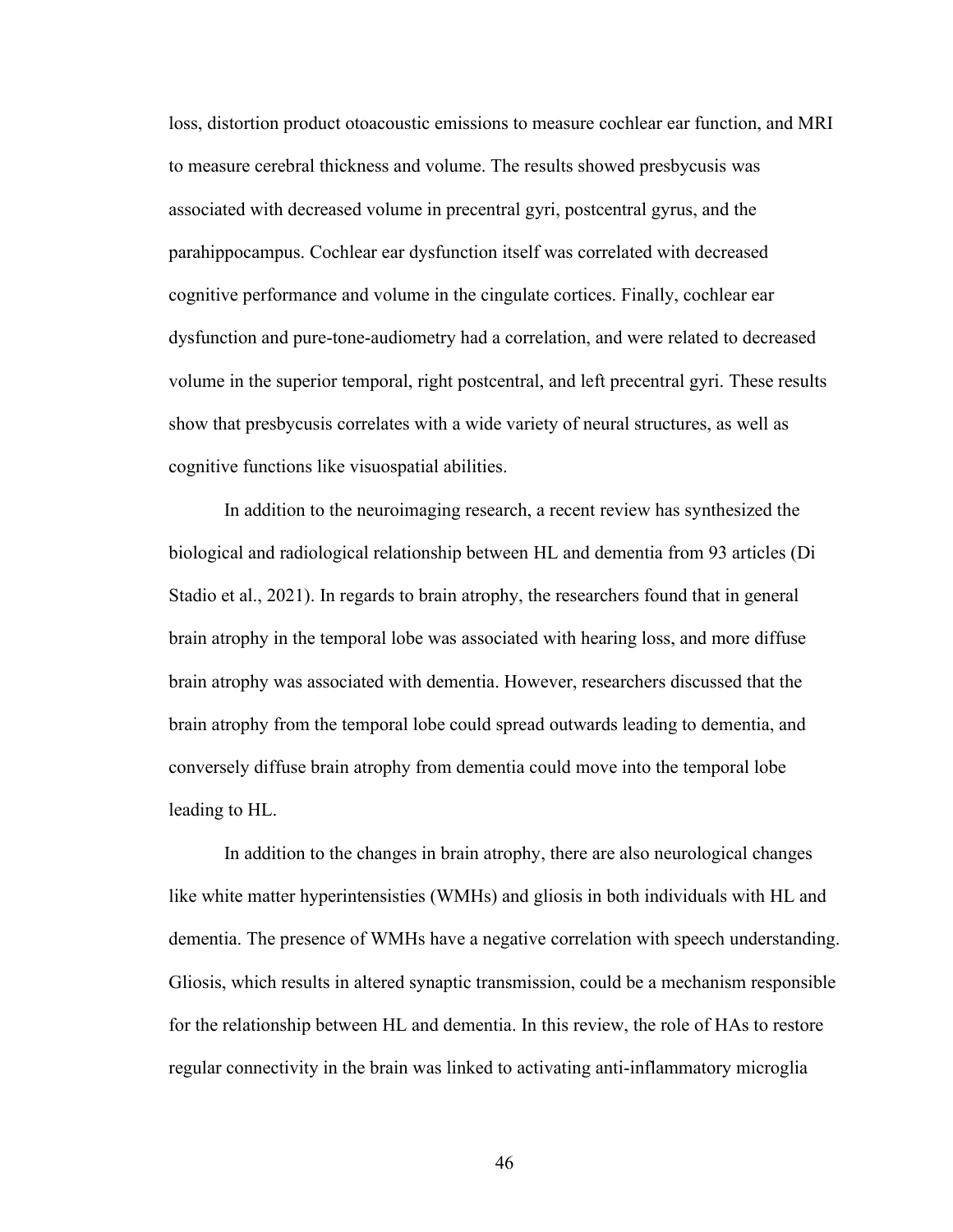which may have a role in repairing areas of gliosis. In addition to these biological events, there may be a genetic link between HL and dementia. The apolipoprotein e4 (APOE) allele is present both in developing AD and severe HL (Di Stadio et al., 2021). In summary, brain atrophy as well as the presence of WMHs, gliosis, and the APOE allele have been found to be present in both HL and dementia.

However, not all studies support the neurological and biological correlates of HL and cognition previously discussed. A study of 368 adults born in 1946 that used MRI, positron-emission tomography (PET), in-vivo β-amyloid deposition, and cognitive measures (i.e. the MMSE) showed a mixed relationship between neuropathological and structural changes associated with cognitive decline and HL (Parker et al., 2020). Puretone audiometry had a negative relationship with auditory cortex thickness and MMSE scores. However, the relationship between MMSE and pure-tone audiometry scores was not present when an item that asked participants to repeat a phrase was excluded. Furthermore, there was no relationship between pure-tone audiometry, β-amyloid levels, hippocampal volume, and WMHs found in this study. Therefore, while some studies using neuroimaging and neuropathology to investigate the relationship between HL and dementia have shown significant structural, biological, and neuropathological factors, this study did not support those findings.

An interesting perspective that complicates this relationship further is that the specific type of cognitive decline may cause different auditory deficits, as well as implicate different neurological structures. For example, AD usually is accompanied with deficits with auditory scene processing, auditory working memory and phonological processing (Johnson et al., 2021). The neurological structures that are implicated in the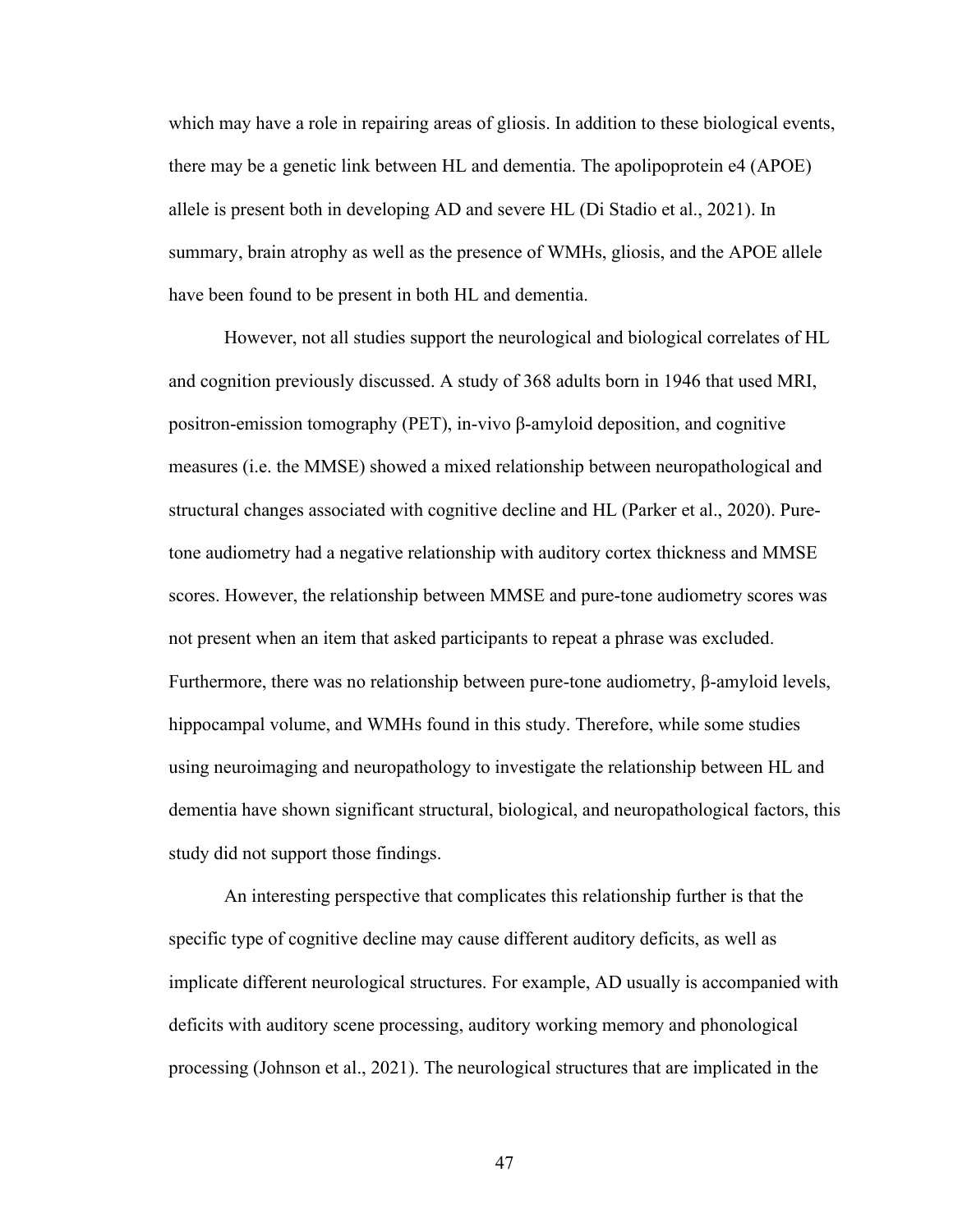auditory difficulties associated with dementia include the posterior cingulate, precuneus, and lateral temporo-parietal cortex. In contrast, Lewy Body dementia has auditory symptoms like auditory hallucinations, tone and rhythm processing difficulties. In Lewy Body dementia, cortico-subcortical circuits are primarily associated with these auditory symptoms. This research underscores the importance of considering how audition is measured, auditory scene tasks may be more reflective of auditory changes than puretone audiometry in AD patients. Furthermore, audition itself is cognitive and separating audition from cognition is a false dichotomy.

While the Johnson and colleagues (2021) review provides insight into the neuropathology associated with HL and dementia, it does not clearly connect to the animal research regarding the role of the hippocampus. The potential role of oxidative stress is discussed, but not hippocampal neurogenesis. The following studies have results specifically related to the hippocampus.

### 3.2.3 Hippocampal Changes Related to HL and Cognition

While the Johnson and colleagues (2021) review provides insight into the neuropathology associated with HL and dementia, it does not clearly connect to the animal research regarding the role of the hippocampus. The potential role of oxidative stress is discussed, but not hippocampal neurogenesis. The following studies have results specifically related to the hippocampus.

A large study of 2 082 people (ages  $40 - 89$ ) investigated the relationship between hearing thresholds (as measured by pure-tone audiometry) and brain volume (Uchida et al., 2018). The hippocampus, entorhinal cortex, Heschl's gyrus, and total gray matter volume were measured. A sub-analysis of the MMSE and the Short Mini-Mental State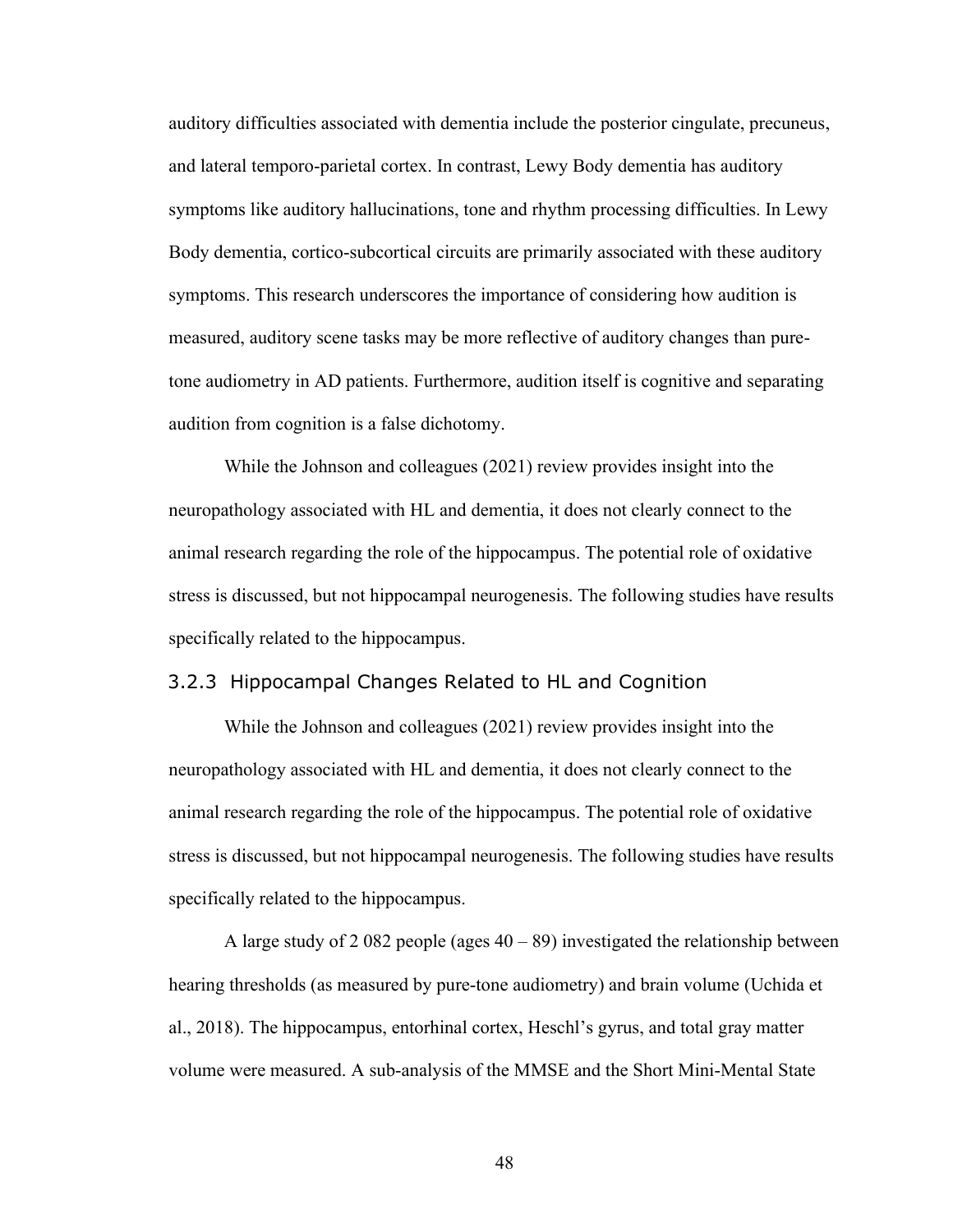Exam (SMMSE) scores was also conducted. The results showed that hearing impaired participants had a smaller hippocampal volume compared to the control group. This relationship was described as dose-response, meaning the more severe a participant's hearing loss, the smaller their hippocampal volume. The volume of the entorhinal cortex and total gray matter did not correlate with HL. The Heschl's gyrus volume had a significant relationship with HL at certain frequencies and levels, but not across the frequency range. Therefore, in this study the hippocampal volume had the clearest relationship with hearing loss.

The relationship between the cognitive measures (MMSE and SMMSE) was moderately related with HL and hippocampal volume. Specifically, the SMMSE and MMSE scores had a significant negative correlation with HL. However, only the SMMSE had a modest significant correlation with hippocampal volume. Therefore, the behavioural impacts of HL-induced hippocampal changes may not be fully captured by the scores on the MMSE and SMMSE. Another task more directly related to hippocampal activity may be more appropriate to measure this relationship.

Another study investigated the levels of tau and  $\beta$ -amyloid in the cerebral spinal fluid, cerebral volume and thickness and participants 479 in various stages of cognitive decline and age related HL (Xu et al., 2019). The results of study showed no association between β-amyloid levels and age-related HL. There was an association between increased tau levels and age-related HL. Neurological changes included reduced volume and thickness in the entorhinal cortex. Interestingly, the baseline volume and thickness of the hippocampus was higher in participants with age-related HL but there was significant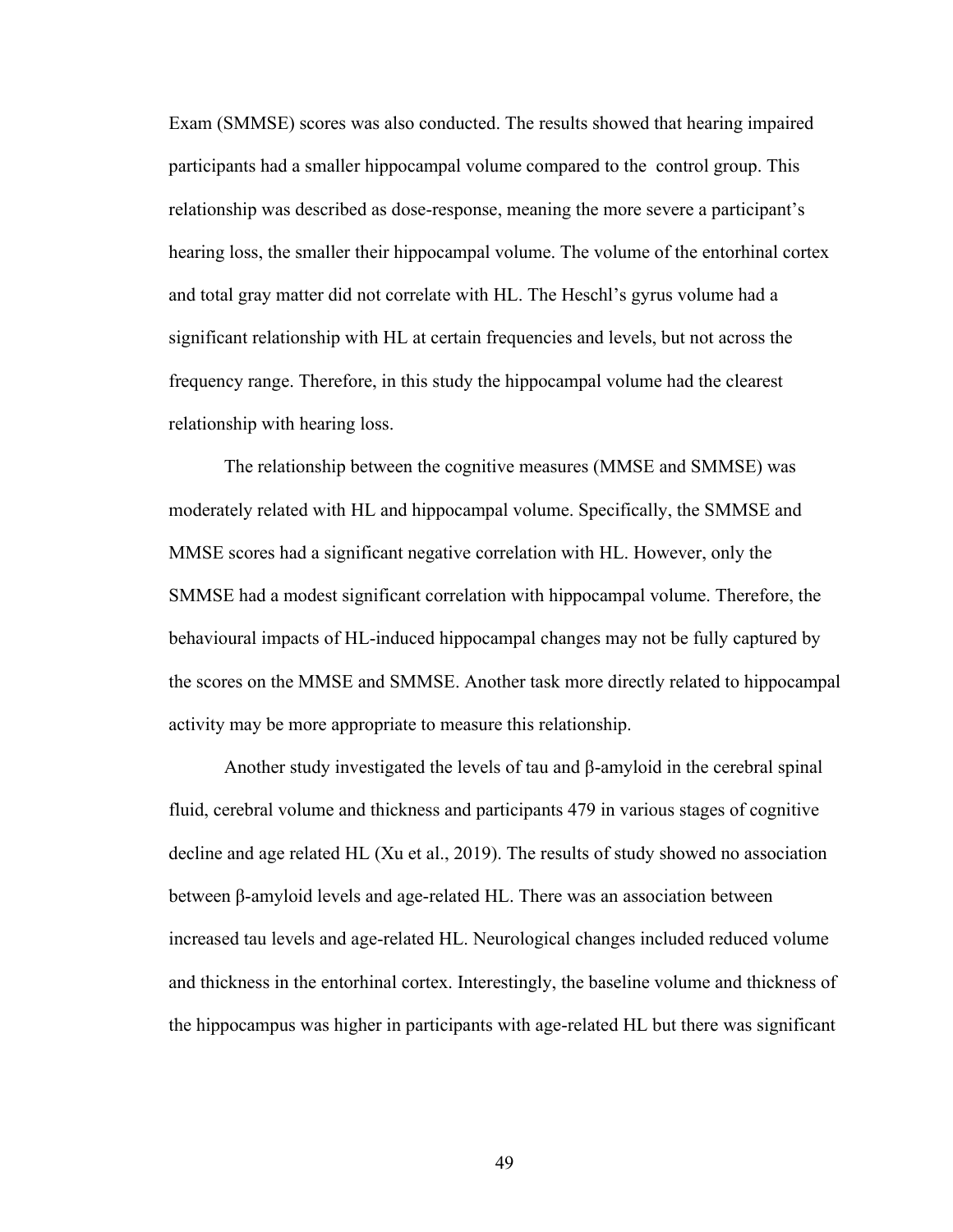atrophy, particularly in the preclinical stages of cognitive decline. Therefore, changes in the hippocampus may be related to early changes related to HL and cognitive decline.

A study of 32 patients with presbycusis, and controls examined functional connectivity using MRI and the Granger causality analysis (Chen et al., 2020). While these patients did not have cognitive decline, the results of this study reveal connections between the auditory system and the hippocampus. The results showed presbycusis was associated with decreased directed functional connectivity between inferior parietal lobule, insula, right supplementary motor area, middle temporal gyrus and the hippocampus. Various cognitive tests were performed, with significant relationships between the Trail Making Test B, and decline in functional connectivity from parietal lobule to hippocampus. This test was also worse in participants with presbycusis. This study shows a relationship between hippocampal connectivity, cognitive task performance, and presbycusis.

### 3.2.4 Summary: Human Mechanisms

In summary, neuroimaging and neuropathology research has found many factors that are associated with HL and cognitive decline in humans. Structural and connectivity changes have been shown in diverse areas of the brain, such as the cingulate cortex, superior temporal gyrus, inferior colliculus, auditory cortex, and brainstem. Furthermore, gliosis and WMHs have been associated with both HL and cognitive decline in several studies. Electrophysiology research has demonstrated changes in both auditory and visual evoked potentials. Neuropathological research has shown effects of HL on various biological markers like tau levels, and the presence of the APOE gene. β-amyloid levels have not been shown to be related to HL and cognition.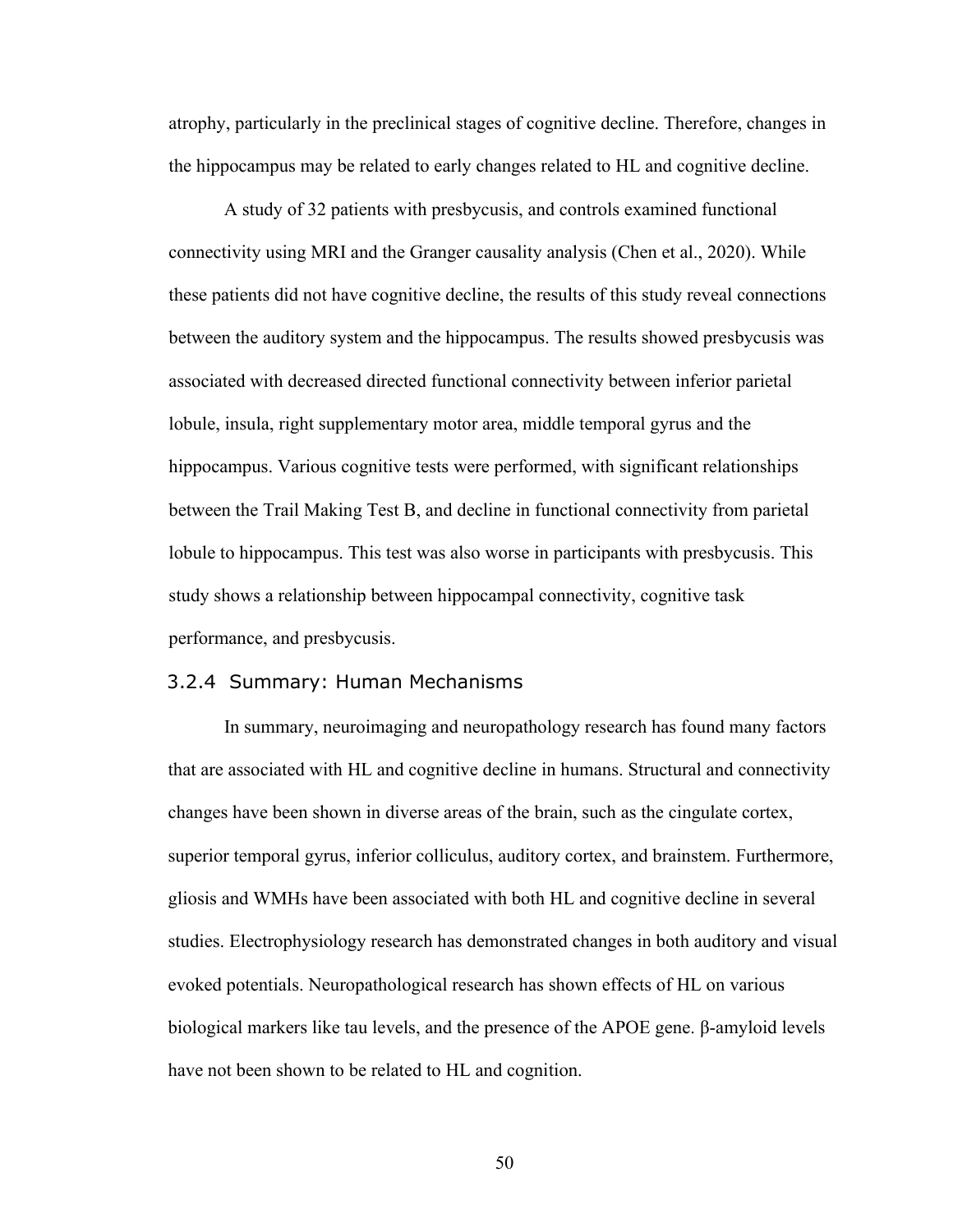While each of these observed changes sheds light on potential factors relating HL and cognition, they do not explain the role of the hippocampus in HL and cognition. The hippocampus is a particular structure of interest, as HL has been shown to result in decreased hippocampal neurogenesis and cognitive changes in animal models. Although it is not a large focus of study in the literature investigating HL and cognition in humans, some research has shown HL to be related to decreased hippocampal volume, thickness, and connectivity changes in both participants with and without cognitive decline. These findings provide some support for the potential role of the hippocampus in HL related cognitive decline.

# **3.3 Relating Human and Animal Mechanisms**

The next steps in relating HL and cognitive decline in humans to the animal models is connecting the human research with hippocampal changes. While no known studies have related HL to hippocampal neurogenesis in humans, there is evidence that the hippocampus changes in response to HL (Chen et al., 2020; Uchida et al., 2018; Xu et al., 2019). Furthermore, there is evidence that hippocampal neurogenesis is a neuropathological mechanism in cognitive decline.

Studies have shown hippocampal neurogenesis is a lifelong process in humans as well, even in the 8<sup>th</sup> and 10<sup>th</sup> decades of life (Moreno-Jiménez et al., 2019; Tobin et al., 2019). Hippocampal neurogenesis is lifelong, and is persistent even in patients with AD (Moreno-Jiménez et al., 2019; Tobin et al., 2019). However, the hippocampus is one of the most significantly and earliest affected structures in AD (den Heijer et al., 2010). In mild cognitive impairment, a decline in the number of DCX cells has been observed in the early stages of cognitive decline (Tobin et al., 2019). Furthermore, this study found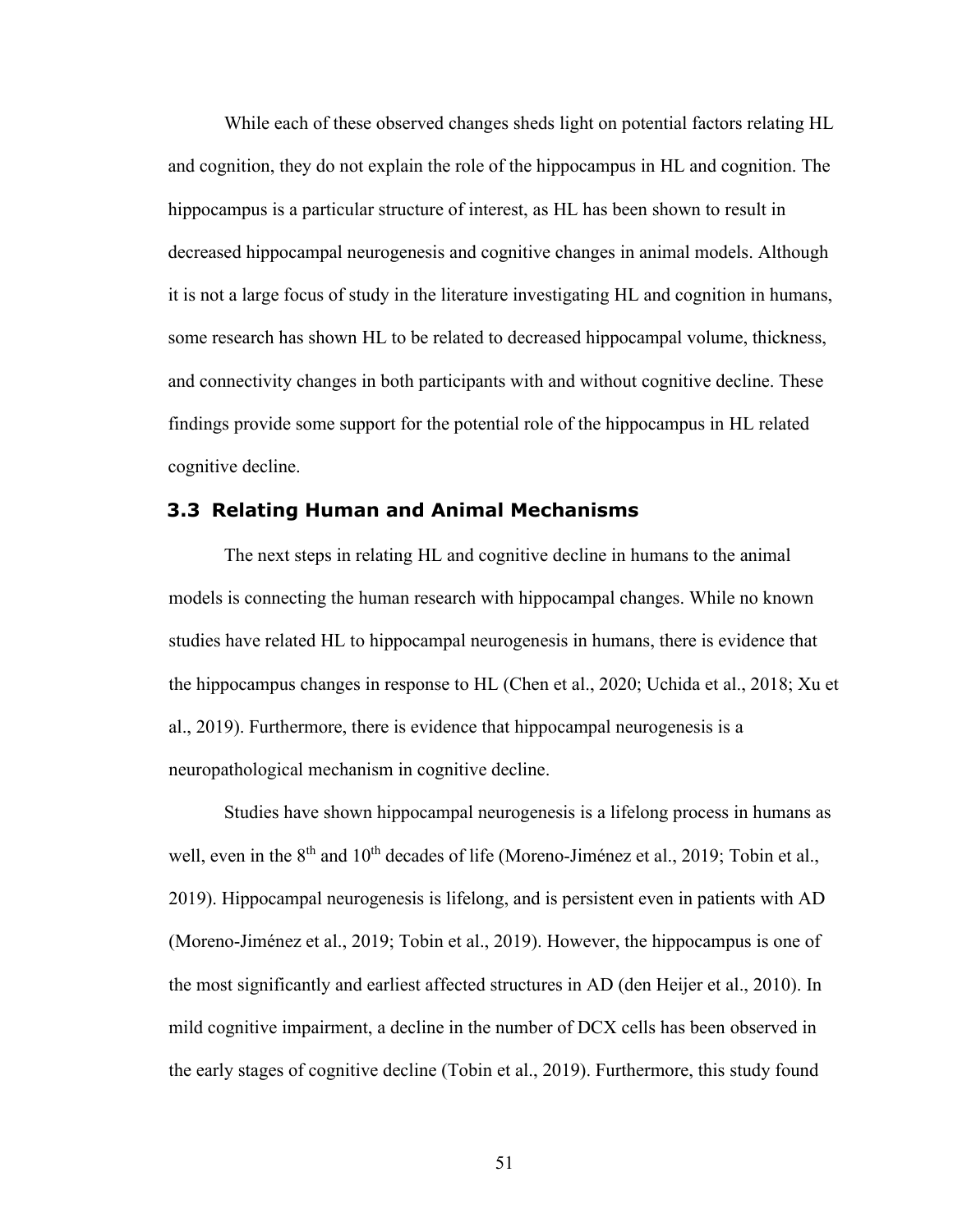that the number of DCX cells was associated with higher scores on cognitive measures, and a less severe clinical diagnosis (Tobin et al., 2019). These early changes in hippocampal neurogenesis may be due to abnormal tau hyperphosphorylation which impacts the connectivity and maturation of new neurons (Rodríguez & Verkhratsky, 2011).

While a change in early hippocampal neurogenesis is potentially an early event in neurological changes due to dementia, reduced hippocampal neurogenesis is likely persistent throughout the dementia disease course. The number and maturation of neurons produced by hippocampal neurogenesis was reduced in advanced AD (Moreno-Jiménez et al., 2019). Some researchers believe the reduction in hippocampal neurogenesis may be mechanism underlying memory deficits in AD (Moreno-Jiménez et al., 2019). Furthermore, hippocampal neurogenesis may be sensitive to therapeutic interventions.

Previous research has shown hippocampal neurogenesis is influenced by various environmental factors, and activities. Exercise, and pharmacological interventions like antidepressents have shown to increase levels of hippocampal neurogenesis (Rodríguez & Verkhratsky, 2011). Therefore, hippocampal neurogenesis is a modifiable mechanism.

In summary, some neuroimaging research has revealed changes to the hippocampus due to HL (Chen et al., 2020; Uchida et al., 2018; Xu et al., 2019). These changes have been related to cognition (Chen et al., 2020; Uchida et al., 2018), as well as cognitive decline in humans (Xu et al., 2019). In animals, a reduction in hippocampal neurogenesis has been shown to be directly related to hearing loss, and associated cognitive changes (Liu et al., 2016, 2018). Furthermore, human hippocampal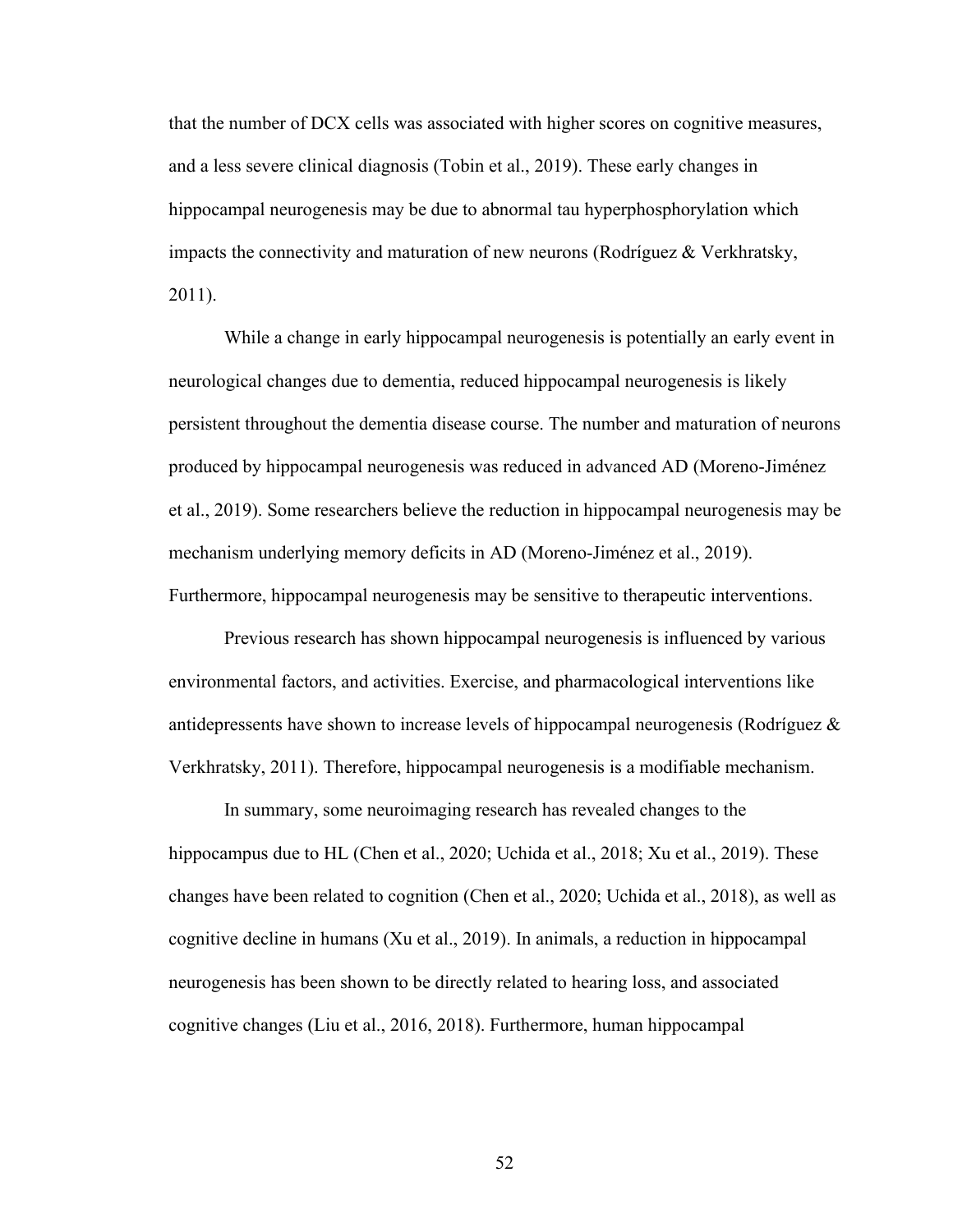neurogenesis decreases in cognitive decline (Moreno-Jiménez et al., 2019; Rodríguez & Verkhratsky, 2011; Tobin et al., 2019).

Further research investigating HL and cognitive decline should consider the role of the hippocampus in this relationship. The hippocampus may be the causal link between HL and dementia. Investigating changes in the hippocampus, or hippocampal-related activities in response to HL is crucial for future research into HL and cognitive changes.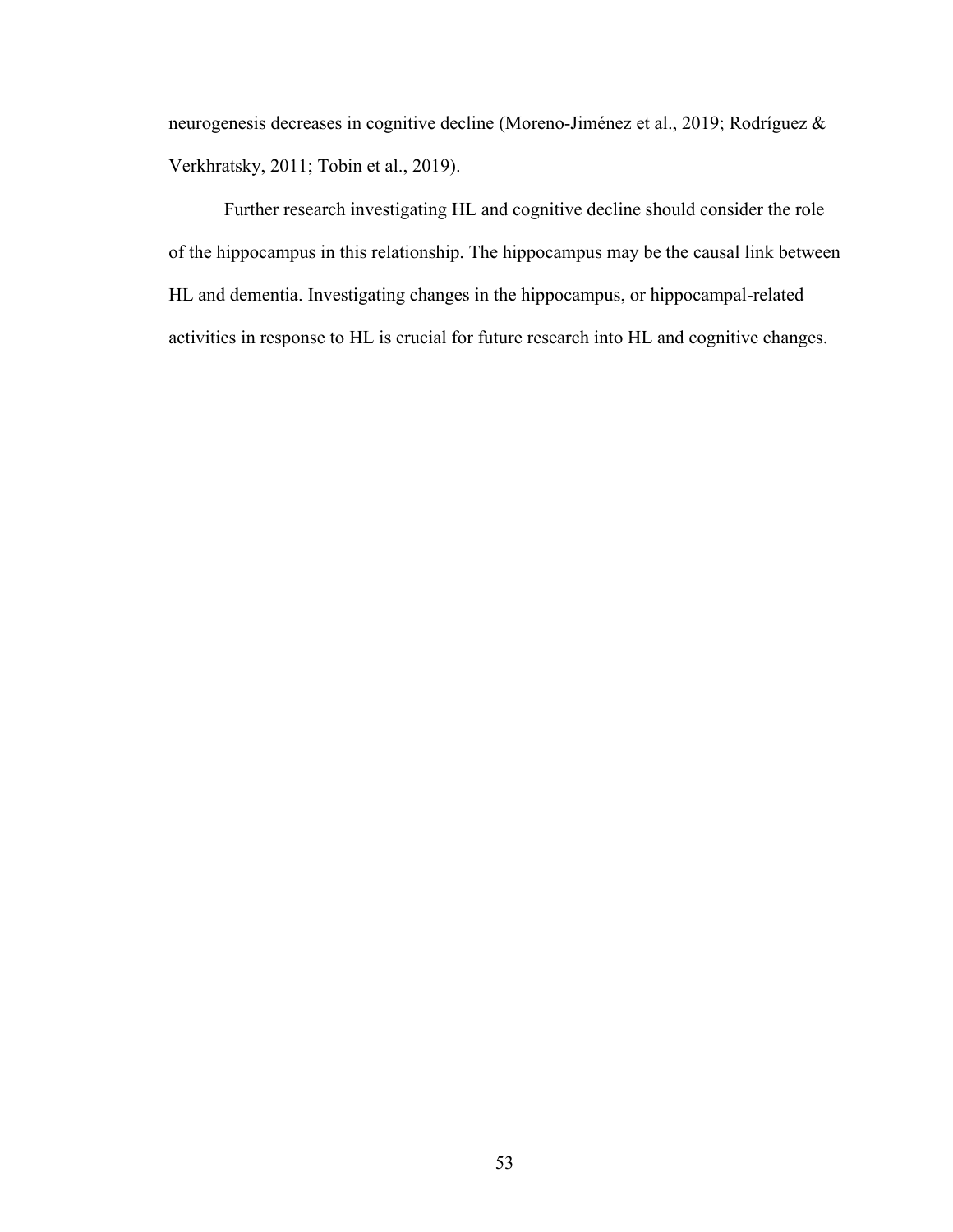# **CHAPTER 4 A PROPOSED INVESTIGATION OF HL, HA USE, AND THE LPC**

Thus far this thesis has focused on the literature that has examined hearing loss, HA use, and cognition. This chapter details a proposed study investigating these factors using ERPs.

# **4.1 Study Rationale**

A vast body of research has shown that HL and cognition are related. Recent animal research has revealed that HL causes decreased spatial learning and memory, as well as reduced levels of hippocampal neurogenesis (Liu et al., 2016, 2018; Zhuang et al., 2020). While the hippocampus has a clear role in the cognitive changes seen in animals with hearing loss, it has only been investigated in a few of human studies of HL and cognition (Chen et al., 2020; Uchida et al., 2018; Xu et al., 2019).

This study aims to investigate the relationship between hearing loss, HA use, and cognition using ERPs. The specific component of interest is the LPC. The LPC is an ERP component related to word-recognition memory, and has been associated with hippocampal activity using simultaneous ERP-MRI research (Hoppstädter et al., 2015). Earlier research examining LPC generation and neurological structures has also associated the LPC with the hippocampus.

One study investigating memory formation using intracranial electrode recordings of ERPs revealed the role of the hippocampus in generating the LPC (Fernández et al., 1999). Researchers found that in a word-recognition task a positivity 500-700ms after presentation of a word was observed in the hippocampus, but not in the surrounding structures (Fernández et al., 1999). The results of this study demonstrate that the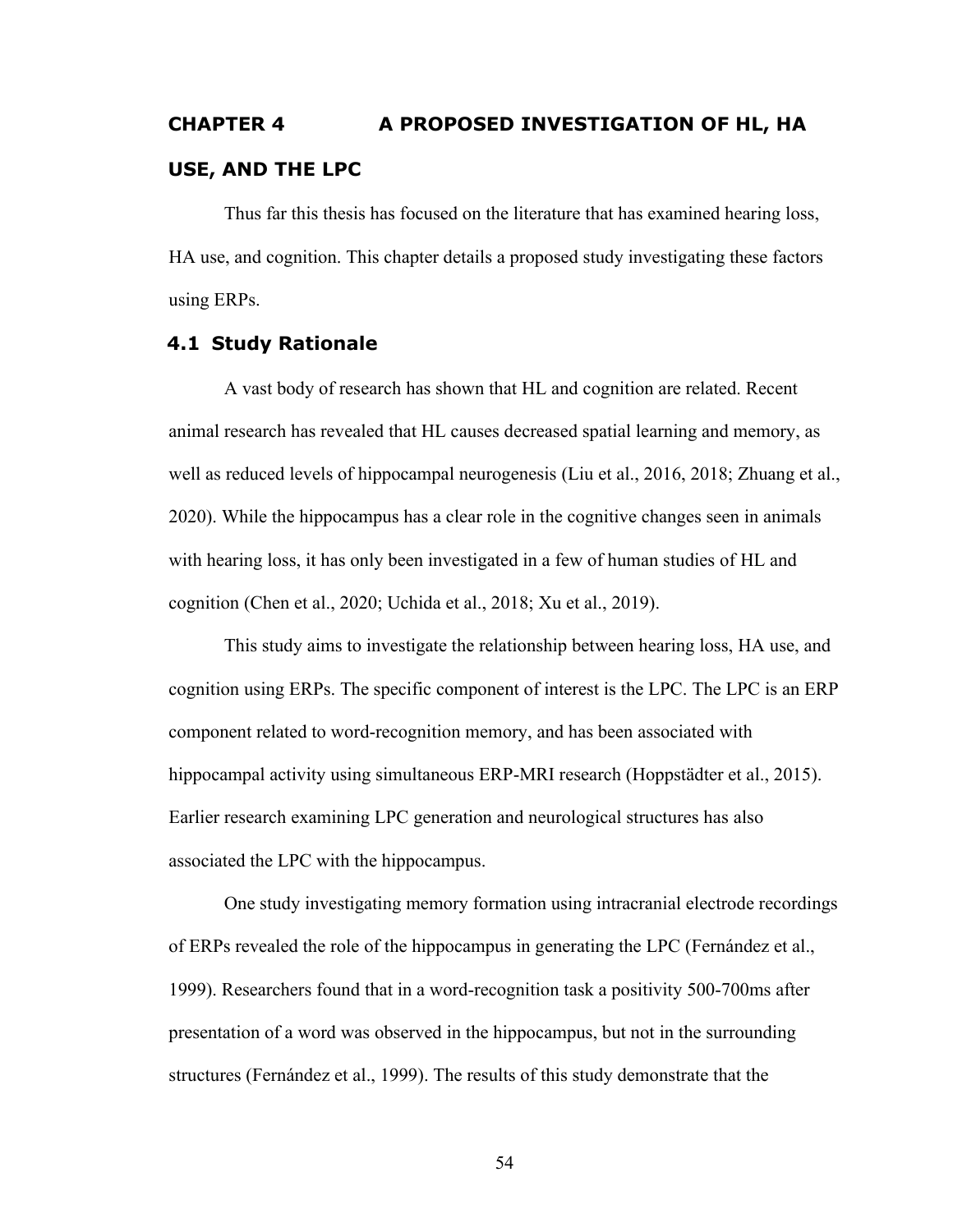hippocampus itself is a key generator of the positivity that occurs when participants recognize a word.

While this study used intracranial electrodes to measure typical word-recognition memory formation, results from studies of participants with hippocampal damage also demonstrate the key role of the hippocampus in generation of the LPC. One study comparing the word recognition memory of a patient with localized hippocampal damage to controls showed the LPC was functionally absent in the patient with hippocampal damage (Düzel et al., 2001). While the patient with hippocampal damage had unaffected encoding (as measured through an animacy judgement) and the typical earlier N400 response observed in word recognition tasks, his LPC response was significantly impacted (Düzel et al., 2001). Specifically, while controls had more positivity for hits compared to correct rejections on the word recognition task, there was no difference in positivity for the patient with hippocampal damage (Düzel et al., 2001).

The rationale for examining this specific component is that it has been demonstrated to be associated with the hippocampal structure. While this specific ERP experiment cannot be directly used to link LPC changes to hippocampal changes, especially to changes in hippocampal neurogenesis as is seen in animal research on HL and cognition, there is sufficient evidence to assume the LPC is associated with the hippocampus. Therefore, this methodology will investigate functional changes in recognition memory, while using an ERP component that has been associated with the hippocampus.

The key research questions that would be investigated in this proposed experiment are: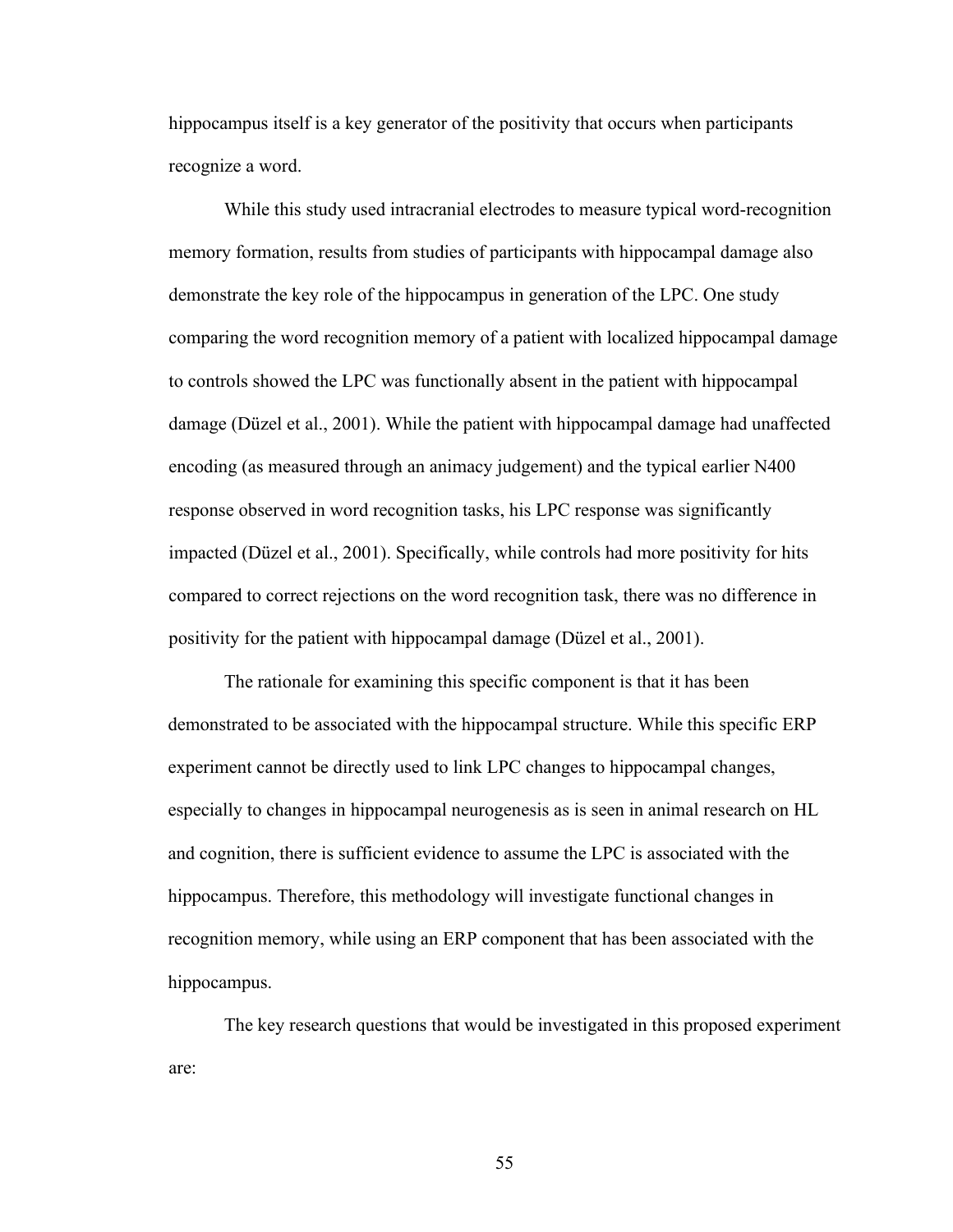- i. Does HL change the latency, and amplitude of the LPC response in a word recognition memory task?
- ii. Does HA use mediate these changes to the LPC response?

It is hypothesized that participants with HL would have an LPC response reduced in amplitude. It is also hypothesized that these changes in LPC amplitude and latency would be reflected in group differences in recognition memory. Specifically, participants with HL would be less accurate in their hits (recognition of words as *old*) and correct rejections (recognition of words as *new)* which would be reflected in changes to the amplitude of their LPC response. It is hypothesized that HAs would mediate these changes to the LPC response, making the LPC responses of HA-users between that of controls and participants with HL who do not use HAs.

While these participants would all have no diagnoses of dementia and be able to pass cognitive screening to participate, ERPs can be used to detect subtle changes in cognition that can be pre-clinical markers of cognitive decline (Olichney et al., 2011). We hypothesize that hippocampal neurogenesis will be reduced in humans with HL (as it is in mice) and that this will be reflected in lower LPC amplitude than in participants with normal hearing. We also hypothesize poorer word recognition performance in participants with HL than those with normal hearing, given the important role played by the hippocampus in word recognition memory. amplitude and latency

A reduction of LPC amplitude would be seen in participants with HL, as it is hypothesized that this would reflect poorer hippocampal function that may be associated with reduced cognitive performance (specifically word recognition) in participants with HL. While participants with HL would not likely have the same magnitude of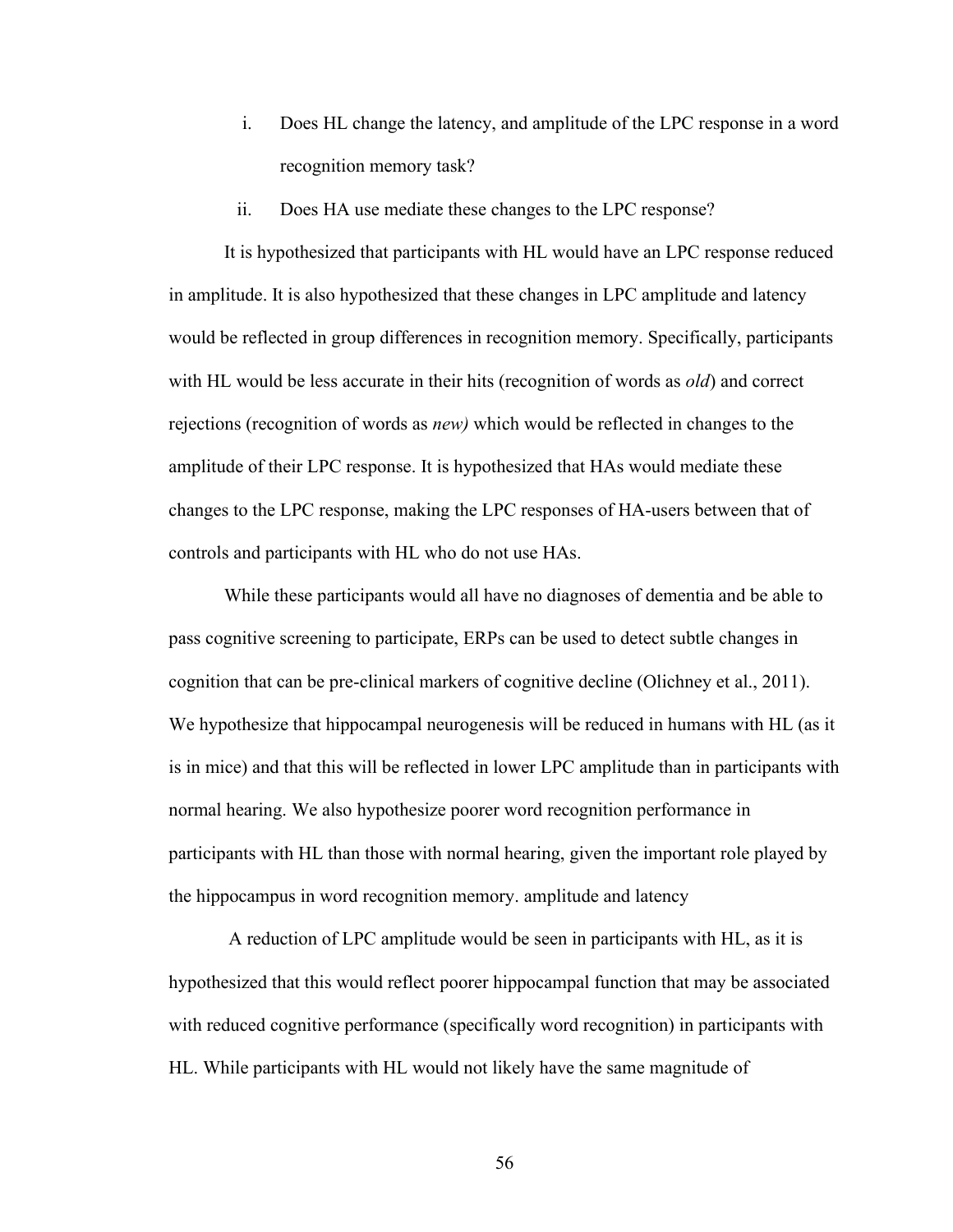hippocampal damage as the patient studied in Duzel and colleagues (2001), this patient did have a reduced LPC amplitude that was related to reduced word recognition. Therefore, it is likely that a reduction in amplitude of the LPC would accompany changes in word recognition memory in participants with HL.

Furthermore, a different experimental procedure using word repetition and comparing patients with cognitive decline and controls has shown changes in amplitude of the LPC in participants with cognitive decline (Olichney et al., 2011). These electrophysiological changes have also been related to later diagnosis of cognitive decline in participants with mild cognitive impairment (Olichney et al., 2011). While these studies use a different experimental procedure, and examine the effects of repetition on the LPC (which itself changes the amplitude of the LPC response), the results of these studies indicate that changes to the amplitude of the LPC have been seen in participants with cognitive decline.

It is also hypothesized that LPC responses may differ in latency between groups with HL and the control group. This hypothesis is less certain, as the effects of neurological changes on latency of this component are not often discussed and the main characteristic of this component is an increase in positivity. Given that changes in ERP components can be described using amplitude and latency, it is still useful to make a prediction about latency even though the specific timing of this component is less precise. If there are changes to the latency of the LPC component, it is more likely that the changes will result in a later as opposed to earlier response. In general, cognitive decline results in a delay in ERP components, for example the N200 (Olichney et al., 2011). Therefore, it is less likely that changes to latency will be observed, but should there be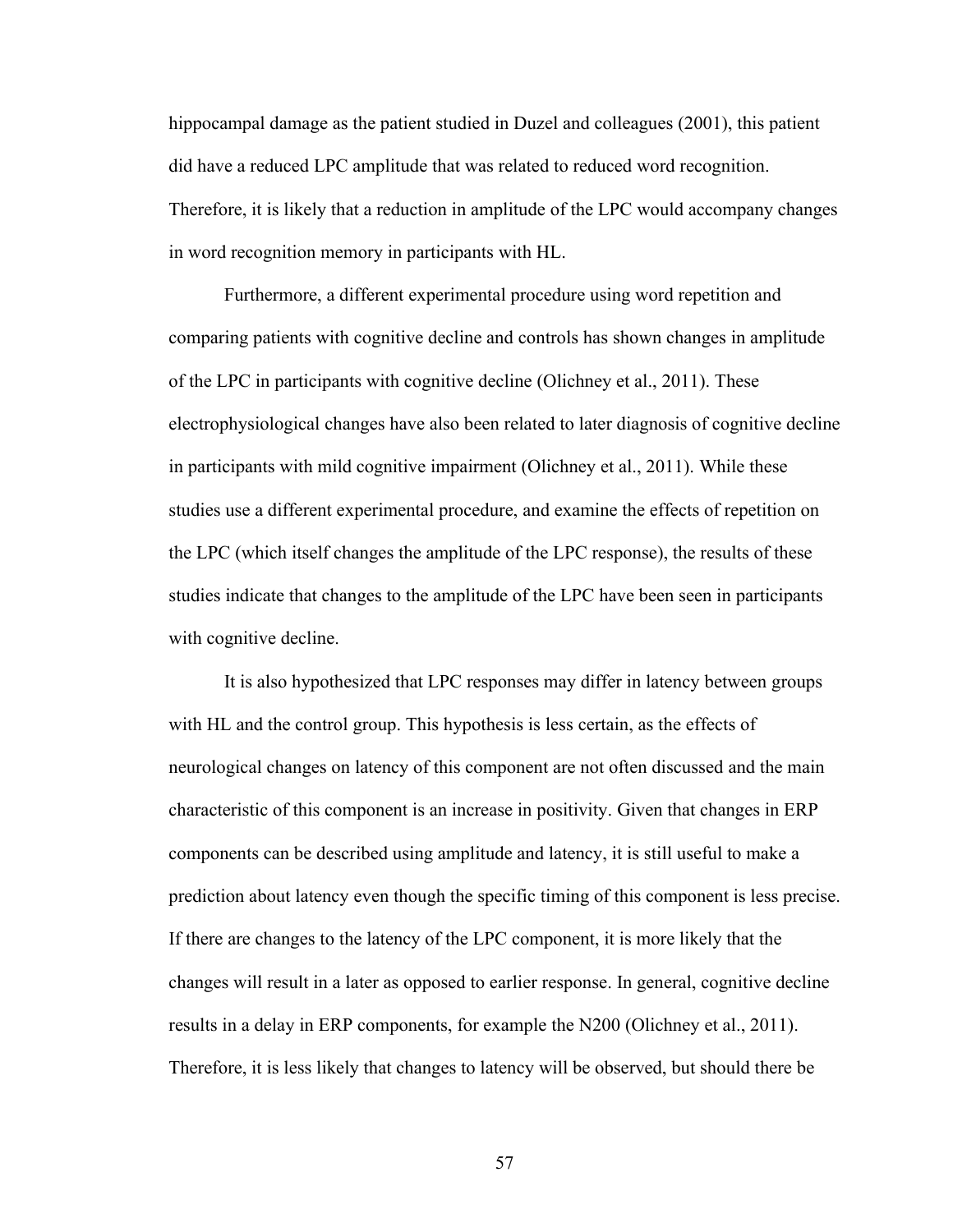changes, it is predicted that an increase in LPC latency, as opposed to a decrease, would be more likely.

### **4.2 Proposed Methodology**

The following section details a proposed methodology to investigate the effects of hearing loss, and HA use on the LPC.

### 4.2.1 Participants

This study would use three groups of participants: a group with uncorrected HL over 40 dB HL  $(n=20)$ , a group with corrected HL over 40 dB HL  $(n=20)$ , and a control group with hearing thresholds  $\leq$  25 dB HL (n=20). For the purposes of this study, corrected HL refers to the use of HAs or other assistive listening devices. The control group would be matched to the HL groups on factors including age, gender, and education.

# 4.2.2 Procedures and Measures

Before the participants come to the lab, they would be screened for eligibility using a questionnaire (refer to Appendix A for questionnaire). Exclusionary criteria include any factors that could confound the participant's LPC response. Head injuries like concussions or neurological conditions like epilepsy could affect the brain's electrophysiology, so these participants would be excluded. Non-native speakers of English and/or bilinguals would be excluded as their linguistic experience could affect their English word recognition, and thus their LPC responses. Participants with a hearing level between 26 – 40 dB would be excluded as they would belong in neither the control group nor the experimental groups. Participants in the hearing loss group would need to have self-reported hearing difficulties (in noisy or quiet environments) or diagnosed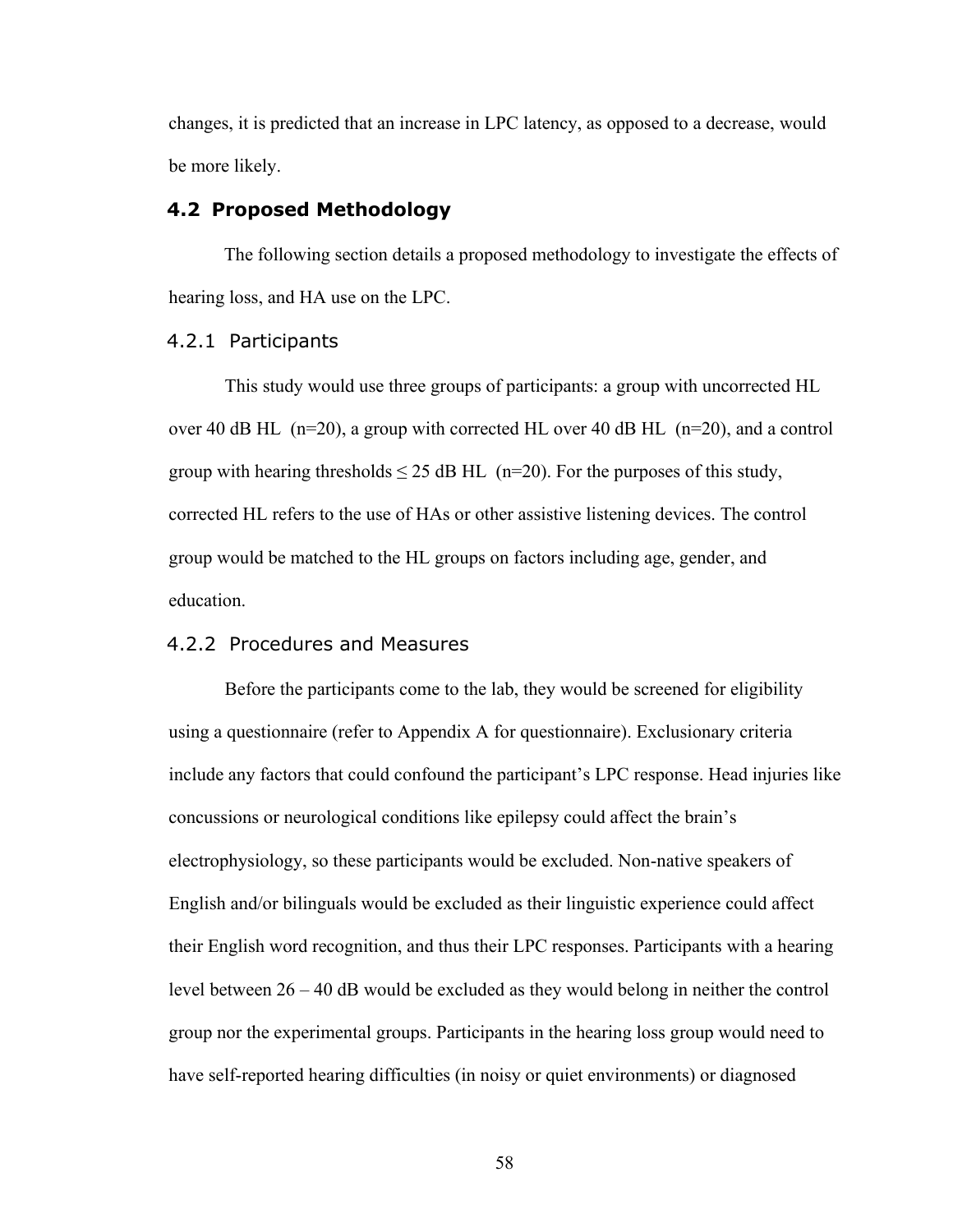hearing loss for a minimum of 1 year. All participants would need normal or correctednormal vision to read the questionnaires, and to see the study stimuli when presented on the computer monitor. In order to match the 3 groups on factors like age, education and gender, otherwise eligible participants might be excluded to ensure parity between the groups on these factors.

Once they had completed the eligibility questionnaire, participants would be invited to the electrophysiology laboratory to participate in the experiment. In the lab, participants would complete the study consent form, as per ethics guidelines (refer to Appendix B for consent form). All participants would complete a demographic questionnaire (refer to Appendix C for demographic questionnaire). Participants would be screened for their hearing using pure-tone audiometry and otoacoustic emissions. Participants in the control group would need to have thresholds in the normal range (25dB HL or less) and normal otoacoustic emissions. Participants in the hearing loss group would need to have thresholds equivalent to moderate or greater levels of hearing loss (40 dB HL or greater) and absent otoacoustic emissions.

Participants with a HA would complete various measures to assess their HA fit, and satisfaction. Participants would have their HA fit measured using the Audioscan Verifit VF -2 real ear system (Dorchester, ON, Canada). This device measures HA fit by using the participant's individual hearing level. The frequency responses of the HA are measured to ensure the participant's HA is amplifying frequencies to an audible level.

HA satisfaction and daily use would be measured with the Satisfaction with Amplification in Daily Life (SADL) (Cox & Alexander, 1999). This questionnaire was validated with a group of 196 adults with HL from 13 different private clinics (Cox &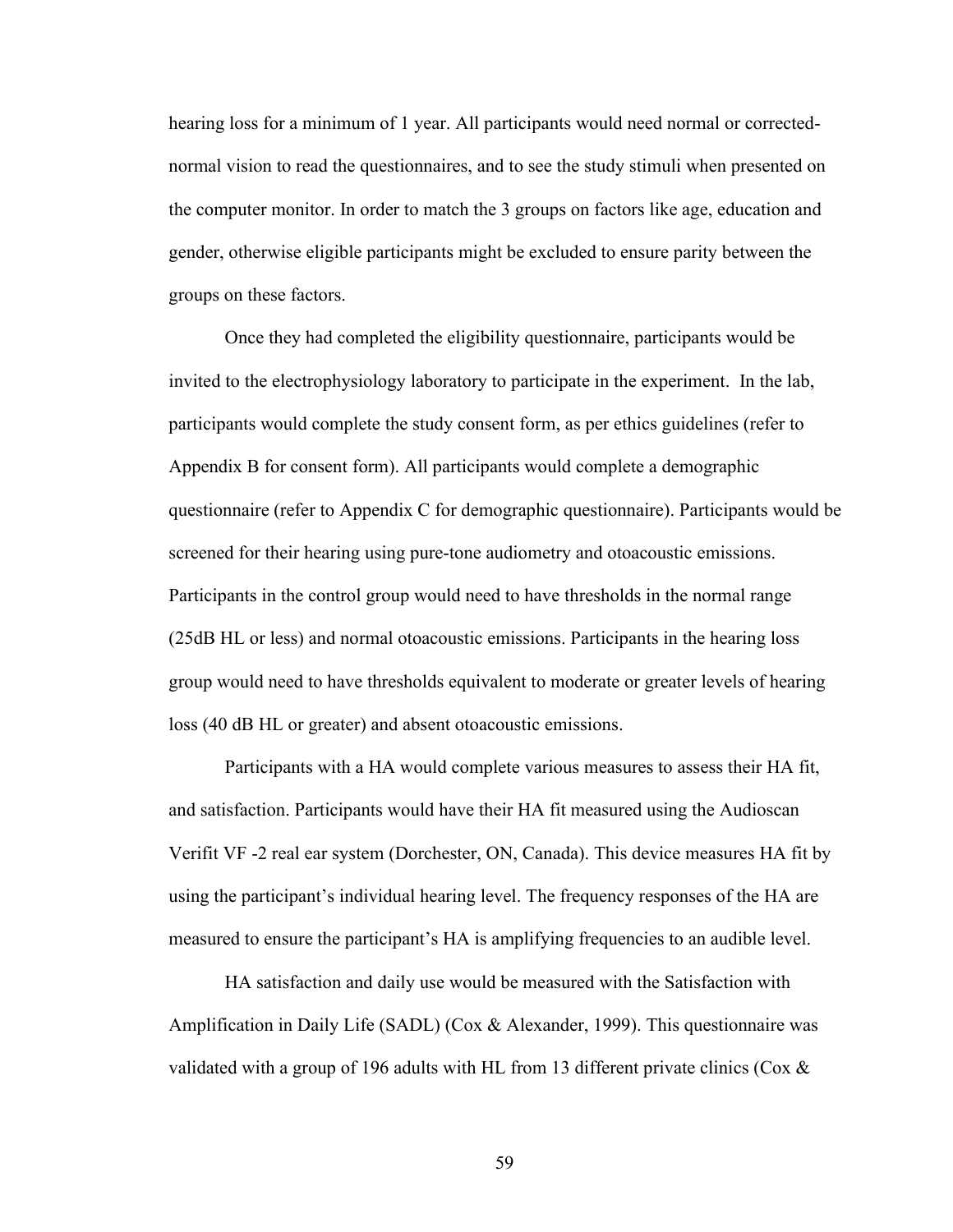Alexander, 2001). The SADL is a questionnaire that assesses HA satisfaction using 15 questions. The questions ask participants about their perspective on their current HAs. Participants select from a scale of A, representing "not at all", to G, representing "tremendously" how much they agree with various statements. The SADL generates a global HA satisfaction measure, as well as measures of the following subcategories: positive effect, service & cost, negative features, and personal image. In addition to these qualitative measures of HA satisfaction, the SADL also asks participants to quantify their HA use. This includes the number of months or years they have worn their HAs, as well as their daily use.

While the SADL provides a self-reported measure of daily hearing-aid use, many modern hearing aids also log the number of hours of daily HA use. If participants consent to sharing this data with the research team, these data logging features could also be used to determine hours of daily HA use.

In addition, participants would also complete the MoCA to screen for cognitive impairment. While the LPC response is a measure of recognition memory, it is important to ensure all groups of participants have similar global cognitive abilities and no cognitive impairment. If global cognitive abilities are not measured, it is possible that study results could be confounded by general cognitive differences between the groups. Therefore, in addition to excluding participants with diagnoses of dementia, the MoCA will also be used as a quick screening measure (Nasreddine et al., 2005).

The MoCA is a screening tool with 30 items that assesses various domains of cognition in approximately 10 minutes. The areas of cognition that are assessed with the MoCA include visuospatial abilities, executive functions, phonemic fluency, verbal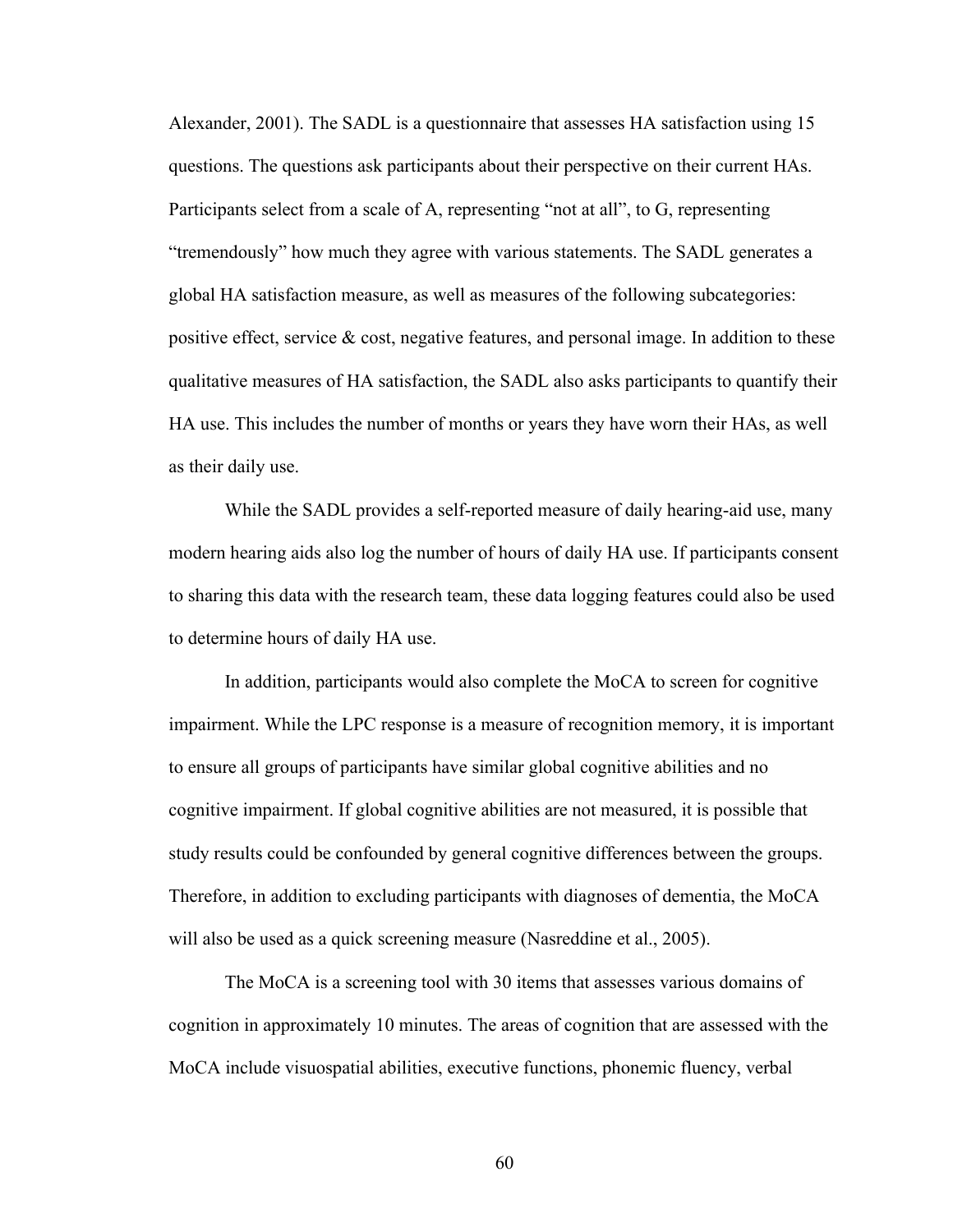abstraction, attention, concentration, working memory, language, and orientation to time. A version of the MoCA was adapted for hearing-impaired patients by Lin and colleagues (V. Y. W. Lin et al., 2017). This version essentially removes the auditory demands of the MoCA by presenting the instructions in written format. Both the hearing-impaired MoCA and the traditional MoCA have strong psychometric properties including high sensitivity and specificity in detection of mild cognitive decline (V. Y. W. Lin et al., 2017; Nasreddine et al., 2005). Therefore, the hearing-impaired MoCA will be used for all participants. This ensures the performance of the participants with HL is not impacted the auditory demands of the traditional MoCA. Furthermore, all groups using the same version of the MoCA (the hearing-impaired MoCA) minimizes a potential confound of using different versions of the MoCA for different groups.

Once the participant has completed all relevant questionnaires, hearing measurements, and HA fit measures they would proceed to the word recognition task. This ERP task consists of two phases: a learning phase, followed by a testing phase. There would also be a short distractor task in the middle where participants will complete mental math to prevent word rehearsal. This procedure is adapted from research conducted by Hoppstädter and colleagues (2015).

In the learning phase, participants would be instructed to remember the words presented, as they will be tested on the words later. In addition, they would be asked to complete a secondary task that involves making a judgment about whether the word is animate (i.e. a living thing) or inanimate (i.e. a nonliving, or abiotic thing). This is to ensure the participants are attending to the task, and to allow for deeper coding of the words.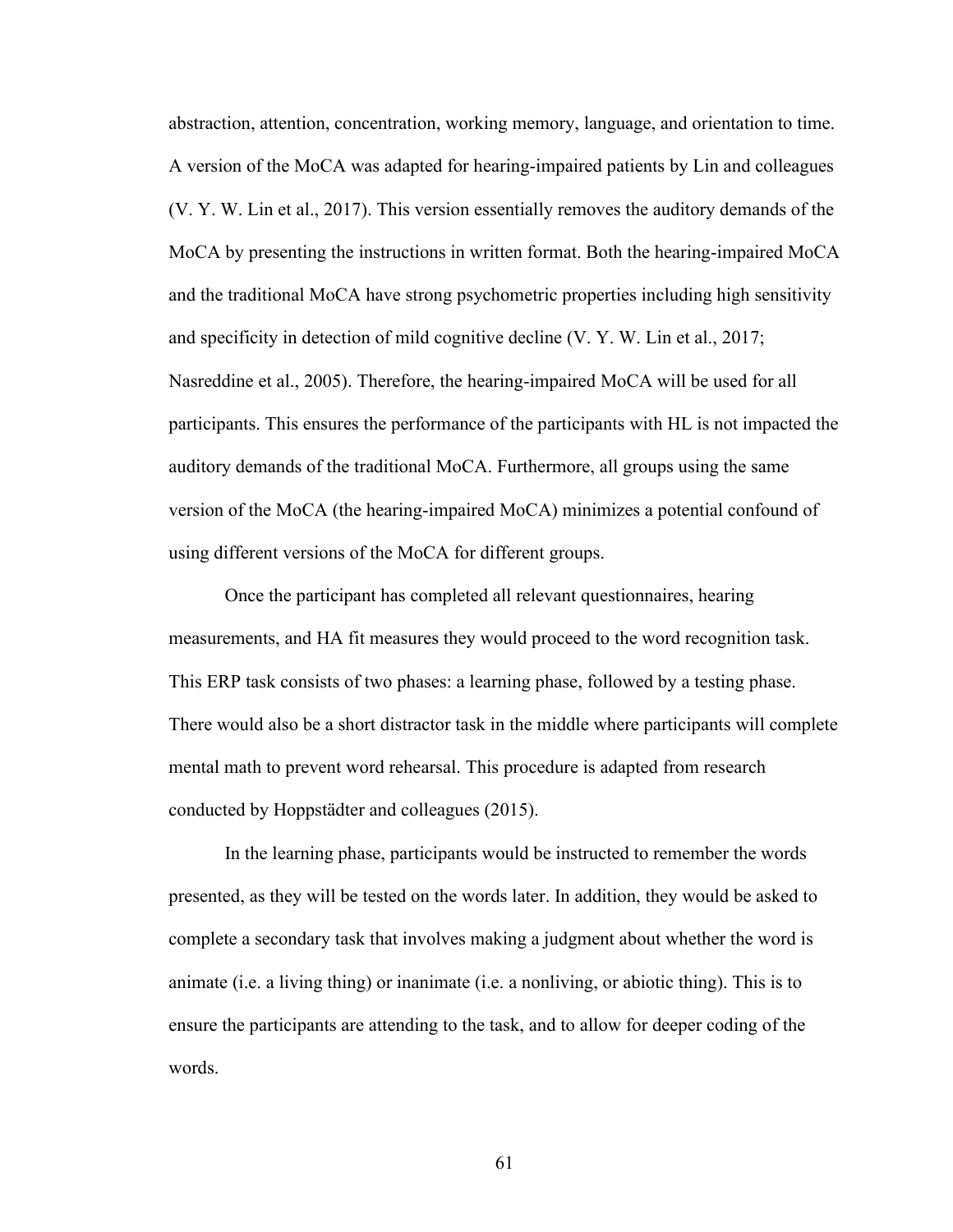Stimuli for the experiment were taken from a list of concrete nouns previously used in a picture-object naming study with participants with aphasia (Wilson et al., 2012). The stimuli are matched on variables including word frequency and length. 100 words were selected from this list, 50 which will be presented in the learning phase and all 100 will be presented in the testing phase. Any words that did not clearly fit into the categories of animate and inanimate (e.g. is *chicken* the inanimate meat or the animate farm animal), or that were otherwise ambiguous (e.g. is *ball* a high society dance or a basketball) were excluded.

The learning phase would proceed in the following sequence. A fixation cross will be presented for 1000 ms. This would be followed by a blank screen with a jitter for between 500 to 1500 ms. Then the target noun would be presented for 2000 ms, followed by another blank screen for 500 ms before the trial repeats again. Refer to Figure 1 for an illustration of this task. In total this section of the procedure would take approximate 3.3 minutes.

The testing phase would proceed in a similar fashion to the testing phase. First, a fixation cross would be presented for 1000 ms followed by a blank screen with a jitter for 500 ms to 1500 ms. Then the lure noun would be presented for 500 ms, and participants will be required to make the old/new judgment. A blank screen would be presented for 500 ms, and then the next trial will continue. See Figure 2 for more details regarding the task. The testing phase will take approximately 8.4 minutes.

The window that would be examined is from 500 ms to 800 ms, timelocked to the old/new stimulus presentation. This window is in line with previous research on the LPC component (E. Düzel et al., 2001; Hoppstädter et al., 2015). Behavioural results of the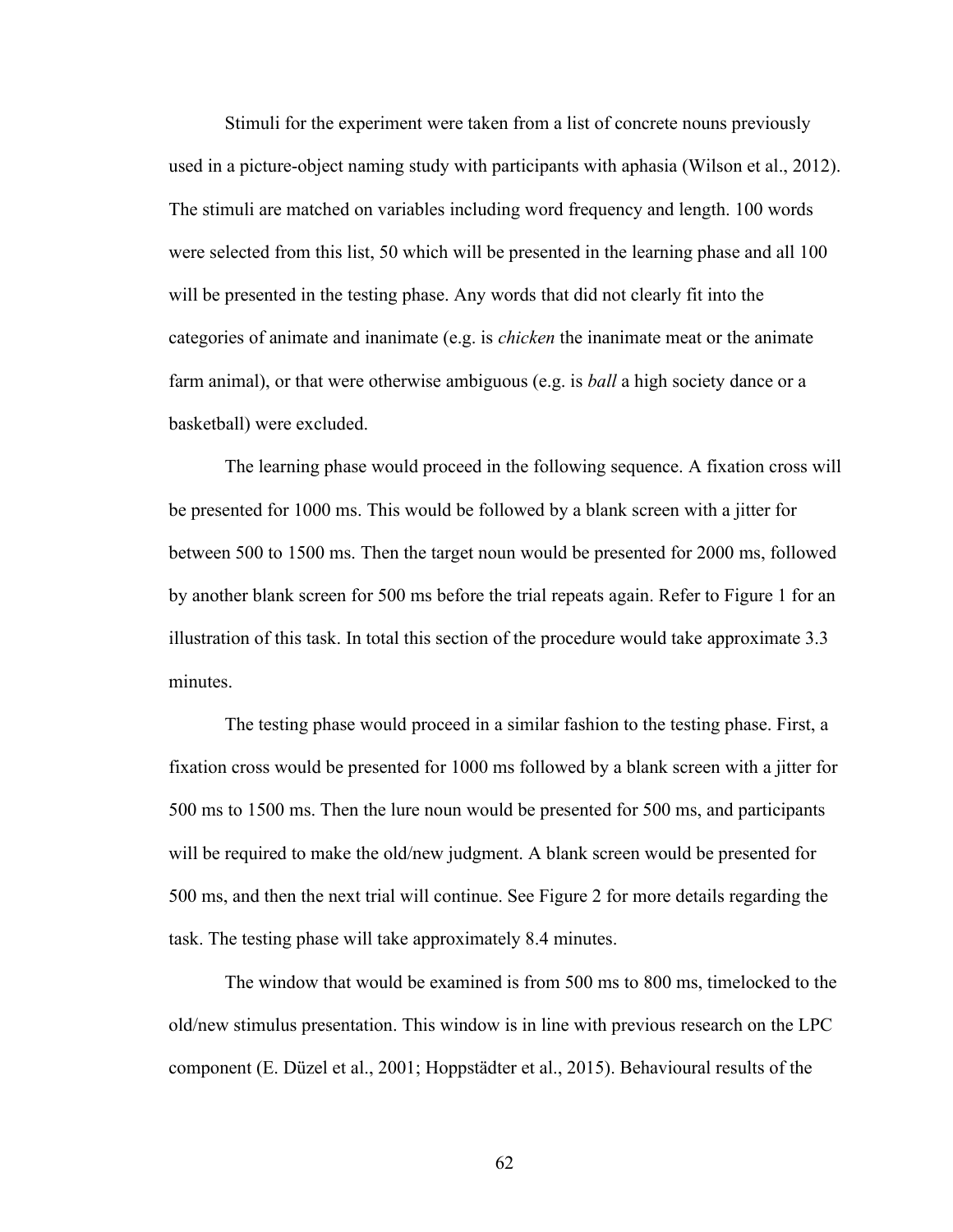old/new task, such as accuracy of word recognition, as well as the LPC responses of participants with and without HL will be compared.



Figure 1. Learning Phase



Figure 2. Testing Phase

## 4.2.3 Apparatus and Instrumentation

The ERP system that would be used is a Biosemi Active Two, which has 140 channels. Facial electrodes would be used to control for blinks and other eye movements. The data will be sampled at a rate of 2 kHz.

The experiment would be programmed using PsychoPy. The data would be analyzed using BESA statistics software, version 2.0.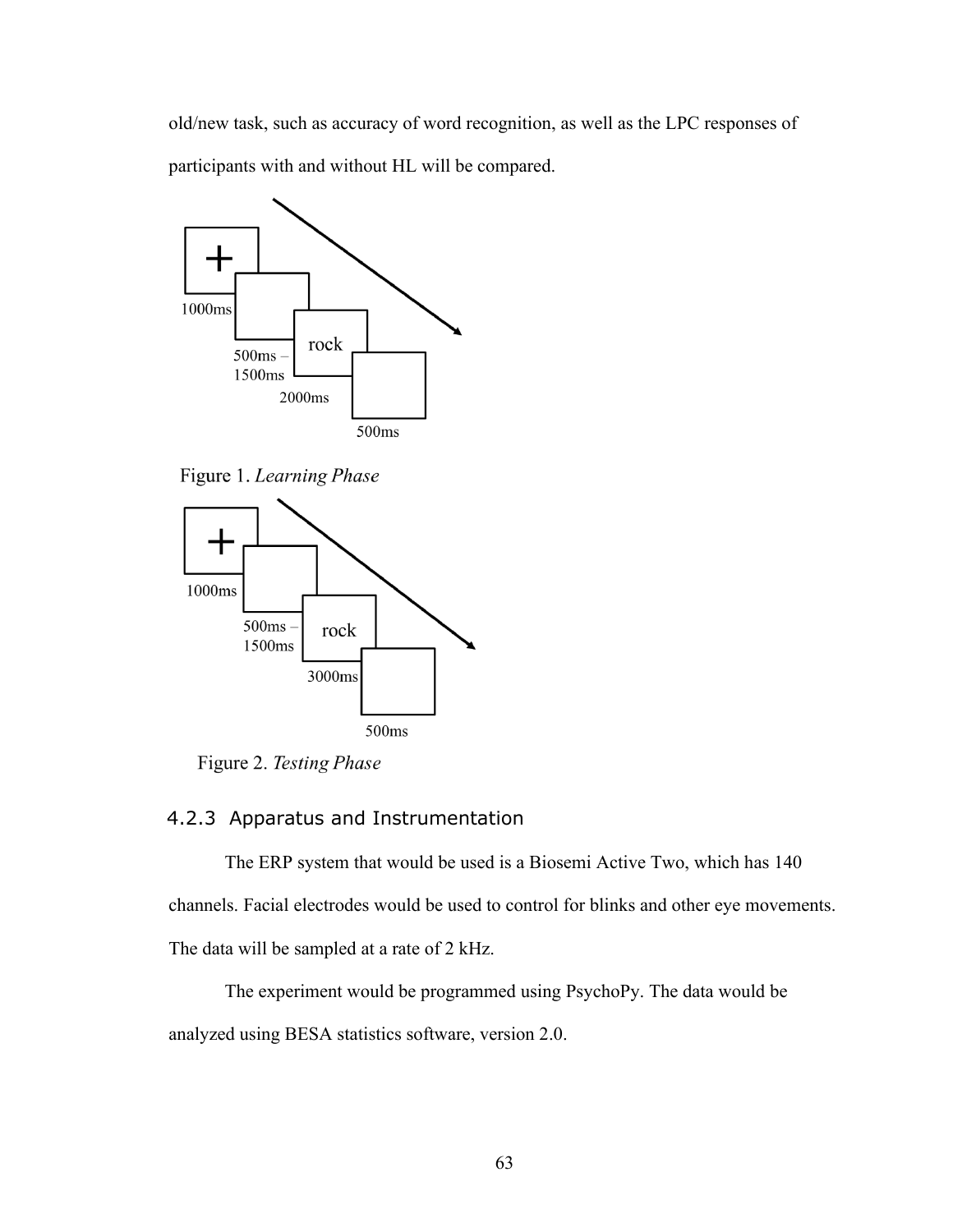#### 4.3.1 Potential Analysis

Prior to data analysis, several steps would be taken to ensure the data is prepared for analysis. The raw signals would be referenced post-data collection to the mastoid. As well, a bandpass filter of 0.5 to 30 Hz will be applied. Blinks, as well as other artifacts would also be identified and removed from the data as appropriate (Luck, 2014).

Once these steps are completed the data would be analyzed as follows. The data would be separated into *hits* (words correctly identified as *old*) and correct rejections (words correctly identified by participants as *new).* The average ERPs for each group's hits and correct rejections would be compared within and between groups. For example, all of the electrophysiological data would be averaged for every person in the uncorrected HL group for all of the hits responses in the test phase, to give an indication of their LPC response when they recognize words in the task. The responses of this group would be compared to the corrected HL group, and the control group to examine differences in the LPC response. The same procedure would be done with the correct rejection responses.

An analysis of variance (ANOVA) would be computed to compare the average waves of each group. This ANOVA would compare the waveforms on characteristics of latency (the time course of the waveform) and amplitude (the height of the waveform from 0, in a negative or positive direction) between the three groups. Once the ANOVA identifies any statistically significant differences, a post-hoc test would be conducted to determine the direction of the effects.

The behavioral data from the *old/new* task can also be compared with the electrophysiological data to examine any patterns. For example, a correlation between the behavioural accuracy of the groups (i.e. selecting *old* when the stimulus was previously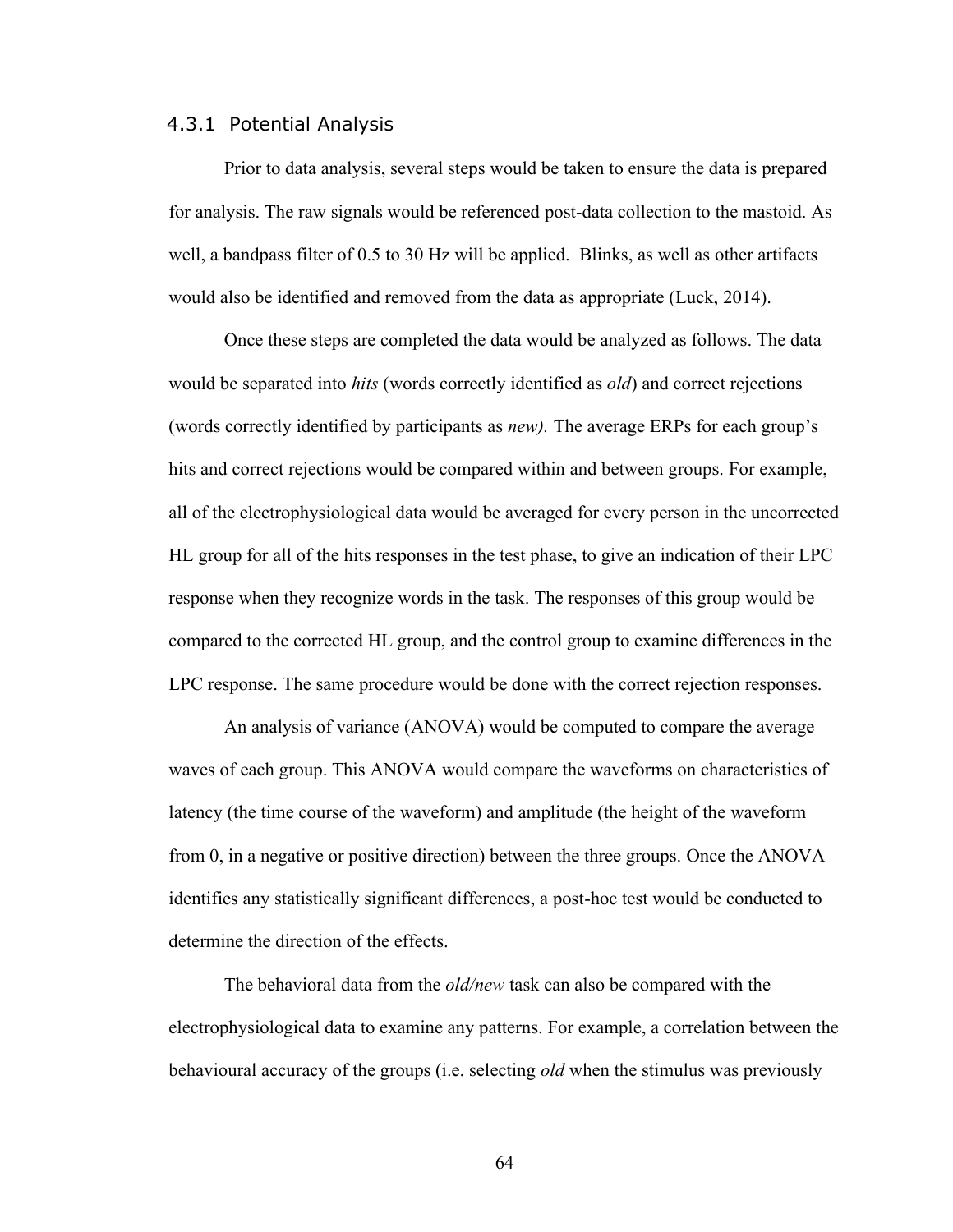presented) can be compared to the latency and amplitude of the waveforms to examine if the characteristics of the LPC are related to the behavioural measures. Perhaps reduced behavioral recognition memory performance in one group can be related to functional neurological changes in their LPC responses.

Other factors related to HL and HA use could be analyzed as well. For example, estimated length of diagnosed HL could be analyzed, as well as severity of HL to determine if changes to the LPC response are greater with more severe, long-term HL. In addition, a certain number of hours of HA use, and increased satisfaction with HAs may influence the potential protective factor of HAs with respect to cognitive decline.

In addition to the statistical methods described above, conditional inference random forest modeling (CForest) could be used to analyze the data (McWhinney, 2018). This method could provide useful as it groups electrodes in an *a priori* manner, determining regions of interest in the electrodes (McWhinney, 2018). The CForest method would therefore allow for the examination of the topographic patterns of electrode activation (McWhinney, 2018).

#### **4.3 Potential Findings**

#### 4.3.1 Potential Results

The expected outcomes of this study are that the recognition memory and associated neural electrical responses of participants with and without HL will differ. Given the previous findings relating HL and dementia, it is expected that subtle behavioural differences in recognition memory occur between groups with and without hearing loss. In ERP research, significant differences are generally described in terms of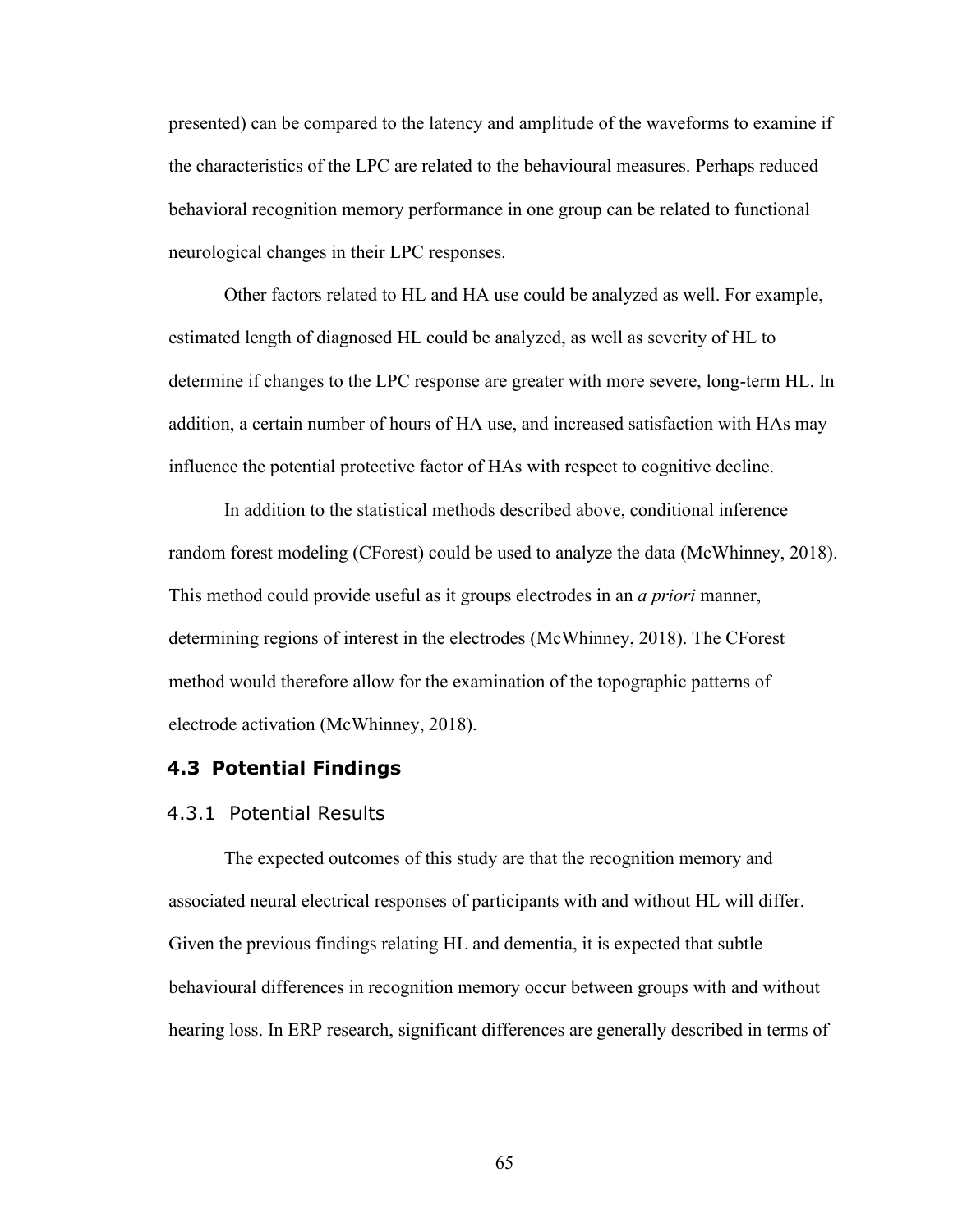latency (i.e. the timing of components) and amplitude (i.e. the size of the peak of the component).

It is predicted that the participants with HL will have differences in their LPC components from the control group which are illustrated in Figure 3. This diagram shows a delayed LPC component in participants with HL compared to the control group. It is predicted that the participants with HL who wear HAs will have an LPC response in between the control group, and unaided HL group.



Figure 3. *Difference in latency of LPC responses (hits) for participants with HL and no HAs, HL with HAs, and the control group*

Another possible outcome is a difference in amplitude of the LPC components of participants with and without HL . These predicted results are shown in Figure 4. In this waveform, the participants with HL and no HAs have a much lower amplitude in their LPC responses than the participants in the control group. Again, it is predicted that the participants with HL and HAs will have a response in between the response of the control group, and the group with HL and no HAs.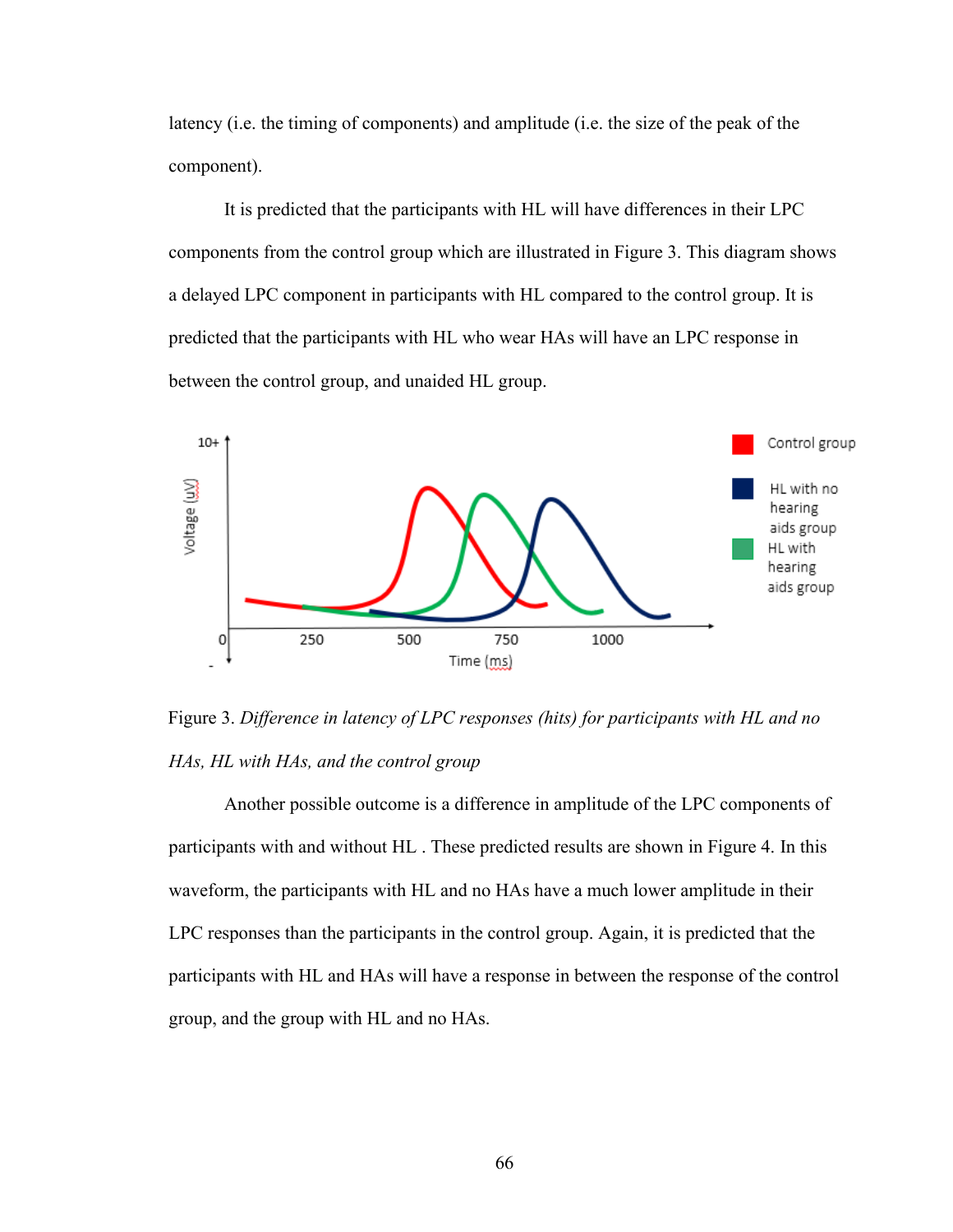

Figure 4. *Potential differences in amplitude of LPC responses (hits) for participants with HL and no HAs, HL with HAs, and the control group*

## 4.3.3 Potential Contributions to the Research

Researchers have demonstrated an independent association between the HL and dementia (F. R. Lin, 2011). However, the nature of this relationship remains unclear. Behavioural differences in word recognition could indicate differences in cognition related to HL and HA use. Changes in the LPC response in participants with HL and without HL could reveal functional neurological differences that underlie the relationship between HL and dementia. These differences are especially significant given the association between the LPC and the hippocampus.

Although recent research has identified HL as the highest possibly modifiable risk factor for dementia (Livingston et al., 2020).HL is often not treated due to various social or cultural reasons (Davis et al., 2016). The impact of HAs in mitigating the risk of dementia and cognitive decline associated with HL is currently unknown (Desjardins,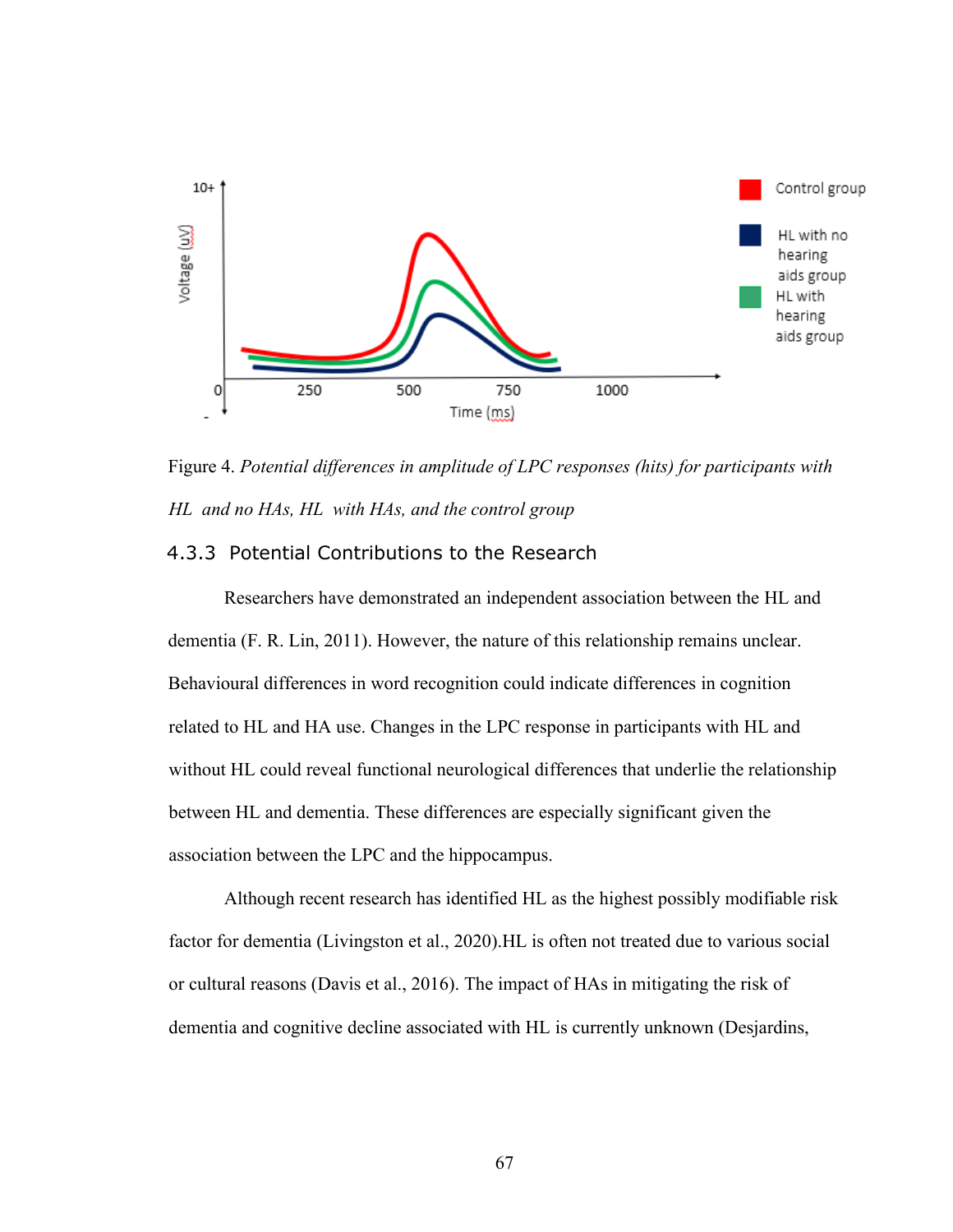2016). By including a group with hearing correction, and a group without hearing correction, this study aims to examine the effects of hearing correction on recall memory.

In addition, many studies linking neurological changes with HL and cognitive function use early ERP components such as the N1, P1, and P2 (Mudar & Husain, 2016). This study will use the later component, the LPC, which will reveal how HL affects later neural electrical responses. These findings could illustrate that HL affects not only basic auditory-perceptual processes, but also higher order cognitive functions, such as memory.

Furthermore, this research would extend the findings from animal research examining HL cognition in mice which was associated with poor spatial and memory functioning on the Morris water maze task (Liu et al., 2016; Liu et al., 2018). HL in mice has led to a reduction in hippocampal neurogenesis, and neuronal changes in the hippocampus such as changes to dendritic structures (Liu et al., 2016, 2018; Zhuang et al., 2020).

Hoppstädter and colleagues found that when observing an LPC response, the hippocampus had significant activation when examined using MRI (Hoppstädter et al., 2015). This study will use the LPC, an ERP component previously shown to be related to hippocampal activity, to examine if hippocampal activity is also a key component of the relationship between cognitive decline and HL in humans. It is predicted that HL will have an effect on this ERP component, because the hippocampus is an early affected structure in cognitive decline in humans (den Heijer et al., 2010). These results would add to the body of literature that shows hippocampal changes are related to hearing loss, and cognitive decline.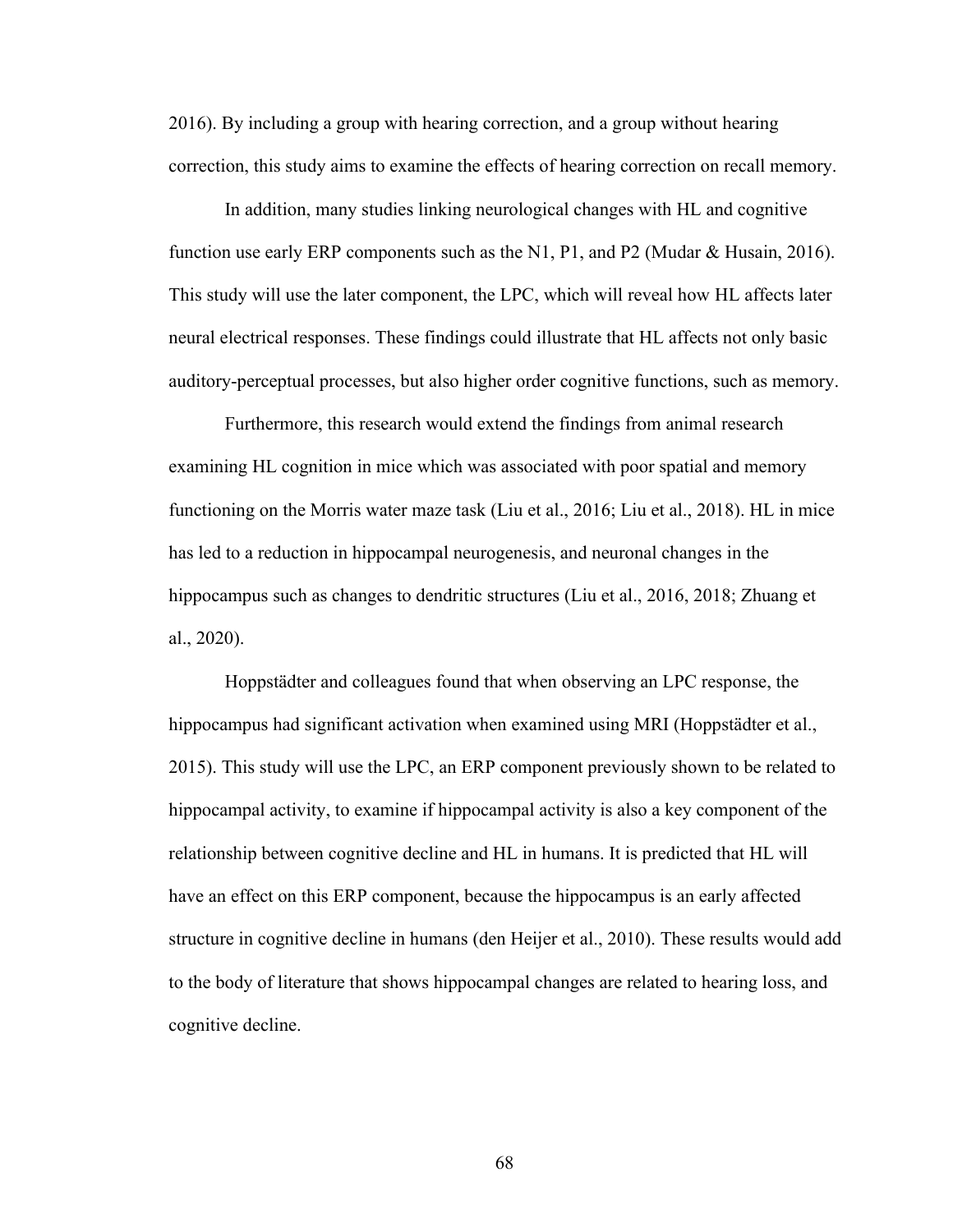#### **CHAPTER 5 Conclusion**

While the introduction framed an aging population as a challenge, it is also an opportunity and a call to action. The time to embrace hearing health as an important part of cognitive health is now. There are actionable steps to take in treating hearing health like the crucial part of well-being that it is.

Despite the relationship between hearing health and cognitive health, Canadian public health policy has not reflected the importance of hearing health for cognitive health. For example, Nova Scotia's action plan for aging has no mention of hearing health in their strategy for healthy seniors (Nova Scotia Department of Seniors, 2017). Canada also has no dedicated funding for hearing or communication research, and no national strategy for hearing health.

Policy to fund more research and clinical services for adults with HL and cognitive decline is key to improving the understanding of and services for HL and cognitive decline. However, how this research is conducted and by whom is also a key consideration. Previous reviews have stated that a lack of collaboration across disciplines, between audiologists who study hearing loss and psychologists who study cognition, has lead to stagnation in research and clinical outcomes  $(F. R. Lin & Albert,$ 2014). While interdisciplinary collaboration is a key component when considering HL and cognitive decline, another group of practitioners is often missing from this discussion, speech-language pathologists (S-LPs).

S-LPs have a unique role to serve in clinical and research activities on hearing health and cognitive health. The Canadian competencies for S-LPs cite both cognitive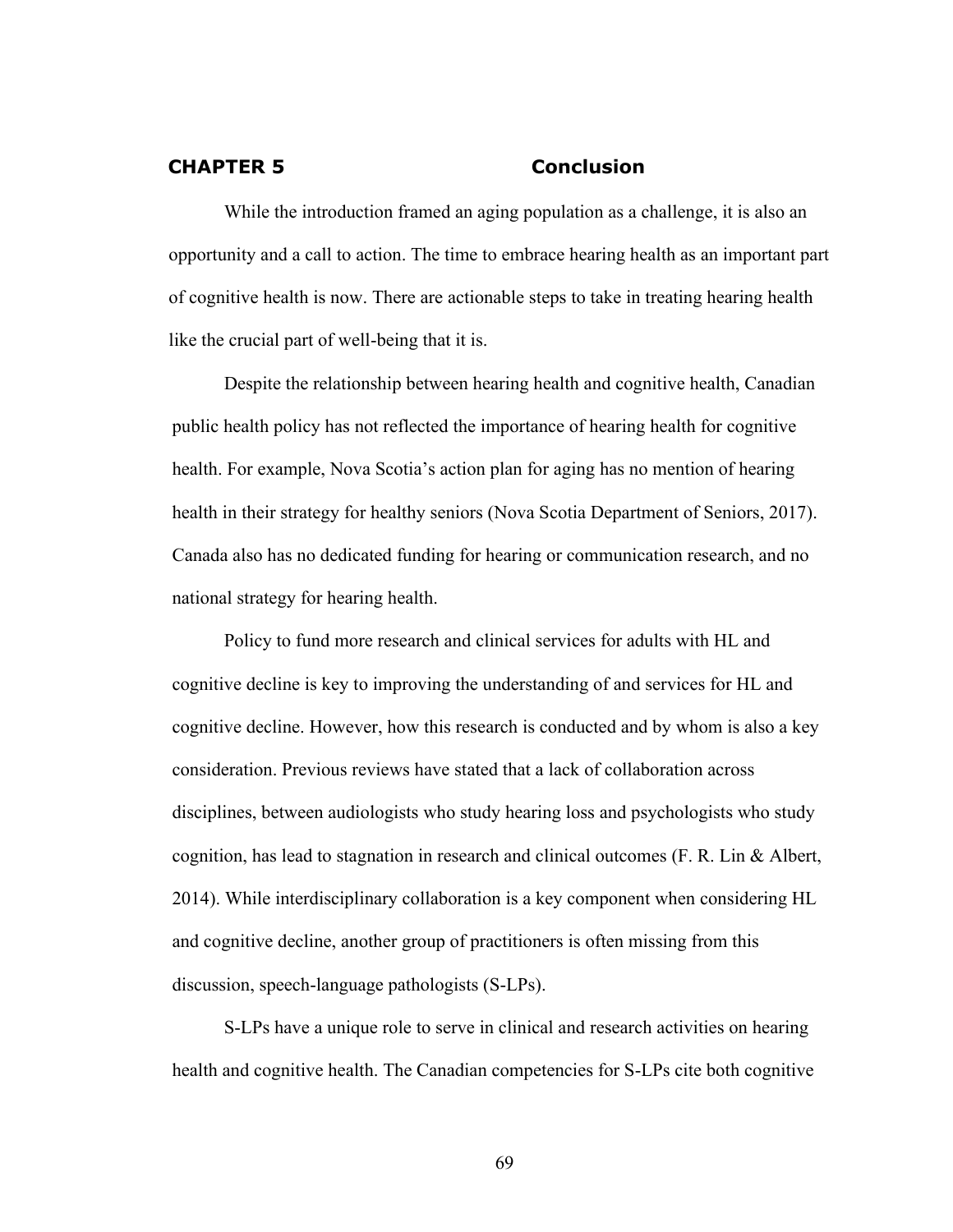communication, and hearing health as a part of the professions scope of practice (CAASPR, 2018). Aural rehabilitation for pediatric clients with HL is a well-accepted and recognized role for S-LPs to take on a clinical team.

There are certainly some S-LPs who have undertaken research and clinical activities relating to HL and cognition. For example, Hopper, an S-LP, and Hinton, an audiologist, co-authored a review of the literature on HL and cognition, as well as implications for assessment and treatment of hearing and communication (2012). Suggestions in the article are practical, for example the *Blue Box Project* involves putting HAs and other items often misplaced like glasses in a plastic box when not worn by patients in a hospital setting (Hopper & Hinton, 2012). A list of items for each patient is in the box, and staff know to check the box to ensure patients have all of their required visual or auditory aids (Hopper & Hinton, 2012). Loosing or damaging HAs is a common barrier to treatment, and this solution ensures the items are accounted for and secure.

Another treatment option discussed by Hopper and Hinton (2012) is communication partner training. Many of the strategies helpful for individuals with dementia and individuals with HL are the same. For example, reducing background noise, and speaking face-to-face is recommended to communication partners of individuals with HL and dementia (Hopper & Hinton, 2012). Interventions like communication books may also help individuals with cognitive decline and HL as they supplement auditory input, and provide a common reference point for communication partners and patients.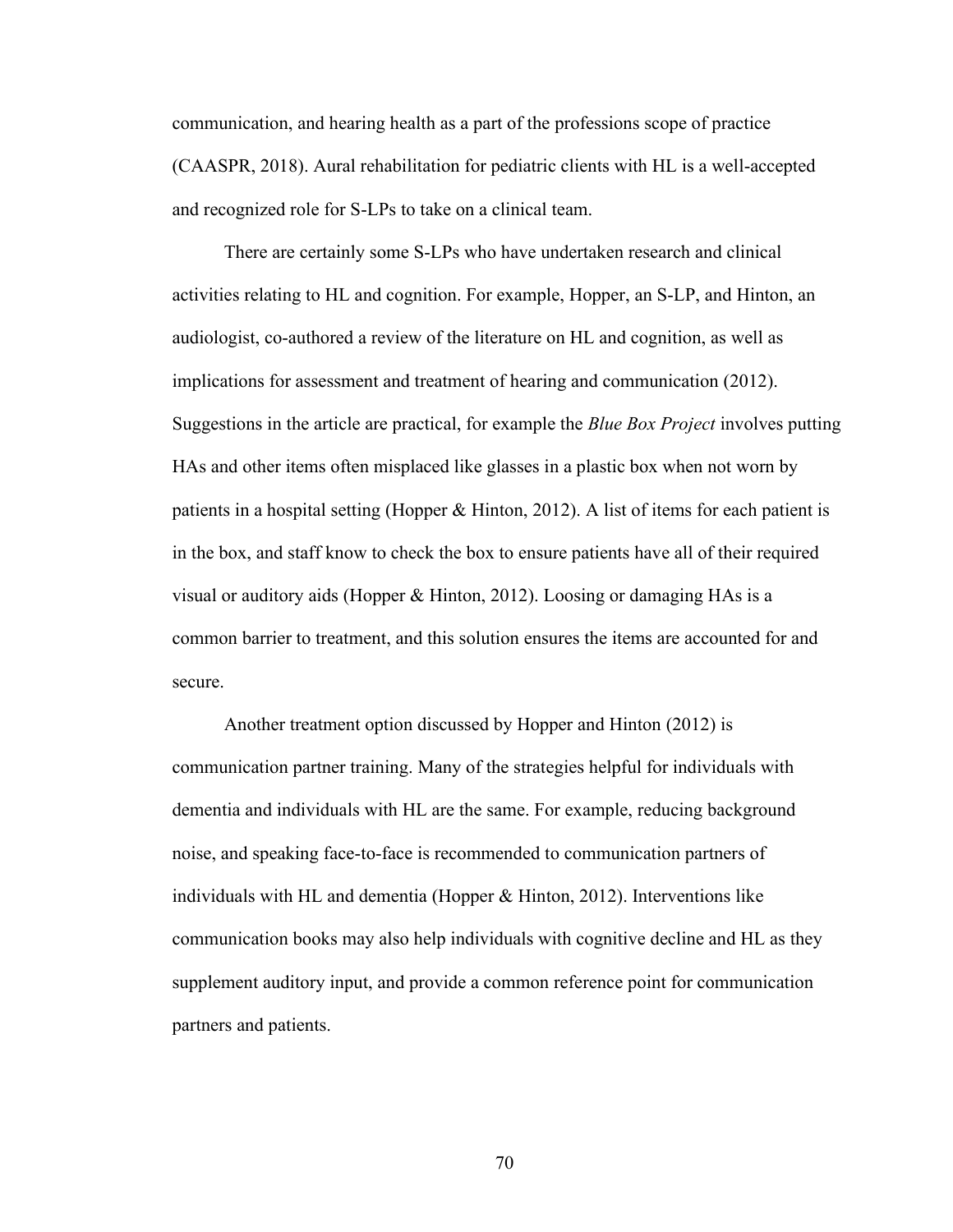In addition, research has shown hearing screenings can help predict cognitive decline (Castiglione et al., 2019). Adding hearing screenings to cognitive screenings may help identify patients at risk for cognitive decline, especially in patients with mild to moderate HL from 65 to 75 years old (Castiglione et al., 2019). This may be another area where S-LPs can have a valuable role. It is within the scope of practice of S-LPs to conduct cognitive screeners like the MMSE/MoCA, as are hearing screenings. A hearing screening, and full audiological evaluations when indicated, gives clinicians a more complete picture of auditory and cognitive health.

There are many avenues to ensuring good hearing health throughout the lifespan, HAs are one of many options (Davis et al., 2016). Prevention and education on the importance of hearing health is a valuable intervention (Davis et al., 2016). Prevention can include reducing industrial noise exposure, and even appropriate nutrition as nutritional deficits can damage the auditory system (Davis et al., 2016). Furthermore, many individuals have temporary hearing impairments that could be easily treated and managed due to cerumen impaction, or ear infections (Davis et al., 2016). Ensuring access to hearing healthcare throughout the lifespan is crucial for long-term health.

In conclusion, audition is a cognitive process (Johnson et al., 2021). Hearing does not end in the ears, and the brain is an integral part of the auditory system. Furthering our understanding of the impacts of HL on cognitive changes will help prevent, identify, and treat patients with dementia. The causality of the relationship between HL and cognition requires further investigation. However, the impact of hearing health on overall health is clear. Hearing loss is the largest potentially modifiable risk factor for dementia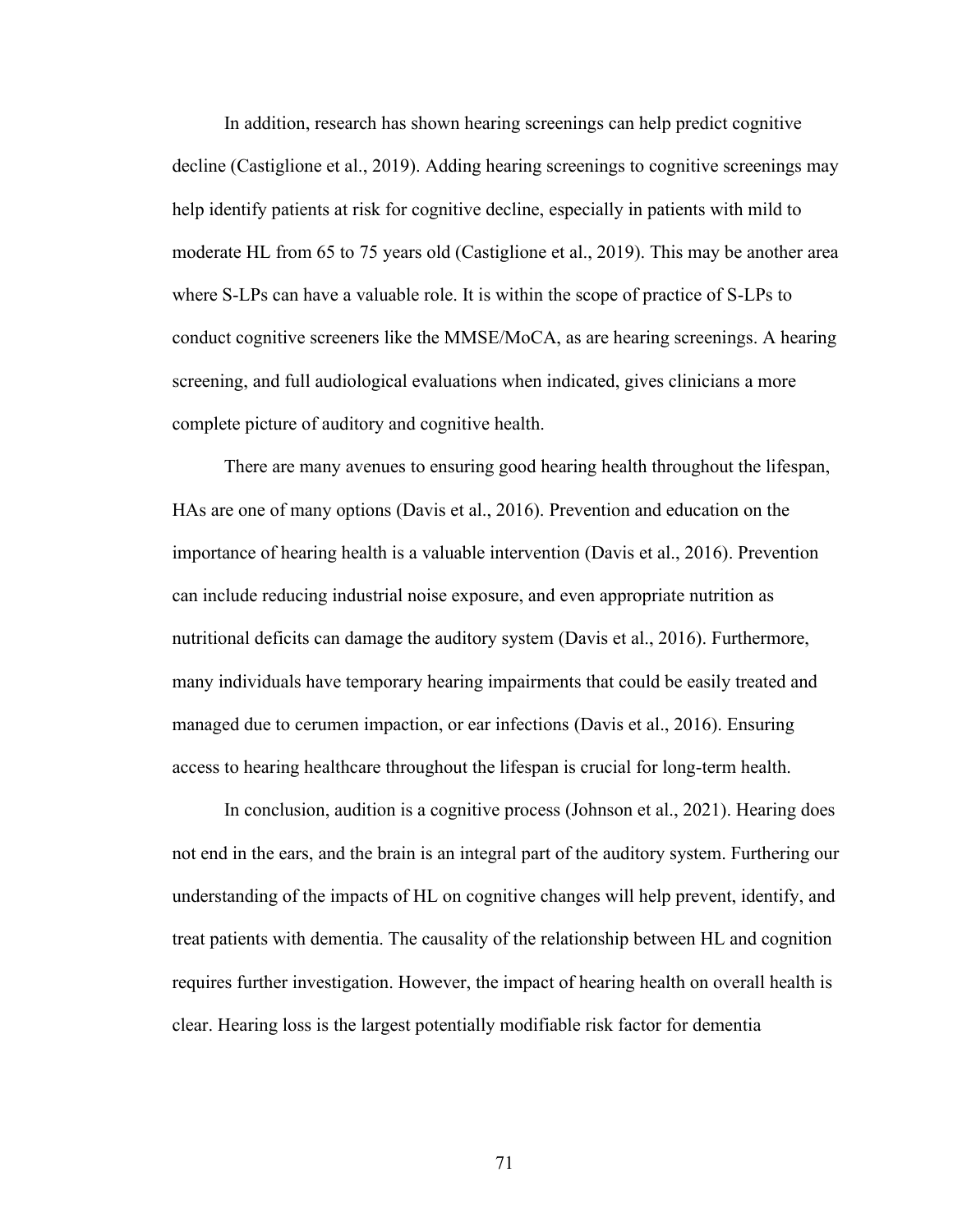(Livingston et al., 2020). Policy, research, and clinical practice must reflect this reality, and make hearing health a priority.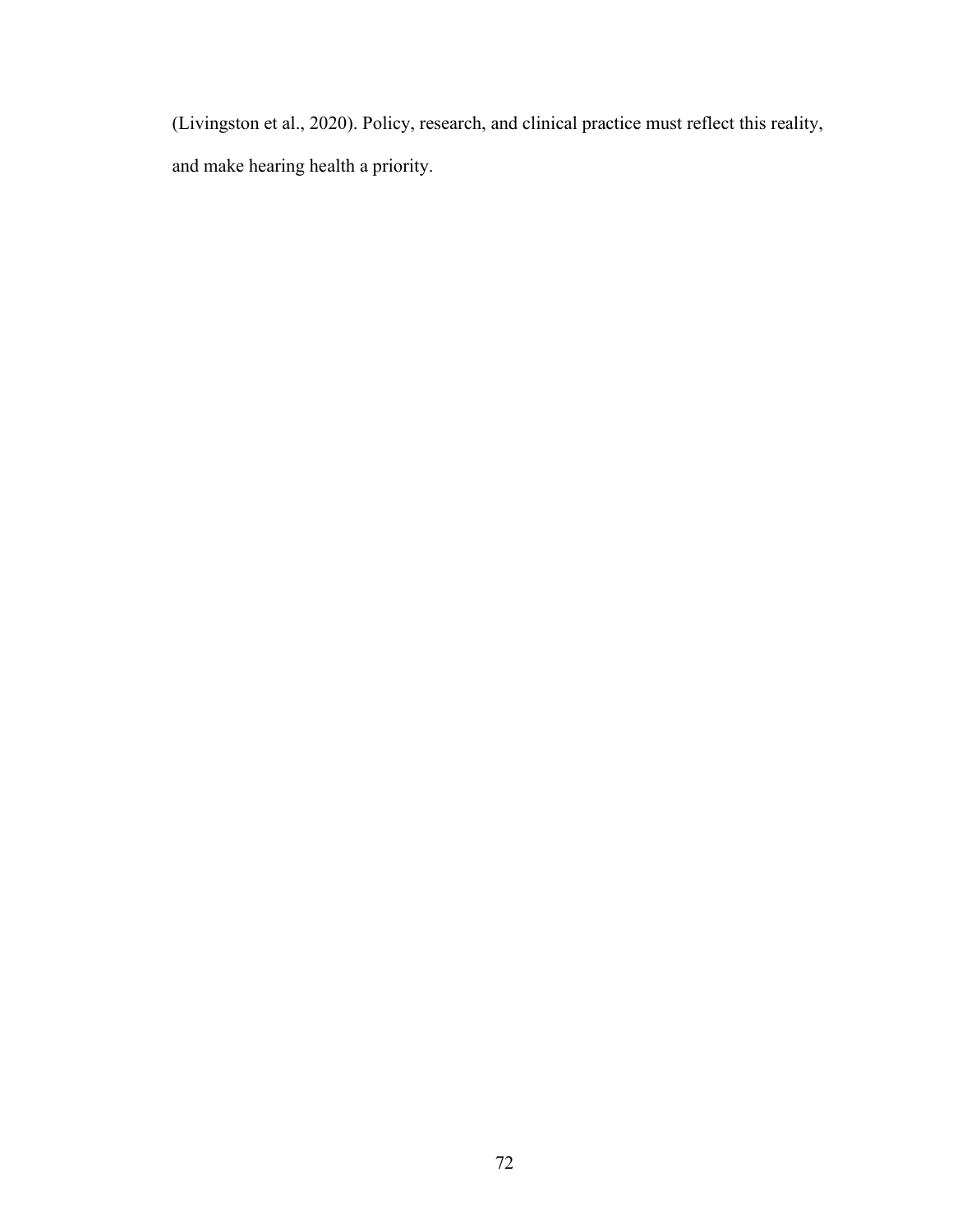#### **BIBLIOGRAPHY**

- Acar, B., Yurekli, M. F., Babademez, M. A., Karabulut, H., & Karasen, R. M. (2011). Effects of hearing aids on cognitive functions and depressive signs in elderly people. *Archives of Gerontology and Geriatrics*, *52*(3), 250–252. APA PsycInfo. https://doi.org/10.1016/j.archger.2010.04.013
- Amieva, H., Ouvrard, C., Meillon, C., Rullier, L., & Dartigues, J.-F. (2018). Death, depression, disability, and dementia associated with self-reported hearing problems: A 25-year study. *The Journals of Gerontology: Series A: Biological Sciences and Medical Sciences*, *73*(10), 1383–1389. APA PsycInfo. https://doi.org/10.1093/gerona/glx250
- Aminoff, E. M., Kveraga, K., & Bar, M. (2013). The role of the parahippocampal cortex in cognition. *Trends in Cognitive Sciences*, *17*(8), 379–390. PubMed. https://doi.org/10.1016/j.tics.2013.06.009
- Anand, K. S., & Dhikav, V. (2012). Hippocampus in health and disease: An overview. *Annals of Indian Academy of Neurology*, *15*(4), 239–246. PubMed. https://doi.org/10.4103/0972-2327.104323
- Apple, D. M., Solano-Fonseca, R., & Kokovay, E. (2017). Neurogenesis in the aging brain. *Biochem Pharmacol*, *141*, 77–85. https://doi.org/10.1016/j.bcp.2017.06.116
- Belkhiria, C., Vergara, R. C., Martín, S. S., Leiva, A., Marcenaro, B., Martinez, M., Delgado, C., & Delano, P. H. (2019). Cingulate cortex atrophy is associated with hearing loss in presbycusis with cochlear amplifier dysfunction. *Frontiers in Aging Neuroscience*, *11*. APA PsycInfo. https://doi.org/10.3389/fnagi.2019.00097
- Bolia, R. S., Nelson, W. T., Ericson, M. A., & Simpson, B. D. (2000). A Speech Corpus for Multitalker Communications Research. *J Acoust Soc Am*, *107*(2), 1065–1066. https://doi.org/10.1121/1.428288
- Bowie, C. R., & Harvey, P. D. (2006). Administration and interpretation of the Trail Making Test. *Nat Protoc*, *1*(5), 2277–2281. https://doi.org/10.1038/nprot.2006.390
- Brand, N., & Jolles, J. (1985). Learning and retrieval rate of words presented auditorily and visually. *Journal of General Psychology*, *112*(2), 201–210. https://doi.org/10.1080/00221309.1985.9711004
- Brenowitz, W. D., Kaup, A. R., Lin, F. R., & Yaffe, K. (2019). Multiple sensory impairment is associated with increased risk of dementia among Black and White older adults. *The Journals of Gerontology: Series A: Biological Sciences and Medical Sciences*, *74*(6), 890–896. APA PsycInfo. https://doi.org/10.1093/gerona/gly264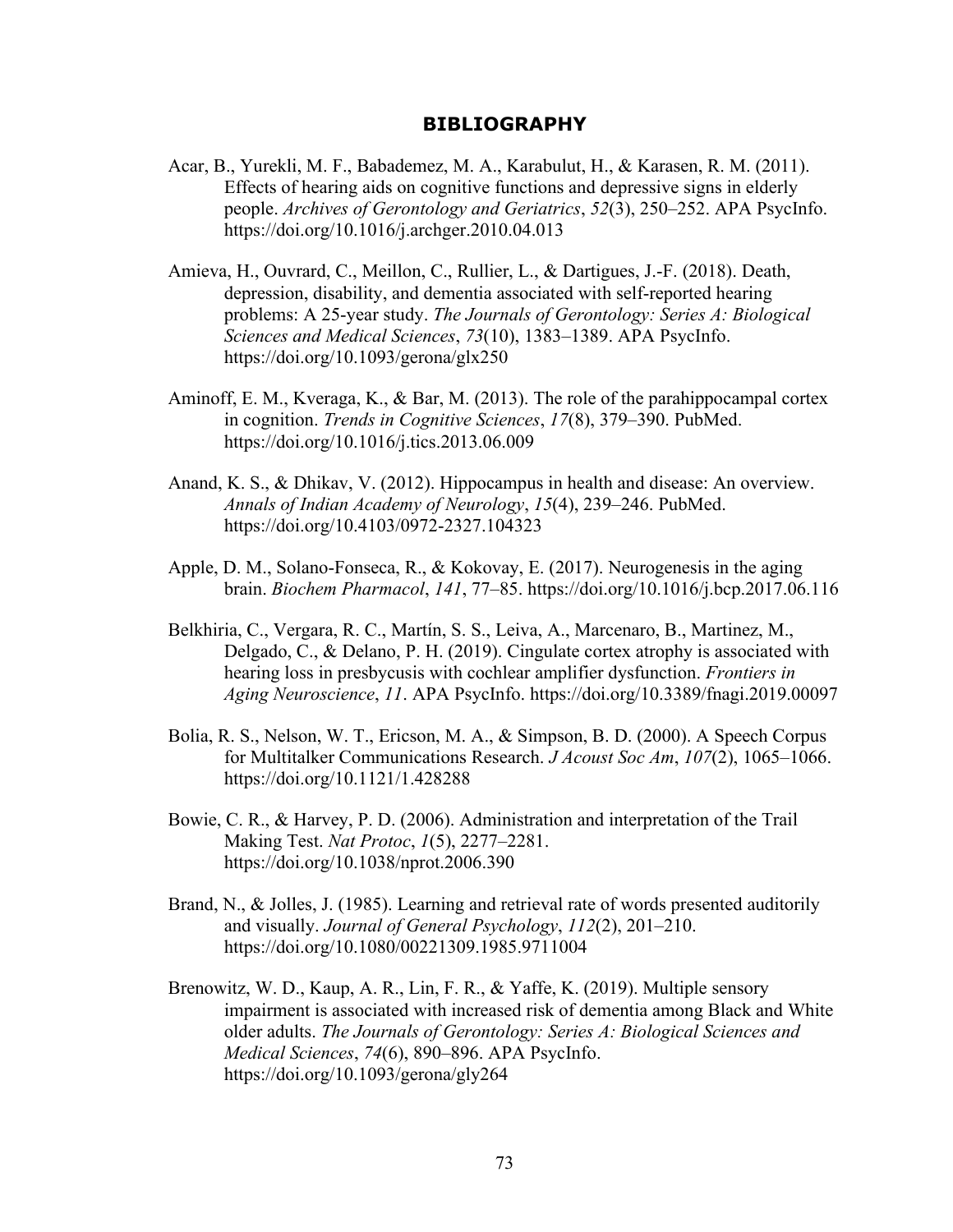- Castiglione, A., Casa, M., Gallo, S., Sorrentino, F., Dhima, S., Cilia, D., Lovo, E., Gambin, M., Previato, M., Colombo, S., Caserta, E., Gheller, F., Giacomelli, C., Montino, S., Limongi, F., Brotto, D., Gabelli, C., Trevisi, P., Bovo, R., & Martini, A. (2019). Correspondence Between Cognitive and Audiological Evaluations Among the Elderly: A Preliminary Report of an Audiological Screening Model of Subjects at Risk of Cognitive Decline With Slight to Moderate Hearing Loss. *Frontiers in Neuroscience*, *13*, 1279–1279. PubMed. https://doi.org/10.3389/fnins.2019.01279
- Chambers, L., Bancej, C., & McDowell, I. (Eds.). (2016). *Prevalence and Monetary Costs of Dementia in Canada*. Alzheimer Society Canada. https://alzheimer.ca/sites/default/files/documents/prevalenceandcostsofdementia\_ en.pdf
- Chen, Y.-C., Yong, W., Xing, C., Feng, Y., Haidari, N. A., Xu, J.-J., Gu, J.-P., Yin, X., & Wu, Y. (2020). Directed functional connectivity of the hippocampus in patients with presbycusis. *Brain Imaging Behav*, *14*(3), 917–926. https://doi.org/10.1007/s11682-019-00162-z
- Cheng, L., Wang, S.-H., Chen, Q.-C., & Liao, X.-M. (2011). Moderate noise induced cognition impairment of mice and its underlying mechanisms. *Physiol Behav*, *104*(5), 981–988. https://doi.org/10.1016/j.physbeh.2011.06.018
- Chern, A., & Golub, J. S. (2019). Age-related hearing loss and dementia. *Alzheimer Disease and Associated Disorders*, *33*(3), 285–290. APA PsycInfo. https://doi.org/10.1097/WAD.0000000000000325
- Choi, A. Y., Shim, H. J., Lee, S. H., Yoon, S. W., & Joo, E.-J. (2011). Is cognitive function in adults with hearing impairment improved by the use of hearing AIDS? *Clin Exp Otorhinolaryngol*, *4*(2), 72–76. https://doi.org/10.3342/ceo.2011.4.2.72
- Cox, R. M., & Alexander, G. C. (1999). Measuring Satisfaction with Amplification in Daily Life: The SADL Scale. *Ear Hear*, *20*(4), 306–306. https://doi.org/10.1097/00003446-199908000-00004
- Cox, R. M., & Alexander, G. C. (2001). Validation of the SADL Questionnaire. *Ear Hear*, *22*(2), 151–160. https://doi.org/10.1097/00003446-200104000-00008
- Cui, B., Wu, M., She, X., & Liu, H. (2011). Impulse noise exposure in rats causes cognitive deficits and changes in hippocampal neurotransmitter signaling and tau phosphorylation. *Brain Res*, *1427*, 35–43. https://doi.org/10.1016/j.brainres.2011.08.035
- Curhan, S. G., Willett, W. C., Grodstein, F., & Curhan, G. C. (2019). Longitudinal study of hearing loss and subjective cognitive function decline in men. *Alzheimer's & Dementia: The Journal of the Alzheimer's Association*, *15*(4), 525–533. APA PsycInfo. https://doi.org/10.1016/j.jalz.2018.11.004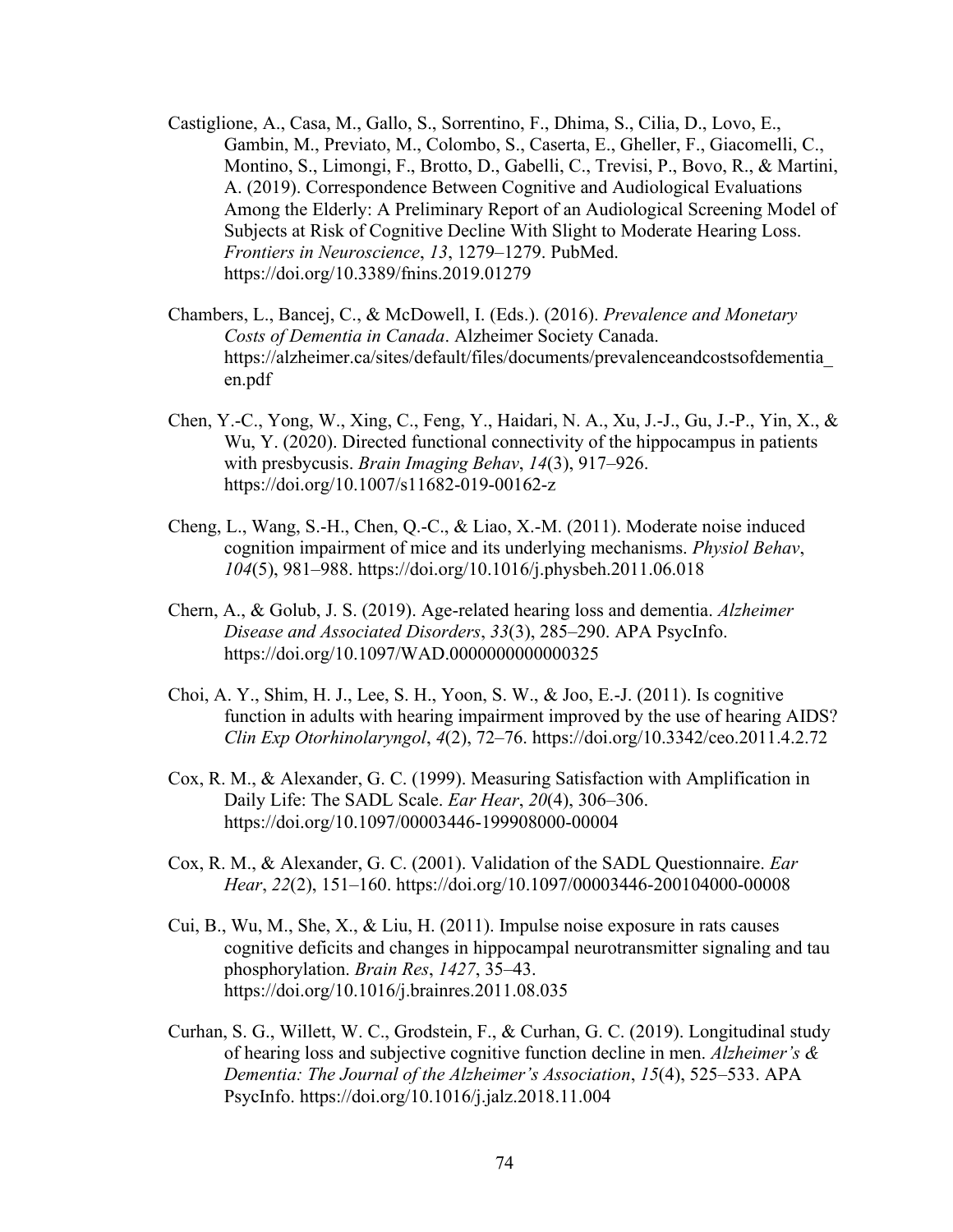- Daneman, M., & Carpenter, P. A. (1980). Individual differences in working memory and reading. *Journal of Verbal Learning & Verbal Behavior*, *19*(4), 450–466. https://doi.org/10.1016/S0022-5371(80)90312-6
- Davies, H. R., Cadar, D., Herbert, A., Orrell, M., & Steptoe, A. (2017). Hearing impairment and incident dementia: Findings from the English longitudinal study of ageing. *Journal of the American Geriatrics Society*, *65*(9), 2074–2081. APA PsycInfo. https://doi.org/10.1111/jgs.14986
- Davis, A., McMahon, C. M., Pichora-Fuller, K. M., Russ, S., Lin, F., Olusanya, B. O., Chadha, S., & Tremblay, K. L. (2016). Aging and Hearing Health: The Lifecourse Approach. *Gerontologist*, *56 Suppl 2*(2), S256–S267. https://doi.org/10.1093/geront/gnw033
- Dawes, P., Cruickshanks, K. J., Fischer, M. E., Klein, B. E. K., Klein, R., & Nondahl, D. M. (2015). Hearing-aid use and long-term health outcomes: Hearing handicap, mental health, social engagement, cognitive function, physical health, and mortality. *International Journal of Audiology*, *54*(11), 838–844. APA PsycInfo. https://doi.org/10.3109/14992027.2015.1059503
- Dawes, P., Wolski, L., Himmelsbach, I., Regan, J., & Leroi, I. (2019). Interventions for hearing and vision impairment to improve outcomes for people with dementia: A scoping review. *International Psychogeriatrics*, *31*(2), 203–221. APA PsycInfo. https://doi.org/10.1017/S1041610218000728
- Deal, J. A., Betz, J., Yaffe, K., Harris, T., Purchase-Helzner, E., Satterfield, S., Pratt, S., Govil, N., Simonsick, E. M., & Lin, F. R. (2017). Hearing impairment and incident dementia and cognitive decline in older adults: The Health ABC Study. *The Journals of Gerontology: Series A: Biological Sciences and Medical Sciences*, *72*(5), 703–709. APA PsycInfo.
- den Heijer, T., Lijn, F., Koudstaal, P., Hofman, A., Lugt, A., Krestin, G., Niessen, W., & Breteler, M. (2010). A 10-year follow-up of hippocampal volume on magnetic resonance imaging in early dementia and cognitive decline. *Brain*, *133*(4), 1163– 1172. https://doi.org/10.1093/brain/awq048
- Desjardins, J. L. (2016). Analysis of Performance on Cognitive Test Measures Before, During, and After 6 Months of Hearing Aid Use: A Single-Subject Experimental Design. *Am J Audiol*, *25*(2), 127–141. https://doi.org/10.1044/2016\_AJA-15-0067
- Desjardins, J. L., & Doherty, K. A. (2014). The Effect of Hearing Aid Noise Reduction on Listening Effort in Hearing-Impaired Adults. *Ear Hear*, *35*(6), 600–610. https://doi.org/10.1097/AUD.0000000000000028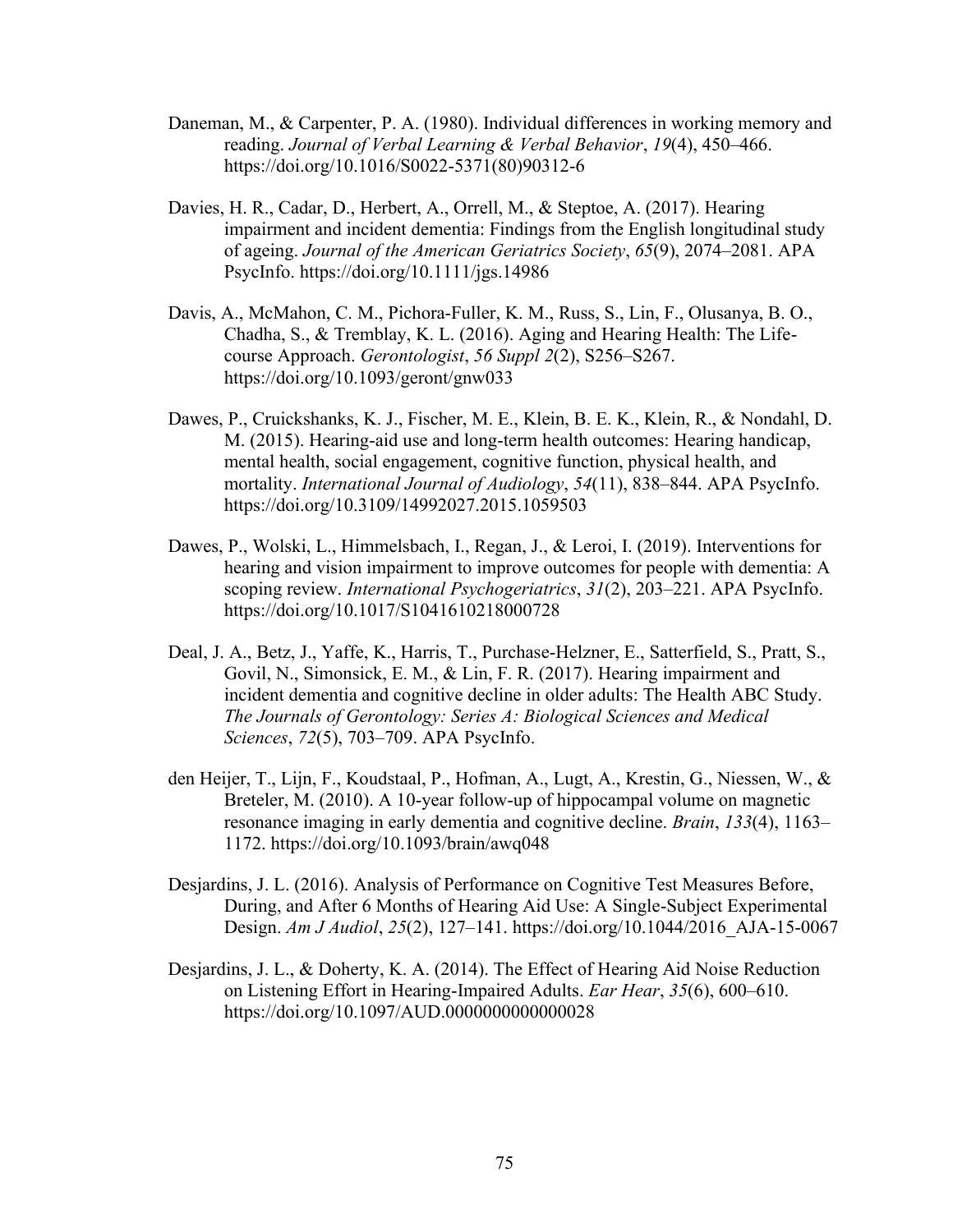- Di Stadio, A., Ralli, M., Roccamatisi, D., Scarpa, A., della Volpe, A., Cassandro, C., Ricci, G., Greco, A., & Bernitsas, E. (2021). Hearing loss and dementia: Radiologic and biomolecular basis of their shared characteristics A systematic review. *Neurological Sciences*, *42*(2), 579–588. APA PsycInfo. https://doi.org/10.1007/s10072-020-04948-8
- Doherty, K. A., & Desjardins, J. L. (2015). The benefit of amplification on auditory working memory function in middle-aged and young-older hearing impaired adults. *Front Psychol*, *6*, 721–721. https://doi.org/10.3389/fpsyg.2015.00721
- E. Düzel, F. Vargha-Khadem, H. J. Heinze, & M. Mishkin. (2001). Brain Activity Evidence for Recognition without Recollection after Early Hippocampal Damage. *Proc Natl Acad Sci U S A*, *98*(14), 8101–8106. https://doi.org/10.1073/pnas.131205798
- Epp, J. R., Chow, C., & Galea, L. A. M. (2013). Hippocampus-dependent learning influences hippocampal neurogenesis. *Frontiers in Neuroscience*, *7*, 57–57. https://doi.org/10.3389/fnins.2013.00057
- Fernández, G., Effern, A., Grunwald, T., Pezer, N., Lehnertz, K., Dümpelmann, M., Van Roost, D., & Elger, C. E. (1999). Real-Time Tracking of Memory Formation in the Human Rhinal Cortex and Hippocampus. *Science*, *285*(5433), 1582–1585. https://doi.org/10.1126/science.285.5433.1582
- Folstein, M. F., Folstein, S. E., & McHugh, P. R. (1975). "Mini-mental state": A practical method for grading the cognitive state of patients for the clinician. *Journal of Psychiatric Research*, *12*(3), 189–198. https://doi.org/10.1016/0022- 3956(75)90026-6
- Fujioka, T., Fujioka, A., Tan, N., Chowdhury, G. M. I., Mouri, H., Sakata, Y., & Nakamura, S. (2001). Mild prenatal stress enhances learning performance in the non-adopted rat offspring. *Neuroscience*, *103*(2), 301–307. https://doi.org/10.1016/S0306-4522(00)00582-0
- Gallacher, J., Ilubaers, V., Ben-Shlomo, Y., Bayer, A., Fish, M., Babisch, W., & Elwood, I. P. (2012). Auditory threshold, phonologic demand, and incident dementia. *Neurology*, *79*(15), 1583–1590. https://doi.org/10.1212/WNL.0b013e31826e263d
- Gopinath, B., Schneider, J., Hickson, L., McMahon, C. M., Burlutsky, G., Leeder, S. R., & Mitchell, P. (2012). Hearing handicap, rather than measured hearing impairment, predicts poorer quality of life over 10 years in older adults. *Maturitas*, *72*(2), 146–151. https://doi.org/10.1016/j.maturitas.2012.03.010
- Hämäläinen, A., Phillips, N., Wittich, W., Pichora-Fuller, M. K., & Mick, P. (2019). Sensory-cognitive associations are only weakly mediated or moderated by social factors in the Canadian Longitudinal Study on Aging. *Sci Rep*, *9*(1), 19660– 19668. https://doi.org/10.1038/s41598-019-55696-5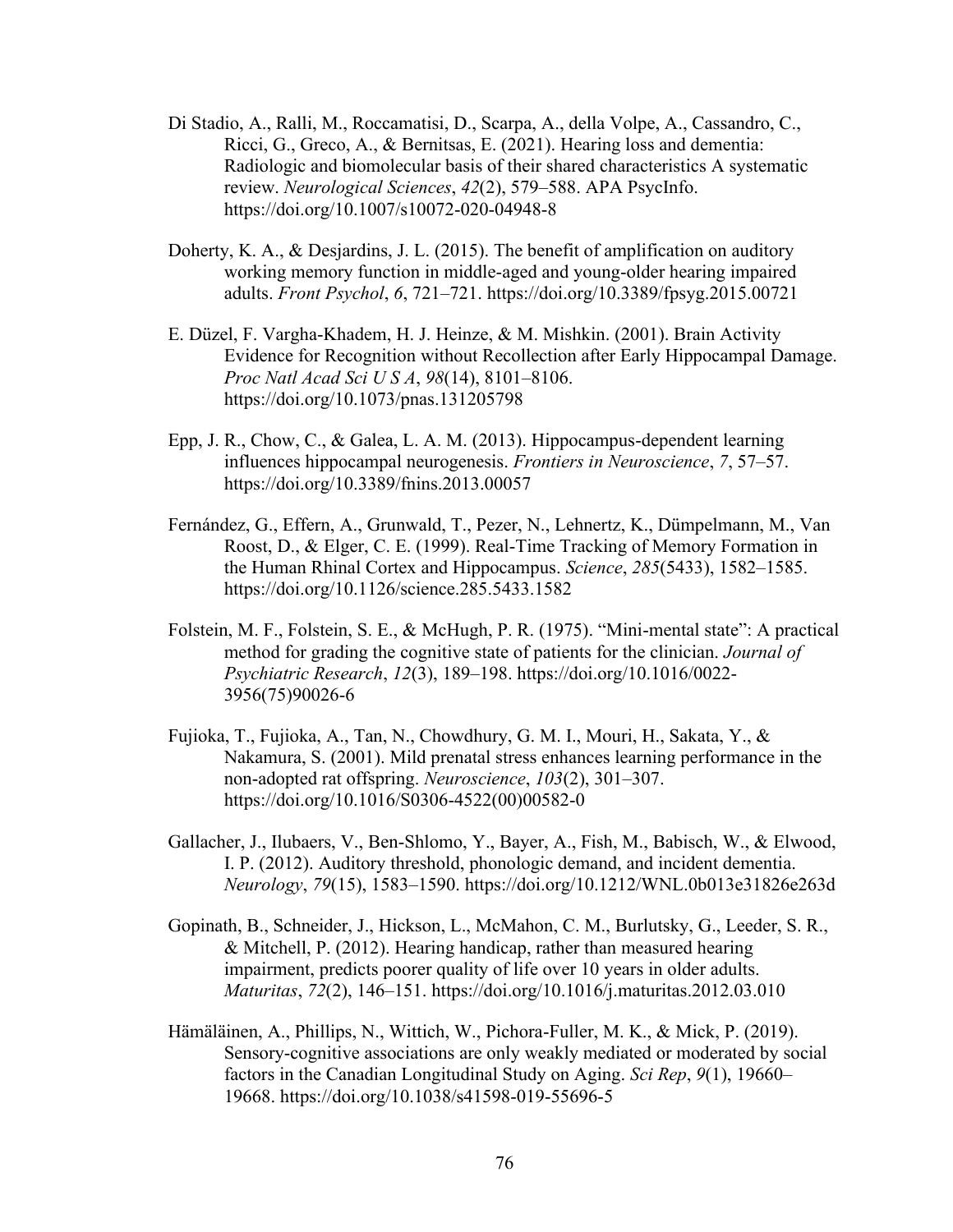- Hopper, T., & Hinton, P. (2012). Hearing loss among individuals with dementia: Barriers and facilitators to care. *Canadian Journal of Speech-Language Pathology and Audiology*, *36*(4), 302–313. APA PsycInfo.
- Hoppstädter, M., Baeuchl, C., Diener, C., Flor, H., & Meyer, P. (2015). Simultaneous EEG–fMRI reveals brain networks underlying recognition memory ERP old/new effects. *Neuroimage*, *116*, 112–122. https://doi.org/10.1016/j.neuroimage.2015.05.026
- Huet-Bello, O., Ruvalcaba-Delgadillo, Y., Feria-Velasco, A., González-Castañeda, R. E., Garcia-Estrada, J., Macias-Islas, M. A., Jauregui-Huerta, F., & Luquin, S. (2017). Environmental noise exposure modifies astrocyte morphology in hippocampus of young male rats. *Noise Health*, *19*(90), 239–244. https://doi.org/10.4103/nah.NAH\_97\_16
- Jáuregui-Huerta, F., Garcia-Estrada, J., Ruvalcaba-Delgadillo, Y., Trujillo, X., Huerta, M., Feria-Velasco, A., Gonzalez-Perez, O., & Luquin, S. (2011). Chronic exposure of juvenile rats to environmental noise impairs hippocampal cell proliferation in adulthood. *Noise Health*, *13*(53), 286–291. https://doi.org/10.4103/1463-1741.82961
- Johnson, J. C. S., Marshall, C. R., Weil, R. S., Bamiou, D.-E., Hardy, C. J. D., & Warren, J. D. (2021). Hearing and dementia: From ears to brain. *Brain*, *144*(2), 391–401. https://doi.org/10.1093/brain/awaa429
- Kalluri, S., & Humes, L. E. (2012). Hearing technology and cognition. *American Journal of Audiology*, *21*(2), 338–343. APA PsycInfo. https://doi.org/10.1044/1059- 0889(2012/12-0026)
- Kim, H., Lee, M.-H., Chang, H.-K., Lee, T.-H., Lee, H.-H., Shin, M.-C., Shin, M.-S., Won, R., Shin, H.-S., & Kim, C.-J. (2006). Influence of prenatal noise and music on the spatial memory and neurogenesis in the hippocampus of developing rats. *Brain Dev*, *28*(2), 109–114. https://doi.org/10.1016/j.braindev.2005.05.008
- Kolb, B. (2003). *Fundamentals of human neuropsychology* (5th ed..). New York, NY : Worth Publishers.
- Kraus, K. S., Mitra, S., Jimenez, Z., Hinduja, S., Ding, D., Jiang, H., Gray, L., Lobarinas, E., Sun, W., & Salvi, R. J. (2010). Noise trauma impairs neurogenesis in the rat hippocampus. *Neuroscience*, *167*(4), 1216–1226. https://doi.org/10.1016/j.neuroscience.2010.02.071
- Lehrl, S. (1977). Mehrfachwahl-Wortschatz-Test (MWT-B) [Spot-a-Word Test]. *Erlangen, Germany: Straube*.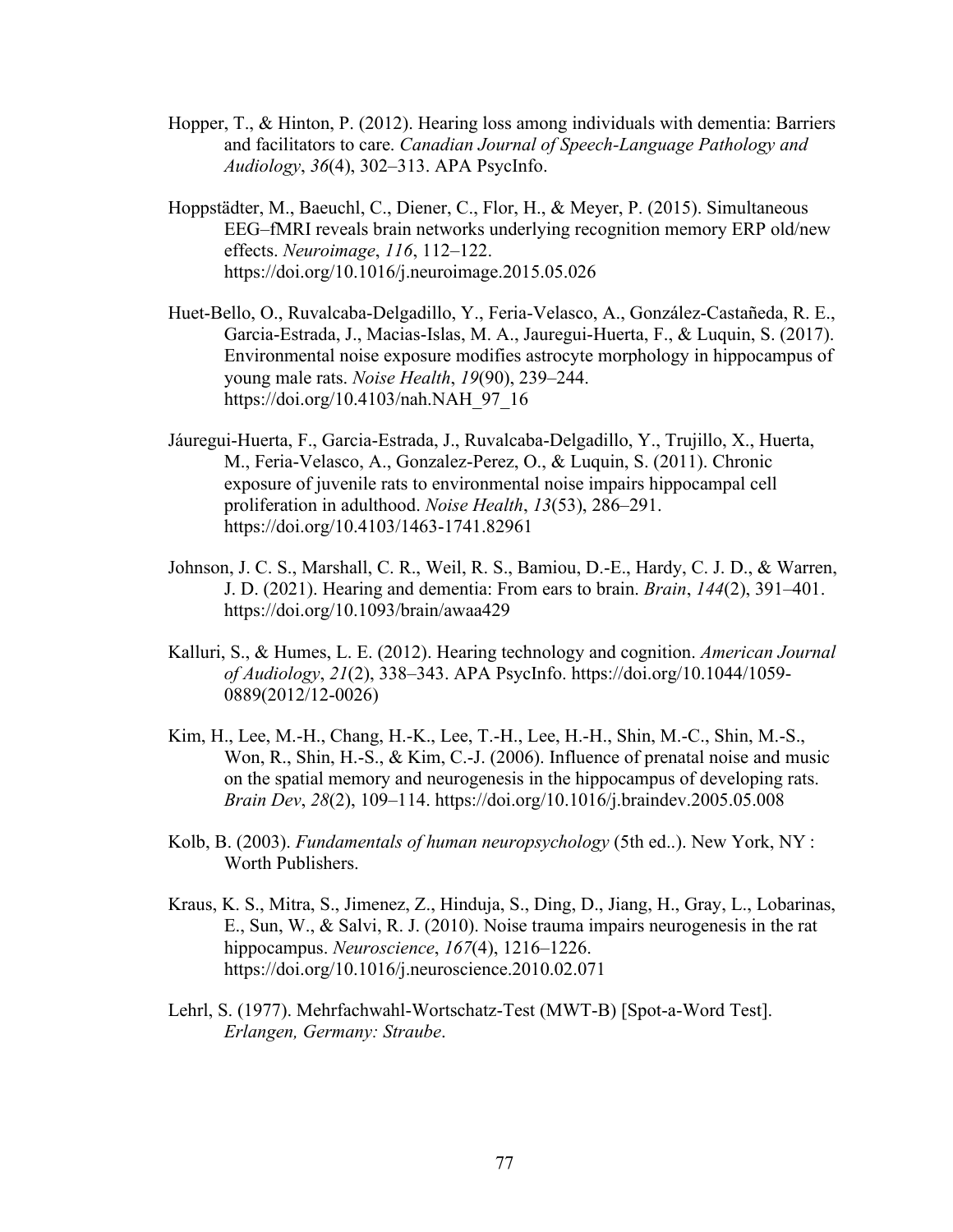- Lin, F. R. (2011). Hearing Loss and Cognition Among Older Adults in the United States. *J Gerontol A Biol Sci Med Sci*, *66A*(10), 1131–1136. https://doi.org/10.1093/gerona/glr115
- Lin, F. R., & Albert, M. (2014). Hearing loss and dementia—Who is listening? *Aging & Mental Health*, *18*(6), 671–673. APA PsycInfo. https://doi.org/10.1080/13607863.2014.915924
- Lin, F. R., Ferrucci, L., An, Y., Goh, J. O., Doshi, J., Metter, E. J., Davatzikos, C., Kraut, M. A., & Resnick, S. M. (2014). Association of hearing impairment with brain volume changes in older adults. *NeuroImage*, *90*, 84–92. APA PsycInfo. https://doi.org/10.1016/j.neuroimage.2013.12.059
- Lin, F. R., Ferrucci, L., Metter, E. J., An, Y., Zonderman, A. B., & Resnick, S. M. (2011). Hearing loss and cognition in the Baltimore Longitudinal Study of Aging. *Neuropsychology*, *25*(6), 763–770. APA PsycInfo. https://doi.org/10.1037/a0024238
- Lin, F. R., Metter, E. J., O'Brien, R. J., Resnick, S. M., Zonderman, A. B., & Ferrucci, L. (2011). Hearing loss and incident dementia. *Archives of Neurology*, *68*(2), 214– 220. APA PsycInfo. https://doi.org/10.1001/archneurol.2010.362
- Lin, V. Y. W., Chung, J., Callahan, B. L., Smith, L., Gritters, N., Chen, J. M., Black, S. E., & Masellis, M. (2017). Development of cognitive screening test for the severely hearing impaired: Hearing‐impaired MoCA. *Laryngoscope*, *127*(S1), S4– S11. https://doi.org/10.1002/lary.26590
- Lindenberger, U., Mayr, U., & Kliegl, R. (1993). Speed and Intelligence in Old Age. *Psychology and Aging*, *8*(2), 207–220. https://doi.org/10.1037/0882-7974.8.2.207
- Liu, L., Shen, P., He, T., Chang, Y., Shi, L., Tao, S., Li, X., Xun, Q., Guo, X., Yu, Z., & Wang, J. (2016). Noise induced hearing loss impairs spatial learning/memory and hippocampal neurogenesis in mice. *Sci Rep*, *6*(1), 20374–20374. https://doi.org/10.1038/srep20374
- Liu, L., Xuan, C., Shen, P., He, T., Chang, Y., Shi, L., Tao, S., Yu, Z., Brown, R. E., & Wang, J. (2018). Hippocampal Mechanisms Underlying Impairment in Spatial Learning Long After Establishment of Noise-Induced Hearing Loss in CBA Mice. *Front Syst Neurosci*, *12*, 35–35. https://doi.org/10.3389/fnsys.2018.00035
- Livingston, G., Huntley, J., Sommerlad, A., Ames, D., Ballard, C., Banerjee, S., Brayne, C., Burns, A., Cohen-Mansfield, J., Cooper, C., Costafreda, S. G., Dias, A., Fox, N., Gitlin, L. N., Howard, R., Kales, H. C., Kivimäki, M., Larson, E. B., Ogunniyi, A., … Mukadam, N. (2020). Dementia prevention, intervention, and care: 2020 report of the Lancet Commission. *Lancet*, *396*(10248), 413–446. https://doi.org/10.1016/S0140-6736(20)30367-6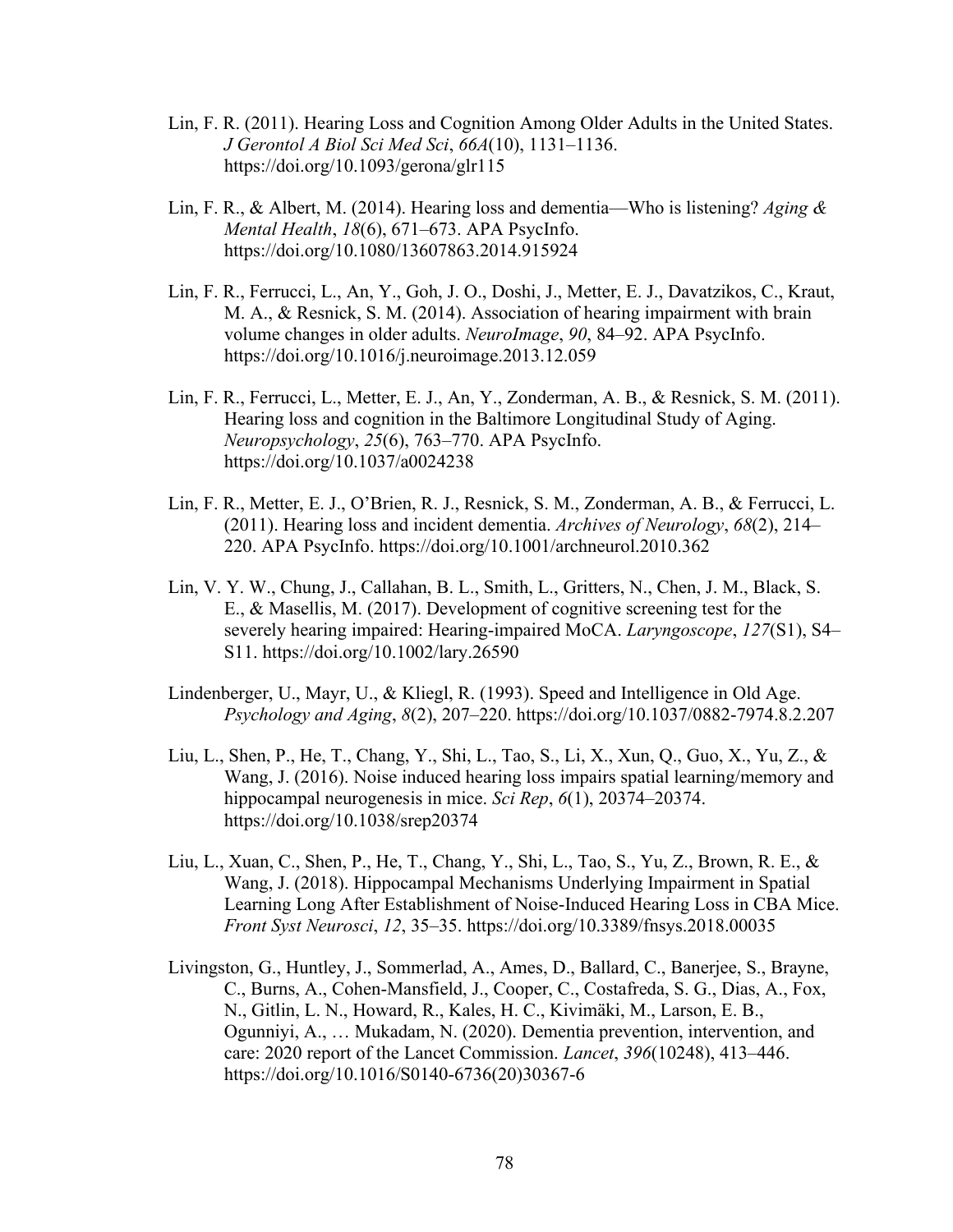- Luck, S. J. (Steven J. (2014). *An introduction to the event-related potential technique* (Second edition..). Cambridge, Massachusetts : The MIT Press.
- Lunner, R. (2003). Cognitive function in relation to hearing aid use. *International Journal of Audiology*, *42*(sup1), 49–58. https://doi.org/10.3109/14992020309074624
- Lunner, R., Rudner, M., & Rönnberg, J. (2009). Cognition and hearing aids. *Scand J Psychol*, *50*(5), 395–403. https://doi.org/10.1111/j.1467-9450.2009.00742.x
- Mahmoudi, E., Basu, T., Langa, K., McKee, M. M., Zazove, P., Alexander, N., & Kamdar, N. (2019). Can hearing aids delay time to diagnosis of dementia, depression, or falls in older adults? *Journal of the American Geriatrics Society*, *67*(11), 2362–2369. APA PsycInfo. https://doi.org/10.1111/jgs.16109
- McWhinney, S. (2018). *A comparison of statistical methods for relating individual differences to event-related potential components*.
- Mick, P. T., Hämäläinen, A., Kolisang, L., Pichora-Fuller, M. K., Phillips, N., Guthrie, D., & Wittich, W. (2021). The Prevalence of Hearing, Vision, and Dual Sensory Loss in Older Canadians: An Analysis of Data from the Canadian Longitudinal Study on Aging. *Can J Aging*, *40*(1), 1–22. https://doi.org/10.1017/S0714980820000070
- Monk, A. F., Jackson, D., Nielsen, D., Jefferies, E., & Olivier, P. (2011). N-backer: An auditory n-back task with automatic scoring of spoken responses. *Behav Res Methods*, *43*(3), 888–896. https://doi.org/10.3758/s13428-011-0074-z
- Moreno-Jiménez, E. P., Flor-García, M., Terreros-Roncal, J., Rábano, A., Cafini, F., Pallas-Bazarra, N., Ávila, J., & Llorens-Martín, M. (2019). Adult hippocampal neurogenesis is abundant in neurologically healthy subjects and drops sharply in patients with Alzheimer's disease. *Nat Med*, *25*(4), 554–560. https://doi.org/10.1038/s41591-019-0375-9
- Moxon, K. A., Gerhardt, G. A., Bickford, P. C., Austin, K., Rose, G. M., Woodward, D. J., & Adler, L. E. (1999). Multiple single units and population responses during inhibitory gating of hippocampal auditory response in freely-moving rats. *Brain Res*, *825*(1), 75–85. https://doi.org/10.1016/S0006-8993(99)01187-7
- Mudar, R. A., & Husain, F. T. (2016). Neural alterations in acquired age-related hearing loss. *Frontiers in Psychology*, *7*. APA PsycInfo. https://doi.org/10.3389/fpsyg.2016.00828
- Nasreddine, Z. S., Phillips, N. A., Bédirian, V., Charbonneau, S., Whitehead, V., Collin, I., Cummings, J. L., & Chertkow, H. (2005). The Montreal Cognitive Assessment, MoCA: A Brief Screening Tool For Mild Cognitive Impairment. *J Am Geriatr Soc*, *53*(4), 695–699. https://doi.org/10.1111/j.1532-5415.2005.53221.x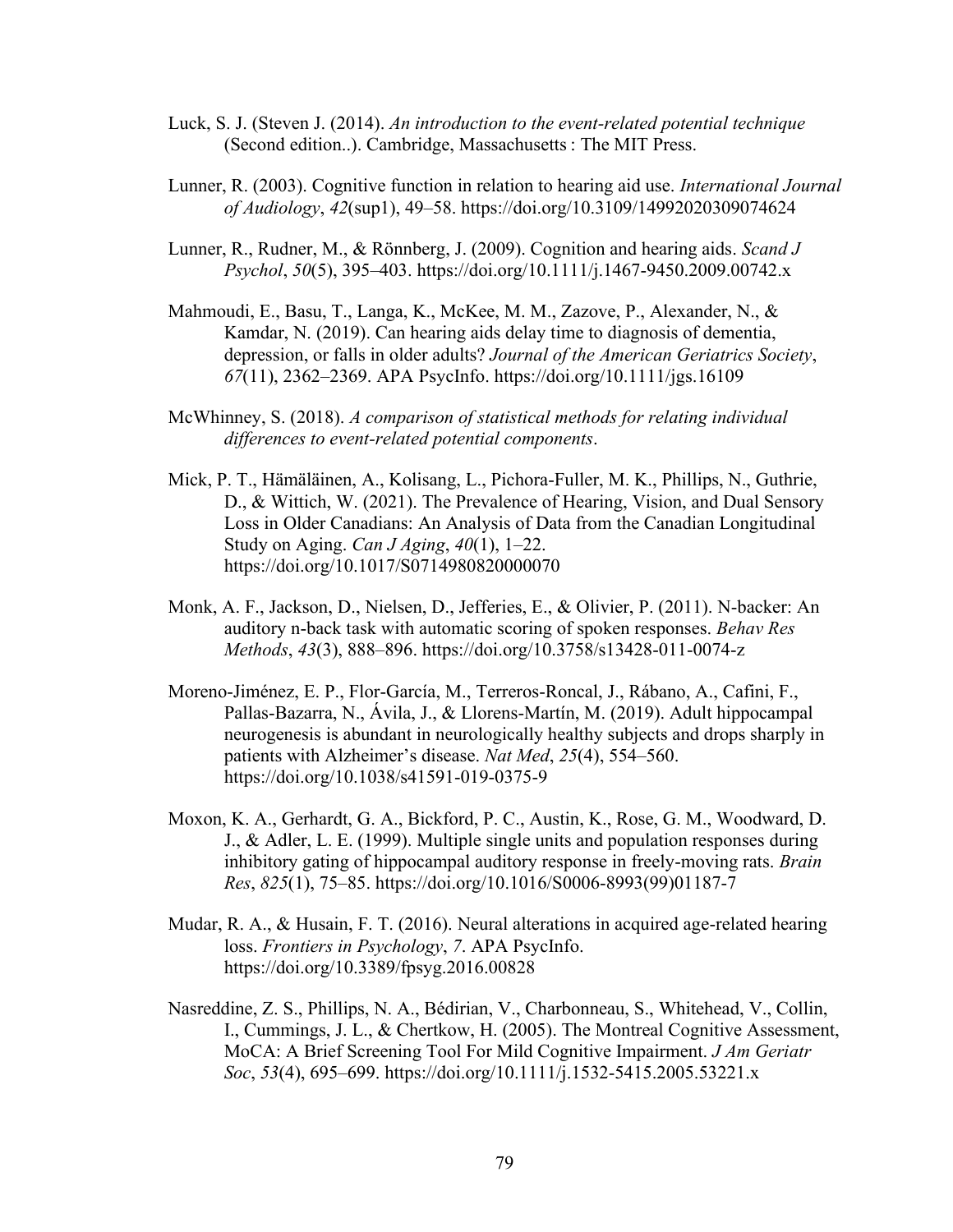- Nova Scotia Department of Seniors. (2017). *Shift: Nova Scotia's action plan for an aging population*. https://novascotia.ca/shift/
- Olichney, J. M., Yang, J.-C., Taylor, J., & Kutas, M. (2011). Cognitive event-related potentials: Biomarkers of synaptic dysfunction across the stages of Alzheimer's disease. *Journal of Alzheimer's Disease : JAD*, *26 Suppl 3*(0 3), 215–228. PubMed. https://doi.org/10.3233/JAD-2011-0047
- Park, S. Y., Kim, M. J., Kim, H. L., Kim, D. K., Yeo, S. W., & Park, S. N. (2018). Cognitive decline and increased hippocampal p-tau expression in mice with hearing loss. *Behav Brain Res*, *342*, 19–26. https://doi.org/10.1016/j.bbr.2018.01.003
- Parker, T., Cash, D. M., Lane, C., Lu, K., Malone, I. B., Nicholas, J. M., James, S., Keshavan, A., Murray-Smith, H., Wong, A., Buchannan, S., Keuss, S., Sudre, C. H., Thomas, D., Crutch, S., Bamiou, D.-E., Warren, J. D., Fox, N. C., Richards, M., & Schott, J. M. (2020). Pure tone audiometry and cerebral pathology in healthy older adults. *Journal of Neurology, Neurosurgery & Psychiatry*, *91*(2), 172–176. APA PsycInfo. https://doi.org/10.1136/jnnp-2019-321897
- Pichora-Fuller, M. K. (2003). Cognitive aging and auditory information processing. *Int J Audiol*, *42*(S2), 26–32. https://doi.org/10.3109/14992020309074641
- Pichora-Fuller, M. K., Kramer, S. E., Eckert, M. A., Edwards, B., Hornsby, B. W. Y., Humes, L. E., Lemke, U., Lunner, T., Matthen, M., Mackersie, C. L., Naylor, G., Phillips, N. A., Richter, M., Rudner, M., Sommers, M. S., Tremblay, K. L., & Wingfield, A. (2016). Hearing Impairment and Cognitive Energy: The Framework for Understanding Effortful Listening (FUEL). *Ear and Hearing*, *37*. https://journals.lww.com/earhearing/Fulltext/2016/07001/Hearing Impairment and Cognitive Energy The. 2.aspx
- Rodríguez, J. J., & Verkhratsky, A. (2011). Neurogenesis in Alzheimer's disease. *J Anat*, *219*(1), 78–89. https://doi.org/10.1111/j.1469-7580.2011.01343.x
- Rönnberg, J., Arlinger, S., Lyxell, B., & Kinnefors, C. (1989). Visual Evoked Potentials. *Journal of Speech, Language, and Hearing Research*, *32*(4), 725–735. https://doi.org/10.1044/jshr.3204.725
- Schmidt, M. (1996). *Rey Auditory Verbal Learning Test: A Handbook*. Western Psychological Services.
- Starkey. (2020, June 18). *Can hearing aids help with cognitive decline?* https://www.starkey.com/blog/articles/2020/06/hearing-aids-and-cognitivedecline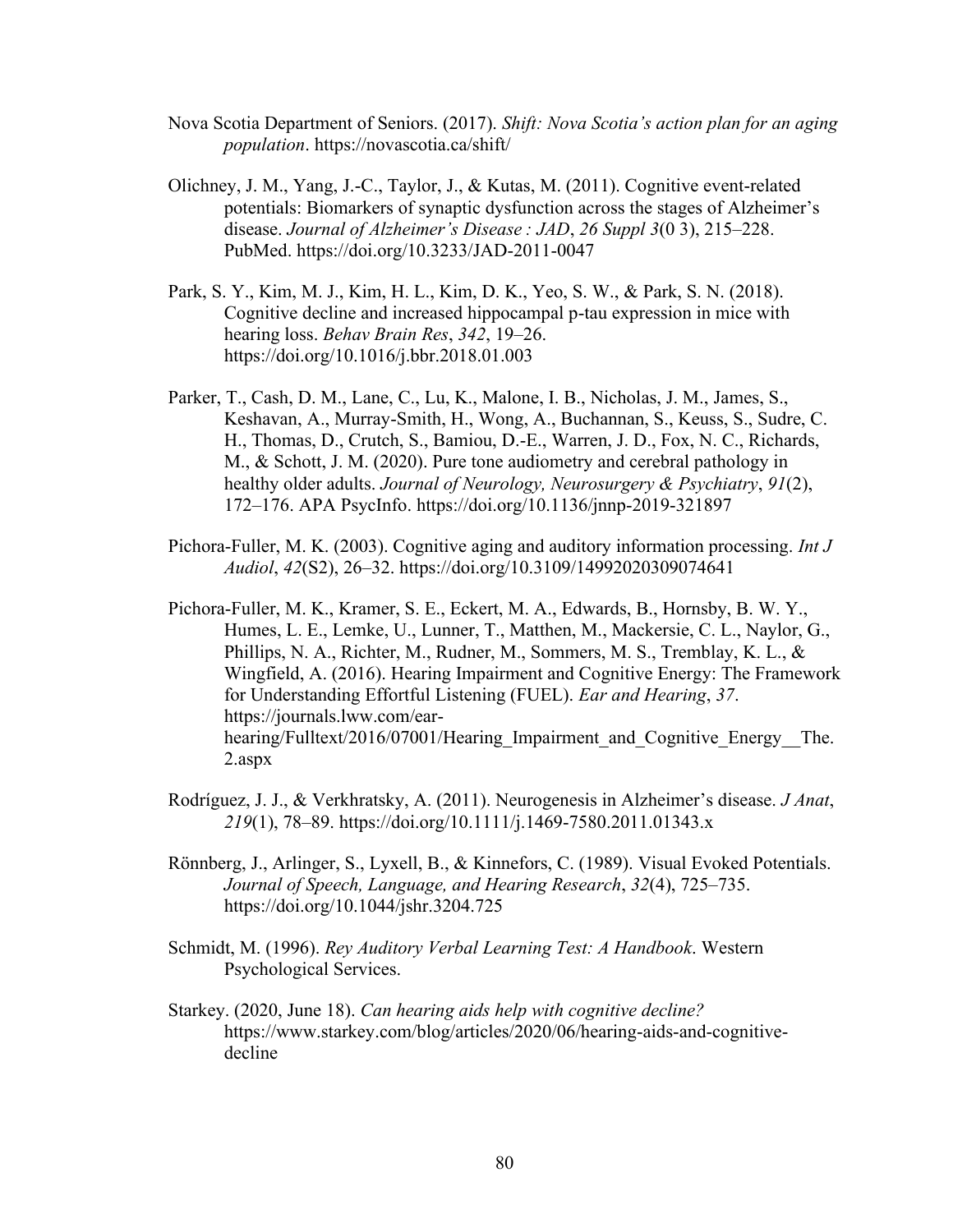- Strauss, E., Sherman, E. M. S., & Spreen, O. (2006). *A Compendium of Neuropsychological Tests: Administration, Norms, and Commentary*. Oxford University Press.
- Stroop, J. R. (1992). Studies of interference in serial verbal reactions. *Journal of Experimental Psychology. General*, *121*(1), 15–23. https://doi.org/10.1037//0096- 3445.121.1.15
- Tao, S., Liu, L., Lijuan, S., Xiaowei, L., Pei, S., Qingying, X., Xiaojing, G., Zhiping, Y., & Wang, J. (2015). Spatial learning and memory deficits in young adult mice exposed to a brief intense noise at postnatal age. *Journal Of Otology*, *10*(1), 21– 28. https://doi.org/10.1016/j.joto.2015.07.001
- Tesch-Römer, C. (1997). Psychological effects of hearing aid use in older adults. *J Gerontol B Psychol Sci Soc Sci*, *52*(3), P127–P138. https://doi.org/10.1093/geronb/52B.3.P127
- The Canadian Alliance of Audiology and Speech-Language Pathology Regulators. (2018). *National Speech-Language Pathology Competency Profile*. https://caaspr.ca/sites/default/files/2019-08/National-Speech-Language-Pathology-Competency-Profile.pdf
- Tobin, M. K., Musaraca, K., Disouky, A., Shetti, A., Bheri, A., Honer, W. G., Kim, N., Dawe, R. J., Bennett, D. A., Arfanakis, K., & Lazarov, O. (2019). Human Hippocampal Neurogenesis Persists in Aged Adults and Alzheimer's Disease Patients. *Cell Stem Cell*, *24*(6), 974-982.e3. https://doi.org/10.1016/j.stem.2019.05.003
- Uchida, Y., Nishita, Y., Kato, T., Iwata, K., Sugiura, S., Suzuki, H., Sone, M., Tange, C., Otsuka, R., Ando, F., Shimokata, H., & Nakamura, A. (2018). Smaller Hippocampal Volume and Degraded Peripheral Hearing Among Japanese Community Dwellers. *Front Aging Neurosci*, *10*, 319–319. https://doi.org/10.3389/fnagi.2018.00319
- van Hooren, S. A. H., Anteunis, L. J. C., Valentijn, S. A. M., Bosma, H., Ponds, R. W. H. M., Jolles, J., & van Boxtel, M. P. J. (2005). Does cognitive function in older adults with hearing impairment improve by hearing aid use? *International Journal of Audiology*, *44*(5), 265–271. APA PsycInfo. https://doi.org/10.1080/14992020500060370
- Ventry, I., & Weinstein, B. (1983). Identification of elderly people with hearing problems. *ASHA*, *25*(7), 37–42. PubMed.
- Vink, M., & Jolles, J. (1985). A new version of the Trail-Making Test as an information processing task. *Journal of Clinical Neuropsychology*, *7*(162).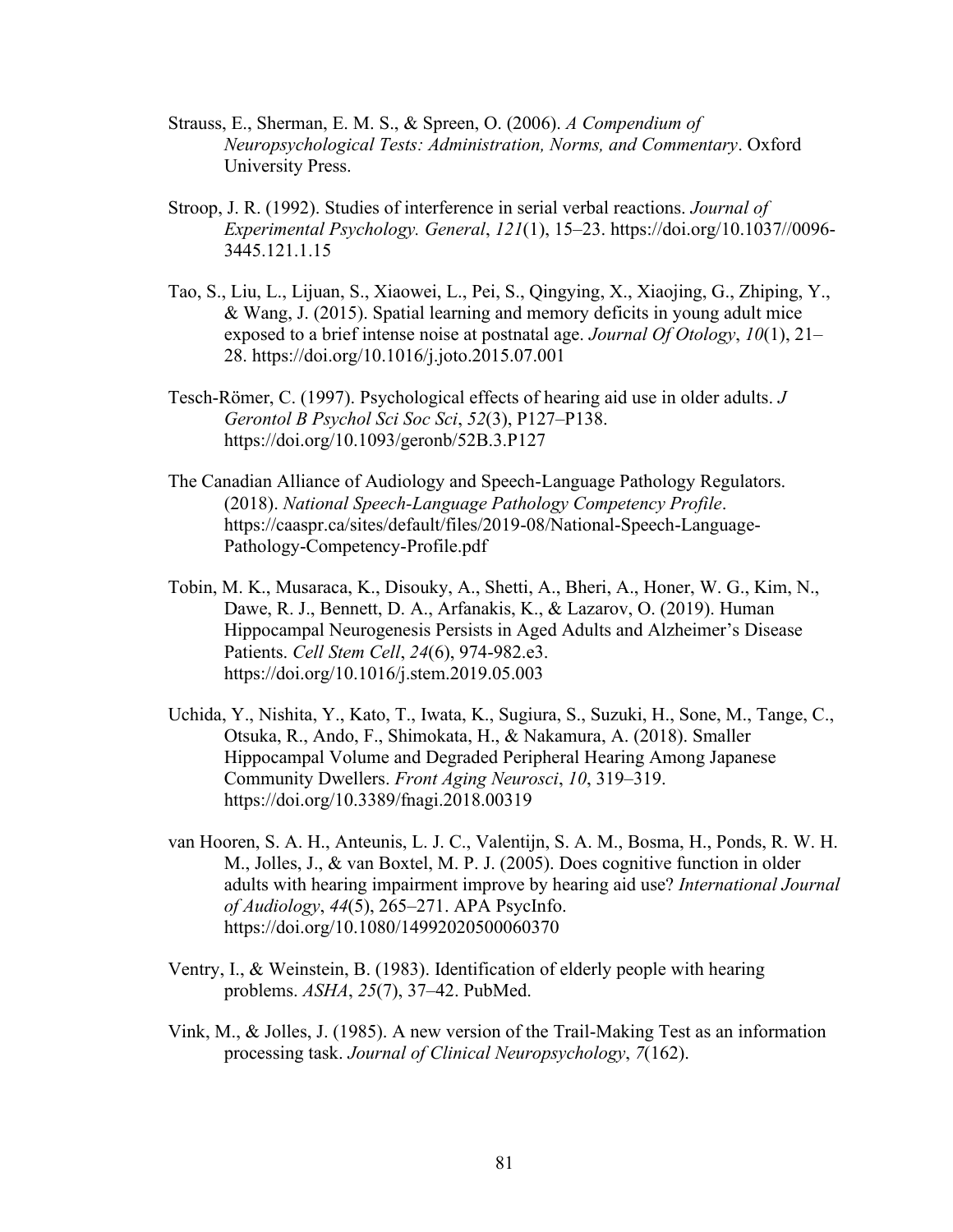- Vorhees, C. V., & Williams, M. T. (2006). Morris water maze: Procedures for assessing spatial and related forms of learning and memory. *Nature Protocols*, *1*(2), 848– 858. Biological Science Collection.
- Wechsler, D. (1991). *WAIS-R Wechsler Adult Intelligence scale—III*. Psychological Corporation.
- Wilson, K. R., O'Rourke, H., Wozniak, L. A., Kostopoulos, E., Marchand, Y., & Newman, A. J. (2012). Changes in N400 topography following intensive speech language therapy for individuals with aphasia. *Brain Lang*, *123*(2), 94–103. https://doi.org/10.1016/j.bandl.2012.06.005
- World Health Organization. (2020). *Dementia*. World Health Organization. https://www.who.int/news-room/fact-sheets/detail/dementia
- World Health Organization. (2021). *Deafness and hearing loss*. World Health Organization. https://www.who.int/news-room/fact-sheets/detail/deafness-andhearing-loss
- Xu, W., Zhang, C., Li, J.-Q., Tan, C.-C., Cao, X.-P., Tan, L., Yu, J.-T., & Alzheimer's Disease Neuroimaging Initiative. (2019). Age-related hearing loss accelerates cerebrospinal fluid tau levels and brain atrophy: A longitudinal study. *Aging*, *11*(10), 3156–3169. PubMed. https://doi.org/10.18632/aging.101971
- Yu, Y.-F., Zhai, F., Dai, C.-F., & Hu, J.-J. (2011). The relationship between age-related hearing loss and synaptic changes in the hippocampus of C57BL/6J mice. *Exp Gerontol*, *46*(9), 716–722. https://doi.org/10.1016/j.exger.2011.04.007
- Zhuang, H., Yang, J., Huang, Z., Liu, H., Li, X., Zhang, H., Wang, J., Yu, S., Liu, K., Liu, R., Bi, M., Wang, J., Salvi, R. J., Hu, B., Teng, G., & Liu, L. (2020). Accelerated age-related decline in hippocampal neurogenesis in mice with noiseinduced hearing loss is associated with hippocampal microglial degeneration. *Aging (Albany NY)*, *12*(19), 19493–19519. https://doi.org/10.18632/aging.103898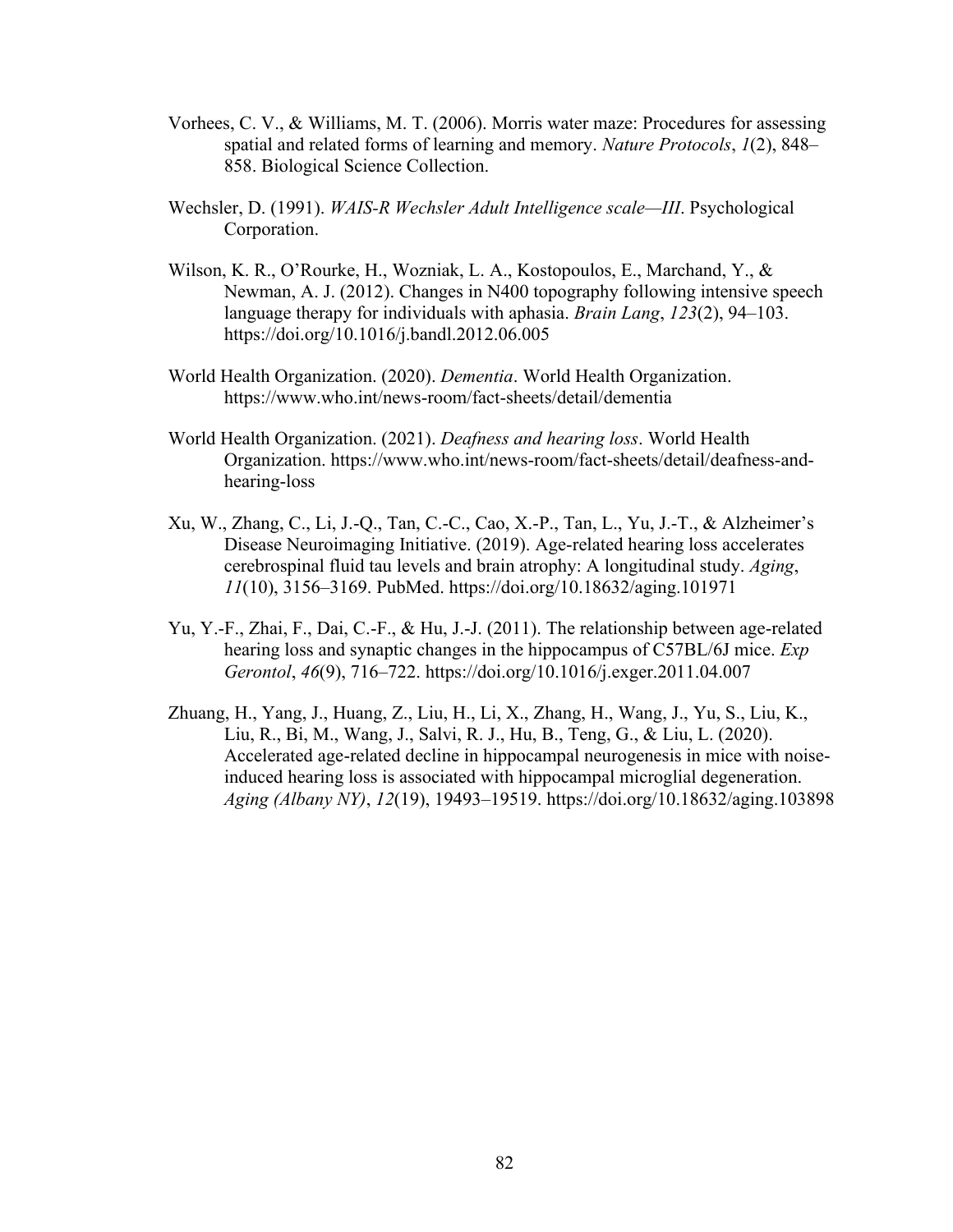# **APPENDIX A Screening Questionnaire**



# **Screening Questionnaire**

- 1. Are you 50 years of age or older? Y / N
- 2. Is English your first language? Y / N
- 3. Do you speak any other languages? Y/N

i) If you answered yes to question 3, please rate the highest amount of exposure you have ever received in this language. Please include all language exposure including in educational settings, and everyday settings, and in all forms of language (spoken, written, etc.) :

- $\Box$  Less than 10% communication
- $\Box$  10 19% of communication
- $\Box$  20 % or greater of communication
- 4. Do you have uncorrected or untreated vision loss? Y/N
- 5. Are you right- or left-handed? R / L
- 6. Sex: Male/ Female
- 7. Gender: Male/ Female/ Other
- 8. Do you have hearing loss that was diagnosed by an audiologist? Y/N
- 9. If you have a hearing loss, how long have you had suspected or diagnosed hearing problems?
	- $\Box$  6 months to 1 year  $\Box$  1 year or greater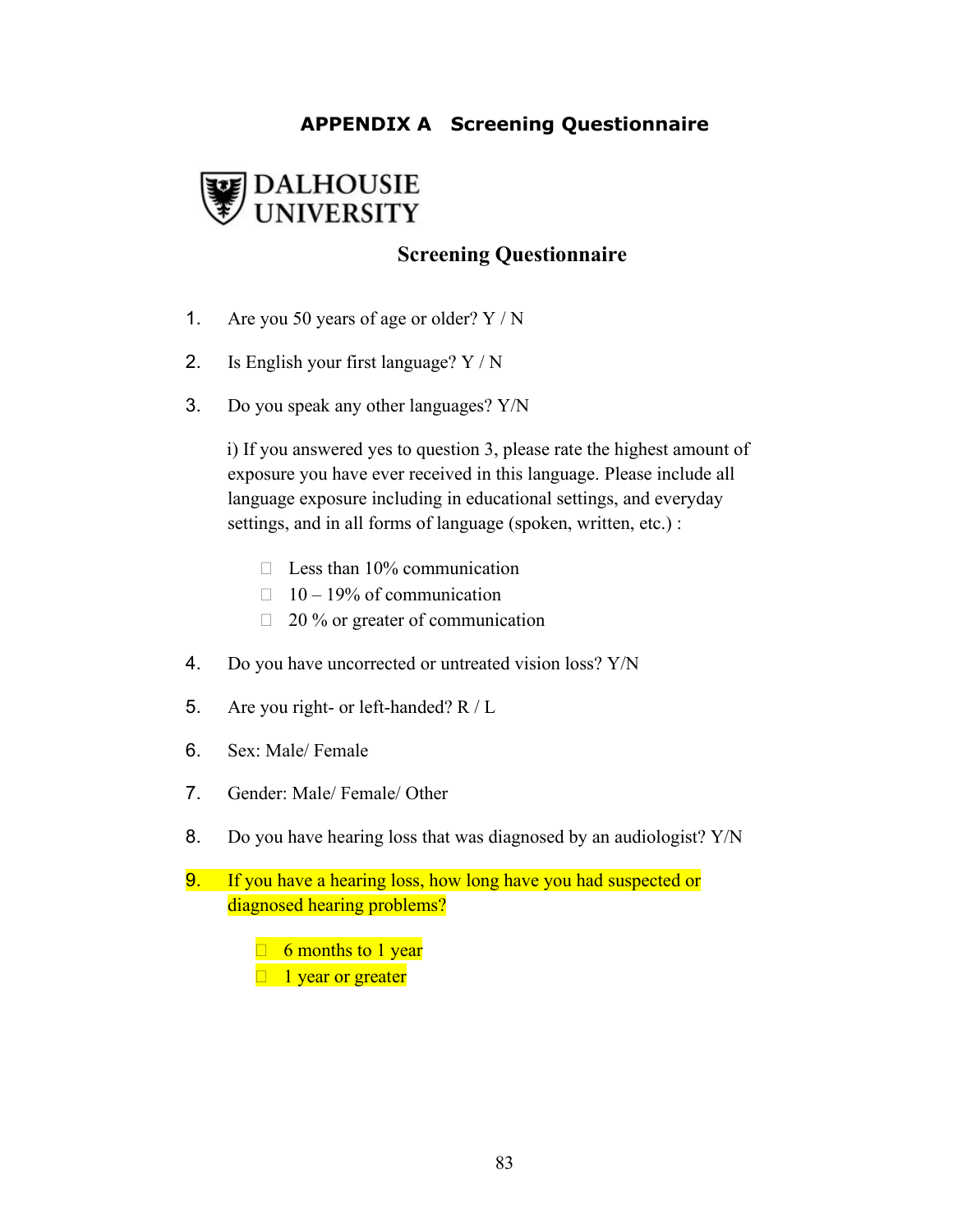- 10. If you have a hearing loss, please indicate the level of your hearing loss if you know it:
	- $\Box$  Mild 25-40dB
	- □ Moderate 40dB-55dB
	- □ Moderately Severe 55dB-70dB
	- Severe 70dB-90dB
	- □ Profound >90dB
- 11. Do you wear a hearing aid?  $Y/N$
- 12. Are you on any kind of prescription or illicit medication that might affect your brain function (e.g. **stimulants** a.k.a. 'uppers' like amphetamine, cocaine; **depressants** a.k.a. 'downers', sedatives, hypnotics, or narcotics like opioids, barbiturates, benzodiazepines; **hallucinogens** psychedelics, dissociatives and deliriants like psilocybin, LSD, nitrous oxide; **euphoriants** like MDMA (ecstasy) or MDA; or **anxiolytics** like benzodiazepines; **mood stabilizers** to treat bipolar disorders or schizoaffective disorder; **antipsychotics** to treat schizophrenia or mania; **steroids**) ? Y / N
- 13. Do you have any psychiatric condition(s), neurological condition(s), or brain injuries that would affect your brain function (e.g. epilepsy, tbi, stroke, aphasia, depression, schizophrenia, ADHD, autism, and obsessive-compulsive disorder) ? Y / N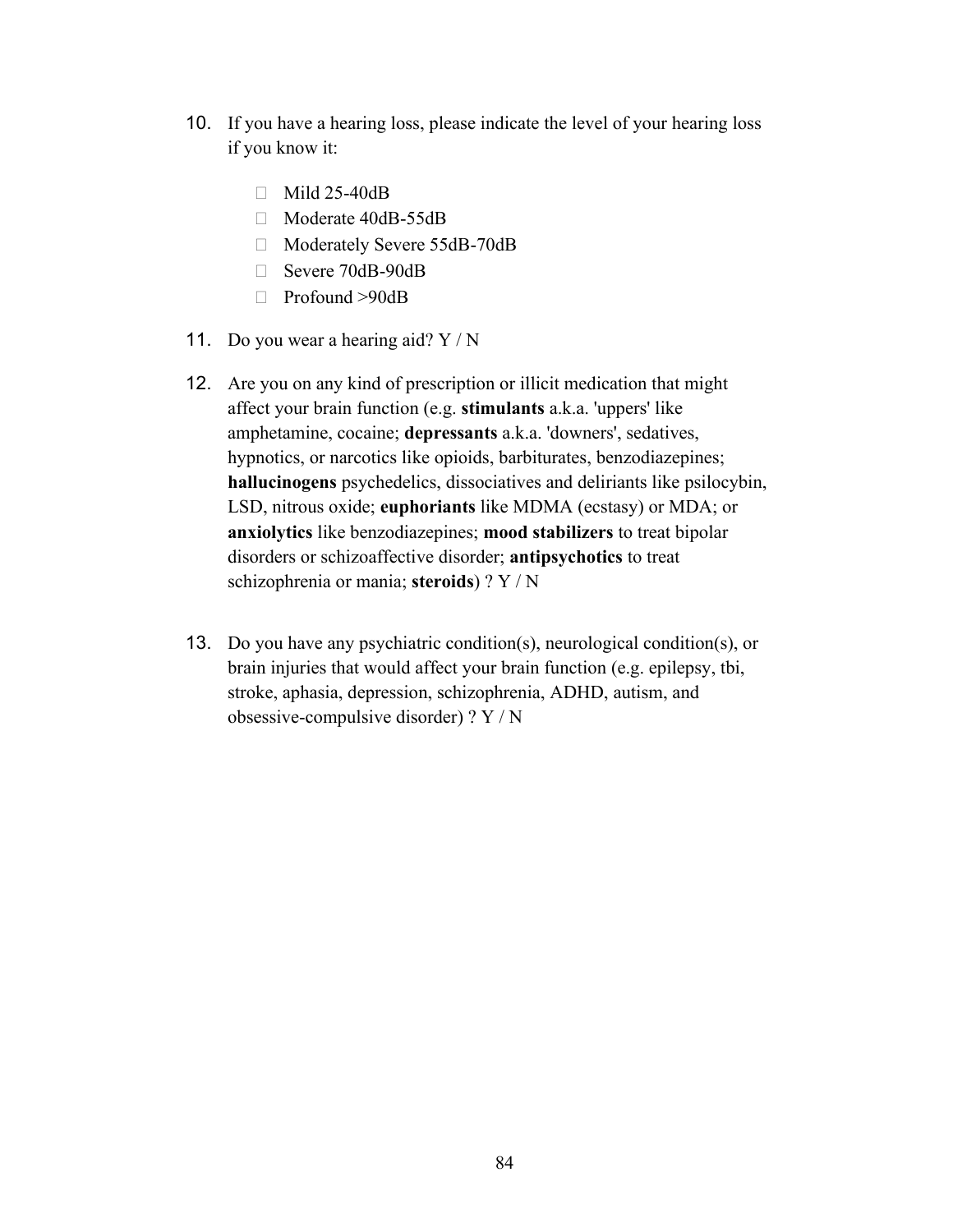# **APPENDIX B Consent Form**



## **CONSENT FORM**

**Project title:** Using Functional Neuroimaging to Investigate the Relationship Between Memory and Hearing Loss

**Lead researcher:** Juliana McLaren, Graduate Student School of Communication Sciences and Disorders, Dalhousie University[, Juliana.Mclaren@dal.ca](mailto:Juliana.Mclaren@dal.ca)

#### **Other researchers**

Dr. Steven Aiken, Associate Professor School of Communication Sciences and Disorders, Dalhousie University, [Steve.Aiken@dal.ca](mailto:Steve.Aiken@dal.ca)

**Funding:** Faculty of Health Professions Internal Grant – HP Research Establishment Grant

#### **Introduction**

We invite you to take part in a research study being conducted by Juliana McLaren, a graduate student at Dalhousie University as part of her master's degree program. Choosing whether or not to take part in this research is entirely your choice. There will be no impact if you decide not to participate in the research, your participation is completely voluntary. The information below tells you about what is involved in the research, what you will be asked to do and about any benefit, risk, inconvenience or discomfort that you might experience.

You should discuss any questions you have about this study with Juliana. Please ask as many questions as you like. If you have questions later, please contact Juliana.

## **Purpose and Outline of the Research Study**

The goal of this study is to examine the brain activity of people with hearing loss who wear hearing aids, and people with hearing loss who don't wear hearing aids. Brain responses to words will be compared between the groups, as well as with a people who do not have hearing loss. We want to examine how hearing loss and hearing aids can affect memory for words.

#### **Who Can Take Part in the Research Study**

You may participate in this study if you are 50 years of age or older. You may participate if you have hearing loss, or if you do not have hearing loss. For the purposes of this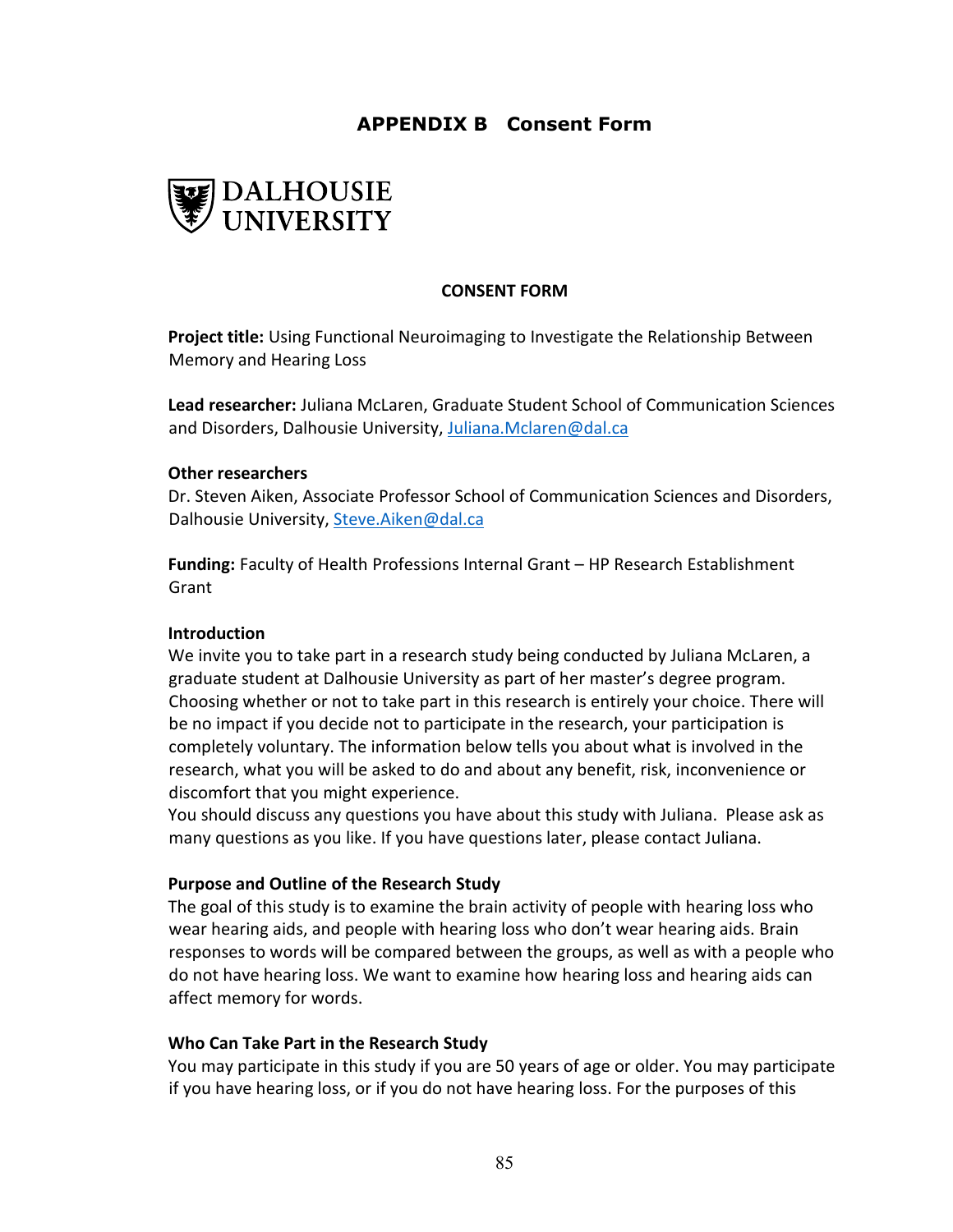study we consider hearing loss as being greater than 40 dB. If you have hearing loss, you may participate if you have a hearing loss, or if you do not.

You may not participate in the study if you have uncorrected hearing loss, as the memory task requires good vision. You may not participate from this study if you were born with a hearing loss. You may not participate in this study if you are left handed. You may not participate in this study if you have had severe brain injuries, concussions, or strokes. You may not participate in this study if your first language is not English. All of these factors would affect the organization, development, or electrical activity of your brain in a way that would make the interpretation of our study results difficult. Although you may pass the pre-screening requirements, you can still be excluded from the study after testing upon arrival at the lab. We will verify your hearing loss using an audiometric test, and you may be excluded depending on these results. If you have a hearing aid, we will check to make sure that your hearing aid is providing enough sound for you to participate in this study. You may also be excluded if your hearing aid settings do not fit the specifications for this study.

Your cognitive function will also be assessed using the Montreal Cognitive Assessment. You will still be compensated for your time (\$10) if you are excluded for these reasons or any others when you arrive at the lab.

### **What You Will Be Asked to Do**

You will be asked to make one visit to the Electrophysiology lab at Dalhousie University's School of Communication Sciences and Disorders. The lab is located on the second floor of the Charles Tupper Medical Building. A research assistant will be there to meet you at the reception desk of the School of Communication Sciences and Disorders prior to your appointment. You will be asked to complete a short questionnaire with some personal information for the purposes of ensuring you are eligible to complete the study, and to get basic information for statistical analysis, such as age, gender, education. Then you will be fitted with an electrode cap.

After you are fitted with the cap, you will be shown 50 words. You will be asked to remember the words and indicate if they are a living thing (ex. animal, plant, person) or a not living thing (ex. rock, car, house). You will then be shown 100 words and you will be asked to indicate if the word was one that you saw in the previous set, or if they are new words.

You will be given the chance to wash your hair after the experiment. You will be shown all products that will be used to apply the electrodes, and given a chance to ask questions about them.

After the study you will be given the opportunity to ask any questions that you may have regarding the study. Should you think of any other questions after you leave the lab, please contact the lead researcher, Juliana McLaren [\(Juliana.mclaren@dal.ca\)](mailto:Juliana.mclaren@dal.ca).

#### **Possible Benefits, Risks and Discomforts**

Participating in this study will contribute to the scientific community's knowledge about hearing loss and memory. You will not receive treatment for either of these conditions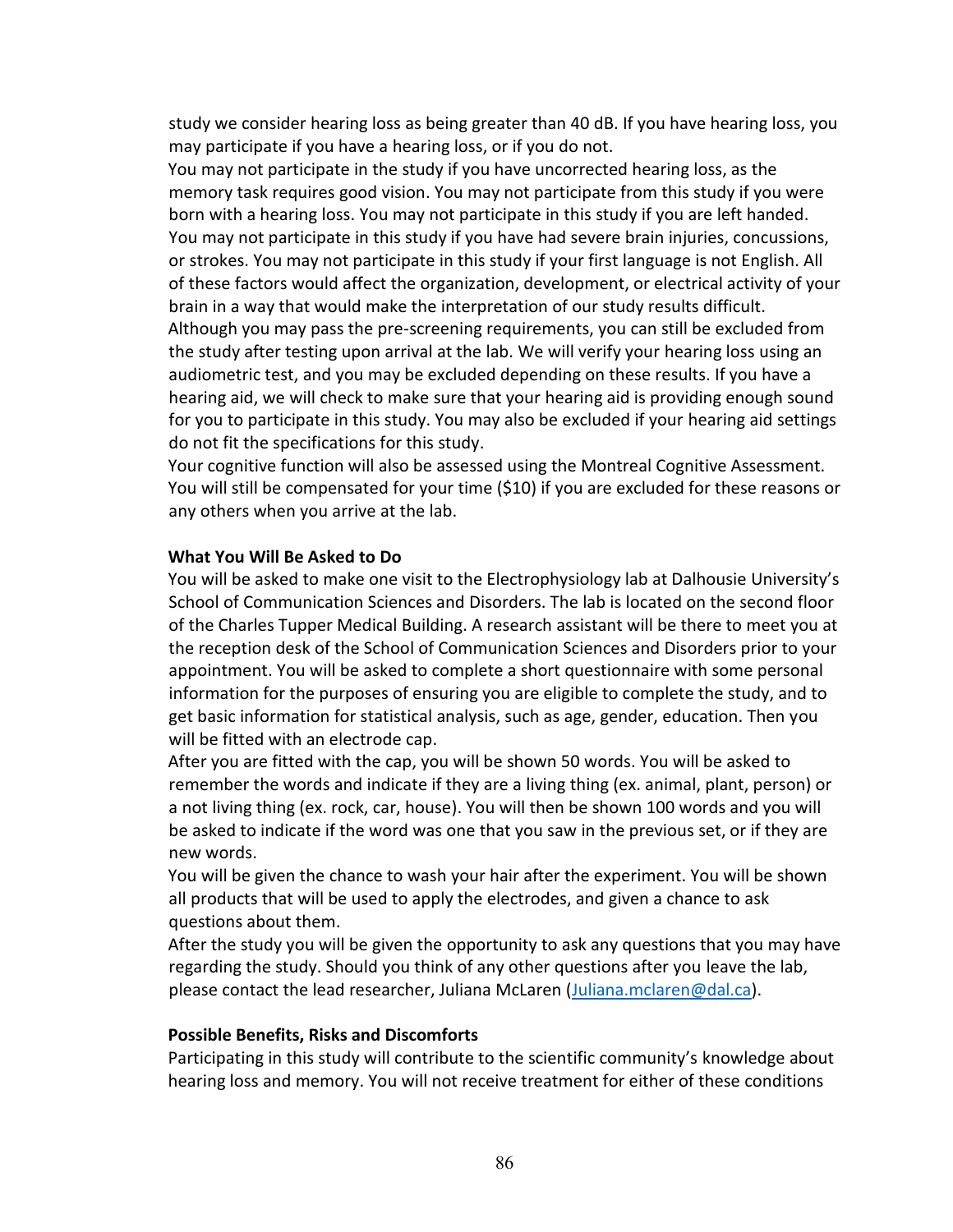for participating.

Some risks of this study include eye irritation from staring at the computer screen. However, you will be given a break between the 1st and  $2<sup>nd</sup>$  part of the study to minimize this risk. There is also risk of boredom. However, the task takes less than half an hour so we have also minimized this risk. Electrodes are applied first by exfoliating the skin. You may feel some light scraping sensations, however significant irritation is not likely to occur. Alcohol pads are also applied to the skin, but significant irritation is not likely to occur. A salt based gel will be applied to the scalp so that your electrophysiological activity can be recorded. The gel may dry during the course of the experiment, however no discomfort is associated with this. There is no risk of electric shock from the use of this equipment, which is battery-powered.

## **Compensation / Reimbursement**

To thank you for your time, you will be given a \$20 reimbursement for your session. You are only eligible to participate in this study one time. If you are deemed ineligible for the study upon arrival in the lab and undergoing further screening procedures, you will be given a consolation of \$10 to thank you for your time.

## **How your information will be protected:**

Privacy:

Your privacy will be protected through the following measures. Our lab is located in a private space and you will be away from others who could see or hear the experimental results. Any emails to you will not disclose your participation in the study.

# Confidentiality:

Paper copies of confidentiality forms, questionnaires, and screening assessments will be kept in separate locked file cabinets in our lab. We will code any questionnaires, and screening documents with a random series of letters and numbers. This is so that we can look at the relationship between these assessments, and your brain wave patterns. This code will not be linked to you in any identifiable way, and will not be put on this consent form.

All computer files will be kept on a School of Communication Sciences and Disorders computer and password protected. In the event that data files need to be taken offsite, they will be on a password protected laptop or USB stick, and will not indicate your name or identity.

We will not disclose any information about your participation, unless compelled to do so by law. That is, in the unlikely event we witness or suspect abuse or neglect, we are required to contact the authorities.

## Data retention:

Information that you provide to us will be kept private. Only the research team at Dalhousie University will have access to this information. We will describe and share our findings in Juliana's thesis, presentations, public media, journal articles. We will be very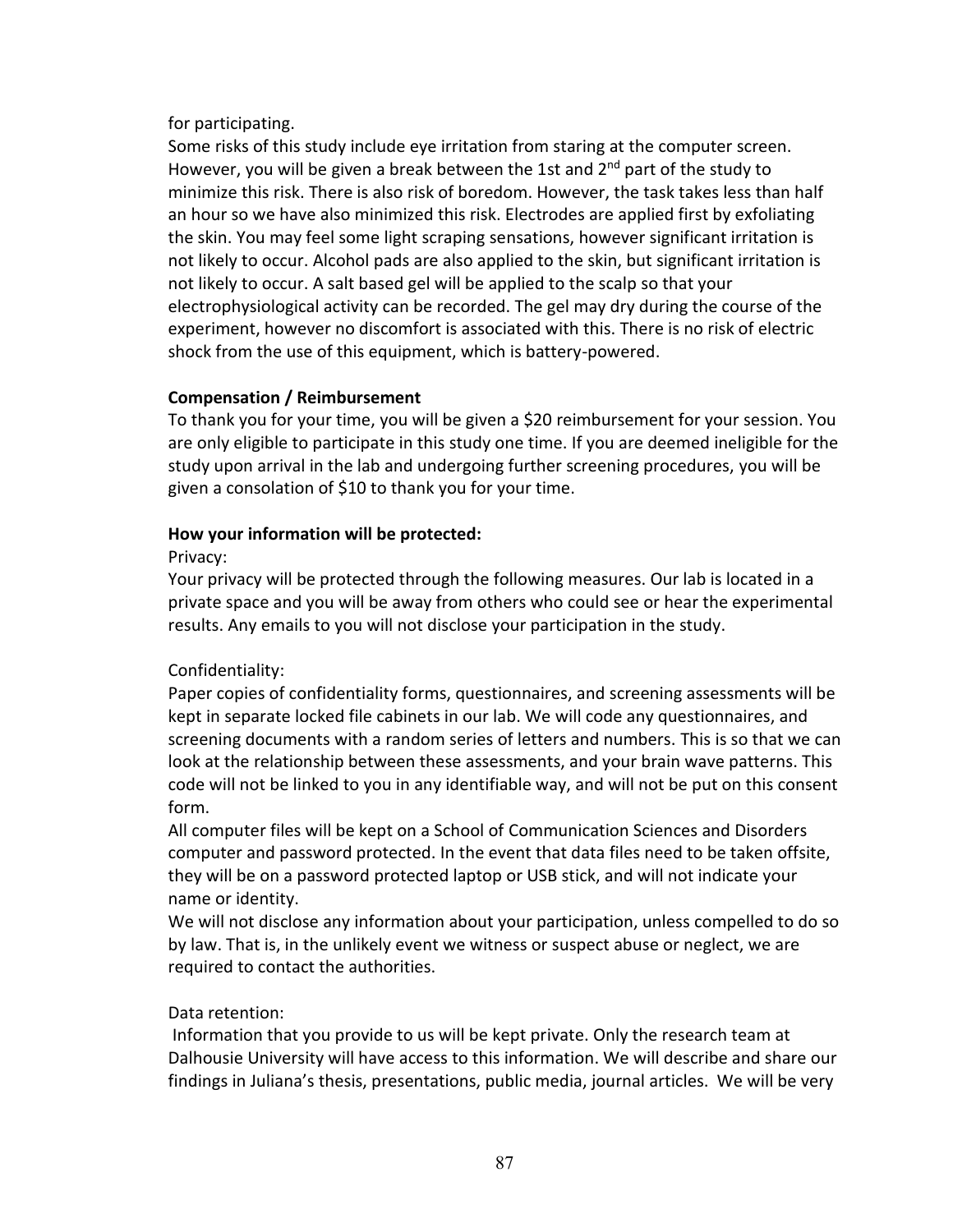careful to only talk about group results so that no one will be identified. This means that *you will not be identified in any way in our reports*. The people who work with us have an obligation to keep all research information private. All your identifying information will be securely stored. All electronic records will be kept secure in an encrypted file on the researcher's password-protected computer.

## **If You Decide to Stop Participating**

You are free to leave the study at any time. If you decide to stop participating at any point in the study, you can also decide whether you want any of the information that you have contributed up to that point to be removed or if you will allow us to use that information. However, once you leave the lab your data will be deidentified and you will not be able to withdraw it. Should you decide to stop participating, you will be compensated \$20.

## **How to Obtain Results**

We will provide you with a short description of group results when the study is finished, if you are interested. No individual results will be provided. Please indicate if you would like the results by indicating as such on the signature page of this form.

## **Questions**

We are happy to talk with you about any questions or concerns you may have about your participation in this research study. Please contact Juliana McLaren [\(juliana.mclaren@dal.ca\)](mailto:juliana.mclaren@dal.ca) or Steven Aiken at (902 494-1057 , [Steve.Aiken@dal.ca\)](mailto:Steve.Aiken@dal.ca) at any time with questions, comments, or concerns about the research study (if you are calling long distance, please call collect). We will also tell you if any new information comes up that could affect your decision to participate.

If you have any ethical concerns about your participation in this research, you may also contact Research Ethics, Dalhousie University at (902) 494-1462, or email: [ethics@dal.ca](mailto:ethics@dal.ca) (and reference REB file # ).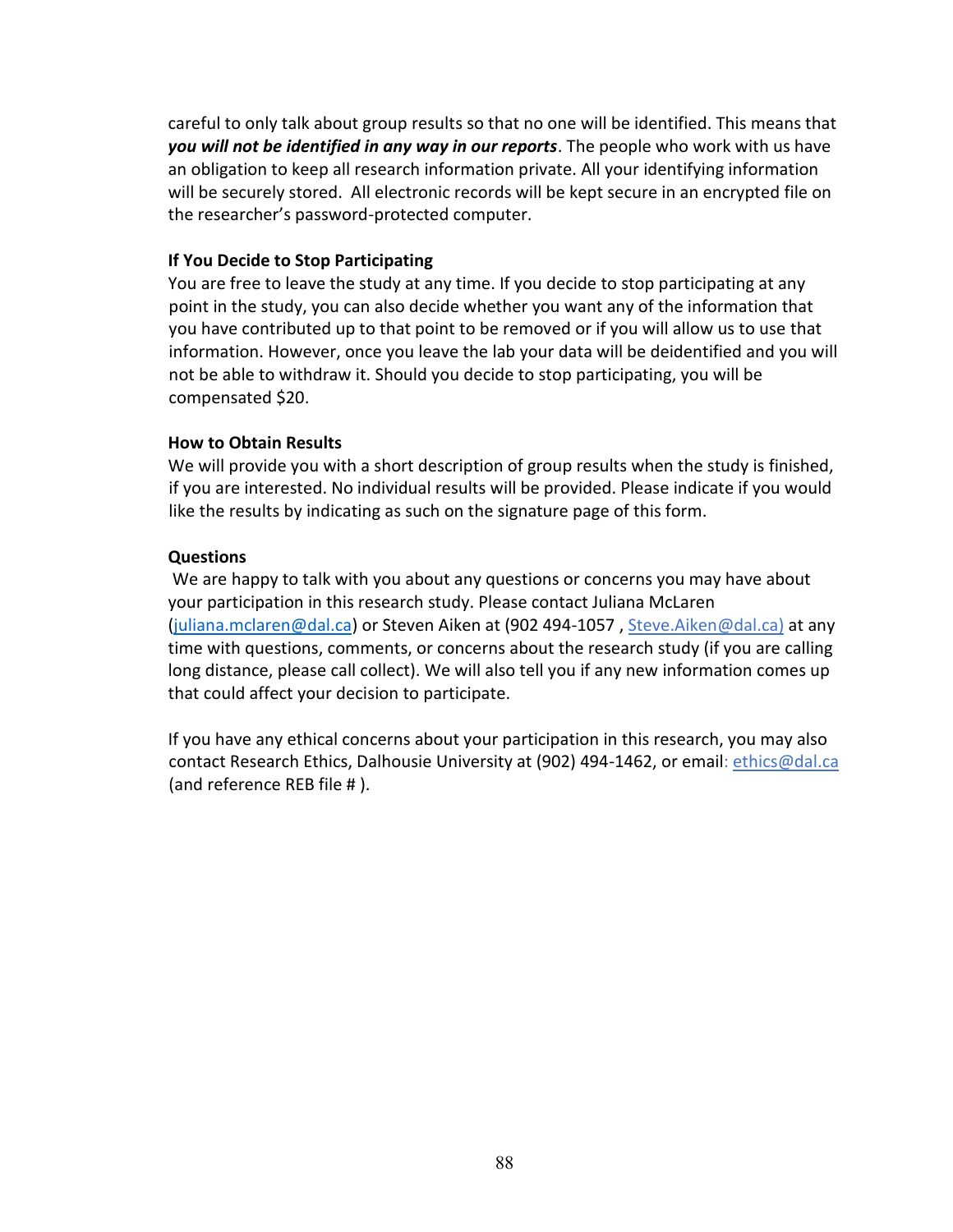### **Signature Page**

**Project Title:** Using Functional Neuroimaging to Investigate the Relationship Between Memory and Hearing Loss

**Lead Researcher**: Juliana McLaren, Dalhousie University School of Communication Sciences and Disorders, [juliana.mclaren@dal.ca](mailto:juliana.mclaren@dal.ca)

 $I,$ explanation about this study. I have been given the opportunity to discuss it and my questions have been answered to my satisfaction. I understand that I have been asked to take part in a study that will use electrodes to record my brainwaves that will occur at the School of Communication Sciences and Disorders Electrophysiology lab. I understand that group analysis will be conducted, and that my personal results will never be made public. I agree to take part in this study. My participation is voluntary and I understand that I am free to withdraw from the study at any time. Should I choose to withdraw, I have the option to indicate if I would like the results already collected to be added to the data for this study, or if I would like them to be deleted. I understand that upon leaving the lab today, I can no longer withdraw my results from the study.

| Participant Name | Signature | Date |
|------------------|-----------|------|
|                  |           |      |

Please indicate if you would like the group results sent to you, and provide the information where you would like the results sent:

\_\_\_\_\_\_\_\_\_\_\_\_\_\_\_\_\_\_\_\_\_\_\_\_\_\_\_\_\_\_\_\_\_\_\_\_\_\_\_\_\_\_\_\_\_\_\_\_\_\_\_\_\_\_\_\_\_\_\_\_\_\_\_\_ \_\_\_\_\_\_\_\_\_\_\_\_\_\_\_\_\_\_\_\_\_\_\_\_\_\_\_\_\_\_\_\_\_\_\_\_\_\_\_\_\_\_\_\_\_\_\_\_\_\_\_\_\_\_\_\_\_\_\_\_\_\_\_\_ \_\_\_\_\_\_\_\_\_\_\_\_\_\_\_\_\_\_\_\_\_\_\_\_\_\_\_\_\_\_\_\_\_\_\_\_\_\_\_\_\_\_\_\_\_\_\_\_\_\_\_\_\_\_\_\_\_\_\_\_\_\_\_\_ \_\_\_\_\_\_\_\_\_\_\_\_\_\_\_\_\_\_\_\_\_\_\_\_\_\_\_\_\_\_\_\_\_\_\_\_\_\_\_\_\_\_\_\_\_\_\_\_\_\_\_\_\_\_\_\_\_\_\_\_\_\_\_\_

- $\Box$  I want the group results of the research sent to me
- $\Box$  I do not want the group results sent to me

I would like the results sent to this email address:

OR I would like the results sent to this mailing address: